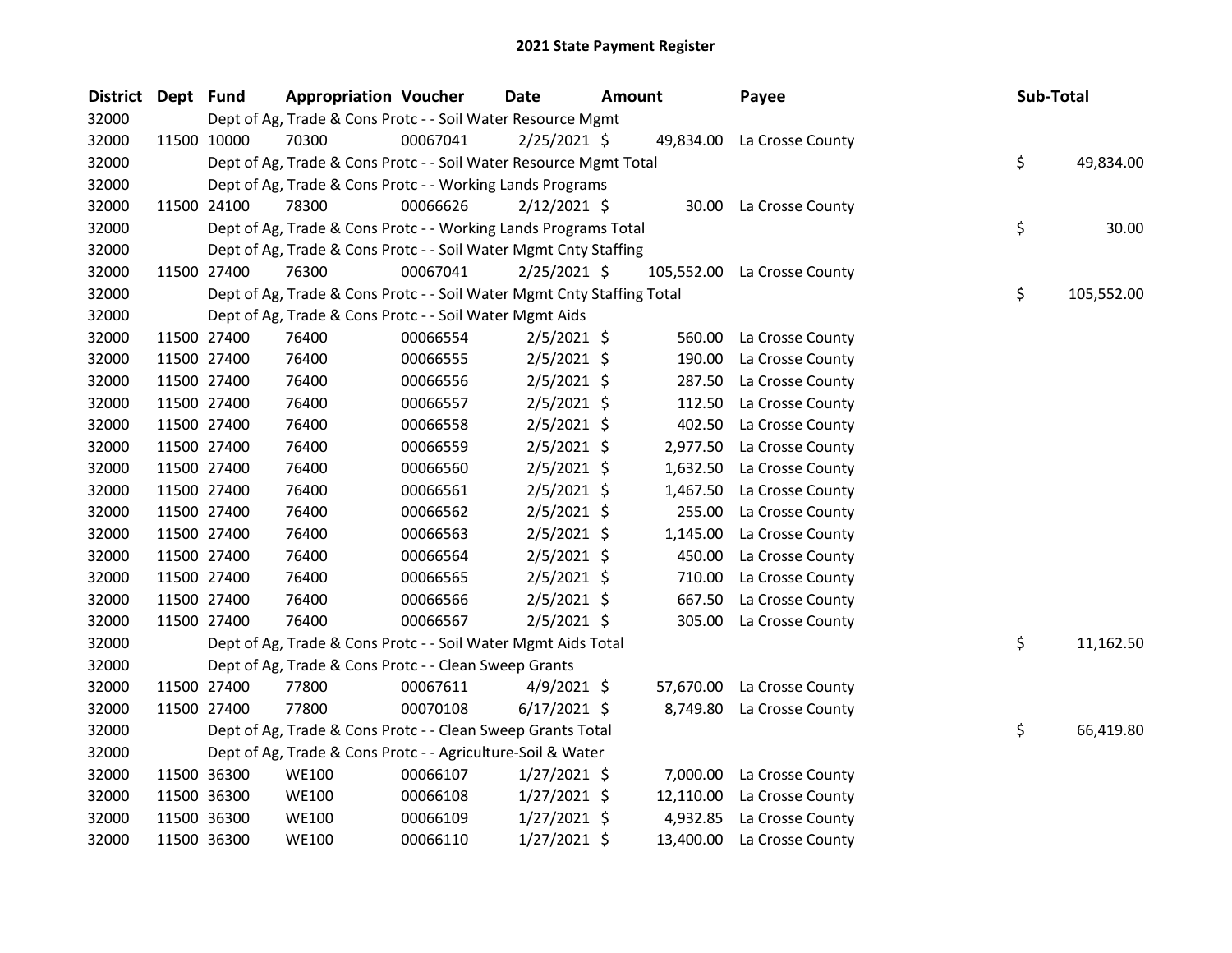| <b>District</b> | Dept Fund |             | <b>Appropriation Voucher</b>                                        |          | <b>Date</b>    | Amount |          | Payee                      | Sub-Total |           |
|-----------------|-----------|-------------|---------------------------------------------------------------------|----------|----------------|--------|----------|----------------------------|-----------|-----------|
| 32000           |           | 11500 36300 | <b>WE100</b>                                                        | 00066111 | $1/27/2021$ \$ |        | 6,590.00 | La Crosse County           |           |           |
| 32000           |           | 11500 36300 | <b>WE100</b>                                                        | 00066112 | $1/27/2021$ \$ |        | 2,067.50 | La Crosse County           |           |           |
| 32000           |           | 11500 36300 | <b>WE100</b>                                                        | 00066113 | $1/27/2021$ \$ |        | 2,695.60 | La Crosse County           |           |           |
| 32000           |           | 11500 36300 | <b>WE100</b>                                                        | 00066893 | 2/18/2021 \$   |        | 2,500.00 | La Crosse County           |           |           |
| 32000           |           | 11500 36300 | <b>WE100</b>                                                        | 00066894 | 2/18/2021 \$   |        | 3,140.00 | La Crosse County           |           |           |
| 32000           |           | 11500 36300 | <b>WE100</b>                                                        | 00066895 | $2/18/2021$ \$ |        | 3,454.05 | La Crosse County           |           |           |
| 32000           |           |             | Dept of Ag, Trade & Cons Protc - - Agriculture-Soil & Water Total   |          |                |        |          |                            | \$        | 57,890.00 |
| 32000           |           |             | Dept of Safety & Prof Services - - Powts Replacement Rehab          |          |                |        |          |                            |           |           |
| 32000           |           | 16500 10000 | 23600                                                               | 00038610 | $1/5/2021$ \$  |        |          | 5,992.00 La Crosse County  |           |           |
| 32000           |           |             | Dept of Safety & Prof Services - - Powts Replacement Rehab Total    |          |                |        |          |                            | \$        | 5,992.00  |
| 32000           |           |             | University of Wisconsin System - - La Crosse Science Lab Bldg       |          |                |        |          |                            |           |           |
| 32000           |           | 28500 36300 | S0660                                                               | DFD20302 | 12/7/2021 \$   |        |          | 73,762.21 La Crosse County |           |           |
| 32000           |           |             | University of Wisconsin System - - La Crosse Science Lab Bldg Total |          |                |        |          |                            | \$        | 73,762.21 |
| 32000           |           |             | Dept of Natural Resources - - Gen Program Ops-State Funds           |          |                |        |          |                            |           |           |
| 32000           |           | 37000 21200 | 16100                                                               | 00497714 | 7/21/2021 \$   |        |          | 41.06 La Crosse County     |           |           |
| 32000           |           |             | Dept of Natural Resources - - Gen Program Ops-State Funds Total     |          |                |        |          |                            | \$        | 41.06     |
| 32000           |           |             | Dept of Natural Resources - - Taxes & Assessmts-Conserv Fund        |          |                |        |          |                            |           |           |
| 32000           |           | 37000 21200 | 16900                                                               | 00509772 | $9/23/2021$ \$ |        |          | 26.07 La Crosse County     |           |           |
| 32000           |           |             | Dept of Natural Resources - - Taxes & Assessmts-Conserv Fund Total  |          |                |        |          |                            | \$        | 26.07     |
| 32000           |           |             | Dept of Natural Resources - - GPO -Federal Funds                    |          |                |        |          |                            |           |           |
| 32000           |           | 37000 21200 | 38100                                                               | 00466845 | $3/12/2021$ \$ |        |          | 5,916.30 La Crosse County  |           |           |
| 32000           |           |             | Dept of Natural Resources - - GPO -Federal Funds Total              |          |                |        |          |                            | \$        | 5,916.30  |
| 32000           |           |             | Dept of Natural Resources - - Venison Processing                    |          |                |        |          |                            |           |           |
| 32000           |           | 37000 21200 | 54900                                                               | 00470176 | $4/16/2021$ \$ |        |          | 2,170.00 La Crosse County  |           |           |
| 32000           |           |             | Dept of Natural Resources - - Venison Processing Total              |          |                |        |          |                            | \$        | 2,170.00  |
| 32000           |           |             | Dept of Natural Resources - - Enf A - Boating Enforcement           |          |                |        |          |                            |           |           |
| 32000           |           | 37000 21200 | 55000                                                               | 00466845 | $3/12/2021$ \$ |        |          | 12,187.88 La Crosse County |           |           |
| 32000           |           |             | Dept of Natural Resources - - Enf A - Boating Enforcement Total     |          |                |        |          |                            | \$        | 12,187.88 |
| 32000           |           |             | Dept of Natural Resources - - Wildlife Damage Claims & Abat         |          |                |        |          |                            |           |           |
| 32000           |           | 37000 21200 | 55300                                                               | 00470176 | $4/16/2021$ \$ |        |          | 12,086.03 La Crosse County |           |           |
| 32000           |           |             | Dept of Natural Resources - - Wildlife Damage Claims & Abat Total   |          |                |        |          |                            | \$        | 12,086.03 |
| 32000           |           |             | Dept of Natural Resources - - Resaids - County Cons Aids            |          |                |        |          |                            |           |           |
| 32000           |           | 37000 21200 | 56300                                                               | 00515353 | 10/21/2021 \$  |        | 5,000.00 | La Crosse County           |           |           |
| 32000           |           |             | Dept of Natural Resources - - Resaids - County Cons Aids Total      |          |                |        |          |                            | \$        | 5,000.00  |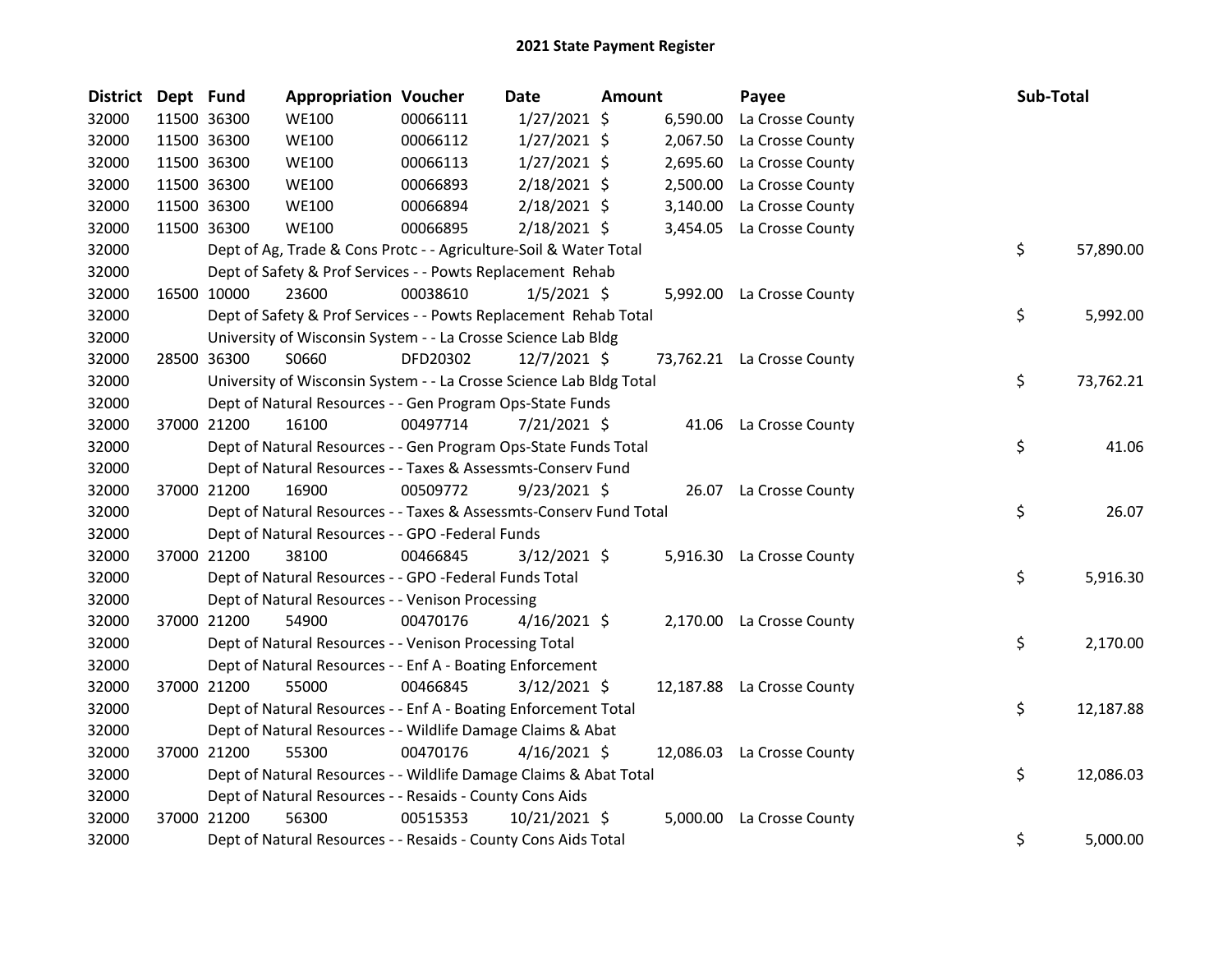| District Dept Fund |             | <b>Appropriation Voucher</b>                                       |          | Date           | Amount | Payee                       | Sub-Total |            |
|--------------------|-------------|--------------------------------------------------------------------|----------|----------------|--------|-----------------------------|-----------|------------|
| 32000              |             | Dept of Natural Resources - - Ra- Suppl Snow Trail Aids            |          |                |        |                             |           |            |
| 32000              | 37000 21200 | 56900                                                              | 00466488 | $3/10/2021$ \$ |        | 9,627.50 La Crosse County   |           |            |
| 32000              |             | Dept of Natural Resources - - Ra- Suppl Snow Trail Aids Total      |          |                |        |                             | \$        | 9,627.50   |
| 32000              |             | Dept of Natural Resources - - Ra- Cnty Snow Trail & Area Aid       |          |                |        |                             |           |            |
| 32000              | 37000 21200 | 57400                                                              | 00526453 | 12/30/2021 \$  |        | 37,102.10 La Crosse County  |           |            |
| 32000              |             | Dept of Natural Resources - - Ra- Cnty Snow Trail & Area Aid Total |          |                |        |                             | \$        | 37,102.10  |
| 32000              |             | Dept of Natural Resources - - Ra- Snowmobile Trail Areas           |          |                |        |                             |           |            |
| 32000              | 37000 21200 | 57500                                                              | 00511925 | $9/30/2021$ \$ |        | 21,390.00 La Crosse County  |           |            |
| 32000              | 37000 21200 | 57500                                                              | 00514455 | 10/13/2021 \$  |        | 21,390.00 La Crosse County  |           |            |
| 32000              | 37000 21200 | 57500                                                              | 00514885 | 10/18/2021 \$  |        | 6,400.79 La Crosse County   |           |            |
| 32000              |             | Dept of Natural Resources - - Ra- Snowmobile Trail Areas Total     |          |                |        |                             | \$        | 49,180.79  |
| 32000              |             | Dept of Natural Resources - - Resaids - Pymt In Lieu Tax Fed       |          |                |        |                             |           |            |
| 32000              | 37000 21200 | 58400                                                              | 00510758 | $9/28/2021$ \$ |        | 25,656.00 La Crosse County  |           |            |
| 32000              |             | Dept of Natural Resources - - Resaids - Pymt In Lieu Tax Fed Total |          |                |        |                             | \$        | 25,656.00  |
| 32000              |             | Dept of Natural Resources - - Land Acquisition                     |          |                |        |                             |           |            |
| 32000              | 37000 36300 | TA100                                                              | 00475052 | $4/22/2021$ \$ |        | 4.00 La Crosse County       |           |            |
| 32000              |             | Dept of Natural Resources - - Land Acquisition Total               |          |                |        |                             | \$        | 4.00       |
| 32000              |             | Dept of Natural Resources - - GPO - Sd Water Loan Prog, Fed        |          |                |        |                             |           |            |
| 32000              | 37000 57300 | 48200                                                              | 00461287 | $2/4/2021$ \$  |        | 4,116.00 La Crosse County   |           |            |
| 32000              | 37000 57300 | 48200                                                              | 00468718 | $3/31/2021$ \$ |        | 3,732.75 La Crosse County   |           |            |
| 32000              | 37000 57300 | 48200                                                              | 00491967 | 7/16/2021 \$   |        | 3,732.75 La Crosse County   |           |            |
| 32000              | 37000 57300 | 48200                                                              | 00515554 | 11/12/2021 \$  |        | 3,732.75 La Crosse County   |           |            |
| 32000              |             | Dept of Natural Resources - - GPO - Sd Water Loan Prog, Fed Total  |          |                |        |                             | \$        | 15,314.25  |
| 32000              |             | WI Dept of Transportation - - Eldly&Disa Co/Aid Sf                 |          |                |        |                             |           |            |
| 32000              | 39500 21100 | 16800                                                              | 00661753 | $3/5/2021$ \$  |        | 294,374.00 La Crosse County |           |            |
| 32000              |             | WI Dept of Transportation - - Eldly&Disa Co/Aid Sf Total           |          |                |        |                             | \$        | 294,374.00 |
| 32000              |             | WI Dept of Transportation - - Trnst/Trns-Rel Aid F                 |          |                |        |                             |           |            |
| 32000              | 39500 21100 | 18200                                                              | 00637875 | $1/11/2021$ \$ |        | 87,238.23 La Crosse County  |           |            |
| 32000              | 39500 21100 | 18200                                                              | 00683739 | $4/23/2021$ \$ |        | 98,459.62 La Crosse County  |           |            |
| 32000              | 39500 21100 | 18200                                                              | 00747082 | $9/16/2021$ \$ |        | 111,303.83 La Crosse County |           |            |
| 32000              | 39500 21100 | 18200                                                              | 00782731 | 12/13/2021 \$  |        | 112,648.92 La Crosse County |           |            |
| 32000              |             | WI Dept of Transportation - - Trnst/Trns-Rel Aid F Total           |          |                |        |                             | \$        | 409,650.60 |
| 32000              |             | WI Dept of Transportation - - Hwy Sfty Loc Aid Ffd                 |          |                |        |                             |           |            |
| 32000              | 39500 21100 | 18500                                                              | 00732155 | $8/11/2021$ \$ |        | 2,790.41 La Crosse County   |           |            |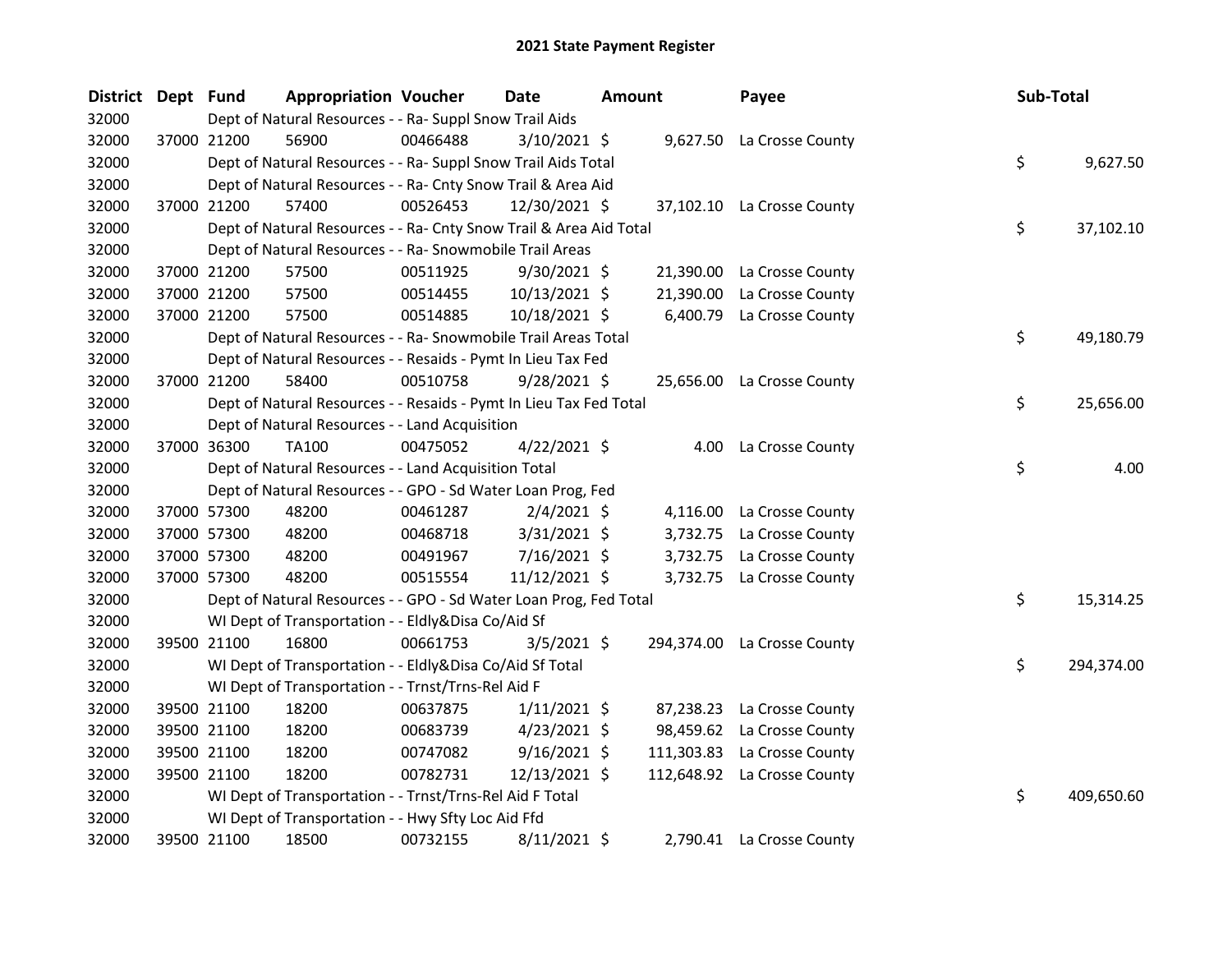| <b>District</b> | Dept Fund |             | <b>Appropriation Voucher</b>                             |          | <b>Date</b>    | <b>Amount</b> |            | Payee                       | Sub-Total          |
|-----------------|-----------|-------------|----------------------------------------------------------|----------|----------------|---------------|------------|-----------------------------|--------------------|
| 32000           |           | 39500 21100 | 18500                                                    | 00781045 | 12/7/2021 \$   |               | 1,359.10   | La Crosse County            |                    |
| 32000           |           |             | WI Dept of Transportation - - Hwy Sfty Loc Aid Ffd Total |          |                |               |            |                             | \$<br>4,149.51     |
| 32000           |           |             | WI Dept of Transportation - - Trans Aids To Co.-Sf       |          |                |               |            |                             |                    |
| 32000           |           | 39500 21100 | 19000                                                    | 00631631 | $1/4/2021$ \$  |               | 432,467.63 | La Crosse County            |                    |
| 32000           |           | 39500 21100 | 19000                                                    | 00710726 | $7/6/2021$ \$  |               | 864,935.26 | La Crosse County            |                    |
| 32000           |           | 39500 21100 | 19000                                                    | 00751285 | 10/4/2021 \$   |               |            | 432,467.65 La Crosse County |                    |
| 32000           |           |             | WI Dept of Transportation - - Trans Aids To Co.-Sf Total |          |                |               |            |                             | \$<br>1,729,870.54 |
| 32000           |           |             | WI Dept of Transportation - - Trnsprt Alternats Lf       |          |                |               |            |                             |                    |
| 32000           |           | 39500 21100 | 22600                                                    | 00653533 | 2/17/2021 \$   |               | 1,577.99   | La Crosse County            |                    |
| 32000           |           | 39500 21100 | 22600                                                    | 00659051 | $3/1/2021$ \$  |               | 420.65     | La Crosse County            |                    |
| 32000           |           | 39500 21100 | 22600                                                    | 00659117 | 2/26/2021 \$   |               |            | (0.01) La Crosse County     |                    |
| 32000           |           | 39500 21100 | 22600                                                    | 00681738 | $4/21/2021$ \$ |               | 18,122.35  | La Crosse County            |                    |
| 32000           |           | 39500 21100 | 22600                                                    | 00686284 | 4/29/2021 \$   |               |            | 3,370.81 La Crosse County   |                    |
| 32000           |           | 39500 21100 | 22600                                                    | 00686356 | 4/29/2021 \$   |               |            | (0.01) La Crosse County     |                    |
| 32000           |           | 39500 21100 | 22600                                                    | 00791947 | 12/29/2021 \$  |               |            | (0.01) La Crosse County     |                    |
| 32000           |           |             | WI Dept of Transportation - - Trnsprt Alternats Lf Total |          |                |               |            |                             | \$<br>23,491.77    |
| 32000           |           |             | WI Dept of Transportation - - Trnsprt Alternats Ff       |          |                |               |            |                             |                    |
| 32000           |           | 39500 21100 | 22700                                                    | 00659055 | $2/26/2021$ \$ |               | 809.88     | La Crosse County            |                    |
| 32000           |           | 39500 21100 | 22700                                                    | 00659117 | 2/26/2021 \$   |               | 112.31     | La Crosse County            |                    |
| 32000           |           | 39500 21100 | 22700                                                    | 00659130 | $2/26/2021$ \$ |               | 36.57      | La Crosse County            |                    |
| 32000           |           | 39500 21100 | 22700                                                    | 00659696 | $3/1/2021$ \$  |               | 32.34      | La Crosse County            |                    |
| 32000           |           | 39500 21100 | 22700                                                    | 00681739 | $4/20/2021$ \$ |               | 4,673.05   | La Crosse County            |                    |
| 32000           |           | 39500 21100 | 22700                                                    | 00686356 | $4/29/2021$ \$ |               | 8,584.74   | La Crosse County            |                    |
| 32000           |           | 39500 21100 | 22700                                                    | 00791947 | 12/29/2021 \$  |               |            | 1,402.11 La Crosse County   |                    |
| 32000           |           |             | WI Dept of Transportation - - Trnsprt Alternats Ff Total |          |                |               |            |                             | \$<br>15,651.00    |
| 32000           |           |             | WI Dept of Transportation - - Loc Trns FacI Implfd       |          |                |               |            |                             |                    |
| 32000           |           | 39500 21100 | 27600                                                    | 00648693 | 2/4/2021 \$    |               | 314,997.00 | La Crosse County            |                    |
| 32000           |           | 39500 21100 | 27600                                                    | 00706754 | $6/15/2021$ \$ |               | 902.34     | La Crosse County            |                    |
| 32000           |           | 39500 21100 | 27600                                                    | 00720279 | 7/13/2021 \$   |               |            | 902.34 La Crosse County     |                    |
| 32000           |           |             | WI Dept of Transportation - - Loc Trns Facl Implfd Total |          |                |               |            |                             | \$<br>316,801.68   |
| 32000           |           |             | WI Dept of Transportation - - Loc Rd Imp Prg St Fd       |          |                |               |            |                             |                    |
| 32000           |           | 39500 21100 | 27800                                                    | 00777329 | $12/1/2021$ \$ |               |            | 3,871.19 La Crosse County   |                    |
| 32000           |           |             | WI Dept of Transportation - - Loc Rd Imp Prg St Fd Total |          |                |               |            |                             | \$<br>3,871.19     |
| 32000           |           |             | WI Dept of Transportation - - Routine Maint Sf           |          |                |               |            |                             |                    |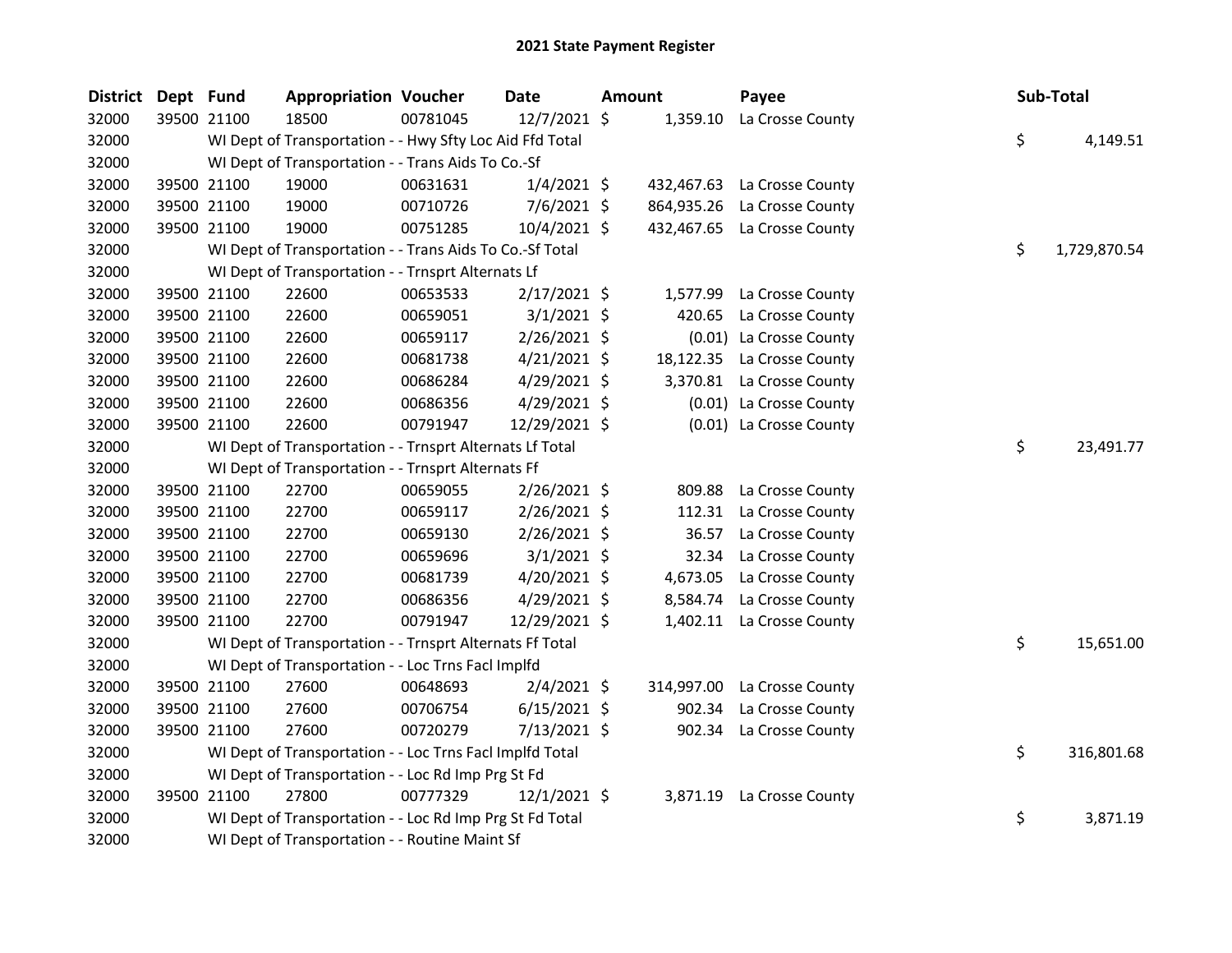| District Dept Fund |             | <b>Appropriation Voucher</b> |          | <b>Date</b>    | <b>Amount</b> | Payee            | Sub-Total |  |
|--------------------|-------------|------------------------------|----------|----------------|---------------|------------------|-----------|--|
| 32000              | 39500 21100 | 36800                        | 00634783 | $1/4/2021$ \$  | 23,465.05     | La Crosse County |           |  |
| 32000              | 39500 21100 | 36800                        | 00638486 | $1/12/2021$ \$ | 137,199.56    | La Crosse County |           |  |
| 32000              | 39500 21100 | 36800                        | 00641490 | $1/20/2021$ \$ | 145,187.61    | La Crosse County |           |  |
| 32000              | 39500 21100 | 36800                        | 00641491 | $1/20/2021$ \$ | 11,394.26     | La Crosse County |           |  |
| 32000              | 39500 21100 | 36800                        | 00641492 | $1/20/2021$ \$ | 4,182.02      | La Crosse County |           |  |
| 32000              | 39500 21100 | 36800                        | 00641493 | $1/20/2021$ \$ | 2,570.77      | La Crosse County |           |  |
| 32000              | 39500 21100 | 36800                        | 00646290 | $1/28/2021$ \$ | 682.98        | La Crosse County |           |  |
| 32000              | 39500 21100 | 36800                        | 00647564 | $2/2/2021$ \$  | 43,437.00     | La Crosse County |           |  |
| 32000              | 39500 21100 | 36800                        | 00654732 | $2/17/2021$ \$ | 27,024.79     | La Crosse County |           |  |
| 32000              | 39500 21100 | 36800                        | 00660812 | $3/2/2021$ \$  | 235,106.59    | La Crosse County |           |  |
| 32000              | 39500 21100 | 36800                        | 00660813 | $3/2/2021$ \$  | 208,442.20    | La Crosse County |           |  |
| 32000              | 39500 21100 | 36800                        | 00664656 | $3/12/2021$ \$ | 4,671.55      | La Crosse County |           |  |
| 32000              | 39500 21100 | 36800                        | 00666746 | $3/19/2021$ \$ | 183.31        | La Crosse County |           |  |
| 32000              | 39500 21100 | 36800                        | 00674544 | $4/5/2021$ \$  | 310,877.81    | La Crosse County |           |  |
| 32000              | 39500 21100 | 36800                        | 00674988 | 4/5/2021 \$    | 18,856.44     | La Crosse County |           |  |
| 32000              | 39500 21100 | 36800                        | 00675522 | $4/6/2021$ \$  | 222.07        | La Crosse County |           |  |
| 32000              | 39500 21100 | 36800                        | 00685133 | $4/27/2021$ \$ | 54,189.66     | La Crosse County |           |  |
| 32000              | 39500 21100 | 36800                        | 00686419 | 4/30/2021 \$   | 181,849.70    | La Crosse County |           |  |
| 32000              | 39500 21100 | 36800                        | 00695719 | 5/20/2021 \$   | 25.40         | La Crosse County |           |  |
| 32000              | 39500 21100 | 36800                        | 00698199 | $5/24/2021$ \$ | 146,503.98    | La Crosse County |           |  |
| 32000              | 39500 21100 | 36800                        | 00699912 | 5/28/2021 \$   | 10,764.07     | La Crosse County |           |  |
| 32000              | 39500 21100 | 36800                        | 00707926 | $6/21/2021$ \$ | 3,229.93      | La Crosse County |           |  |
| 32000              | 39500 21100 | 36800                        | 00719012 | $7/12/2021$ \$ | 61,999.99     | La Crosse County |           |  |
| 32000              | 39500 21100 | 36800                        | 00719017 | $7/12/2021$ \$ | 136,587.66    | La Crosse County |           |  |
| 32000              | 39500 21100 | 36800                        | 00720279 | 7/13/2021 \$   | 8,494.69      | La Crosse County |           |  |
| 32000              | 39500 21100 | 36800                        | 00722006 | 7/19/2021 \$   | 5,975.79      | La Crosse County |           |  |
| 32000              | 39500 21100 | 36800                        | 00726312 | 7/28/2021 \$   | 174,896.10    | La Crosse County |           |  |
| 32000              | 39500 21100 | 36800                        | 00732975 | 8/12/2021 \$   | 1,071.48      | La Crosse County |           |  |
| 32000              | 39500 21100 | 36800                        | 00735270 | $8/16/2021$ \$ | 9,074.59      | La Crosse County |           |  |
| 32000              | 39500 21100 | 36800                        | 00738476 | 8/24/2021 \$   | 19,881.93     | La Crosse County |           |  |
| 32000              | 39500 21100 | 36800                        | 00738485 | 8/24/2021 \$   | 96,658.62     | La Crosse County |           |  |
| 32000              | 39500 21100 | 36800                        | 00744681 | 9/9/2021 \$    | 26,319.25     | La Crosse County |           |  |
| 32000              | 39500 21100 | 36800                        | 00746615 | $9/15/2021$ \$ | 847.03        | La Crosse County |           |  |
| 32000              | 39500 21100 | 36800                        | 00747657 | 9/20/2021 \$   | 3,473.38      | La Crosse County |           |  |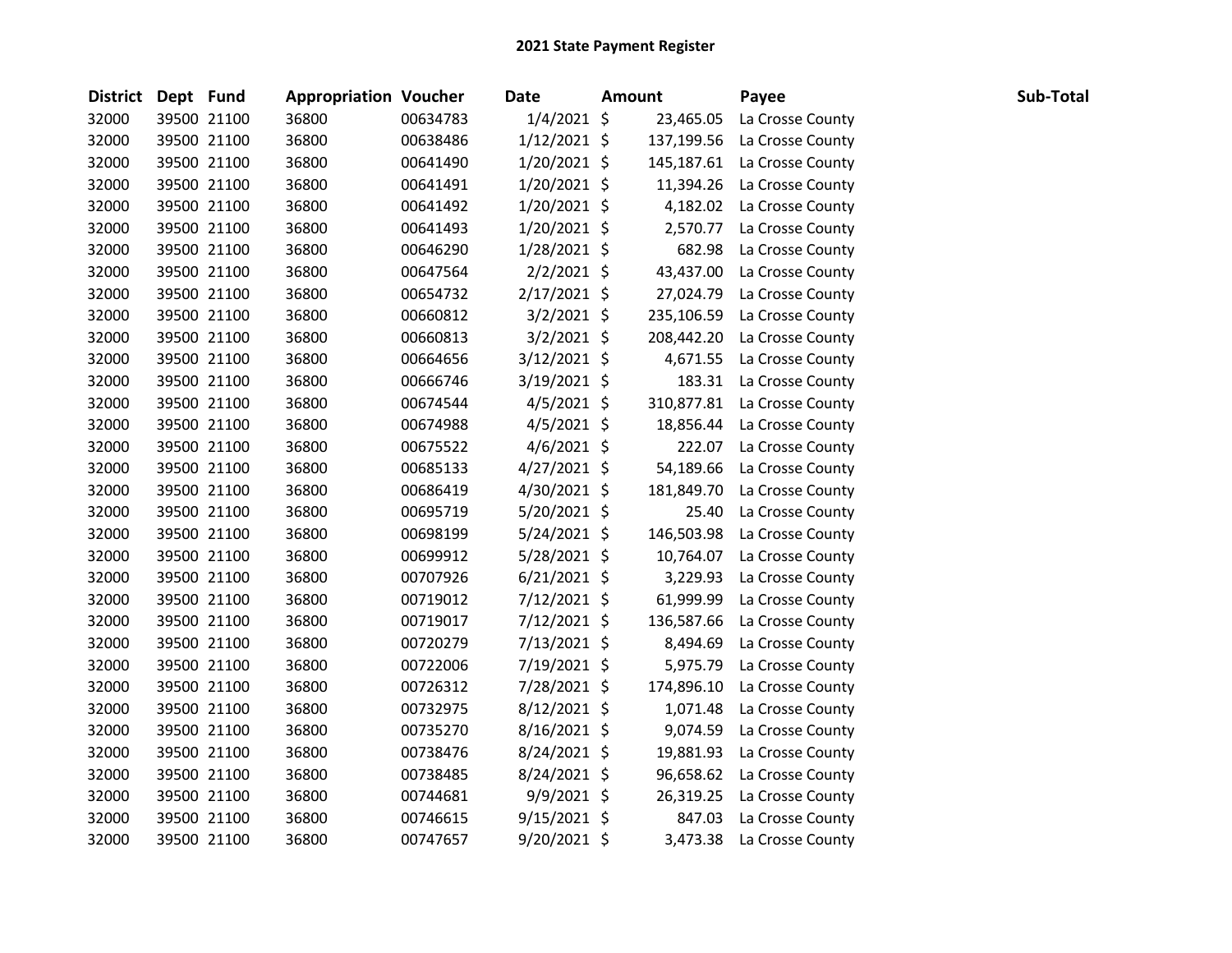| District Dept Fund |             | <b>Appropriation Voucher</b>                                 |          | Date           | Amount |            | Payee                   | Sub-Total          |
|--------------------|-------------|--------------------------------------------------------------|----------|----------------|--------|------------|-------------------------|--------------------|
| 32000              | 39500 21100 | 36800                                                        | 00750522 | $9/27/2021$ \$ |        | 10,805.74  | La Crosse County        |                    |
| 32000              | 39500 21100 | 36800                                                        | 00758922 | 10/7/2021 \$   |        | 1,060.79   | La Crosse County        |                    |
| 32000              | 39500 21100 | 36800                                                        | 00761508 | 10/13/2021 \$  |        | 157,189.20 | La Crosse County        |                    |
| 32000              | 39500 21100 | 36800                                                        | 00766643 | 10/27/2021 \$  |        | 19,620.22  | La Crosse County        |                    |
| 32000              | 39500 21100 | 36800                                                        | 00766648 | 10/27/2021 \$  |        | 2,015.04   | La Crosse County        |                    |
| 32000              | 39500 21100 | 36800                                                        | 00767498 | 10/28/2021 \$  |        | 12,591.88  | La Crosse County        |                    |
| 32000              | 39500 21100 | 36800                                                        | 00772441 | 11/12/2021 \$  |        | 271.93     | La Crosse County        |                    |
| 32000              | 39500 21100 | 36800                                                        | 00772851 | 11/12/2021 \$  |        | 154,043.35 | La Crosse County        |                    |
| 32000              | 39500 21100 | 36800                                                        | 00780286 | 12/3/2021 \$   |        | 2,500.88   | La Crosse County        |                    |
| 32000              | 39500 21100 | 36800                                                        | 00782428 | 12/10/2021 \$  |        | 83,750.25  | La Crosse County        |                    |
| 32000              | 39500 21100 | 36800                                                        | 00782431 | 12/10/2021 \$  |        | 195,316.10 | La Crosse County        |                    |
| 32000              | 39500 21100 | 36800                                                        | 00783397 | 12/14/2021 \$  |        | 368.91     | La Crosse County        |                    |
| 32000              | 39500 21100 | 36800                                                        | 00786411 | 12/22/2021 \$  |        | 104,222.66 | La Crosse County        |                    |
| 32000              | 39500 21100 | 36800                                                        | 00791429 | 12/27/2021 \$  |        | 10,155.20  | La Crosse County        |                    |
| 32000              |             | WI Dept of Transportation - - Routine Maint Sf Total         |          |                |        |            |                         | \$<br>2,869,259.41 |
| 32000              |             | WI Dept of Transportation - - Dept Mgt & Oper St Fd          |          |                |        |            |                         |                    |
| 32000              | 39500 21100 | 46100                                                        | 00629122 | 1/13/2021 \$   |        | 3,114.28   | La Crosse County        |                    |
| 32000              | 39500 21100 | 46100                                                        | 00647937 | $2/4/2021$ \$  |        | 4,397.57   | La Crosse County        |                    |
| 32000              | 39500 21100 | 46100                                                        | 00689174 | 5/6/2021 \$    |        | 227.01     | La Crosse County        |                    |
| 32000              | 39500 21100 | 46100                                                        | 00737396 | 8/23/2021 \$   |        | 1,977.30   | La Crosse County        |                    |
| 32000              | 39500 21100 | 46100                                                        | 00771688 | 11/9/2021 \$   |        | 4,154.59   | La Crosse County        |                    |
| 32000              |             | WI Dept of Transportation - - Dept Mgt & Oper St Fd Total    |          |                |        |            |                         | \$<br>13,870.75    |
| 32000              |             | WI Dept of Transportation - - Dept Mgt & Opr Loc Fd          |          |                |        |            |                         |                    |
| 32000              | 39500 21100 | 47100                                                        | 00771688 | 11/9/2021 \$   |        |            | (0.01) La Crosse County |                    |
| 32000              |             | WI Dept of Transportation - - Dept Mgt &Opr Loc Fd Total     |          |                |        |            |                         | \$<br>(0.01)       |
| 32000              |             | WI Dept of Transportation - - Dept Mgt & Opr Fed Fd          |          |                |        |            |                         |                    |
| 32000              | 39500 21100 | 48100                                                        | 00629122 | $1/13/2021$ \$ |        | 52,623.82  | La Crosse County        |                    |
| 32000              | 39500 21100 | 48100                                                        | 00647937 | $2/4/2021$ \$  |        | 76,155.13  | La Crosse County        |                    |
| 32000              | 39500 21100 | 48100                                                        | 00689174 | 5/6/2021 \$    |        | 4,000.00   | La Crosse County        |                    |
| 32000              | 39500 21100 | 48100                                                        | 00737396 | 8/23/2021 \$   |        | 34,840.00  | La Crosse County        |                    |
| 32000              | 39500 21100 | 48100                                                        | 00771688 | 11/9/2021 \$   |        | 73,203.89  | La Crosse County        |                    |
| 32000              |             | WI Dept of Transportation - - Dept Mgt & Opr Fed Fd Total    |          |                |        |            |                         | \$<br>240,822.84   |
| 32000              |             | Department of Corrections - - Services For Community Correct |          |                |        |            |                         |                    |
| 32000              | 41000 10000 | 10200                                                        | 00406635 | 1/26/2021 \$   |        | 15,657.28  | La Crosse County        |                    |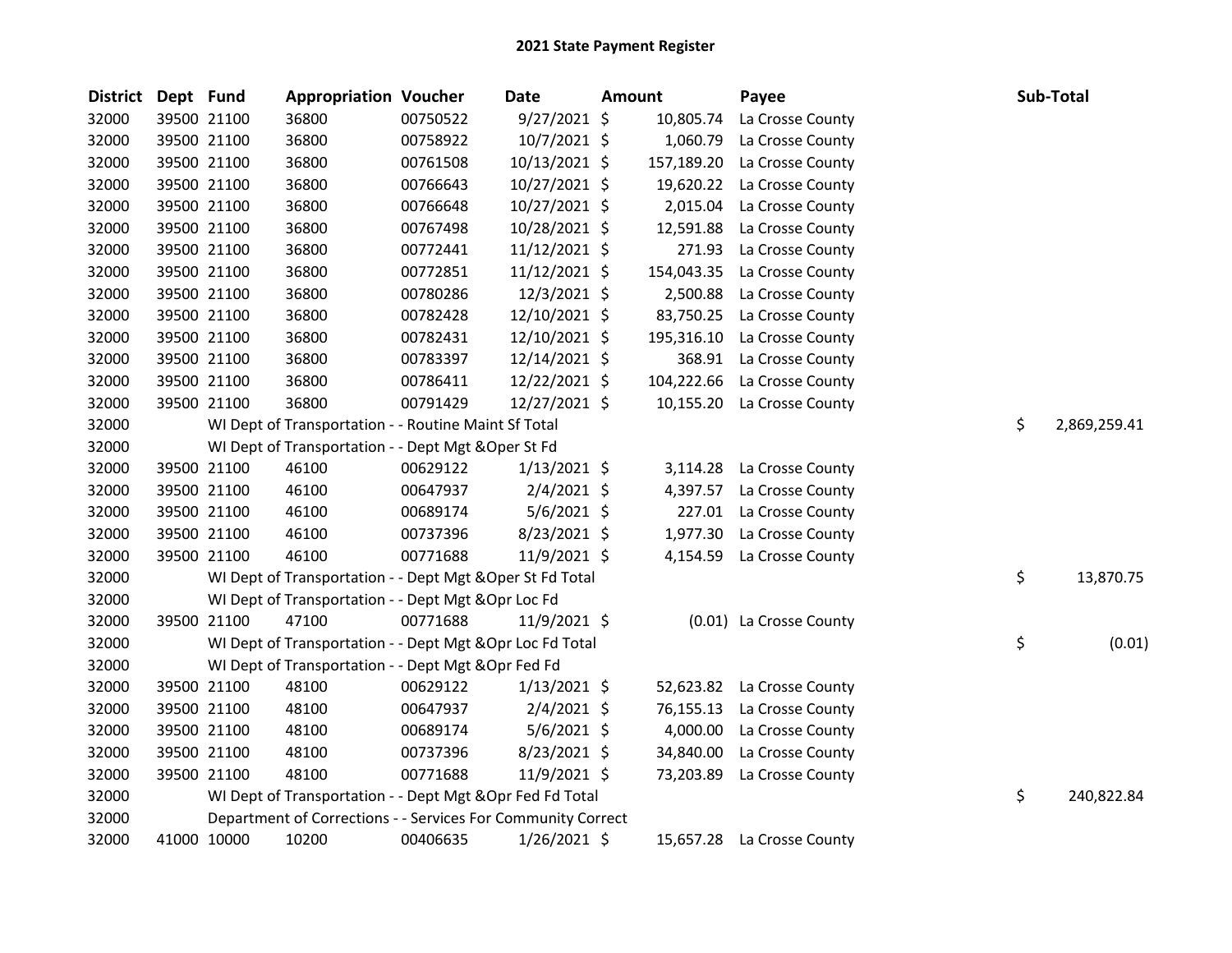| District Dept Fund |             | <b>Appropriation Voucher</b>                                       |          | <b>Date</b>     | <b>Amount</b> |           | Payee            | Sub-Total |            |
|--------------------|-------------|--------------------------------------------------------------------|----------|-----------------|---------------|-----------|------------------|-----------|------------|
| 32000              | 41000 10000 | 10200                                                              | 00411767 | 2/23/2021 \$    |               | 15,657.28 | La Crosse County |           |            |
| 32000              | 41000 10000 | 10200                                                              | 00417065 | 3/25/2021 \$    |               | 15,657.28 | La Crosse County |           |            |
| 32000              | 41000 10000 | 10200                                                              | 00422469 | $4/26/2021$ \$  |               | 15,657.28 | La Crosse County |           |            |
| 32000              | 41000 10000 | 10200                                                              | 00428046 | 5/25/2021 \$    |               | 15,657.28 | La Crosse County |           |            |
| 32000              | 41000 10000 | 10200                                                              | 00438688 | 7/13/2021 \$    |               | 15,657.28 | La Crosse County |           |            |
| 32000              | 41000 10000 | 10200                                                              | 00440492 | 7/26/2021 \$    |               | 15,657.28 | La Crosse County |           |            |
| 32000              | 41000 10000 | 10200                                                              | 00445778 | $8/25/2021$ \$  |               | 15,657.28 | La Crosse County |           |            |
| 32000              | 41000 10000 | 10200                                                              | 00451892 | $9/27/2021$ \$  |               | 15,657.28 | La Crosse County |           |            |
| 32000              | 41000 10000 | 10200                                                              | 00457487 | 10/25/2021 \$   |               | 15,657.28 | La Crosse County |           |            |
| 32000              | 41000 10000 | 10200                                                              | 00463402 | 11/26/2021 \$   |               | 15,657.28 | La Crosse County |           |            |
| 32000              | 41000 10000 | 10200                                                              | 00469403 | 12/27/2021 \$   |               | 15,657.28 | La Crosse County |           |            |
| 32000              |             | Department of Corrections - - Services For Community Correct Total |          |                 |               |           |                  | \$        | 187,887.36 |
| 32000              |             | Department of Corrections - - Purchased Services For Offende       |          |                 |               |           |                  |           |            |
| 32000              | 41000 10000 | 11100                                                              | 00402596 | $1/5/2021$ \$   |               | 2,507.40  | La Crosse County |           |            |
| 32000              | 41000 10000 | 11100                                                              | 00415215 | $3/12/2021$ \$  |               | 6,379.08  | La Crosse County |           |            |
| 32000              | 41000 10000 | 11100                                                              | 00424010 | $4/29/2021$ \$  |               | 5,074.50  | La Crosse County |           |            |
| 32000              | 41000 10000 | 11100                                                              | 00425832 | $5/11/2021$ \$  |               | 4,453.32  | La Crosse County |           |            |
| 32000              | 41000 10000 | 11100                                                              | 00425835 | $5/11/2021$ \$  |               | 3,731.16  | La Crosse County |           |            |
| 32000              | 41000 10000 | 11100                                                              | 00427997 | $5/21/2021$ \$  |               | 3,610.80  | La Crosse County |           |            |
| 32000              | 41000 10000 | 11100                                                              | 00436370 | $7/2/2021$ \$   |               | 5,656.92  | La Crosse County |           |            |
| 32000              | 41000 10000 | 11100                                                              | 00437940 | 7/13/2021 \$    |               | 2,467.38  | La Crosse County |           |            |
| 32000              | 41000 10000 | 11100                                                              | 00448876 | $9/8/2021$ \$   |               | 3,430.26  | La Crosse County |           |            |
| 32000              | 41000 10000 | 11100                                                              | 00458937 | 10/26/2021 \$   |               | 5,416.20  | La Crosse County |           |            |
| 32000              | 41000 10000 | 11100                                                              | 00460167 | 11/3/2021 \$    |               | 5,175.48  | La Crosse County |           |            |
| 32000              | 41000 10000 | 11100                                                              | 00462785 | $11/16/2021$ \$ |               | 7,763.22  | La Crosse County |           |            |
| 32000              | 41000 10000 | 11100                                                              | 00469116 | 12/20/2021 \$   |               | 7,281.78  | La Crosse County |           |            |
| 32000              |             | Department of Corrections - - Purchased Services For Offende Total |          |                 |               |           |                  | \$        | 62,947.50  |
| 32000              |             | Department of Corrections - - Corrections Contracts And Agre       |          |                 |               |           |                  |           |            |
| 32000              | 41000 10000 | 11400                                                              | 00402174 | $1/4/2021$ \$   |               | 9,520.10  | La Crosse County |           |            |
| 32000              | 41000 10000 | 11400                                                              | 00402178 | $1/4/2021$ \$   |               | 11,166.82 | La Crosse County |           |            |
| 32000              | 41000 10000 | 11400                                                              | 00402181 | $1/28/2021$ \$  |               | 8,439.44  | La Crosse County |           |            |
| 32000              | 41000 10000 | 11400                                                              | 00405519 | $1/21/2021$ \$  |               | 3,653.66  | La Crosse County |           |            |
| 32000              | 41000 10000 | 11400                                                              | 00410550 | $2/18/2021$ \$  |               | 8,079.22  | La Crosse County |           |            |
| 32000              | 41000 10000 | 11400                                                              | 00412299 | $2/26/2021$ \$  |               | 4,888.70  | La Crosse County |           |            |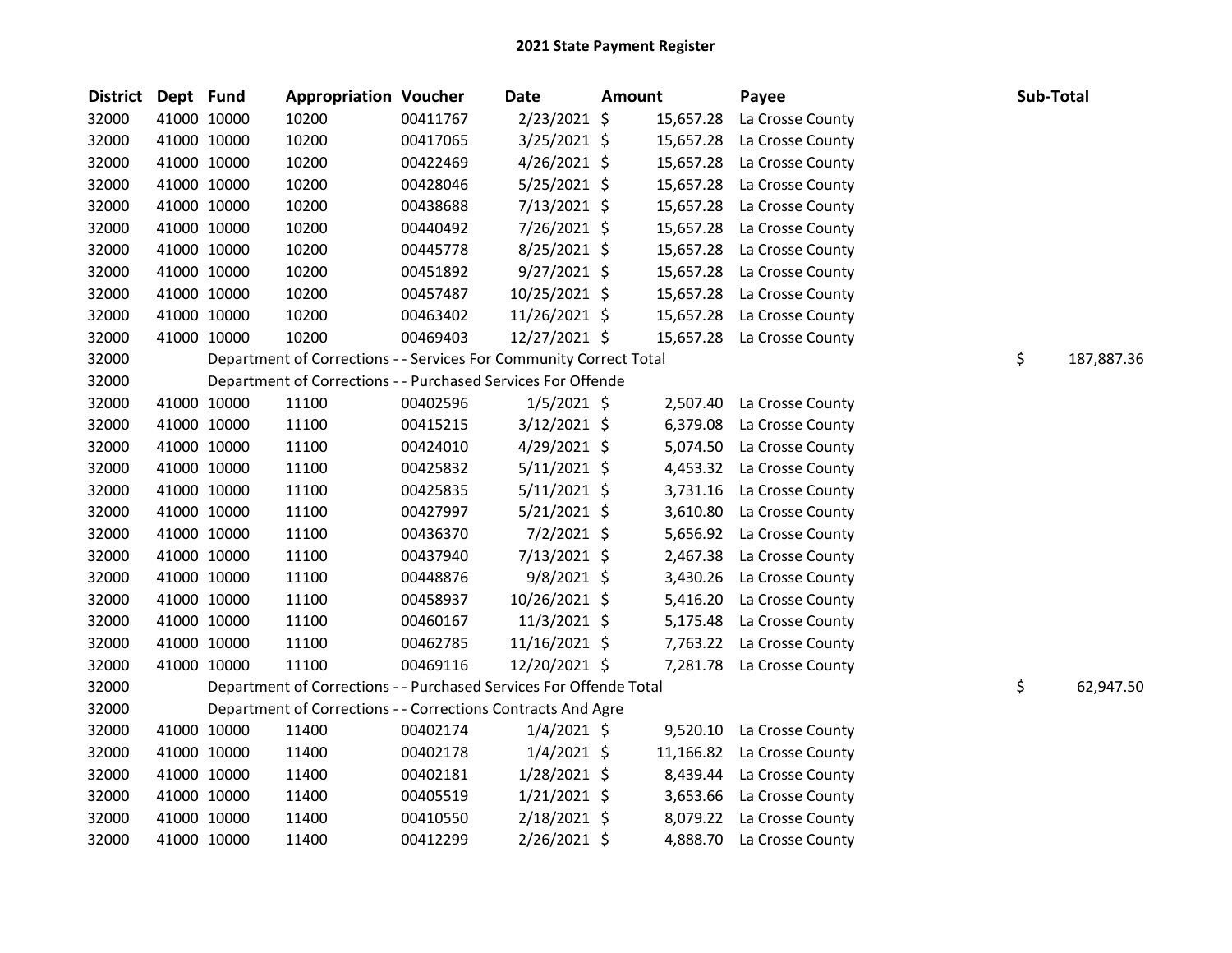| <b>District</b> | Dept Fund   |             | <b>Appropriation Voucher</b>                                       |          | <b>Date</b>    | <b>Amount</b> | Payee                                                                                                         | Sub-Total        |
|-----------------|-------------|-------------|--------------------------------------------------------------------|----------|----------------|---------------|---------------------------------------------------------------------------------------------------------------|------------------|
| 32000           | 41000 10000 |             | 11400                                                              | 00412303 | 2/26/2021 \$   | 5,917.90      | La Crosse County                                                                                              |                  |
| 32000           | 41000 10000 |             | 11400                                                              | 00415808 | 3/15/2021 \$   | 11,835.80     | La Crosse County                                                                                              |                  |
| 32000           | 41000 10000 |             | 11400                                                              | 00416172 | 3/17/2021 \$   | 8,954.04      | La Crosse County                                                                                              |                  |
| 32000           | 41000 10000 |             | 11400                                                              | 00422622 | $4/26/2021$ \$ | 12,041.64     | La Crosse County                                                                                              |                  |
| 32000           | 41000 10000 |             | 11400                                                              | 00424408 | 5/4/2021 \$    | 15,592.38     | La Crosse County                                                                                              |                  |
| 32000           | 41000 10000 |             | 11400                                                              | 00427310 | $5/19/2021$ \$ | 15,129.24     | La Crosse County                                                                                              |                  |
| 32000           | 41000 10000 |             | 11400                                                              | 00428226 | $5/21/2021$ \$ | 20,532.54     | La Crosse County                                                                                              |                  |
| 32000           |             | 41000 10000 | 11400                                                              | 00431799 | $6/10/2021$ \$ | 18,834.36     | La Crosse County                                                                                              |                  |
| 32000           |             | 41000 10000 | 11400                                                              | 00432912 | $6/17/2021$ \$ | 18,679.98     | La Crosse County                                                                                              |                  |
| 32000           | 41000 10000 |             | 11400                                                              | 00433186 | $6/18/2021$ \$ | 1,286.50      | La Crosse County                                                                                              |                  |
| 32000           |             | 41000 10000 | 11400                                                              | 00435339 | $6/29/2021$ \$ | 22,951.16     | La Crosse County                                                                                              |                  |
| 32000           | 41000 10000 |             | 11400                                                              | 00437545 | 7/9/2021 \$    | 20,532.54     | La Crosse County                                                                                              |                  |
| 32000           | 41000 10000 |             | 11400                                                              | 00438632 | 7/15/2021 \$   | 17,033.26     | La Crosse County                                                                                              |                  |
| 32000           | 41000 10000 |             | 11400                                                              | 00446492 | 8/26/2021 \$   | 18,731.44     | La Crosse County                                                                                              |                  |
| 32000           | 41000 10000 |             | 11400                                                              | 00448229 | $9/2/2021$ \$  | 25,369.78     | La Crosse County                                                                                              |                  |
| 32000           |             | 41000 10000 | 11400                                                              | 00451796 | $9/22/2021$ \$ | 13,688.36     | La Crosse County                                                                                              |                  |
| 32000           | 41000 10000 |             | 11400                                                              | 00456256 | 10/14/2021 \$  | 17,959.54     | La Crosse County                                                                                              |                  |
| 32000           | 41000 10000 |             | 11400                                                              | 00460169 | 11/3/2021 \$   | 13,079.84     | La Crosse County                                                                                              |                  |
| 32000           | 41000 10000 |             | 11400                                                              | 00462142 | 11/15/2021 \$  | 4,116.80      | La Crosse County                                                                                              |                  |
| 32000           | 41000 10000 |             | 11400                                                              | 00462601 | 11/16/2021 \$  | 7,976.30      | La Crosse County                                                                                              |                  |
| 32000           |             | 41000 10000 | 11400                                                              | 00468351 | 12/17/2021 \$  |               | 7,307.32 La Crosse County                                                                                     |                  |
| 32000           |             |             | Department of Corrections - - Corrections Contracts And Agre Total |          |                |               |                                                                                                               | \$<br>343,298.66 |
| 32000           |             |             |                                                                    |          |                |               | Department of Corrections - - Reimbursing Counties For Probation, Extended Supervision And Parole Holds       |                  |
| 32000           | 41000 10000 |             | 11600                                                              | 00459681 | 10/29/2021 \$  |               | 17,640.00 La Crosse County                                                                                    |                  |
| 32000           |             |             |                                                                    |          |                |               | Department of Corrections - - Reimbursing Counties For Probation, Extended Supervision And Parole Holds Total | \$<br>17,640.00  |
| 32000           |             |             | Department of Health Services - - State/Federal Aids               |          |                |               |                                                                                                               |                  |
| 32000           | 43500 10000 |             | 00000                                                              | 92106    | $1/4/2021$ \$  | 596,425.00    | La Crosse County                                                                                              |                  |
| 32000           | 43500 10000 |             | 00000                                                              | 92107    | $2/1/2021$ \$  | 867,284.00    | La Crosse County                                                                                              |                  |
| 32000           |             | 43500 10000 | 00000                                                              | 92108    | $3/1/2021$ \$  | 1,004,127.00  | La Crosse County                                                                                              |                  |
| 32000           | 43500 10000 |             | 00000                                                              | 92109    | $4/1/2021$ \$  | 1,045,585.00  | La Crosse County                                                                                              |                  |
| 32000           | 43500 10000 |             | 00000                                                              | 92110    | $5/3/2021$ \$  | 1,009,958.00  | La Crosse County                                                                                              |                  |
| 32000           | 43500 10000 |             | 00000                                                              | 92111    | $6/1/2021$ \$  | 1,603,440.00  | La Crosse County                                                                                              |                  |
| 32000           | 43500 10000 |             | 00000                                                              | 92112    | $6/16/2021$ \$ | 357,442.00    | La Crosse County                                                                                              |                  |
| 32000           |             | 43500 10000 | 00000                                                              | 92200    | 7/1/2021 \$    | 925,873.00    | La Crosse County                                                                                              |                  |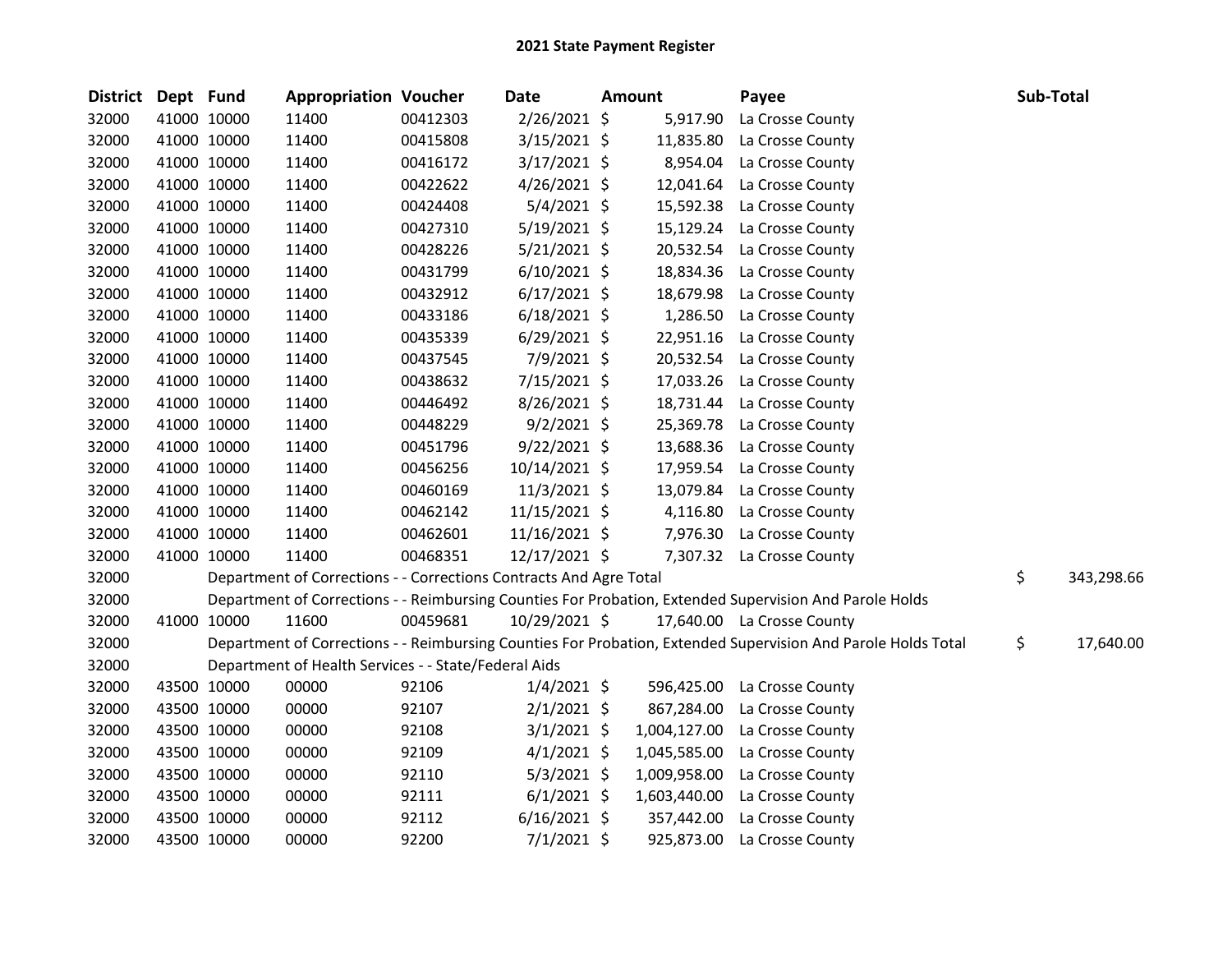| <b>District</b> | Dept Fund   |             | <b>Appropriation Voucher</b>                                           |          | <b>Date</b>    | <b>Amount</b> | Payee                  | Sub-Total           |
|-----------------|-------------|-------------|------------------------------------------------------------------------|----------|----------------|---------------|------------------------|---------------------|
| 32000           |             | 43500 10000 | 00000                                                                  | 92201    | $8/2/2021$ \$  | 1,831,646.00  | La Crosse County       |                     |
| 32000           | 43500 10000 |             | 00000                                                                  | 92202    | $9/1/2021$ \$  | 1,479,373.00  | La Crosse County       |                     |
| 32000           | 43500 10000 |             | 00000                                                                  | 92204    | 10/1/2021 \$   | 1,001,373.00  | La Crosse County       |                     |
| 32000           |             | 43500 10000 | 00000                                                                  | 92206    | $11/1/2021$ \$ | 945,132.00    | La Crosse County       |                     |
| 32000           | 43500 10000 |             | 00000                                                                  | 92207    | 12/1/2021 \$   | 1,053,161.00  | La Crosse County       |                     |
| 32000           |             |             | Department of Health Services - - State/Federal Aids Total             |          |                |               |                        | \$<br>13,720,819.00 |
| 32000           |             |             | Department of Health Services - - Public Health Dispensaries And       |          |                |               |                        |                     |
| 32000           |             | 43500 10000 | 10700                                                                  | 00418542 | $4/22/2021$ \$ |               | 54.81 La Crosse County |                     |
| 32000           |             |             | Department of Health Services - - Public Health Dispensaries And Total |          |                |               |                        | \$<br>54.81         |
| 32000           |             |             | Department of Health Services - - Federal Wic Operations               |          |                |               |                        |                     |
| 32000           | 43500 10000 |             | 14800                                                                  | 00416972 | $4/9/2021$ \$  | 69.30         | La Crosse County       |                     |
| 32000           |             | 43500 10000 | 14800                                                                  | 00423152 | $5/14/2021$ \$ | 53.10         | La Crosse County       |                     |
| 32000           |             | 43500 10000 | 14800                                                                  | 00429766 | $6/11/2021$ \$ | 18.00         | La Crosse County       |                     |
| 32000           | 43500 10000 |             | 14800                                                                  | 00441611 | 8/13/2021 \$   | 61.20         | La Crosse County       |                     |
| 32000           | 43500 10000 |             | 14800                                                                  | 00441613 | 7/30/2021 \$   | 63.40         | La Crosse County       |                     |
| 32000           | 43500 10000 |             | 14800                                                                  | 00452025 | 10/1/2021 \$   | 9.90          | La Crosse County       |                     |
| 32000           | 43500 10000 |             | 14800                                                                  | 00461386 | 11/10/2021 \$  | 39.60         | La Crosse County       |                     |
| 32000           | 43500 10000 |             | 14800                                                                  | 00462602 | 11/15/2021 \$  | 563.10        | La Crosse County       |                     |
| 32000           | 43500 10000 |             | 14800                                                                  | 00464233 | 12/10/2021 \$  | 95.40         | La Crosse County       |                     |
| 32000           |             |             | Department of Health Services - - Federal Wic Operations Total         |          |                |               |                        | \$<br>973.00        |
| 32000           |             |             | Department of Health Services - - Federal Project Aids                 |          |                |               |                        |                     |
| 32000           | 43500 10000 |             | 15000                                                                  | 00412097 | 2/25/2021 \$   | 36,905.72     | La Crosse County       |                     |
| 32000           | 43500 10000 |             | 15000                                                                  | 00435367 | $6/30/2021$ \$ | 11,364.99     | La Crosse County       |                     |
| 32000           | 43500 10000 |             | 15000                                                                  | 00435384 | $6/30/2021$ \$ | 37,001.18     | La Crosse County       |                     |
| 32000           | 43500 10000 |             | 15000                                                                  | 00442418 | $8/4/2021$ \$  | 4,500.00      | La Crosse County       |                     |
| 32000           | 43500 10000 |             | 15000                                                                  | 00444356 | $8/13/2021$ \$ | 58,750.80     | La Crosse County       |                     |
| 32000           |             |             | Department of Health Services - - Federal Project Aids Total           |          |                |               |                        | \$<br>148,522.69    |
| 32000           |             |             | Department of Health Services - - General Program Operations           |          |                |               |                        |                     |
| 32000           | 43500 10000 |             | 40100                                                                  | 00404944 | $1/20/2021$ \$ | 1.50          | La Crosse County       |                     |
| 32000           | 43500 10000 |             | 40100                                                                  | 00414164 | $3/9/2021$ \$  | 1.50          | La Crosse County       |                     |
| 32000           | 43500 10000 |             | 40100                                                                  | 00426302 | $5/11/2021$ \$ | 1.50          | La Crosse County       |                     |
| 32000           | 43500 10000 |             | 40100                                                                  | 00437386 | $7/7/2021$ \$  | 1.50          | La Crosse County       |                     |
| 32000           | 43500 10000 |             | 40100                                                                  | 00441659 | $8/2/2021$ \$  | 1.50          | La Crosse County       |                     |
| 32000           |             | 43500 10000 | 40100                                                                  | 00453661 | $10/5/2021$ \$ | 1.50          | La Crosse County       |                     |
|                 |             |             |                                                                        |          |                |               |                        |                     |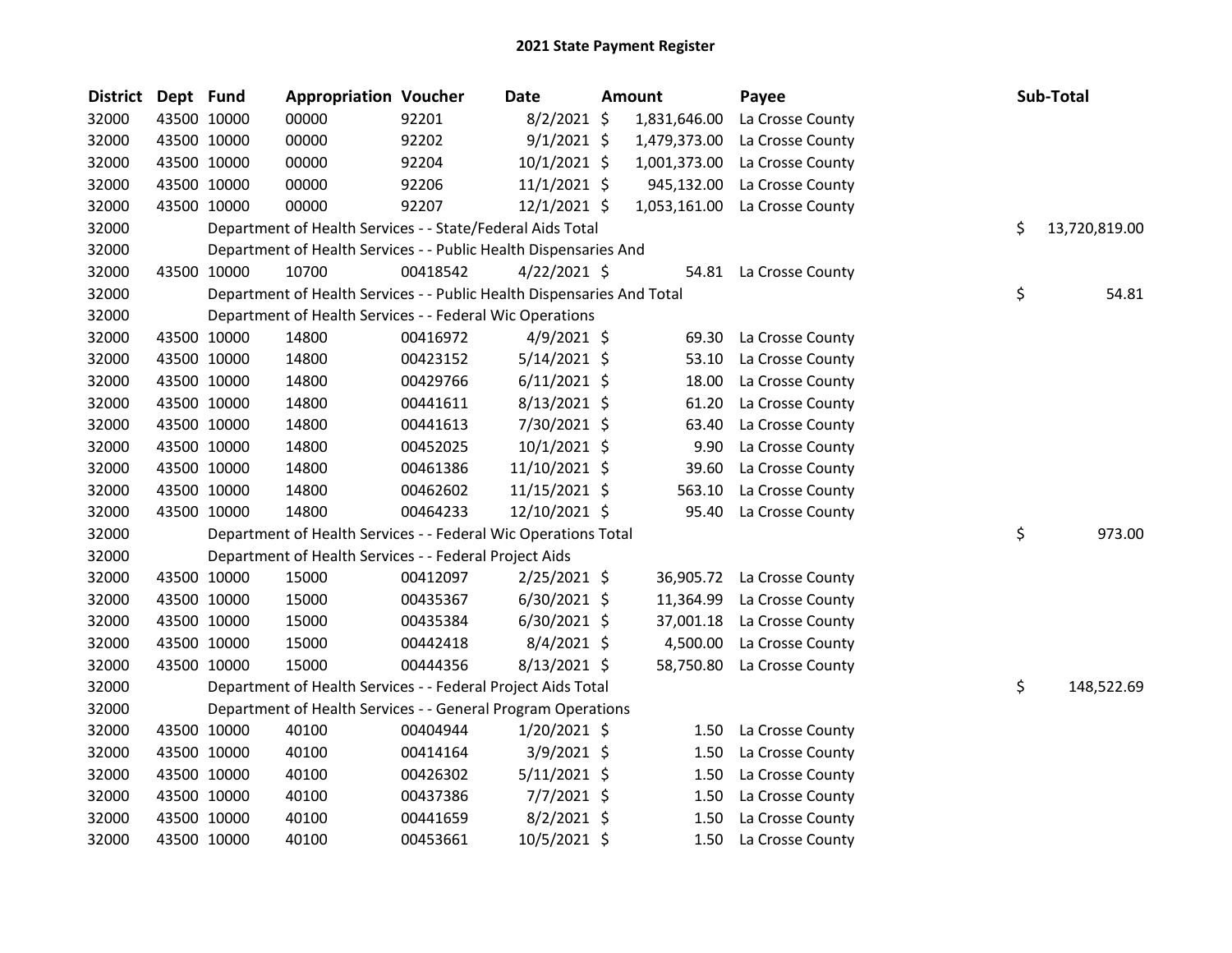| <b>District</b> | Dept Fund |             | <b>Appropriation Voucher</b>                                           |          | <b>Date</b>    | <b>Amount</b> |            | Payee                       |    | Sub-Total  |
|-----------------|-----------|-------------|------------------------------------------------------------------------|----------|----------------|---------------|------------|-----------------------------|----|------------|
| 32000           |           |             | Department of Health Services - - General Program Operations Total     |          |                |               |            |                             | Ś. | 9.00       |
| 32000           |           |             | Department of Health Services - - Medical Assistance State Admin       |          |                |               |            |                             |    |            |
| 32000           |           | 43500 10000 | 44000                                                                  | 00404944 | $1/20/2021$ \$ |               |            | 1.50 La Crosse County       |    |            |
| 32000           |           | 43500 10000 | 44000                                                                  | 00414164 | 3/9/2021 \$    |               | 1.50       | La Crosse County            |    |            |
| 32000           |           | 43500 10000 | 44000                                                                  | 00426302 | $5/11/2021$ \$ |               | 1.50       | La Crosse County            |    |            |
| 32000           |           | 43500 10000 | 44000                                                                  | 00437386 | $7/7/2021$ \$  |               | 1.50       | La Crosse County            |    |            |
| 32000           |           | 43500 10000 | 44000                                                                  | 00441659 | $8/2/2021$ \$  |               | 1.50       | La Crosse County            |    |            |
| 32000           |           | 43500 10000 | 44000                                                                  | 00453661 | 10/5/2021 \$   |               | 1.50       | La Crosse County            |    |            |
| 32000           |           |             | Department of Health Services - - Medical Assistance State Admin Total |          |                |               |            |                             | \$ | 9.00       |
| 32000           |           |             | Department of Health Services - - Interagency And Intra-Agency A       |          |                |               |            |                             |    |            |
| 32000           |           | 43500 10000 | 46800                                                                  | 00402748 | $1/12/2021$ \$ |               | 164,889.53 | La Crosse County            |    |            |
| 32000           |           | 43500 10000 | 46800                                                                  | 00458959 | 10/28/2021 \$  |               | 392,388.00 | La Crosse County            |    |            |
| 32000           |           |             | Department of Health Services - - Interagency And Intra-Agency A Total |          |                |               |            |                             | \$ | 557,277.53 |
| 32000           |           |             | Department of Health Services - - Administrative And Support-Fis       |          |                |               |            |                             |    |            |
| 32000           |           | 43500 10000 | 82100                                                                  | 00413715 | $3/5/2021$ \$  |               | 5.00       | La Crosse County            |    |            |
| 32000           |           | 43500 10000 | 82100                                                                  | 00468242 | 12/16/2021 \$  |               | 5.00       | La Crosse County            |    |            |
| 32000           |           |             | Department of Health Services - - Administrative And Support-Fis Total |          |                |               |            |                             | \$ | 10.00      |
| 32000           |           |             | Dept of Children and Families - - Fees For Administrative Servic       |          |                |               |            |                             |    |            |
| 32000           |           | 43700 10000 | 23100                                                                  | 00080571 | $2/16/2021$ \$ |               | 210.00     | La Crosse County            |    |            |
| 32000           |           | 43700 10000 | 23100                                                                  | 00083427 | $4/20/2021$ \$ |               | 230.00     | La Crosse County            |    |            |
| 32000           |           | 43700 10000 | 23100                                                                  | 00087309 | 7/23/2021 \$   |               | 120.00     | La Crosse County            |    |            |
| 32000           |           | 43700 10000 | 23100                                                                  | 00090926 | $11/2/2021$ \$ |               | 75.00      | La Crosse County            |    |            |
| 32000           |           |             | Dept of Children and Families - - Fees For Administrative Servic Total |          |                |               |            |                             | \$ | 635.00     |
| 32000           |           |             | Dept of Children and Families - - General Aids                         |          |                |               |            |                             |    |            |
| 32000           |           | 43700 10000 | 99000                                                                  | 00079005 | $1/5/2021$ \$  |               |            | 137,418.92 La Crosse County |    |            |
| 32000           |           | 43700 10000 | 99000                                                                  | 00079752 | $1/29/2021$ \$ |               | 226,545.18 | La Crosse County            |    |            |
| 32000           |           | 43700 10000 | 99000                                                                  | 00079943 | $2/1/2021$ \$  |               | 110.32     | La Crosse County            |    |            |
| 32000           |           | 43700 10000 | 99000                                                                  | 00080161 | $2/5/2021$ \$  |               | 112,341.80 | La Crosse County            |    |            |
| 32000           |           | 43700 10000 | 99000                                                                  | 00080269 | $2/5/2021$ \$  |               | 122.79     | La Crosse County            |    |            |
| 32000           |           | 43700 10000 | 99000                                                                  | 00081237 | $3/5/2021$ \$  |               | 334,122.60 | La Crosse County            |    |            |
| 32000           |           | 43700 10000 | 99000                                                                  | 00081316 | $3/5/2021$ \$  |               | 3,029.61   | La Crosse County            |    |            |
| 32000           |           | 43700 10000 | 99000                                                                  | 00081399 | $3/8/2021$ \$  |               | 9,880.00   | La Crosse County            |    |            |
| 32000           |           | 43700 10000 | 99000                                                                  | 00082020 | 3/23/2021 \$   |               | 35,843.03  | La Crosse County            |    |            |
| 32000           |           | 43700 10000 | 99000                                                                  | 00082640 | $4/5/2021$ \$  |               |            | 25,107.12 La Crosse County  |    |            |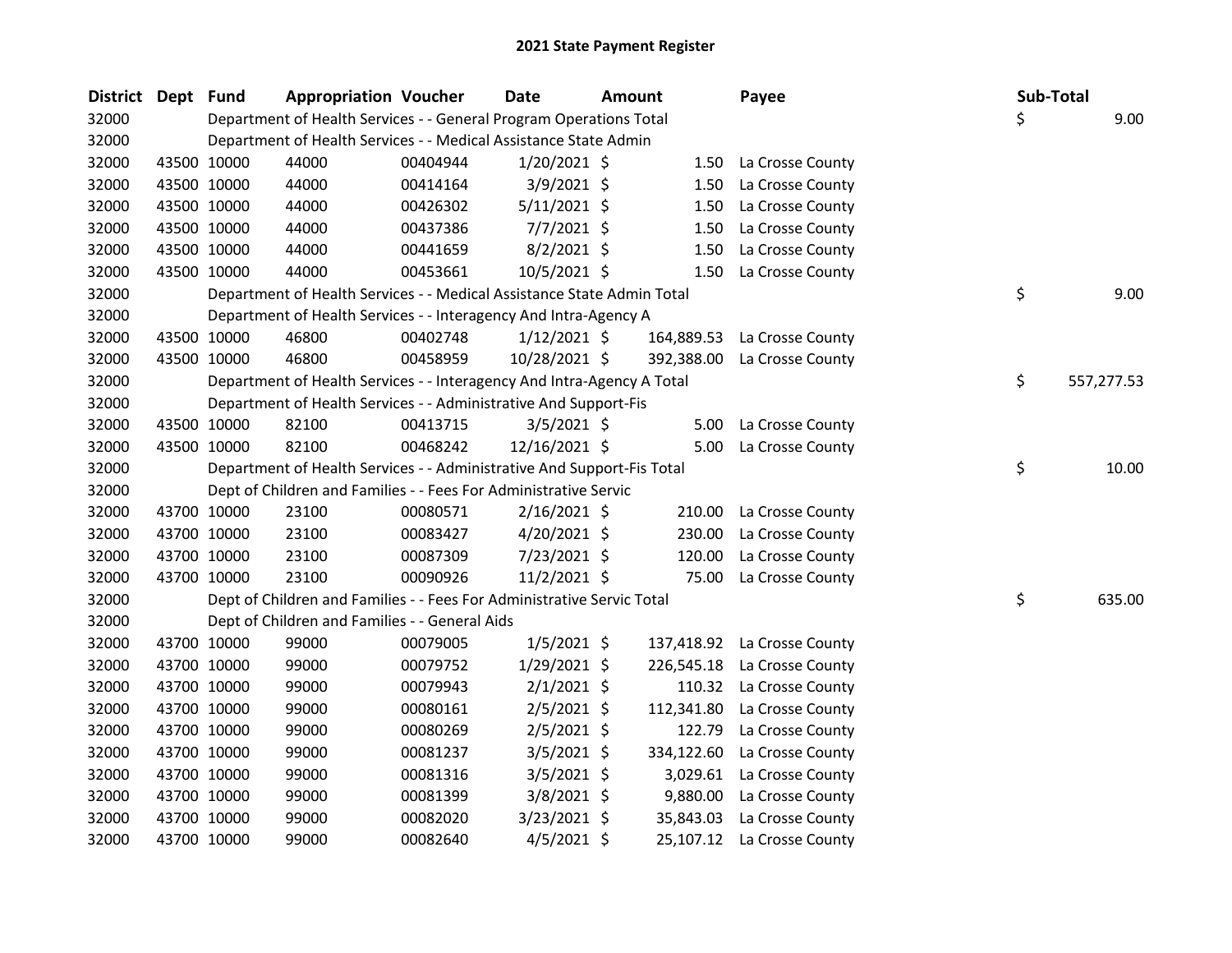| District Dept Fund |             | <b>Appropriation Voucher</b>                         |          | <b>Date</b>    | <b>Amount</b> | Payee            |    | Sub-Total    |
|--------------------|-------------|------------------------------------------------------|----------|----------------|---------------|------------------|----|--------------|
| 32000              | 43700 10000 | 99000                                                | 00082641 | $4/5/2021$ \$  | 745,175.35    | La Crosse County |    |              |
| 32000              | 43700 10000 | 99000                                                | 00083892 | 4/30/2021 \$   | 209,094.65    | La Crosse County |    |              |
| 32000              | 43700 10000 | 99000                                                | 00084106 | 5/5/2021 \$    | 282,863.23    | La Crosse County |    |              |
| 32000              | 43700 10000 | 99000                                                | 00085440 | $6/1/2021$ \$  | 109,428.61    | La Crosse County |    |              |
| 32000              | 43700 10000 | 99000                                                | 00085553 | $6/4/2021$ \$  | 133,997.45    | La Crosse County |    |              |
| 32000              | 43700 10000 | 99000                                                | 00085620 | $6/7/2021$ \$  | 256,985.91    | La Crosse County |    |              |
| 32000              | 43700 10000 | 99000                                                | 00086553 | $6/30/2021$ \$ | 4,111.00      | La Crosse County |    |              |
| 32000              | 43700 10000 | 99000                                                | 00086681 | 7/7/2021 \$    | 230,624.78    | La Crosse County |    |              |
| 32000              | 43700 10000 | 99000                                                | 00087013 | 7/13/2021 \$   | 32,571.00     | La Crosse County |    |              |
| 32000              | 43700 10000 | 99000                                                | 00087101 | 7/19/2021 \$   | 4,470.60      | La Crosse County |    |              |
| 32000              | 43700 10000 | 99000                                                | 00087556 | 7/30/2021 \$   | 195,525.17    | La Crosse County |    |              |
| 32000              | 43700 10000 | 99000                                                | 00087690 | 7/30/2021 \$   | 63,570.00     | La Crosse County |    |              |
| 32000              | 43700 10000 | 99000                                                | 00087926 | $8/5/2021$ \$  | 180,823.94    | La Crosse County |    |              |
| 32000              | 43700 10000 | 99000                                                | 00088035 | 8/9/2021 \$    | 33,640.96     | La Crosse County |    |              |
| 32000              | 43700 10000 | 99000                                                | 00088172 | $8/13/2021$ \$ | 58,504.93     | La Crosse County |    |              |
| 32000              | 43700 10000 | 99000                                                | 00088930 | $9/7/2021$ \$  | 2,396,919.58  | La Crosse County |    |              |
| 32000              | 43700 10000 | 99000                                                | 00089108 | $9/10/2021$ \$ | 66,980.52     | La Crosse County |    |              |
| 32000              | 43700 10000 | 99000                                                | 00089857 | $10/1/2021$ \$ | 46,679.30     | La Crosse County |    |              |
| 32000              | 43700 10000 | 99000                                                | 00089901 | 10/5/2021 \$   | 210,874.44    | La Crosse County |    |              |
| 32000              | 43700 10000 | 99000                                                | 00090750 | 10/29/2021 \$  | 227,996.68    | La Crosse County |    |              |
| 32000              | 43700 10000 | 99000                                                | 00091017 | $11/5/2021$ \$ | 215,043.01    | La Crosse County |    |              |
| 32000              | 43700 10000 | 99000                                                | 00092112 | $12/3/2021$ \$ | 29,700.60     | La Crosse County |    |              |
| 32000              | 43700 10000 | 99000                                                | 00092212 | 12/6/2021 \$   | 158,498.67    | La Crosse County |    |              |
| 32000              |             | Dept of Children and Families - - General Aids Total |          |                |               |                  | \$ | 6,778,601.75 |
| 32000              |             | Dept of Workforce Development - - Auxiliary Services |          |                |               |                  |    |              |
| 32000              | 44500 10000 | 13000                                                | 00310358 | $1/4/2021$ \$  | 150.00        | La Crosse County |    |              |
| 32000              | 44500 10000 | 13000                                                | 00313447 | $2/2/2021$ \$  | 80.00         | La Crosse County |    |              |
| 32000              | 44500 10000 | 13000                                                | 00317077 | $3/2/2021$ \$  | 90.00         | La Crosse County |    |              |
| 32000              | 44500 10000 | 13000                                                | 00320885 | $4/2/2021$ \$  | 135.00        | La Crosse County |    |              |
| 32000              | 44500 10000 | 13000                                                | 00324430 | $5/4/2021$ \$  | 115.00        | La Crosse County |    |              |
| 32000              | 44500 10000 | 13000                                                | 00327623 | $6/2/2021$ \$  | 100.00        | La Crosse County |    |              |
| 32000              | 44500 10000 | 13000                                                | 00331407 | $7/2/2021$ \$  | 95.00         | La Crosse County |    |              |
| 32000              | 44500 10000 | 13000                                                | 00335306 | $8/3/2021$ \$  | 100.00        | La Crosse County |    |              |
| 32000              | 44500 10000 | 13000                                                | 00339099 | $9/2/2021$ \$  | 85.00         | La Crosse County |    |              |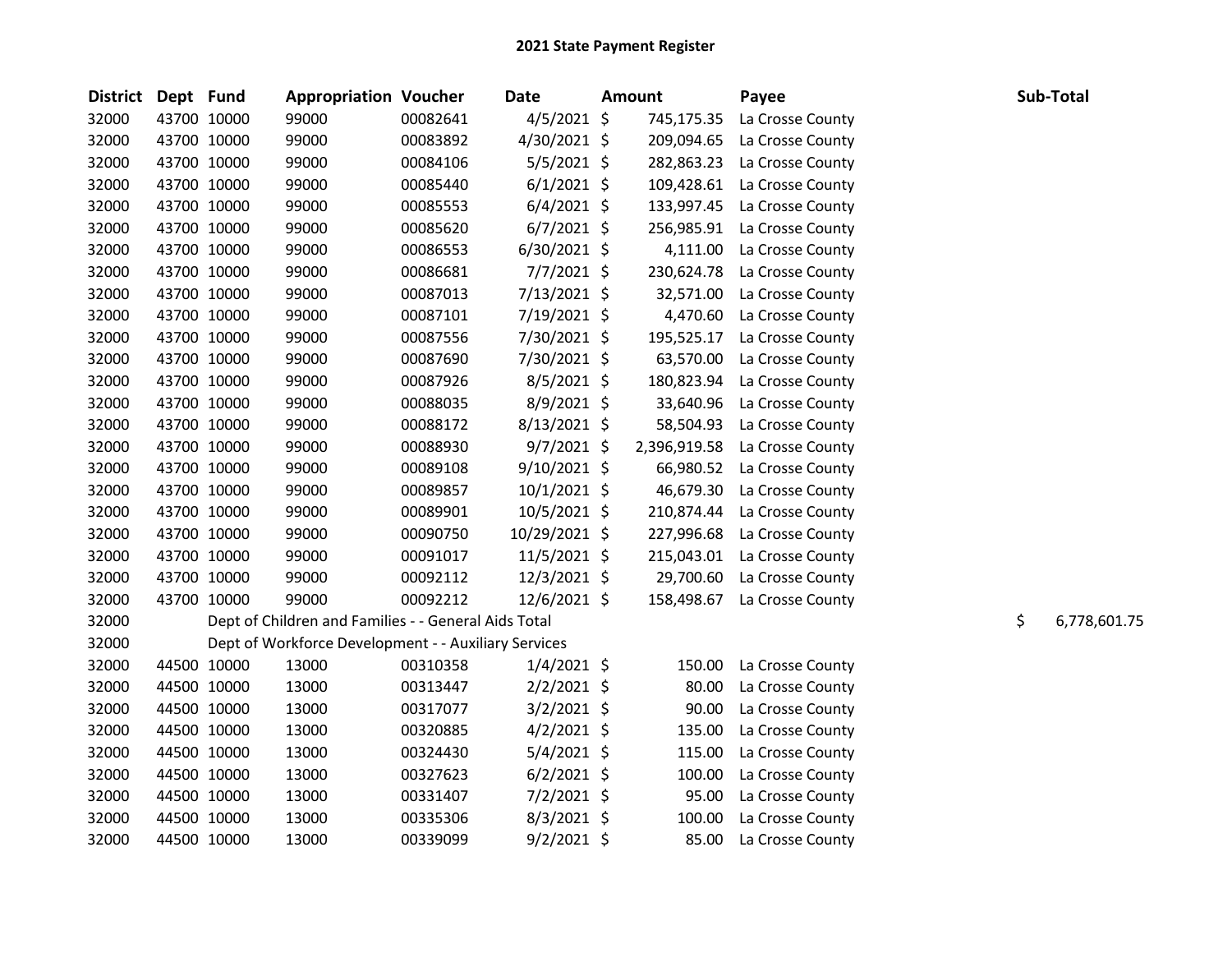| District Dept Fund |             | <b>Appropriation Voucher</b>                                          |          | Date           | Amount |           | Payee                      | Sub-Total       |
|--------------------|-------------|-----------------------------------------------------------------------|----------|----------------|--------|-----------|----------------------------|-----------------|
| 32000              | 44500 10000 | 13000                                                                 | 00343087 | 10/4/2021 \$   |        | 85.00     | La Crosse County           |                 |
| 32000              | 44500 10000 | 13000                                                                 | 00347126 | 11/2/2021 \$   |        | 120.00    | La Crosse County           |                 |
| 32000              | 44500 10000 | 13000                                                                 | 00350772 | 12/2/2021 \$   |        | 120.00    | La Crosse County           |                 |
| 32000              |             | Dept of Workforce Development - - Auxiliary Services Total            |          |                |        |           |                            | \$<br>1,275.00  |
| 32000              |             | Dept of Workforce Development - - Ui Admin Fed                        |          |                |        |           |                            |                 |
| 32000              | 44500 10000 | 15100                                                                 | 00343344 | 10/6/2021 \$   |        | 100.00    | La Crosse County           |                 |
| 32000              |             | Dept of Workforce Development - - Ui Admin Fed Total                  |          |                |        |           |                            | \$<br>100.00    |
| 32000              |             | Dept of Workforce Development - - Wc Ops Uninsured Emplyr Admin       |          |                |        |           |                            |                 |
| 32000              | 44500 22700 | 17700                                                                 | 00315955 | $2/23/2021$ \$ |        | 55.00     | La Crosse County           |                 |
| 32000              | 44500 22700 | 17700                                                                 | 00315956 | $2/23/2021$ \$ |        | 15.00     | La Crosse County           |                 |
| 32000              | 44500 22700 | 17700                                                                 | 00336290 | $8/13/2021$ \$ |        | 5.00      | La Crosse County           |                 |
| 32000              | 44500 22700 | 17700                                                                 | 00336291 | $8/13/2021$ \$ |        | 30.00     | La Crosse County           |                 |
| 32000              | 44500 22700 | 17700                                                                 | 00336292 | 8/13/2021 \$   |        | 35.00     | La Crosse County           |                 |
| 32000              |             | Dept of Workforce Development - - Wc Ops Uninsured Emplyr Admin Total |          |                |        |           |                            | \$<br>140.00    |
| 32000              |             | Department of Justice - - Drug Trafficking Resp Grants                |          |                |        |           |                            |                 |
| 32000              | 45500 10000 | 20800                                                                 | 00094567 | $2/19/2021$ \$ |        | 4,237.50  | La Crosse County           |                 |
| 32000              | 45500 10000 | 20800                                                                 | 00094869 | $2/19/2021$ \$ |        | 3,053.65  | La Crosse County           |                 |
| 32000              | 45500 10000 | 20800                                                                 | 00097632 | $5/12/2021$ \$ |        | 7,519.05  | La Crosse County           |                 |
| 32000              | 45500 10000 | 20800                                                                 | 00097845 | $5/13/2021$ \$ |        | 6,955.00  | La Crosse County           |                 |
| 32000              | 45500 10000 | 20800                                                                 | 00101796 | $9/3/2021$ \$  |        | 8,533.70  | La Crosse County           |                 |
| 32000              |             | Department of Justice - - Drug Trafficking Resp Grants Total          |          |                |        |           |                            | \$<br>30,298.90 |
| 32000              |             | Department of Justice - - Officer training reimbursement              |          |                |        |           |                            |                 |
| 32000              | 45500 10000 | 21400                                                                 | 00105402 | 11/18/2021 \$  |        | 2,080.00  | La Crosse County           |                 |
| 32000              | 45500 10000 | 21400                                                                 | 00105403 | 11/18/2021 \$  |        | 14,560.00 | La Crosse County           |                 |
| 32000              |             | Department of Justice - - Officer training reimbursement Total        |          |                |        |           |                            | \$<br>16,640.00 |
| 32000              |             | Department of Justice - - Crime Laboratories, Dna                     |          |                |        |           |                            |                 |
| 32000              | 45500 10000 | 22100                                                                 | 00100343 | 7/14/2021 \$   |        |           | 2,130.00 La Crosse County  |                 |
| 32000              |             | Department of Justice - - Crime Laboratories, Dna Total               |          |                |        |           |                            | \$<br>2,130.00  |
| 32000              |             | Department of Justice - - Drug Crimes Enforcement, Local              |          |                |        |           |                            |                 |
| 32000              | 45500 10000 | 22500                                                                 | 00094180 | $2/9/2021$ \$  |        | 16,035.00 | La Crosse County           |                 |
| 32000              |             | Department of Justice - - Drug Crimes Enforcement, Local Total        |          |                |        |           |                            | \$<br>16,035.00 |
| 32000              |             | Department of Justice - - Federal Aid, Local Assistance               |          |                |        |           |                            |                 |
| 32000              | 45500 10000 | 25100                                                                 | 00094346 | $2/18/2021$ \$ |        | 2,137.52  | La Crosse County           |                 |
| 32000              | 45500 10000 | 25100                                                                 | 00094566 | 2/19/2021 \$   |        |           | 18,417.32 La Crosse County |                 |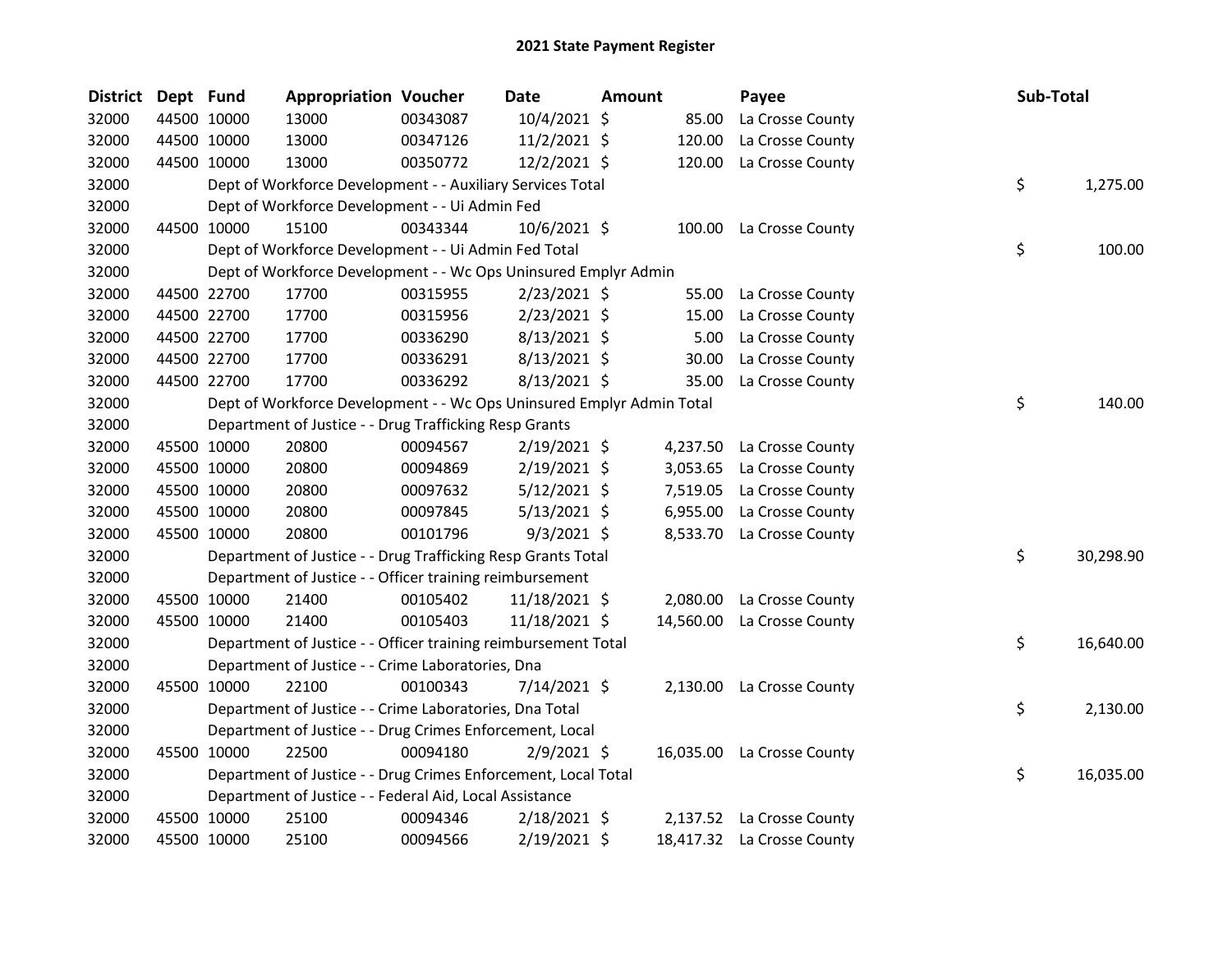| <b>District</b> | Dept Fund |             | <b>Appropriation Voucher</b>                                          |          | Date           | Amount |           | Payee                      | Sub-Total |            |
|-----------------|-----------|-------------|-----------------------------------------------------------------------|----------|----------------|--------|-----------|----------------------------|-----------|------------|
| 32000           |           | 45500 10000 | 25100                                                                 | 00097844 | $5/13/2021$ \$ |        | 8,614.79  | La Crosse County           |           |            |
| 32000           |           | 45500 10000 | 25100                                                                 | 00098327 | 5/27/2021 \$   |        | 13,567.10 | La Crosse County           |           |            |
| 32000           |           | 45500 10000 | 25100                                                                 | 00098328 | 5/26/2021 \$   |        | 3,210.18  | La Crosse County           |           |            |
| 32000           |           | 45500 10000 | 25100                                                                 | 00101205 | 8/11/2021 \$   |        | 2,500.00  | La Crosse County           |           |            |
| 32000           |           | 45500 10000 | 25100                                                                 | 00101236 | 8/24/2021 \$   |        | 4,611.98  | La Crosse County           |           |            |
| 32000           |           | 45500 10000 | 25100                                                                 | 00101439 | 8/26/2021 \$   |        | 14,630.94 | La Crosse County           |           |            |
| 32000           |           | 45500 10000 | 25100                                                                 | 00101556 | 8/27/2021 \$   |        | 14,558.21 | La Crosse County           |           |            |
| 32000           |           | 45500 10000 | 25100                                                                 | 00104112 | 10/25/2021 \$  |        | 75.82     | La Crosse County           |           |            |
| 32000           |           | 45500 10000 | 25100                                                                 | 00104440 | 11/3/2021 \$   |        | 17,525.62 | La Crosse County           |           |            |
| 32000           |           | 45500 10000 | 25100                                                                 | 00104768 | 11/8/2021 \$   |        |           | 1,440.92 La Crosse County  |           |            |
| 32000           |           |             | Department of Justice - - Federal Aid, Local Assistance Total         |          |                |        |           |                            | \$        | 101,290.40 |
| 32000           |           |             | Department of Justice - - Alt Prosecution Alcohol Drugs               |          |                |        |           |                            |           |            |
| 32000           |           | 45500 10000 | 27100                                                                 | 00094580 | $2/18/2021$ \$ |        |           | 36,317.21 La Crosse County |           |            |
| 32000           |           | 45500 10000 | 27100                                                                 | 00097631 | 4/30/2021 \$   |        | 35,607.82 | La Crosse County           |           |            |
| 32000           |           | 45500 10000 | 27100                                                                 | 00101048 | 8/10/2021 \$   |        | 35,944.85 | La Crosse County           |           |            |
| 32000           |           | 45500 10000 | 27100                                                                 | 00103762 | 10/25/2021 \$  |        | 37,938.65 | La Crosse County           |           |            |
| 32000           |           |             | Department of Justice - - Alt Prosecution Alcohol Drugs Total         |          |                |        |           |                            | \$        | 145,808.53 |
| 32000           |           |             | Department of Justice - - Crime Victim Witness Assist                 |          |                |        |           |                            |           |            |
| 32000           |           | 45500 10000 | 53200                                                                 | 00095446 | $3/5/2021$ \$  |        |           | 33,213.40 La Crosse County |           |            |
| 32000           |           | 45500 10000 | 53200                                                                 | 00100540 | 7/15/2021 \$   |        |           | 39,313.51 La Crosse County |           |            |
| 32000           |           |             | Department of Justice - - Crime Victim Witness Assist Total           |          |                |        |           |                            | \$        | 72,526.91  |
| 32000           |           |             | Department of Military Affairs - - Disaster Recovery Aid              |          |                |        |           |                            |           |            |
| 32000           |           | 46500 10000 | 30500                                                                 | 00103248 | 11/26/2021 \$  |        | 3,331.53  | La Crosse County           |           |            |
| 32000           |           |             | Department of Military Affairs - - Disaster Recovery Aid Total        |          |                |        |           |                            | \$        | 3,331.53   |
| 32000           |           |             | Department of Military Affairs - - Emergency Response Equipment       |          |                |        |           |                            |           |            |
| 32000           |           | 46500 10000 | 30800                                                                 | 00088058 | $1/19/2021$ \$ |        | 4,890.26  | La Crosse County           |           |            |
| 32000           |           |             | Department of Military Affairs - - Emergency Response Equipment Total |          |                |        |           |                            | \$        | 4,890.26   |
| 32000           |           |             | Department of Military Affairs - - Local Emer Planning Grants         |          |                |        |           |                            |           |            |
| 32000           |           | 46500 10000 | 33700                                                                 | 00090220 | $2/22/2021$ \$ |        | 30,630.99 | La Crosse County           |           |            |
| 32000           |           |             | Department of Military Affairs - - Local Emer Planning Grants Total   |          |                |        |           |                            | \$        | 30,630.99  |
| 32000           |           |             | Department of Military Affairs - - Federal Aid, Local Assistance      |          |                |        |           |                            |           |            |
| 32000           |           | 46500 10000 | 34200                                                                 | 00090182 | 2/19/2021 \$   |        |           | 69,067.21 La Crosse County |           |            |
| 32000           |           | 46500 10000 | 34200                                                                 | 00093579 | 5/10/2021 \$   |        | 5,930.08  | La Crosse County           |           |            |
| 32000           |           | 46500 10000 | 34200                                                                 | 00097032 | 7/8/2021 \$    |        |           | 5,107.34 La Crosse County  |           |            |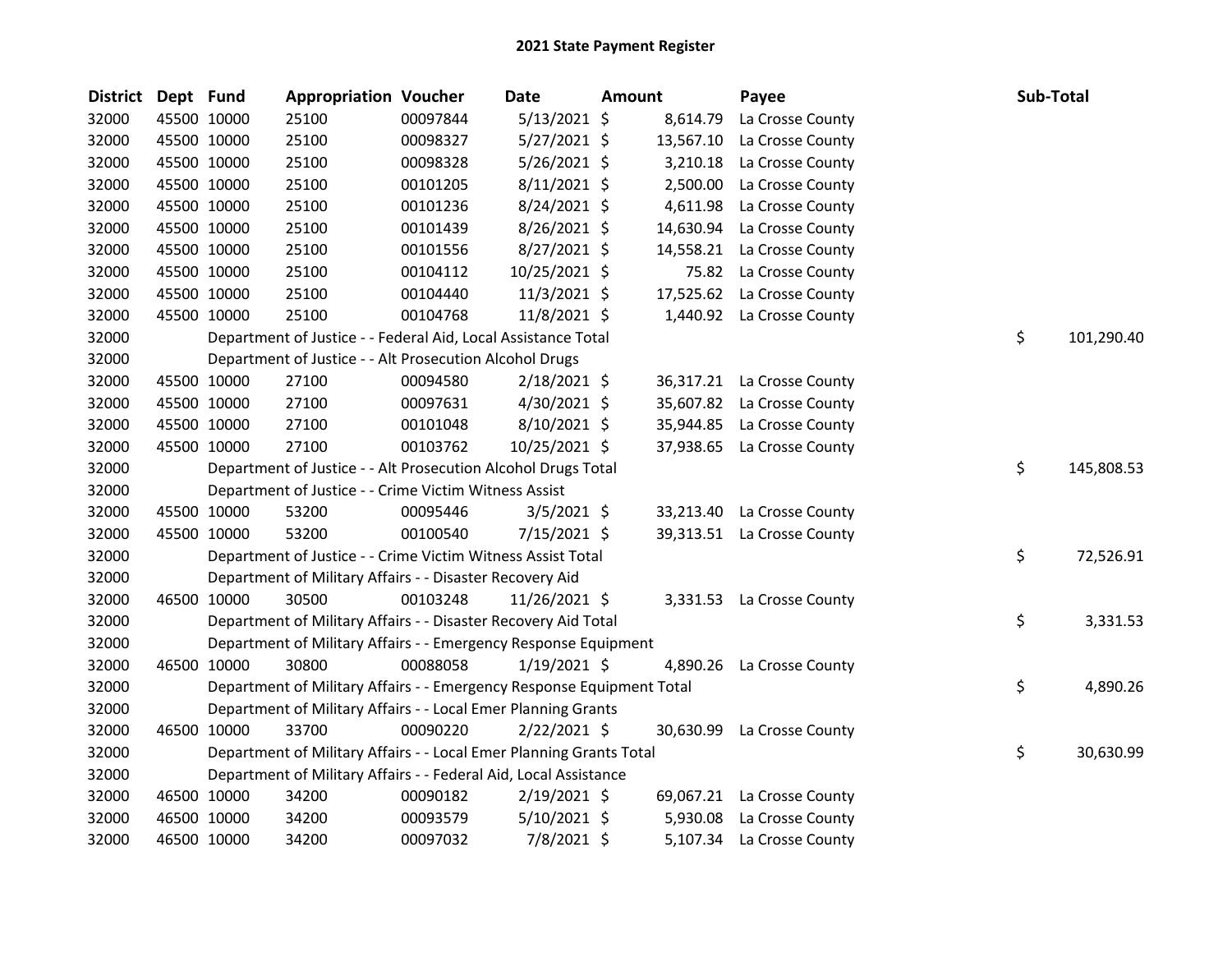| District Dept Fund |             | <b>Appropriation Voucher</b>                                            |          | <b>Date</b>    | <b>Amount</b> |            | Payee                      | Sub-Total |            |
|--------------------|-------------|-------------------------------------------------------------------------|----------|----------------|---------------|------------|----------------------------|-----------|------------|
| 32000              | 46500 10000 | 34200                                                                   | 00103248 | 11/26/2021 \$  |               | 19,989.14  | La Crosse County           |           |            |
| 32000              |             | Department of Military Affairs - - Federal Aid, Local Assistance Total  |          |                |               |            |                            | \$        | 100,093.77 |
| 32000              |             | Department of Military Affairs - - Federal Aid, Homeland Security       |          |                |               |            |                            |           |            |
| 32000              | 46500 10000 | 35000                                                                   | 00092780 | $4/19/2021$ \$ |               |            | 19,990.12 La Crosse County |           |            |
| 32000              | 46500 10000 | 35000                                                                   | 00095674 | $6/17/2021$ \$ |               | 10,208.58  | La Crosse County           |           |            |
| 32000              | 46500 10000 | 35000                                                                   | 00097262 | 7/13/2021 \$   |               | 6,131.80   | La Crosse County           |           |            |
| 32000              | 46500 10000 | 35000                                                                   | 00097263 | $7/13/2021$ \$ |               | 33,799.77  | La Crosse County           |           |            |
| 32000              | 46500 10000 | 35000                                                                   | 00099580 | $9/1/2021$ \$  |               | 1,470.59   | La Crosse County           |           |            |
| 32000              | 46500 10000 | 35000                                                                   | 00100808 | $10/1/2021$ \$ |               | 1,600.00   | La Crosse County           |           |            |
| 32000              | 46500 10000 | 35000                                                                   | 00100942 | 10/6/2021 \$   |               | 19,935.00  | La Crosse County           |           |            |
| 32000              | 46500 10000 | 35000                                                                   | 00102608 | 11/12/2021 \$  |               | 10,717.50  | La Crosse County           |           |            |
| 32000              |             | Department of Military Affairs - - Federal Aid, Homeland Security Total |          |                |               |            |                            | \$        | 103,853.36 |
| 32000              |             | Department of Veterans Affairs - - County Grants                        |          |                |               |            |                            |           |            |
| 32000              | 48500 58200 | 26700                                                                   | 00091436 | $3/12/2021$ \$ |               | 13,000.00  | La Crosse County           |           |            |
| 32000              |             | Department of Veterans Affairs - - County Grants Total                  |          |                |               |            |                            | \$        | 13,000.00  |
| 32000              |             | Department of Administration - - Federal Aid, Local Assistance          |          |                |               |            |                            |           |            |
| 32000              | 50500 10000 | 74300                                                                   | 00137157 | $1/4/2021$ \$  |               |            | 37,524.61 La Crosse County |           |            |
| 32000              | 50500 10000 | 74300                                                                   | 00138298 | $1/13/2021$ \$ |               | 42,073.07  | La Crosse County           |           |            |
| 32000              | 50500 10000 | 74300                                                                   | 00138388 | $1/20/2021$ \$ |               | 187,574.48 | La Crosse County           |           |            |
| 32000              | 50500 10000 | 74300                                                                   | 00138390 | $1/20/2021$ \$ |               | 60,590.00  | La Crosse County           |           |            |
| 32000              | 50500 10000 | 74300                                                                   | 00139638 | $1/26/2021$ \$ |               | 51,100.00  | La Crosse County           |           |            |
| 32000              | 50500 10000 | 74300                                                                   | 00139946 | $2/4/2021$ \$  |               | 78,191.69  | La Crosse County           |           |            |
| 32000              | 50500 10000 | 74300                                                                   | 00141271 | $3/4/2021$ \$  |               | 42,495.20  | La Crosse County           |           |            |
| 32000              | 50500 10000 | 74300                                                                   | 00141276 | $3/3/2021$ \$  |               | 25,489.42  | La Crosse County           |           |            |
| 32000              | 50500 10000 | 74300                                                                   | 00142051 | 3/18/2021 \$   |               | 23,049.67  | La Crosse County           |           |            |
| 32000              | 50500 10000 | 74300                                                                   | 00142829 | $4/5/2021$ \$  |               | 39,050.55  | La Crosse County           |           |            |
| 32000              | 50500 10000 | 74300                                                                   | 00143220 | $4/5/2021$ \$  |               | 125,099.77 | La Crosse County           |           |            |
| 32000              | 50500 10000 | 74300                                                                   | 00143615 | $4/15/2021$ \$ |               | 9,888.51   | La Crosse County           |           |            |
| 32000              | 50500 10000 | 74300                                                                   | 00144232 | $4/28/2021$ \$ |               | 46,991.59  | La Crosse County           |           |            |
| 32000              | 50500 10000 | 74300                                                                   | 00146169 | $5/27/2021$ \$ |               | 45,628.21  | La Crosse County           |           |            |
| 32000              | 50500 10000 | 74300                                                                   | 00146577 | $6/11/2021$ \$ |               | 41,244.75  | La Crosse County           |           |            |
| 32000              | 50500 10000 | 74300                                                                   | 00146898 | $6/11/2021$ \$ |               | 33,554.75  | La Crosse County           |           |            |
| 32000              | 50500 10000 | 74300                                                                   | 00148016 | $7/2/2021$ \$  |               | 338,803.13 | La Crosse County           |           |            |
| 32000              | 50500 10000 | 74300                                                                   | 00148230 | $7/7/2021$ \$  |               |            | 44,413.52 La Crosse County |           |            |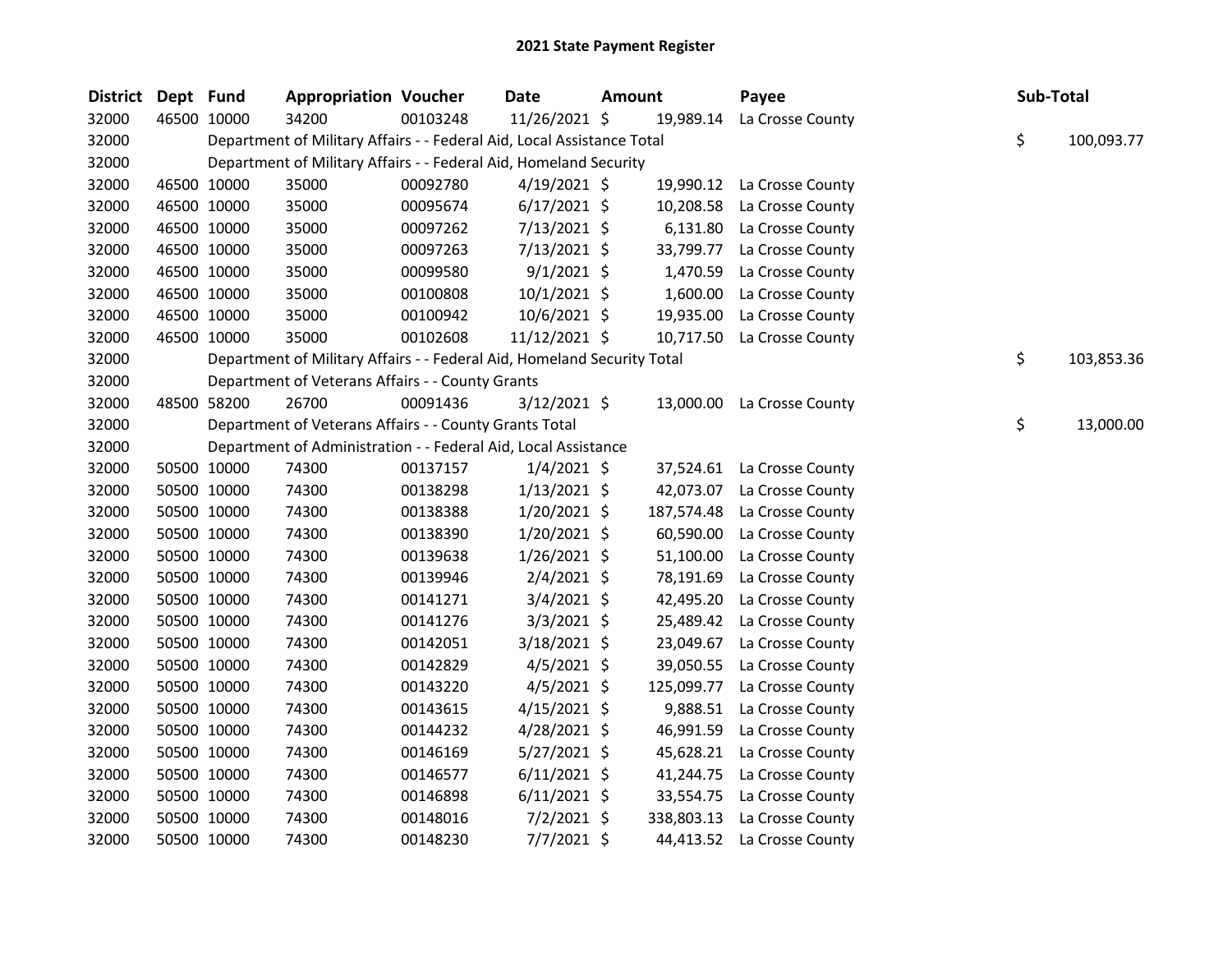| <b>District</b> | Dept Fund |             | <b>Appropriation Voucher</b>                                          |          | <b>Date</b>    | Amount |            | Payee                       | Sub-Total          |
|-----------------|-----------|-------------|-----------------------------------------------------------------------|----------|----------------|--------|------------|-----------------------------|--------------------|
| 32000           |           | 50500 10000 | 74300                                                                 | 00150223 | $8/16/2021$ \$ |        | 55,640.15  | La Crosse County            |                    |
| 32000           |           | 50500 10000 | 74300                                                                 | 00150688 | 8/30/2021 \$   |        | 49,382.11  | La Crosse County            |                    |
| 32000           |           | 50500 10000 | 74300                                                                 | 00151645 | $9/15/2021$ \$ |        | 20,396.09  | La Crosse County            |                    |
| 32000           |           | 50500 10000 | 74300                                                                 | 00152676 | $10/6/2021$ \$ |        |            | 197,428.15 La Crosse County |                    |
| 32000           |           | 50500 10000 | 74300                                                                 | 00152933 | 10/15/2021 \$  |        | 80,003.07  | La Crosse County            |                    |
| 32000           |           | 50500 10000 | 74300                                                                 | 00154641 | 11/16/2021 \$  |        | 102,046.65 | La Crosse County            |                    |
| 32000           |           | 50500 10000 | 74300                                                                 | 00155373 | $12/1/2021$ \$ |        | 70,116.51  | La Crosse County            |                    |
| 32000           |           | 50500 10000 | 74300                                                                 | 00156989 | 12/29/2021 \$  |        |            | 136,723.53 La Crosse County |                    |
| 32000           |           |             | Department of Administration - - Federal Aid, Local Assistance Total  |          |                |        |            |                             | \$<br>1,984,499.18 |
| 32000           |           |             | Department of Administration - - Low-Income Assistance Grants         |          |                |        |            |                             |                    |
| 32000           |           | 50500 23500 | 37100                                                                 | 00138411 | $1/15/2021$ \$ |        | 13,271.26  | La Crosse County            |                    |
| 32000           |           | 50500 23500 | 37100                                                                 | 00140956 | $2/17/2021$ \$ |        | 24,116.25  | La Crosse County            |                    |
| 32000           |           | 50500 23500 | 37100                                                                 | 00141649 | 3/2/2021 \$    |        | 11,565.02  | La Crosse County            |                    |
| 32000           |           | 50500 23500 | 37100                                                                 | 00143180 | 3/30/2021 \$   |        | 16,209.98  | La Crosse County            |                    |
| 32000           |           | 50500 23500 | 37100                                                                 | 00145242 | $5/7/2021$ \$  |        | 14,227.40  | La Crosse County            |                    |
| 32000           |           | 50500 23500 | 37100                                                                 | 00146475 | $6/1/2021$ \$  |        | 14,665.35  | La Crosse County            |                    |
| 32000           |           | 50500 23500 | 37100                                                                 | 00147850 | $6/29/2021$ \$ |        | 15,067.58  | La Crosse County            |                    |
| 32000           |           | 50500 23500 | 37100                                                                 | 00150587 | $8/17/2021$ \$ |        | 16,224.77  | La Crosse County            |                    |
| 32000           |           | 50500 23500 | 37100                                                                 | 00151218 | 8/31/2021 \$   |        | 12,430.30  | La Crosse County            |                    |
| 32000           |           | 50500 23500 | 37100                                                                 | 00152533 | 9/29/2021 \$   |        | 12,655.03  | La Crosse County            |                    |
| 32000           |           | 50500 23500 | 37100                                                                 | 00153948 | 10/29/2021 \$  |        | 69,970.07  | La Crosse County            |                    |
| 32000           |           | 50500 23500 | 37100                                                                 | 00155365 | 11/30/2021 \$  |        | 18,197.16  | La Crosse County            |                    |
| 32000           |           | 50500 23500 | 37100                                                                 | 00157314 | 12/29/2021 \$  |        | 14,708.56  | La Crosse County            |                    |
| 32000           |           |             | Department of Administration - - Low-Income Assistance Grants Total   |          |                |        |            |                             | \$<br>253,308.73   |
| 32000           |           |             | Department of Administration - - Land Information Program; Loca       |          |                |        |            |                             |                    |
| 32000           |           | 50500 26900 | 17300                                                                 | 00138470 | $1/29/2021$ \$ |        | 1,000.00   | La Crosse County            |                    |
| 32000           |           | 50500 26900 | 17300                                                                 | 00144731 | $4/27/2021$ \$ |        | 25,000.00  | La Crosse County            |                    |
| 32000           |           | 50500 26900 | 17300                                                                 | 00152274 | 9/27/2021 \$   |        | 25,000.00  | La Crosse County            |                    |
| 32000           |           |             | Department of Administration - - Land Information Program; Loca Total |          |                |        |            |                             | \$<br>51,000.00    |
| 32000           |           |             | Commissioners of Public Lands - - Federal Aid -- Flood Control        |          |                |        |            |                             |                    |
| 32000           |           | 50700 10000 | 13000                                                                 | 00003845 | $10/1/2021$ \$ |        |            | 10,714.83 La Crosse County  |                    |
| 32000           |           |             | Commissioners of Public Lands - - Federal Aid -- Flood Control Total  |          |                |        |            |                             | \$<br>10,714.83    |
| 32000           |           |             | Public Defender Board - - Trial Representation                        |          |                |        |            |                             |                    |
| 32000           |           | 55000 10000 | 10300                                                                 | 00293630 | $6/9/2021$ \$  |        | 13.00      | La Crosse County            |                    |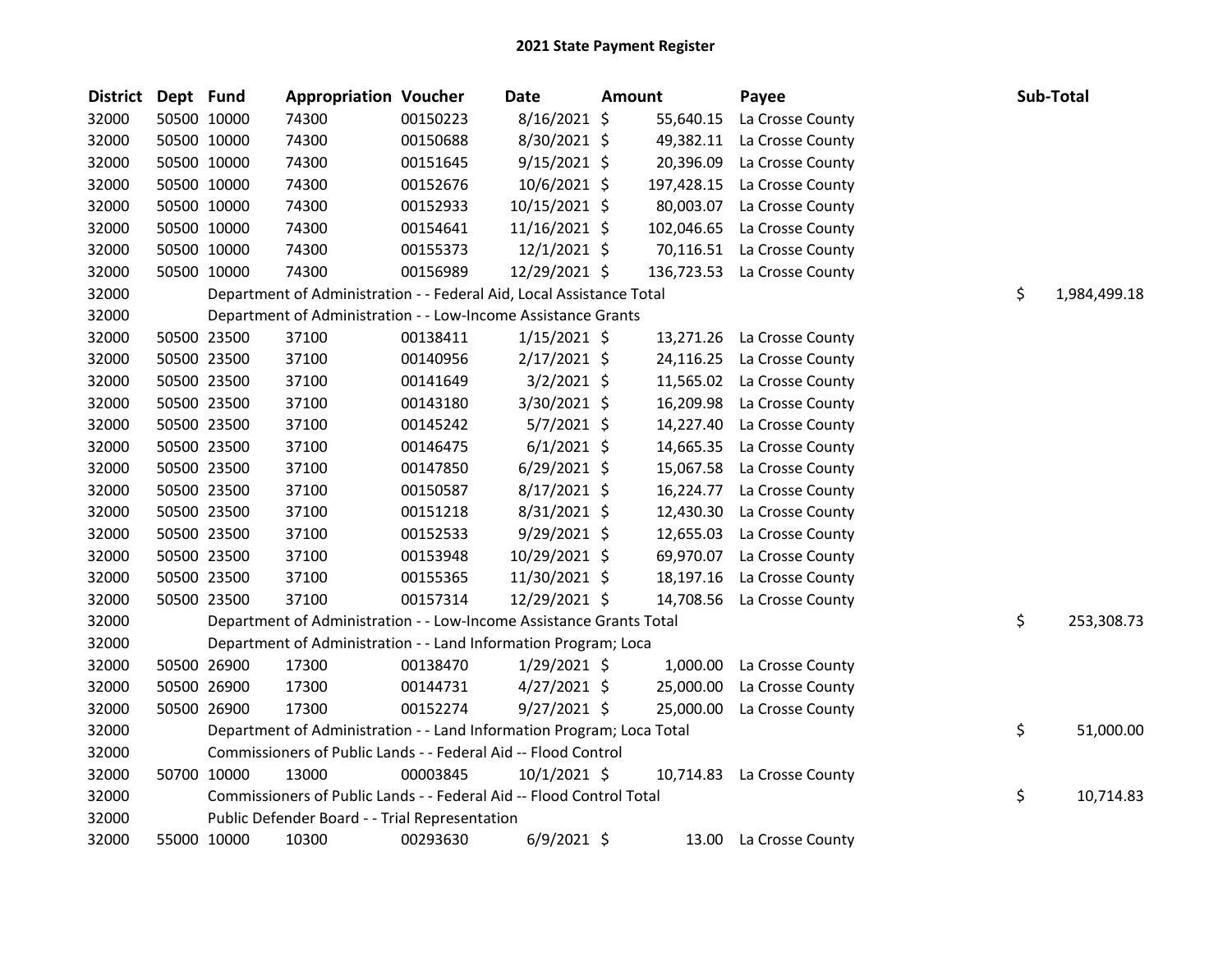| District Dept Fund |             | <b>Appropriation Voucher</b>                         |          | <b>Date</b>    | <b>Amount</b> | Payee                                                                                                   | Sub-Total |           |
|--------------------|-------------|------------------------------------------------------|----------|----------------|---------------|---------------------------------------------------------------------------------------------------------|-----------|-----------|
| 32000              |             | Public Defender Board - - Trial Representation Total |          |                |               |                                                                                                         | \$        | 13.00     |
| 32000              |             |                                                      |          |                |               | Public Defender Board - - Transcript, Discovery and Records Provided to the Public Defender Board       |           |           |
| 32000              | 55000 10000 | 10600                                                | 00275588 | $1/26/2021$ \$ |               | 5,159.55 La Crosse County                                                                               |           |           |
| 32000              | 55000 10000 | 10600                                                | 00275589 | $1/26/2021$ \$ | 3,889.68      | La Crosse County                                                                                        |           |           |
| 32000              | 55000 10000 | 10600                                                | 00278897 | $2/22/2021$ \$ | 39.25         | La Crosse County                                                                                        |           |           |
| 32000              | 55000 10000 | 10600                                                | 00278898 | $2/22/2021$ \$ | 4,817.66      | La Crosse County                                                                                        |           |           |
| 32000              | 55000 10000 | 10600                                                | 00287718 | 4/30/2021 \$   | 2,844.75      | La Crosse County                                                                                        |           |           |
| 32000              | 55000 10000 | 10600                                                | 00287727 | 4/30/2021 \$   | 1.75          | La Crosse County                                                                                        |           |           |
| 32000              | 55000 10000 | 10600                                                | 00292281 | 5/28/2021 \$   | 5,777.23      | La Crosse County                                                                                        |           |           |
| 32000              | 55000 10000 | 10600                                                | 00292282 | 5/28/2021 \$   | 5,389.57      | La Crosse County                                                                                        |           |           |
| 32000              | 55000 10000 | 10600                                                | 00298179 | $6/30/2021$ \$ | 26.00         | La Crosse County                                                                                        |           |           |
| 32000              | 55000 10000 | 10600                                                | 00299188 | $7/1/2021$ \$  | 4,740.51      | La Crosse County                                                                                        |           |           |
| 32000              | 55000 10000 | 10600                                                | 00299523 | $7/1/2021$ \$  | 3,228.30      | La Crosse County                                                                                        |           |           |
| 32000              | 55000 10000 | 10600                                                | 00302264 | 7/30/2021 \$   | 4,654.14      | La Crosse County                                                                                        |           |           |
| 32000              | 55000 10000 | 10600                                                | 00304537 | 8/30/2021 \$   | 5,867.79      | La Crosse County                                                                                        |           |           |
| 32000              | 55000 10000 | 10600                                                | 00305969 | 9/30/2021 \$   | 35.00         | La Crosse County                                                                                        |           |           |
| 32000              | 55000 10000 | 10600                                                | 00308267 | 10/20/2021 \$  | 5,992.95      | La Crosse County                                                                                        |           |           |
| 32000              | 55000 10000 | 10600                                                | 00310964 | 10/29/2021 \$  | 3,806.82      | La Crosse County                                                                                        |           |           |
| 32000              | 55000 10000 | 10600                                                | 00312607 | 12/1/2021 \$   |               | 5,532.76 La Crosse County                                                                               |           |           |
| 32000              |             |                                                      |          |                |               | Public Defender Board - - Transcript, Discovery and Records Provided to the Public Defender Board Total | \$        | 61,803.71 |
| 32000              |             | Department of Revenue - - GPR Earned                 |          |                |               |                                                                                                         |           |           |
| 32000              | 56600 10000 | 100GE                                                | 00200224 | $4/27/2021$ \$ |               | 3.00 La Crosse County                                                                                   |           |           |
| 32000              | 56600 10000 | 100GE                                                | 00222095 | 12/14/2021 \$  | 3.00          | La Crosse County                                                                                        |           |           |
| 32000              |             | Department of Revenue - - GPR Earned Total           |          |                |               |                                                                                                         | \$        | 6.00      |
| 32000              |             | Department of Revenue - - Warrants and Satisfactions |          |                |               |                                                                                                         |           |           |
| 32000              | 56600 10000 | 10100                                                | 00189902 | 2/3/2021 \$    | 1,255.00      | La Crosse County                                                                                        |           |           |
| 32000              | 56600 10000 | 10100                                                | 00209749 | 7/30/2021 \$   | 1,165.00      | La Crosse County                                                                                        |           |           |
| 32000              | 56600 10000 | 10100                                                | 00216853 | 10/6/2021 \$   | 60.00         | La Crosse County                                                                                        |           |           |
| 32000              | 56600 10000 | 10100                                                | 00219815 | 11/26/2021 \$  | 100.00        | La Crosse County                                                                                        |           |           |
| 32000              | 56600 10000 | 10100                                                | 00219816 | 11/26/2021 \$  | 100.00        | La Crosse County                                                                                        |           |           |
| 32000              | 56600 10000 | 10100                                                | 00219817 | 11/26/2021 \$  | 100.00        | La Crosse County                                                                                        |           |           |
| 32000              | 56600 10000 | 10100                                                | 00219818 | 11/26/2021 \$  | 100.00        | La Crosse County                                                                                        |           |           |
| 32000              | 56600 10000 | 10100                                                | 00219819 | 11/26/2021 \$  | 100.00        | La Crosse County                                                                                        |           |           |
| 32000              | 56600 10000 | 10100                                                | 00219820 | 11/26/2021 \$  | 100.00        | La Crosse County                                                                                        |           |           |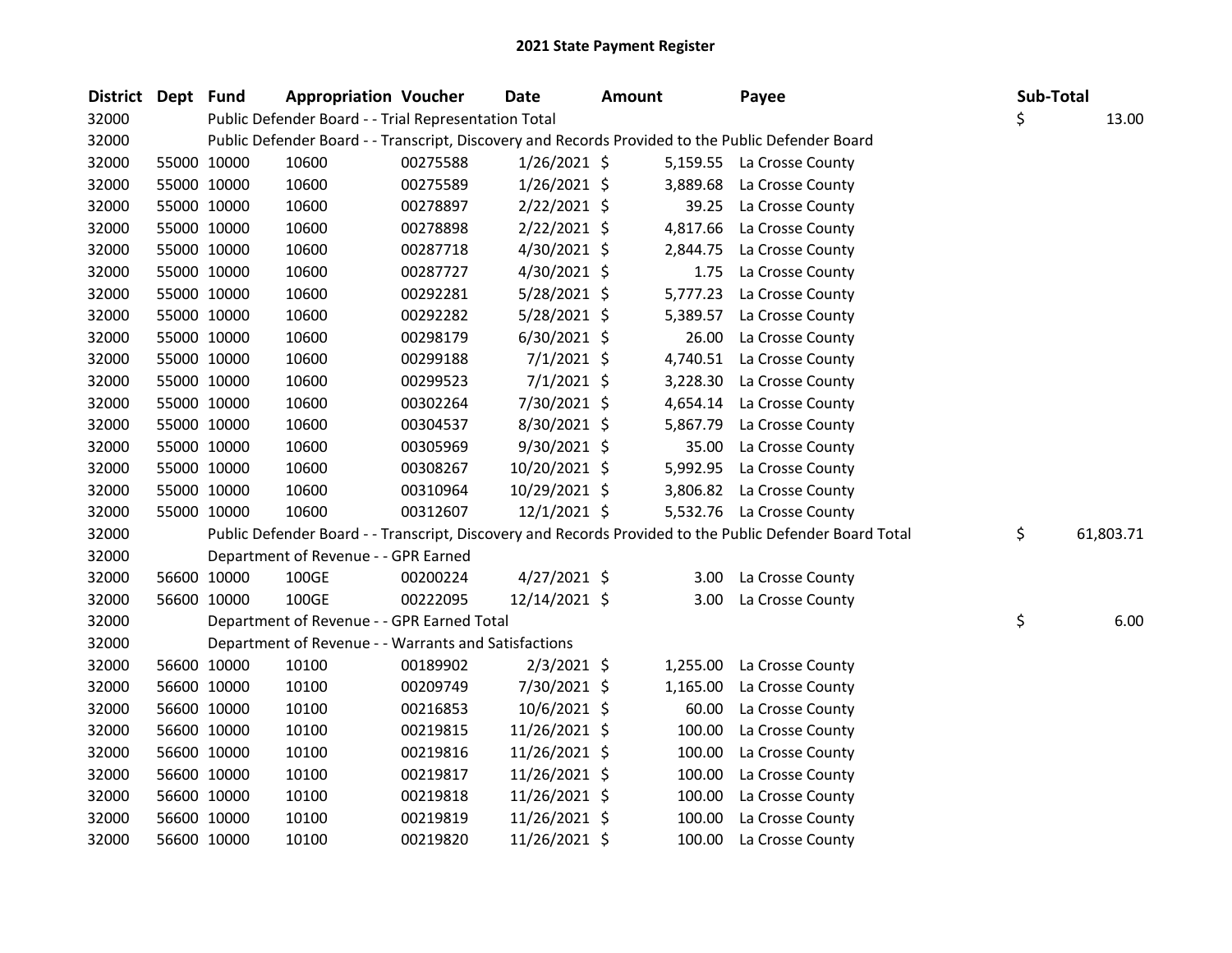| <b>District</b> | Dept Fund   |             | <b>Appropriation Voucher</b>                               |          | <b>Date</b>    | <b>Amount</b> |           | Payee            | Sub-Total      |
|-----------------|-------------|-------------|------------------------------------------------------------|----------|----------------|---------------|-----------|------------------|----------------|
| 32000           |             | 56600 10000 | 10100                                                      | 00219821 | 11/26/2021 \$  |               | 100.00    | La Crosse County |                |
| 32000           |             | 56600 10000 | 10100                                                      | 00219822 | 11/26/2021 \$  |               | 100.00    | La Crosse County |                |
| 32000           |             | 56600 10000 | 10100                                                      | 00219823 | 11/19/2021 \$  |               | 100.00    | La Crosse County |                |
| 32000           |             | 56600 10000 | 10100                                                      | 00219824 | 11/26/2021 \$  |               | 100.00    | La Crosse County |                |
| 32000           |             | 56600 10000 | 10100                                                      | 00219825 | 11/26/2021 \$  |               | 100.00    | La Crosse County |                |
| 32000           |             | 56600 10000 | 10100                                                      | 00220631 | 12/15/2021 \$  |               | 100.00    | La Crosse County |                |
| 32000           |             |             | Department of Revenue - - Warrants and Satisfactions Total |          |                |               |           |                  | \$<br>3,680.00 |
| 32000           |             |             | Department of Revenue - - Misc Revenue Holding Clearing    |          |                |               |           |                  |                |
| 32000           |             | 56600 10000 | 99500                                                      | 00188857 | $1/8/2021$ \$  |               | 605.44    | La Crosse County |                |
| 32000           |             | 56600 10000 | 99500                                                      | 00188858 | $1/8/2021$ \$  |               | 35,256.58 | La Crosse County |                |
| 32000           |             | 56600 10000 | 99500                                                      | 00189165 | $1/11/2021$ \$ |               | 1,016.00  | La Crosse County |                |
| 32000           |             | 56600 10000 | 99500                                                      | 00190054 | $1/25/2021$ \$ |               | 172.17    | La Crosse County |                |
| 32000           | 56600 10000 |             | 99500                                                      | 00190922 | $2/5/2021$ \$  |               | 279.90    | La Crosse County |                |
| 32000           |             | 56600 10000 | 99500                                                      | 00190923 | $2/5/2021$ \$  |               | 27,091.39 | La Crosse County |                |
| 32000           |             | 56600 10000 | 99500                                                      | 00192000 | 2/22/2021 \$   |               | 873.75    | La Crosse County |                |
| 32000           |             | 56600 10000 | 99500                                                      | 00192656 | $3/1/2021$ \$  |               | 23,859.88 | La Crosse County |                |
| 32000           |             | 56600 10000 | 99500                                                      | 00192657 | $3/1/2021$ \$  |               | 951.51    | La Crosse County |                |
| 32000           |             | 56600 10000 | 99500                                                      | 00192658 | $3/1/2021$ \$  |               | 2,261.92  | La Crosse County |                |
| 32000           |             | 56600 10000 | 99500                                                      | 00192659 | $3/1/2021$ \$  |               | 49.57     | La Crosse County |                |
| 32000           |             | 56600 10000 | 99500                                                      | 00192660 | $3/1/2021$ \$  |               | 2,874.58  | La Crosse County |                |
| 32000           |             | 56600 10000 | 99500                                                      | 00192661 | $3/1/2021$ \$  |               | 2,940.92  | La Crosse County |                |
| 32000           |             | 56600 10000 | 99500                                                      | 00193523 | $3/5/2021$ \$  |               | 635.08    | La Crosse County |                |
| 32000           |             | 56600 10000 | 99500                                                      | 00193524 | $3/5/2021$ \$  |               | 93,709.16 | La Crosse County |                |
| 32000           |             | 56600 10000 | 99500                                                      | 00194110 | $3/8/2021$ \$  |               | 4,423.07  | La Crosse County |                |
| 32000           |             | 56600 10000 | 99500                                                      | 00194112 | 3/8/2021 \$    |               | 373.68    | La Crosse County |                |
| 32000           |             | 56600 10000 | 99500                                                      | 00194113 | $3/8/2021$ \$  |               | 282.04    | La Crosse County |                |
| 32000           |             | 56600 10000 | 99500                                                      | 00194114 | $3/8/2021$ \$  |               | 370.50    | La Crosse County |                |
| 32000           |             | 56600 10000 | 99500                                                      | 00194961 | $3/15/2021$ \$ |               | 6,150.65  | La Crosse County |                |
| 32000           |             | 56600 10000 | 99500                                                      | 00194963 | $3/15/2021$ \$ |               | 491.00    | La Crosse County |                |
| 32000           |             | 56600 10000 | 99500                                                      | 00194964 | 3/15/2021 \$   |               | 414.25    | La Crosse County |                |
| 32000           |             | 56600 10000 | 99500                                                      | 00194965 | $3/15/2021$ \$ |               | 762.00    | La Crosse County |                |
| 32000           | 56600 10000 |             | 99500                                                      | 00194966 | 3/15/2021 \$   |               | 930.00    | La Crosse County |                |
| 32000           |             | 56600 10000 | 99500                                                      | 00195800 | $3/22/2021$ \$ |               | 2,692.36  | La Crosse County |                |
| 32000           |             | 56600 10000 | 99500                                                      | 00195801 | 3/22/2021 \$   |               | 24.00     | La Crosse County |                |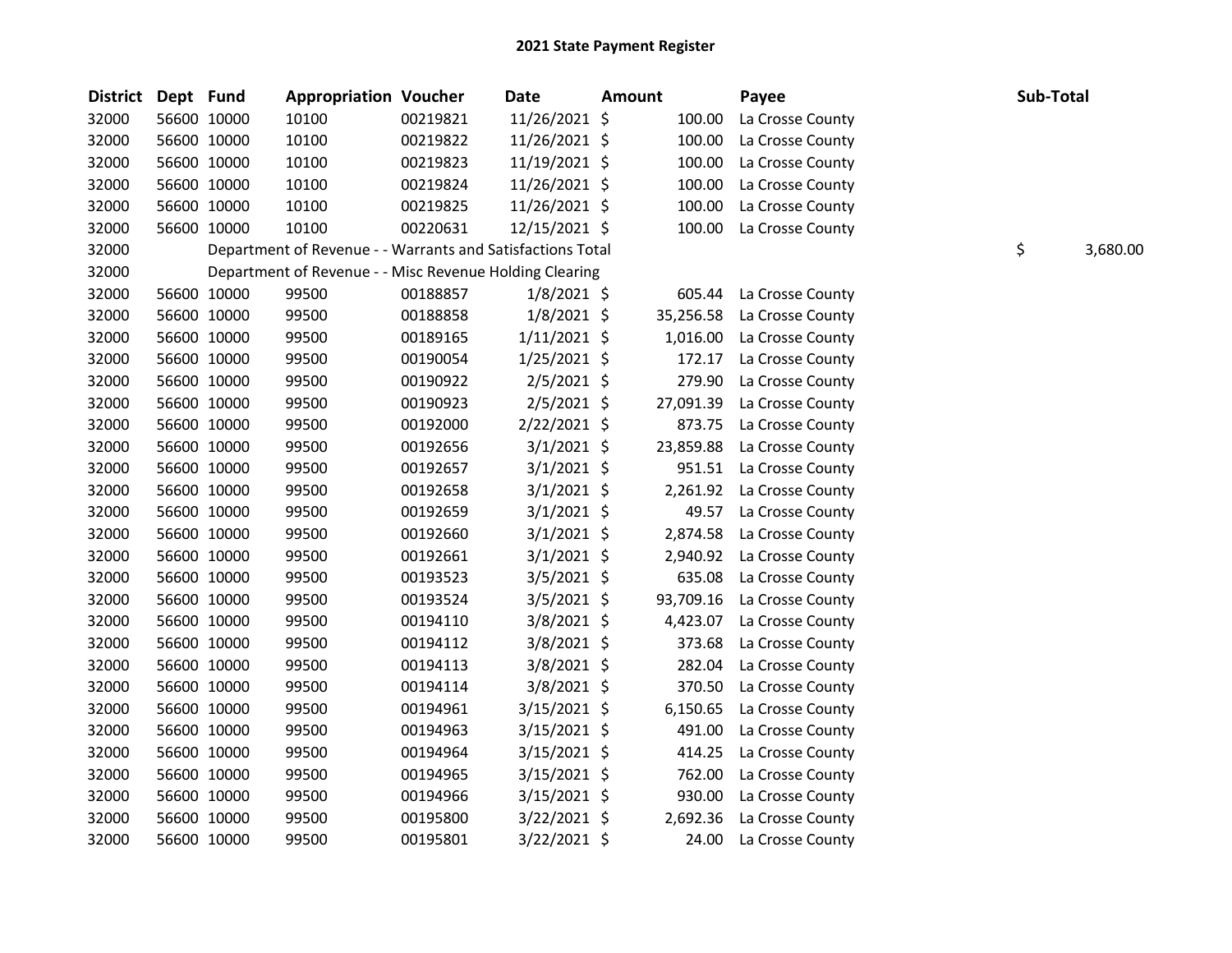| District Dept Fund |             | <b>Appropriation Voucher</b> |          | Date           | <b>Amount</b> | Payee            | Sub-Total |
|--------------------|-------------|------------------------------|----------|----------------|---------------|------------------|-----------|
| 32000              | 56600 10000 | 99500                        | 00195802 | 3/22/2021 \$   | 350.14        | La Crosse County |           |
| 32000              | 56600 10000 | 99500                        | 00195803 | 3/22/2021 \$   | 862.49        | La Crosse County |           |
| 32000              | 56600 10000 | 99500                        | 00196483 | 3/29/2021 \$   | 2,469.31      | La Crosse County |           |
| 32000              | 56600 10000 | 99500                        | 00196484 | 3/29/2021 \$   | 177.50        | La Crosse County |           |
| 32000              | 56600 10000 | 99500                        | 00196485 | 3/29/2021 \$   | 642.00        | La Crosse County |           |
| 32000              | 56600 10000 | 99500                        | 00196486 | $3/29/2021$ \$ | 553.22        | La Crosse County |           |
| 32000              | 56600 10000 | 99500                        | 00197217 | $4/5/2021$ \$  | 6,568.22      | La Crosse County |           |
| 32000              | 56600 10000 | 99500                        | 00197218 | $4/5/2021$ \$  | 727.90        | La Crosse County |           |
| 32000              | 56600 10000 | 99500                        | 00197219 | $4/5/2021$ \$  | 224.00        | La Crosse County |           |
| 32000              | 56600 10000 | 99500                        | 00197799 | $4/7/2021$ \$  | 2,144.42      | La Crosse County |           |
| 32000              | 56600 10000 | 99500                        | 00197800 | $4/7/2021$ \$  | 89,836.77     | La Crosse County |           |
| 32000              | 56600 10000 | 99500                        | 00198431 | $4/12/2021$ \$ | 3,285.80      | La Crosse County |           |
| 32000              | 56600 10000 | 99500                        | 00198432 | $4/12/2021$ \$ | 75.00         | La Crosse County |           |
| 32000              | 56600 10000 | 99500                        | 00198433 | $4/12/2021$ \$ | 999.55        | La Crosse County |           |
| 32000              | 56600 10000 | 99500                        | 00198434 | $4/12/2021$ \$ | 315.90        | La Crosse County |           |
| 32000              | 56600 10000 | 99500                        | 00199169 | $4/20/2021$ \$ | 3,021.81      | La Crosse County |           |
| 32000              | 56600 10000 | 99500                        | 00199170 | 4/20/2021 \$   | 199.00        | La Crosse County |           |
| 32000              | 56600 10000 | 99500                        | 00199171 | $4/20/2021$ \$ | 98.11         | La Crosse County |           |
| 32000              | 56600 10000 | 99500                        | 00199172 | 4/20/2021 \$   | 456.28        | La Crosse County |           |
| 32000              | 56600 10000 | 99500                        | 00199805 | $4/26/2021$ \$ | 2,891.02      | La Crosse County |           |
| 32000              | 56600 10000 | 99500                        | 00199806 | $4/26/2021$ \$ | 58.00         | La Crosse County |           |
| 32000              | 56600 10000 | 99500                        | 00199807 | $4/26/2021$ \$ | 662.00        | La Crosse County |           |
| 32000              | 56600 10000 | 99500                        | 00200416 | $5/3/2021$ \$  | 3,199.63      | La Crosse County |           |
| 32000              | 56600 10000 | 99500                        | 00200417 | $5/3/2021$ \$  | 121.96        | La Crosse County |           |
| 32000              | 56600 10000 | 99500                        | 00200418 | $5/3/2021$ \$  | 302.00        | La Crosse County |           |
| 32000              | 56600 10000 | 99500                        | 00201169 | $5/7/2021$ \$  | 1,312.26      | La Crosse County |           |
| 32000              | 56600 10000 | 99500                        | 00201170 | 5/7/2021 \$    | 70,564.10     | La Crosse County |           |
| 32000              | 56600 10000 | 99500                        | 00201609 | 5/10/2021 \$   | 677.24        | La Crosse County |           |
| 32000              | 56600 10000 | 99500                        | 00201610 | $5/10/2021$ \$ | 490.00        | La Crosse County |           |
| 32000              | 56600 10000 | 99500                        | 00201611 | $5/10/2021$ \$ | 60.00         | La Crosse County |           |
| 32000              | 56600 10000 | 99500                        | 00201612 | $5/10/2021$ \$ | 269.00        | La Crosse County |           |
| 32000              | 56600 10000 | 99500                        | 00202245 | $5/17/2021$ \$ | 435.20        | La Crosse County |           |
| 32000              | 56600 10000 | 99500                        | 00202246 | $5/17/2021$ \$ | 143.00        | La Crosse County |           |
| 32000              | 56600 10000 | 99500                        | 00202247 | 5/17/2021 \$   | 478.00        | La Crosse County |           |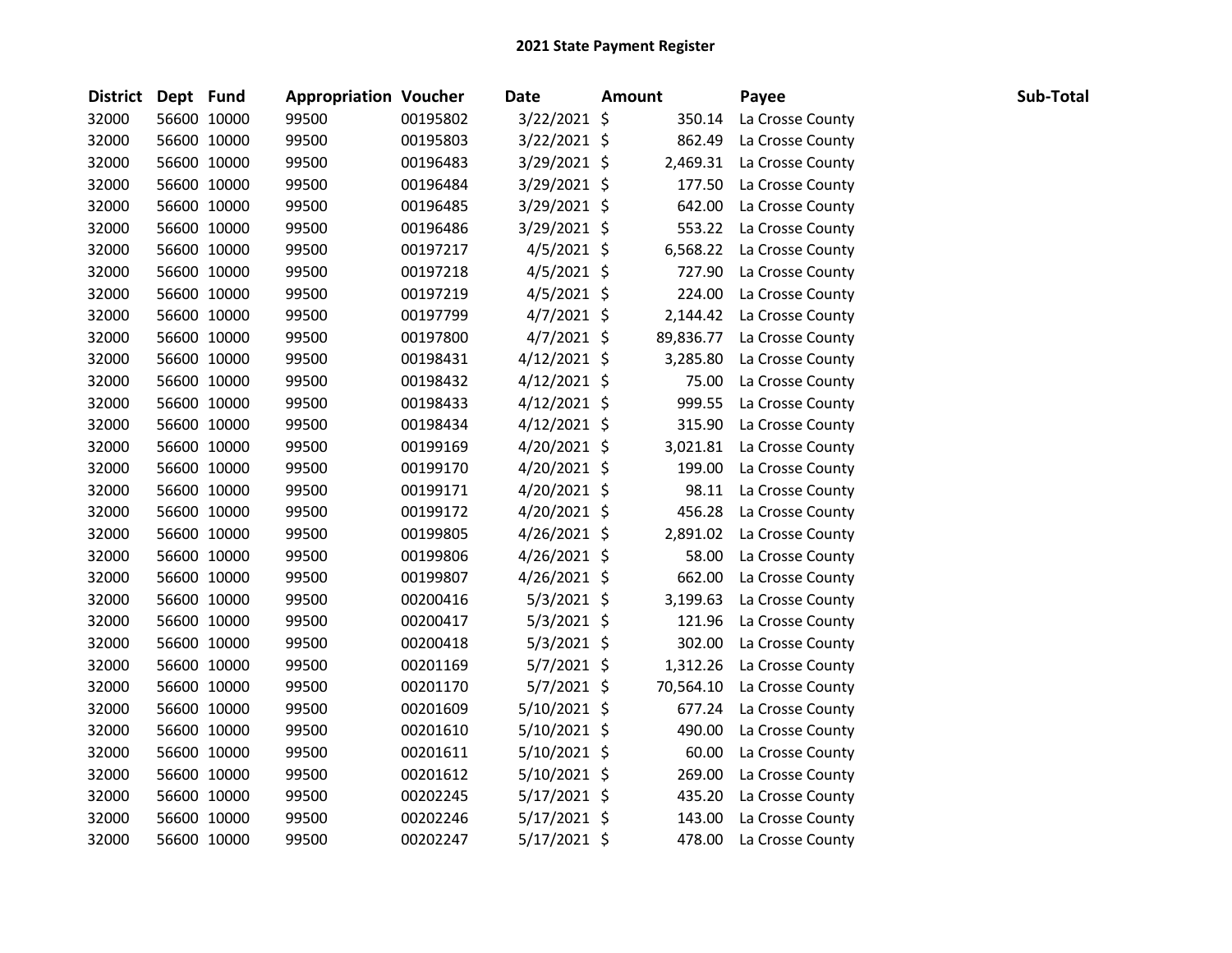| <b>District</b> | Dept Fund |             | <b>Appropriation Voucher</b> |          | Date           | <b>Amount</b> | Payee            | Sub-Total |  |
|-----------------|-----------|-------------|------------------------------|----------|----------------|---------------|------------------|-----------|--|
| 32000           |           | 56600 10000 | 99500                        | 00202955 | $5/24/2021$ \$ | 4,530.21      | La Crosse County |           |  |
| 32000           |           | 56600 10000 | 99500                        | 00202956 | $5/24/2021$ \$ | 141.31        | La Crosse County |           |  |
| 32000           |           | 56600 10000 | 99500                        | 00202957 | 5/24/2021 \$   | 336.00        | La Crosse County |           |  |
| 32000           |           | 56600 10000 | 99500                        | 00203668 | $6/1/2021$ \$  | 3,051.32      | La Crosse County |           |  |
| 32000           |           | 56600 10000 | 99500                        | 00203670 | $6/1/2021$ \$  | 120.00        | La Crosse County |           |  |
| 32000           |           | 56600 10000 | 99500                        | 00203671 | $6/1/2021$ \$  | 230.00        | La Crosse County |           |  |
| 32000           |           | 56600 10000 | 99500                        | 00203672 | $6/1/2021$ \$  | 97.00         | La Crosse County |           |  |
| 32000           |           | 56600 10000 | 99500                        | 00204394 | $6/7/2021$ \$  | 2,042.92      | La Crosse County |           |  |
| 32000           |           | 56600 10000 | 99500                        | 00204395 | $6/7/2021$ \$  | 62,761.75     | La Crosse County |           |  |
| 32000           |           | 56600 10000 | 99500                        | 00204759 | $6/7/2021$ \$  | 13.00         | La Crosse County |           |  |
| 32000           |           | 56600 10000 | 99500                        | 00204760 | $6/7/2021$ \$  | 22.13         | La Crosse County |           |  |
| 32000           |           | 56600 10000 | 99500                        | 00204761 | $6/7/2021$ \$  | 77.76         | La Crosse County |           |  |
| 32000           |           | 56600 10000 | 99500                        | 00205355 | $6/14/2021$ \$ | 700.98        | La Crosse County |           |  |
| 32000           |           | 56600 10000 | 99500                        | 00205356 | $6/14/2021$ \$ | 216.70        | La Crosse County |           |  |
| 32000           |           | 56600 10000 | 99500                        | 00205357 | $6/14/2021$ \$ | 192.24        | La Crosse County |           |  |
| 32000           |           | 56600 10000 | 99500                        | 00205358 | $6/14/2021$ \$ | 140.45        | La Crosse County |           |  |
| 32000           |           | 56600 10000 | 99500                        | 00205857 | $6/21/2021$ \$ | 1,765.53      | La Crosse County |           |  |
| 32000           |           | 56600 10000 | 99500                        | 00208077 | $6/28/2021$ \$ | 846.38        | La Crosse County |           |  |
| 32000           |           | 56600 10000 | 99500                        | 00208078 | $6/28/2021$ \$ | 126.00        | La Crosse County |           |  |
| 32000           |           | 56600 10000 | 99500                        | 00208518 | $7/6/2021$ \$  | 1,320.76      | La Crosse County |           |  |
| 32000           |           | 56600 10000 | 99500                        | 00208519 | 7/6/2021 \$    | 79.06         | La Crosse County |           |  |
| 32000           |           | 56600 10000 | 99500                        | 00208520 | 7/6/2021 \$    | 107.00        | La Crosse County |           |  |
| 32000           |           | 56600 10000 | 99500                        | 00208972 | 7/8/2021 \$    | 702.90        | La Crosse County |           |  |
| 32000           |           | 56600 10000 | 99500                        | 00208973 | 7/8/2021 \$    | 58,787.32     | La Crosse County |           |  |
| 32000           |           | 56600 10000 | 99500                        | 00209391 | 7/12/2021 \$   | 2,004.88      | La Crosse County |           |  |
| 32000           |           | 56600 10000 | 99500                        | 00209392 | 7/12/2021 \$   | 484.00        | La Crosse County |           |  |
| 32000           |           | 56600 10000 | 99500                        | 00210179 | 7/19/2021 \$   | 2,371.65      | La Crosse County |           |  |
| 32000           |           | 56600 10000 | 99500                        | 00210180 | 7/19/2021 \$   | 178.00        | La Crosse County |           |  |
| 32000           |           | 56600 10000 | 99500                        | 00210796 | 7/26/2021 \$   | 3,899.68      | La Crosse County |           |  |
| 32000           |           | 56600 10000 | 99500                        | 00210797 | 7/26/2021 \$   | 60.00         | La Crosse County |           |  |
| 32000           |           | 56600 10000 | 99500                        | 00210798 | 7/26/2021 \$   | 289.20        | La Crosse County |           |  |
| 32000           |           | 56600 10000 | 99500                        | 00211722 | 8/6/2021 \$    | 927.78        | La Crosse County |           |  |
| 32000           |           | 56600 10000 | 99500                        | 00211723 | 8/6/2021 \$    | 38,109.74     | La Crosse County |           |  |
| 32000           |           | 56600 10000 | 99500                        | 00212126 | 8/9/2021 \$    | 495.00        | La Crosse County |           |  |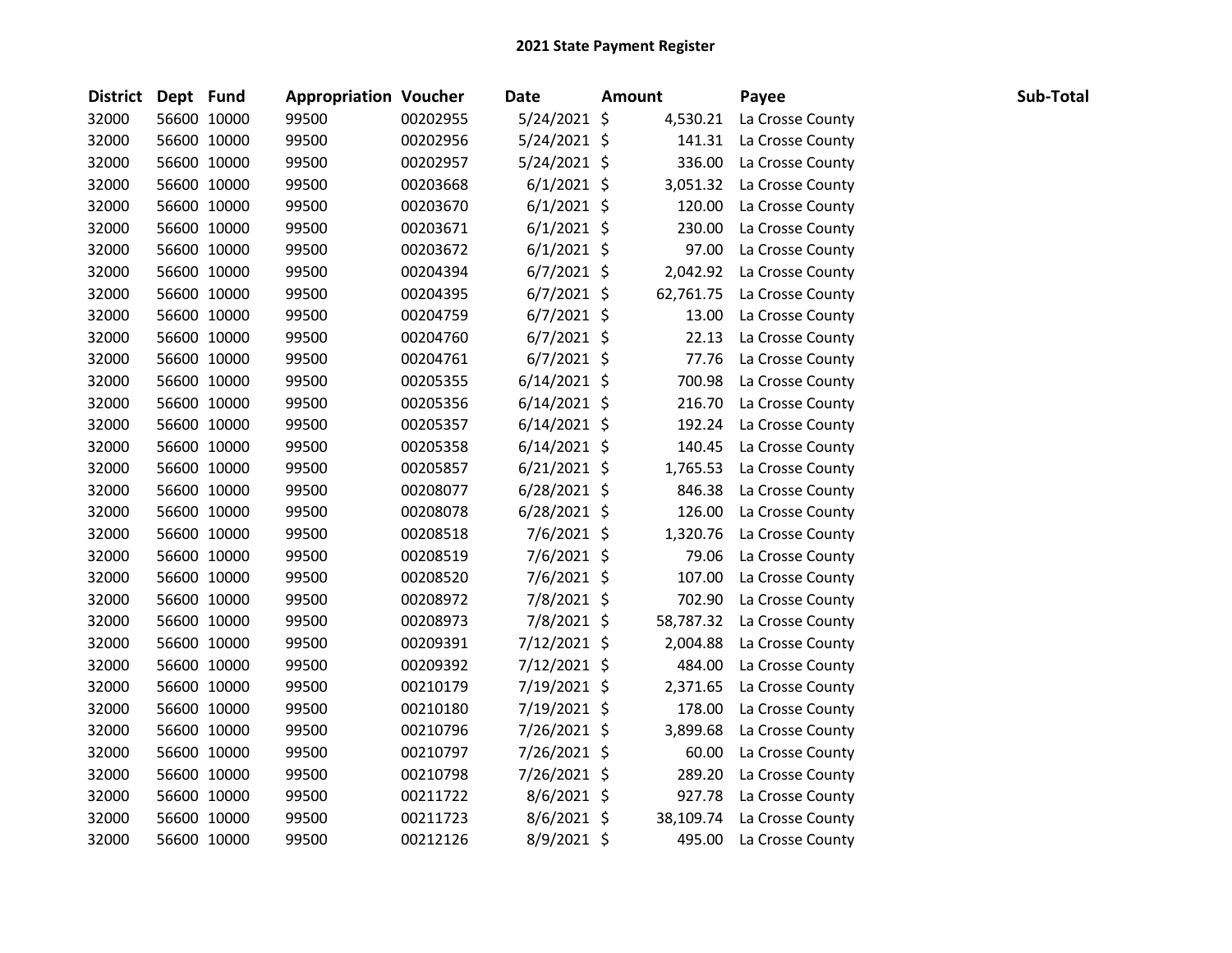| <b>District</b> | Dept Fund |             | <b>Appropriation Voucher</b>                                  |          | Date           | <b>Amount</b> |            | Payee            | Sub-Total |            |
|-----------------|-----------|-------------|---------------------------------------------------------------|----------|----------------|---------------|------------|------------------|-----------|------------|
| 32000           |           | 56600 10000 | 99500                                                         | 00213128 | 8/23/2021 \$   |               | 508.57     | La Crosse County |           |            |
| 32000           |           | 56600 10000 | 99500                                                         | 00213552 | 8/30/2021 \$   |               | 151.47     | La Crosse County |           |            |
| 32000           |           | 56600 10000 | 99500                                                         | 00214001 | $9/7/2021$ \$  |               | 108.65     | La Crosse County |           |            |
| 32000           |           | 56600 10000 | 99500                                                         | 00214331 | $9/8/2021$ \$  |               | 1,647.22   | La Crosse County |           |            |
| 32000           |           | 56600 10000 | 99500                                                         | 00214332 | $9/8/2021$ \$  |               | 39,644.62  | La Crosse County |           |            |
| 32000           |           | 56600 10000 | 99500                                                         | 00214788 | $9/13/2021$ \$ |               | 29.56      | La Crosse County |           |            |
| 32000           |           | 56600 10000 | 99500                                                         | 00215322 | 9/20/2021 \$   |               | 408.00     | La Crosse County |           |            |
| 32000           |           | 56600 10000 | 99500                                                         | 00215681 | $9/27/2021$ \$ |               | 255.00     | La Crosse County |           |            |
| 32000           |           | 56600 10000 | 99500                                                         | 00216584 | 10/7/2021 \$   |               | 703.23     | La Crosse County |           |            |
| 32000           |           | 56600 10000 | 99500                                                         | 00216585 | 10/7/2021 \$   |               | 43,428.51  | La Crosse County |           |            |
| 32000           |           | 56600 10000 | 99500                                                         | 00217050 | 10/12/2021 \$  |               | 26.08      | La Crosse County |           |            |
| 32000           |           | 56600 10000 | 99500                                                         | 00217051 | 10/12/2021 \$  |               | 1,106.10   | La Crosse County |           |            |
| 32000           |           | 56600 10000 | 99500                                                         | 00217493 | 10/18/2021 \$  |               | 131.00     | La Crosse County |           |            |
| 32000           |           | 56600 10000 | 99500                                                         | 00217494 | 10/18/2021 \$  |               | 28.55      | La Crosse County |           |            |
| 32000           |           | 56600 10000 | 99500                                                         | 00218104 | 10/25/2021 \$  |               | 159.00     | La Crosse County |           |            |
| 32000           |           | 56600 10000 | 99500                                                         | 00218105 | 10/25/2021 \$  |               | 42.15      | La Crosse County |           |            |
| 32000           |           | 56600 10000 | 99500                                                         | 00218608 | $11/1/2021$ \$ |               | 24.19      | La Crosse County |           |            |
| 32000           |           | 56600 10000 | 99500                                                         | 00219178 | 11/5/2021 \$   |               | 1,092.47   | La Crosse County |           |            |
| 32000           |           | 56600 10000 | 99500                                                         | 00219179 | 11/5/2021 \$   |               | 34,851.41  | La Crosse County |           |            |
| 32000           |           | 56600 10000 | 99500                                                         | 00219544 | 11/8/2021 \$   |               | 1,123.00   | La Crosse County |           |            |
| 32000           |           | 56600 10000 | 99500                                                         | 00219991 | 11/16/2021 \$  |               | 381.80     | La Crosse County |           |            |
| 32000           |           | 56600 10000 | 99500                                                         | 00221326 | $12/7/2021$ \$ |               | 2,569.91   | La Crosse County |           |            |
| 32000           |           | 56600 10000 | 99500                                                         | 00221327 | 12/7/2021 \$   |               | 35,985.08  | La Crosse County |           |            |
| 32000           |           |             | Department of Revenue - - Misc Revenue Holding Clearing Total |          |                |               |            |                  | \$        | 755,796.45 |
| 32000           |           |             | Circuit Courts - - Circuit Court Costs                        |          |                |               |            |                  |           |            |
| 32000           |           | 62500 10000 | 10500                                                         | 00002108 | $1/29/2021$ \$ |               | 201,332.00 | La Crosse County |           |            |
| 32000           |           | 62500 10000 | 10500                                                         | 00002241 | 7/26/2021 \$   |               | 326,400.00 | La Crosse County |           |            |
| 32000           |           |             | Circuit Courts - - Circuit Court Costs Total                  |          |                |               |            |                  | \$        | 527,732.00 |
| 32000           |           |             | Supreme Court - - General Program Operations                  |          |                |               |            |                  |           |            |
| 32000           |           | 68000 10000 | 20100                                                         | 00011772 | $1/29/2021$ \$ |               | 120.00     | La Crosse County |           |            |
| 32000           |           | 68000 10000 | 20100                                                         | 00013112 | 7/30/2021 \$   |               | 120.00     | La Crosse County |           |            |
| 32000           |           | 68000 10000 | 20100                                                         | 00013418 | 8/13/2021 \$   |               | 7,546.50   | La Crosse County |           |            |
| 32000           |           |             | Supreme Court - - General Program Operations Total            |          |                |               |            |                  | \$        | 7,786.50   |
| 32000           |           |             | Shared Revenue and Tax Relief - - County And Municipal Aid    |          |                |               |            |                  |           |            |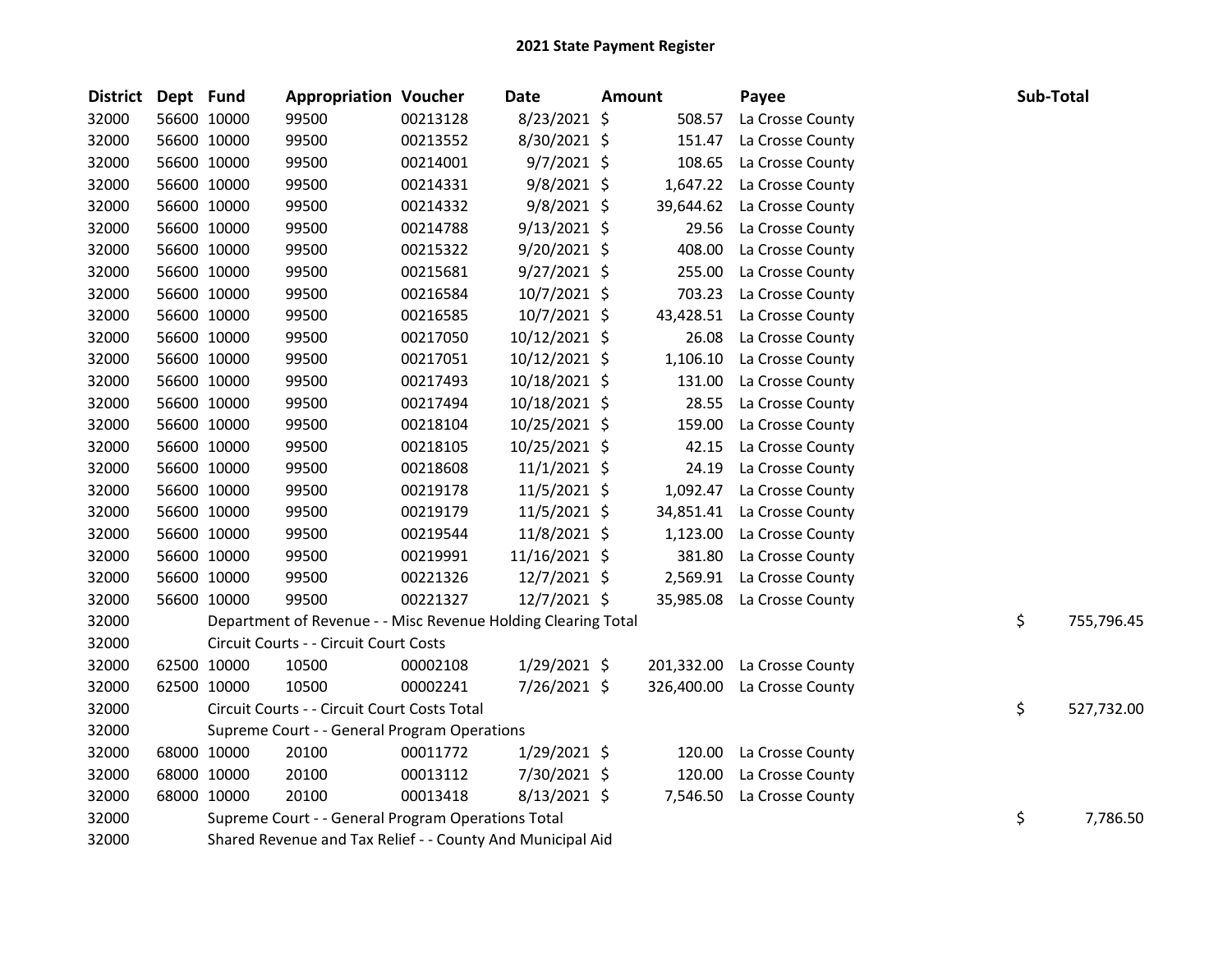| <b>District</b> | Dept Fund   | <b>Appropriation Voucher</b>                                          |          | Date           | Amount       | Payee                          | Sub-Total           |
|-----------------|-------------|-----------------------------------------------------------------------|----------|----------------|--------------|--------------------------------|---------------------|
| 32000           | 83500 10000 | 10500                                                                 | 00081549 | 7/26/2021 \$   | 527,601.12   | La Crosse County               |                     |
| 32000           | 83500 10000 | 10500                                                                 | 00088650 | 11/15/2021 \$  | 2,989,739.68 | La Crosse County               |                     |
| 32000           |             | Shared Revenue and Tax Relief - - County And Municipal Aid Total      |          |                |              |                                | \$<br>3,517,340.80  |
| 32000           |             | Shared Revenue and Tax Relief - - Exempt Computer Aid                 |          |                |              |                                |                     |
| 32000           | 83500 10000 | 10900                                                                 | 00083346 | 7/26/2021 \$   |              | 150,969.56 La Crosse County    |                     |
| 32000           |             | Shared Revenue and Tax Relief - - Exempt Computer Aid Total           |          |                |              |                                | \$<br>150,969.56    |
| 32000           |             | Shared Revenue and Tax Relief - - Utility Aid                         |          |                |              |                                |                     |
| 32000           | 83500 10000 | 11000                                                                 | 00081549 | 7/26/2021 \$   |              | 84,519.34 La Crosse County     |                     |
| 32000           | 83500 10000 | 11000                                                                 | 00088650 | 11/15/2021 \$  | 495,126.13   | La Crosse County               |                     |
| 32000           |             | Shared Revenue and Tax Relief - - Utility Aid Total                   |          |                |              |                                | \$<br>579,645.47    |
| 32000           |             | Shared Revenue and Tax Relief - - Personal Property Aid               |          |                |              |                                |                     |
| 32000           | 83500 10000 | 11100                                                                 | 00076532 | $5/3/2021$ \$  |              | 298,766.43 La Crosse County    |                     |
| 32000           |             | Shared Revenue and Tax Relief - - Personal Property Aid Total         |          |                |              |                                | \$<br>298,766.43    |
| 32000           |             | Shared Revenue and Tax Relief - - School Lvy Tx/First Dollar Cr       |          |                |              |                                |                     |
| 32000           | 83500 10000 | 30200                                                                 | 00082675 | 7/26/2021 \$   |              | 11,445,317.34 La Crosse County |                     |
| 32000           | 83500 10000 | 30200                                                                 | 00086071 | 7/26/2021 \$   |              | 1,619,708.75 La Crosse County  |                     |
| 32000           |             | Shared Revenue and Tax Relief - - School Lvy Tx/First Dollar Cr Total |          |                |              |                                | \$<br>13,065,026.09 |
| 32000           |             | Shared Revenue and Tax Relief - - County Sales Tax Reptd/Distd        |          |                |              |                                |                     |
| 32000           | 83500 10000 | 43100                                                                 | 00073890 | $1/29/2021$ \$ | 1,224,988.65 | La Crosse County               |                     |
| 32000           | 83500 10000 | 43100                                                                 | 00073978 | $2/26/2021$ \$ | 1,144,827.22 | La Crosse County               |                     |
| 32000           | 83500 10000 | 43100                                                                 | 00074691 | $3/31/2021$ \$ | 1,048,529.00 | La Crosse County               |                     |
| 32000           | 83500 10000 | 43100                                                                 | 00079134 | 4/30/2021 \$   | 1,165,045.08 | La Crosse County               |                     |
| 32000           | 83500 10000 | 43100                                                                 | 00079938 | $5/28/2021$ \$ | 1,258,250.47 | La Crosse County               |                     |
| 32000           | 83500 10000 | 43100                                                                 | 00080669 | $6/30/2021$ \$ | 1,461,349.95 | La Crosse County               |                     |
| 32000           | 83500 10000 | 43100                                                                 | 00086211 | 7/30/2021 \$   | 1,251,481.14 | La Crosse County               |                     |
| 32000           | 83500 10000 | 43100                                                                 | 00086774 | 8/31/2021 \$   | 1,213,110.71 | La Crosse County               |                     |
| 32000           | 83500 10000 | 43100                                                                 | 00087076 | 9/30/2021 \$   | 1,606,287.78 | La Crosse County               |                     |
| 32000           | 83500 10000 | 43100                                                                 | 00087765 | 10/29/2021 \$  | 1,218,130.53 | La Crosse County               |                     |
| 32000           | 83500 10000 | 43100                                                                 | 00089775 | 11/30/2021 \$  | 1,296,270.45 | La Crosse County               |                     |
| 32000           | 83500 10000 | 43100                                                                 | 00089859 | 12/30/2021 \$  | 1,494,394.41 | La Crosse County               |                     |
| 32000           |             | Shared Revenue and Tax Relief - - County Sales Tax Reptd/Distd Total  |          |                |              |                                | \$<br>15,382,665.39 |
| 32000           |             | Shared Revenue and Tax Relief - - Lottery & Gaming Credit             |          |                |              |                                |                     |
| 32000           | 83500 52100 | 36300                                                                 | 00074554 | $3/22/2021$ \$ |              | 2,928,477.74 La Crosse County  |                     |
| 32000           |             | Shared Revenue and Tax Relief - - Lottery & Gaming Credit Total       |          |                |              |                                | \$<br>2,928,477.74  |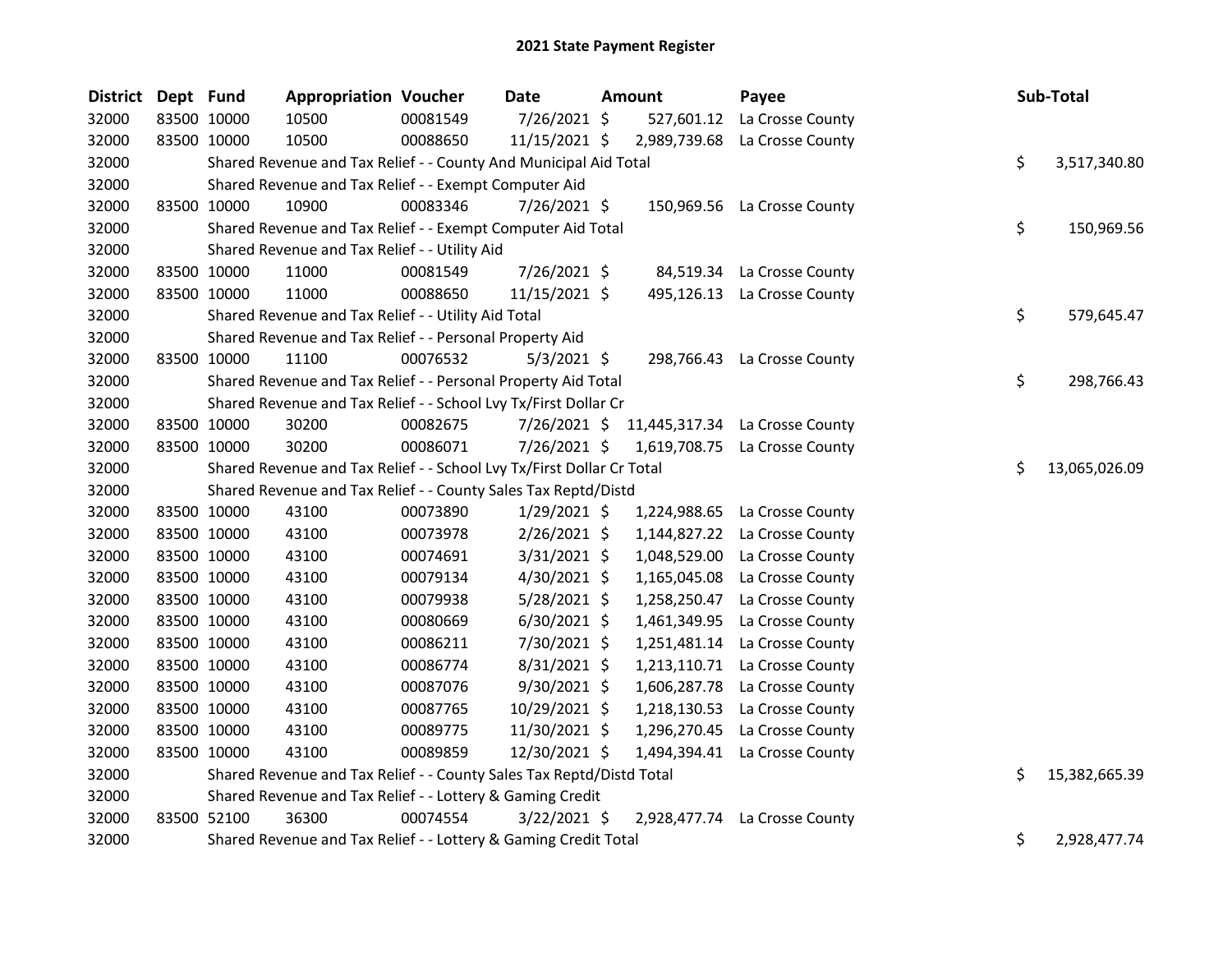| District Dept Fund | <b>Appropriation Voucher</b> | Date | Amount | Payee | Sub-Total       |
|--------------------|------------------------------|------|--------|-------|-----------------|
| 32000 Total        |                              |      |        |       | \$68,506,729.60 |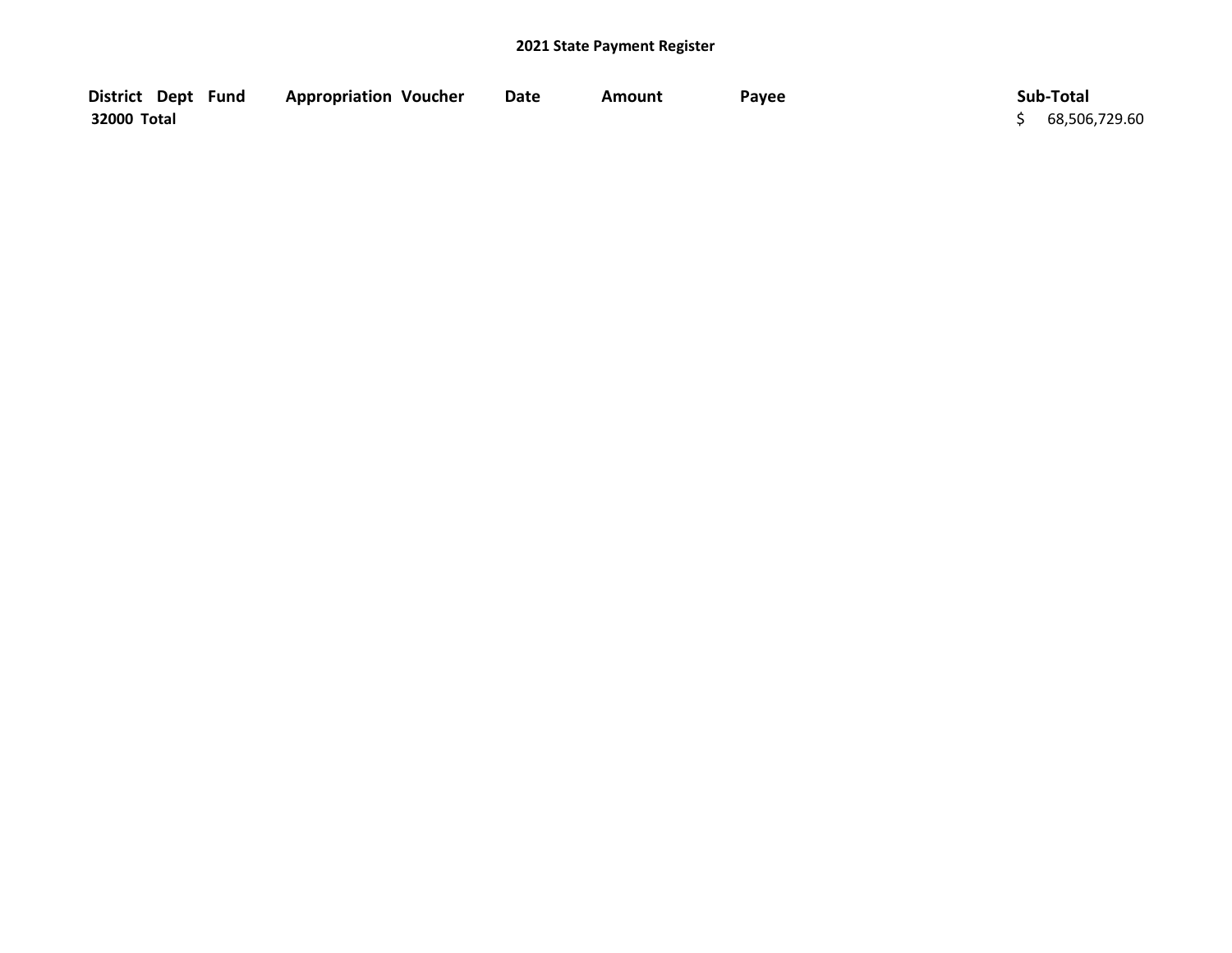| <b>District</b> | Dept Fund |             | <b>Appropriation Voucher</b>                                       |          | Date           | <b>Amount</b> |           | Payee                     | Sub-Total |           |
|-----------------|-----------|-------------|--------------------------------------------------------------------|----------|----------------|---------------|-----------|---------------------------|-----------|-----------|
| 32002           |           |             | Dept of Safety & Prof Services - - Fire Dues Distribution          |          |                |               |           |                           |           |           |
| 32002           |           | 16500 10000 | 22500                                                              | 00041012 | 7/16/2021 \$   |               |           | 2,657.64 Bangor, Town of  |           |           |
| 32002           |           |             | Dept of Safety & Prof Services - - Fire Dues Distribution Total    |          |                |               |           |                           | \$        | 2,657.64  |
| 32002           |           |             | Dept of Natural Resources - - Aids In Lieu Of Taxes - Gener        |          |                |               |           |                           |           |           |
| 32002           |           | 37000 10000 | 50300                                                              | 00458853 | $1/26/2021$ \$ |               | 338.00    | Bangor, Town of           |           |           |
| 32002           |           | 37000 10000 | 50300                                                              | 00475490 | $4/21/2021$ \$ |               | 25.94     | Bangor, Town of           |           |           |
| 32002           |           |             | Dept of Natural Resources - - Aids In Lieu Of Taxes - Gener Total  |          |                |               |           |                           | \$        | 363.94    |
| 32002           |           |             | Dept of Natural Resources - - General Program Operations --        |          |                |               |           |                           |           |           |
| 32002           |           | 37000 21200 | 25400                                                              | 00521792 | 11/23/2021 \$  |               | 500.00    | Bangor, Town of           |           |           |
| 32002           |           |             | Dept of Natural Resources - - General Program Operations -- Total  |          |                |               |           |                           | \$        | 500.00    |
| 32002           |           |             | Dept of Natural Resources - - Resaids - Cnty Forst, Cl & Mfl       |          |                |               |           |                           |           |           |
| 32002           |           | 37000 21200 | 57100                                                              | 00487896 | $6/14/2021$ \$ |               | 632.94    | Bangor, Town of           |           |           |
| 32002           |           |             | Dept of Natural Resources - - Resaids - Cnty Forst, Cl & Mfl Total |          |                |               |           |                           | \$        | 632.94    |
| 32002           |           |             | Dept of Natural Resources - - Aids In Lieu Of Taxes - Sum S        |          |                |               |           |                           |           |           |
| 32002           |           | 37000 21200 | 57900                                                              | 00475491 | $4/21/2021$ \$ |               | 1,416.10  | Bangor, Town of           |           |           |
| 32002           |           |             | Dept of Natural Resources - - Aids In Lieu Of Taxes - Sum S Total  |          |                |               |           |                           | \$        | 1,416.10  |
| 32002           |           |             | Dept of Natural Resources - - Fin Asst For Responsible Units       |          |                |               |           |                           |           |           |
| 32002           |           | 37000 27400 | 67000                                                              | 00483553 | $5/21/2021$ \$ |               |           | 1,446.32 Bangor, Town of  |           |           |
| 32002           |           |             | Dept of Natural Resources - - Fin Asst For Responsible Units Total |          |                |               |           |                           | \$        | 1,446.32  |
| 32002           |           |             | WI Dept of Transportation - - Trns Aids To Mnc.-Sf                 |          |                |               |           |                           |           |           |
| 32002           |           | 39500 21100 | 19100                                                              | 00632462 | $1/4/2021$ \$  |               | 15,846.84 | Bangor, Town of           |           |           |
| 32002           |           | 39500 21100 | 19100                                                              | 00668069 | $4/5/2021$ \$  |               | 15,846.84 | Bangor, Town of           |           |           |
| 32002           |           | 39500 21100 | 19100                                                              | 00711557 | $7/6/2021$ \$  |               | 15,846.84 | Bangor, Town of           |           |           |
| 32002           |           | 39500 21100 | 19100                                                              | 00752116 | 10/4/2021 \$   |               | 15,846.84 | Bangor, Town of           |           |           |
| 32002           |           |             | WI Dept of Transportation - - Trns Aids To Mnc.-Sf Total           |          |                |               |           |                           | \$        | 63,387.36 |
| 32002           |           |             | Department of Revenue - - Gifts And Grants                         |          |                |               |           |                           |           |           |
| 32002           |           | 56600 10000 | 12100                                                              | 00206895 | $6/25/2021$ \$ |               |           | 33,598.61 Bangor, Town of |           |           |
| 32002           |           |             | Department of Revenue - - Gifts And Grants Total                   |          |                |               |           |                           | \$        | 33,598.61 |
| 32002           |           |             | Shared Revenue and Tax Relief - - County And Municipal Aid         |          |                |               |           |                           |           |           |
| 32002           |           | 83500 10000 | 10500                                                              | 00081531 | 7/26/2021 \$   |               | 5,163.08  | Bangor, Town of           |           |           |
| 32002           |           | 83500 10000 | 10500                                                              | 00088632 | 11/15/2021 \$  |               | 29,257.42 | Bangor, Town of           |           |           |
| 32002           |           |             | Shared Revenue and Tax Relief - - County And Municipal Aid Total   |          |                |               |           |                           | \$        | 34,420.50 |
| 32002           |           |             | Shared Revenue and Tax Relief - - Exempt Computer Aid              |          |                |               |           |                           |           |           |
| 32002           |           | 83500 10000 | 10900                                                              | 00084136 | 7/26/2021 \$   |               | 145.50    | Bangor, Town of           |           |           |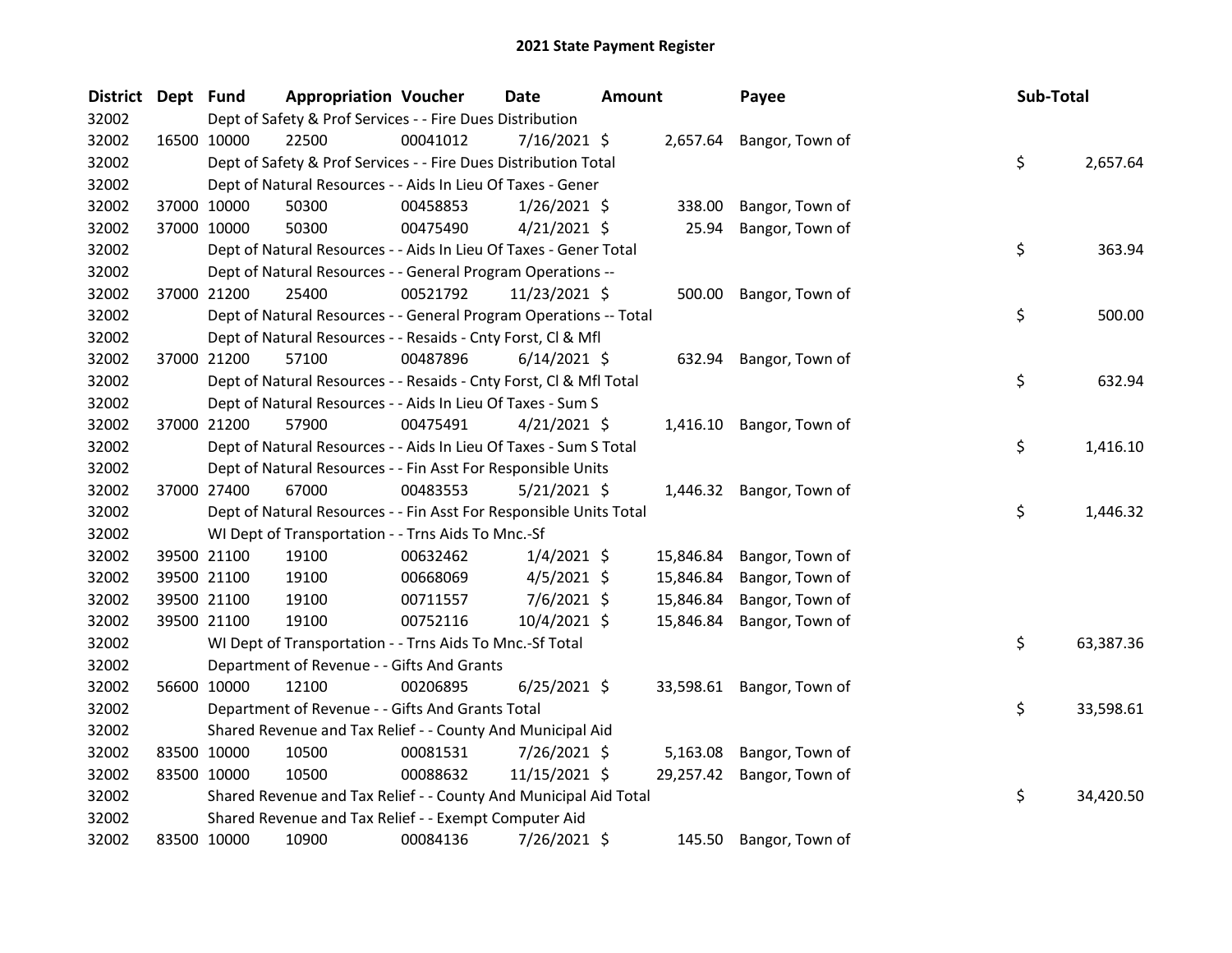| <b>District</b> | Dept Fund |             | <b>Appropriation Voucher</b>                                  |          | Date            | <b>Amount</b> |        | Payee           | <b>Sub-Total</b> |            |
|-----------------|-----------|-------------|---------------------------------------------------------------|----------|-----------------|---------------|--------|-----------------|------------------|------------|
| 32002           |           |             | Shared Revenue and Tax Relief - - Exempt Computer Aid Total   |          |                 |               |        |                 |                  | 145.50     |
| 32002           |           |             | Shared Revenue and Tax Relief - - Utility Aid                 |          |                 |               |        |                 |                  |            |
| 32002           |           | 83500 10000 | 11000                                                         | 00081531 | 7/26/2021 \$    |               | 39.66  | Bangor, Town of |                  |            |
| 32002           |           | 83500 10000 | 11000                                                         | 00088632 | $11/15/2021$ \$ |               | 209.69 | Bangor, Town of |                  |            |
| 32002           |           |             | Shared Revenue and Tax Relief - - Utility Aid Total           |          |                 |               |        |                 |                  | 249.35     |
| 32002           |           |             | Shared Revenue and Tax Relief - - Personal Property Aid       |          |                 |               |        |                 |                  |            |
| 32002           | 83500     | 10000       | 11100                                                         | 00077313 | $5/3/2021$ \$   |               | 433.62 | Bangor, Town of |                  |            |
| 32002           |           |             | Shared Revenue and Tax Relief - - Personal Property Aid Total |          |                 |               |        |                 |                  | 433.62     |
| 32002 Total     |           |             |                                                               |          |                 |               |        |                 |                  | 139,251.88 |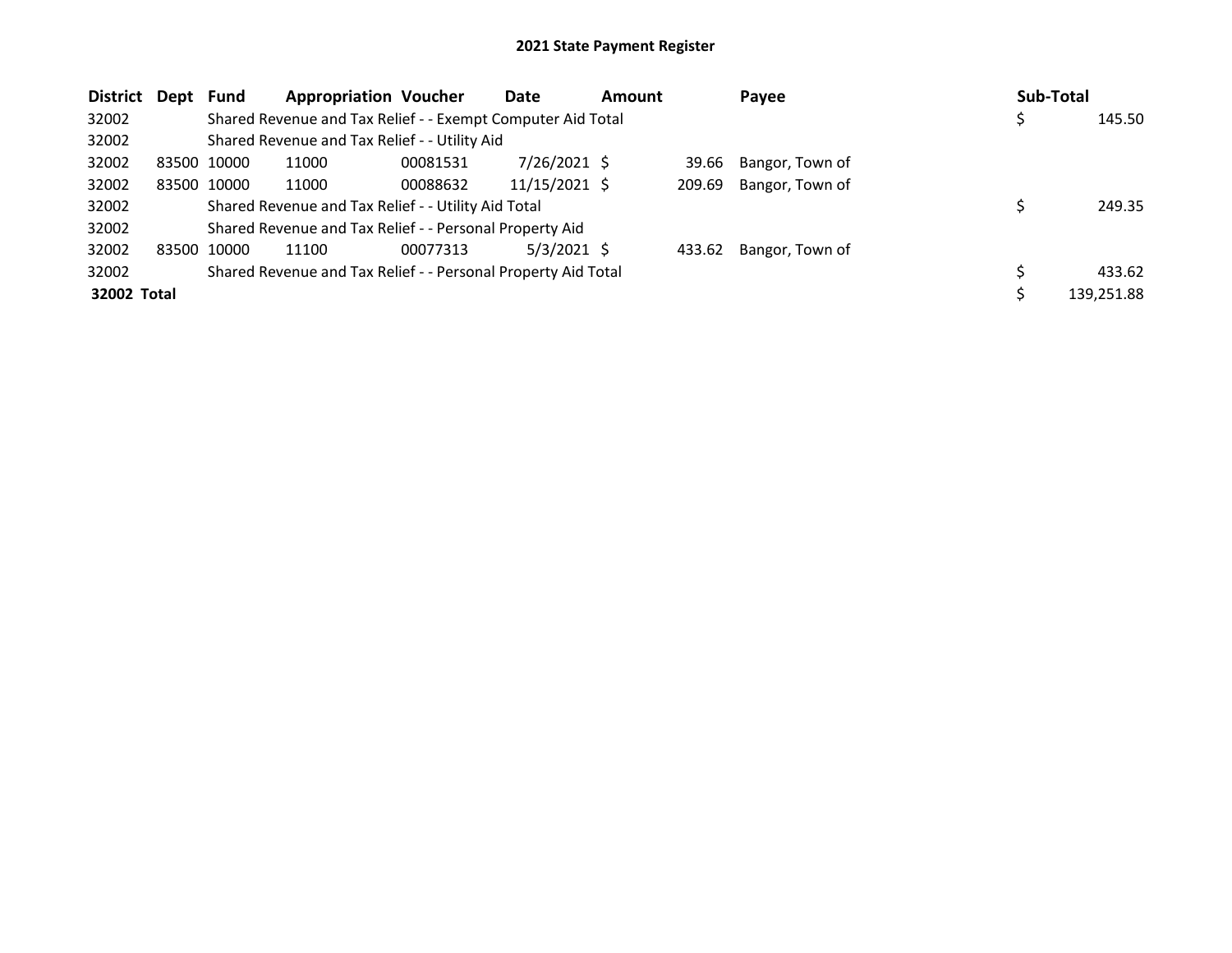| <b>District</b> | Dept Fund |             | <b>Appropriation Voucher</b>                                           |          | <b>Date</b>    | <b>Amount</b> |           | Payee                   | Sub-Total |           |
|-----------------|-----------|-------------|------------------------------------------------------------------------|----------|----------------|---------------|-----------|-------------------------|-----------|-----------|
| 32004           |           |             | Dept of Safety & Prof Services - - Fire Dues Distribution              |          | 7/16/2021 \$   |               |           |                         |           |           |
| 32004           |           | 16500 10000 | 22500                                                                  | 00041013 |                |               |           | 5,396.22 Town Of Barre  |           |           |
| 32004           |           |             | Dept of Safety & Prof Services - - Fire Dues Distribution Total        |          |                |               |           |                         | \$.       | 5,396.22  |
| 32004           |           |             | Dept of Natural Resources - - Aids In Lieu Of Taxes - Gener            |          |                |               |           |                         |           |           |
| 32004           |           | 37000 10000 | 50300                                                                  | 00458983 | $1/26/2021$ \$ |               |           | 777.72 Town Of Barre    |           |           |
| 32004           |           |             | Dept of Natural Resources - - Aids In Lieu Of Taxes - Gener Total      |          |                |               |           |                         | \$        | 777.72    |
| 32004           |           |             | Dept of Natural Resources - - Resaids - Cnty Forst, Cl & Mfl           |          |                |               |           |                         |           |           |
| 32004           |           | 37000 21200 | 57100                                                                  | 00487897 | $6/14/2021$ \$ |               |           | 265.72 Town Of Barre    |           |           |
| 32004           |           |             | Dept of Natural Resources - - Resaids - Cnty Forst, Cl & Mfl Total     |          |                |               |           |                         | \$        | 265.72    |
| 32004           |           |             | Dept of Natural Resources - - Aids In Lieu Of Taxes - Sum S            |          |                |               |           |                         |           |           |
| 32004           |           | 37000 21200 | 57900                                                                  | 00476667 | $4/21/2021$ \$ |               |           | 985.60 Town Of Barre    |           |           |
| 32004           |           |             | Dept of Natural Resources - - Aids In Lieu Of Taxes - Sum S Total      |          |                |               |           |                         | \$        | 985.60    |
| 32004           |           |             | Dept of Natural Resources - - Fin Asst For Responsible Units           |          |                |               |           |                         |           |           |
| 32004           |           | 37000 27400 | 67000                                                                  | 00483861 | $5/21/2021$ \$ |               |           | 1,450.29 Town Of Barre  |           |           |
| 32004           |           |             | Dept of Natural Resources - - Fin Asst For Responsible Units Total     |          |                |               |           |                         | \$        | 1,450.29  |
| 32004           |           |             | WI Dept of Transportation - - Trns Aids To Mnc.-Sf                     |          |                |               |           |                         |           |           |
| 32004           |           | 39500 21100 | 19100                                                                  | 00632463 | $1/4/2021$ \$  |               |           | 10,722.24 Town Of Barre |           |           |
| 32004           |           | 39500 21100 | 19100                                                                  | 00668070 | $4/5/2021$ \$  |               | 10,722.24 | Town Of Barre           |           |           |
| 32004           |           | 39500 21100 | 19100                                                                  | 00711558 | $7/6/2021$ \$  |               | 10,722.24 | Town Of Barre           |           |           |
| 32004           |           | 39500 21100 | 19100                                                                  | 00752117 | $10/4/2021$ \$ |               |           | 10,722.24 Town Of Barre |           |           |
| 32004           |           |             | WI Dept of Transportation - - Trns Aids To Mnc.-Sf Total               |          |                |               |           |                         | \$        | 42,888.96 |
| 32004           |           |             | Department of Military Affairs - - Disaster Recovery Aid               |          |                |               |           |                         |           |           |
| 32004           |           | 46500 10000 | 30500                                                                  | 00100743 | $9/29/2021$ \$ |               |           | 352.33 Town Of Barre    |           |           |
| 32004           |           |             | Department of Military Affairs - - Disaster Recovery Aid Total         |          |                |               |           |                         | \$        | 352.33    |
| 32004           |           |             | Department of Military Affairs - - Federal Aid, Local Assistance       |          |                |               |           |                         |           |           |
| 32004           |           | 46500 10000 | 34200                                                                  | 00100743 | $9/29/2021$ \$ |               |           | 2,113.99 Town Of Barre  |           |           |
| 32004           |           |             | Department of Military Affairs - - Federal Aid, Local Assistance Total |          |                |               |           |                         | \$        | 2,113.99  |
| 32004           |           |             | Department of Revenue - - Gifts And Grants                             |          |                |               |           |                         |           |           |
| 32004           |           | 56600 10000 | 12100                                                                  | 00206896 | $6/25/2021$ \$ |               |           | 67,668.22 Town Of Barre |           |           |
| 32004           |           |             | Department of Revenue - - Gifts And Grants Total                       |          |                |               |           |                         | \$        | 67,668.22 |
| 32004           |           |             | Shared Revenue and Tax Relief - - County And Municipal Aid             |          |                |               |           |                         |           |           |
| 32004           |           | 83500 10000 | 10500                                                                  | 00081532 | 7/26/2021 \$   |               |           | 6,153.93 Town Of Barre  |           |           |
| 32004           |           | 83500 10000 | 10500                                                                  | 00088633 | 11/15/2021 \$  |               |           | 34,872.25 Town Of Barre |           |           |
| 32004           |           |             | Shared Revenue and Tax Relief - - County And Municipal Aid Total       |          |                |               |           |                         | \$        | 41,026.18 |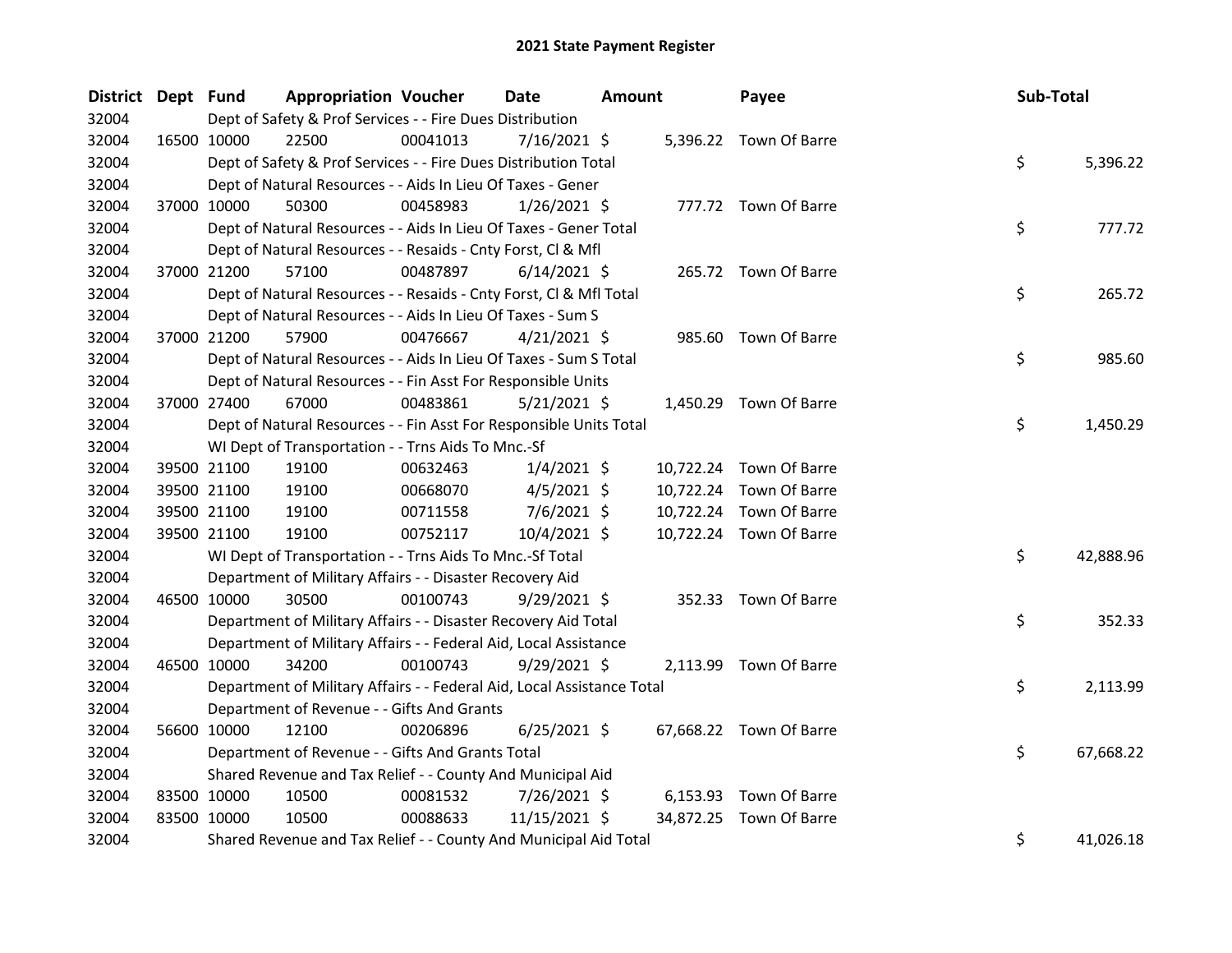| District    | Dept | Fund        | <b>Appropriation Voucher</b>                                                  |          | Date            | <b>Amount</b> |          | Payee         | Sub-Total      |
|-------------|------|-------------|-------------------------------------------------------------------------------|----------|-----------------|---------------|----------|---------------|----------------|
| 32004       |      |             | Shared Revenue and Tax Relief - - Exempt Computer Aid                         |          |                 |               |          |               |                |
| 32004       |      | 83500 10000 | 10900                                                                         | 00084137 | 7/26/2021 \$    |               | 21.83    | Town Of Barre |                |
| 32004       |      |             | Shared Revenue and Tax Relief - - Exempt Computer Aid Total                   |          |                 |               |          |               | \$<br>21.83    |
| 32004       |      |             | Shared Revenue and Tax Relief - - Utility Aid                                 |          |                 |               |          |               |                |
| 32004       |      | 83500 10000 | 11000                                                                         | 00081532 | $7/26/2021$ \$  |               | 0.50     | Town Of Barre |                |
| 32004       |      | 83500 10000 | 11000                                                                         | 00088633 | $11/15/2021$ \$ |               | 8.27     | Town Of Barre |                |
| 32004       |      |             | Shared Revenue and Tax Relief - - Utility Aid Total                           |          |                 |               |          |               | \$<br>8.77     |
| 32004       |      |             | Shared Revenue and Tax Relief - - Personal Property Aid                       |          |                 |               |          |               |                |
| 32004       |      | 83500 10000 | 11100                                                                         | 00077314 | $5/3/2021$ \$   |               | 226.66   | Town Of Barre |                |
| 32004       |      |             | Shared Revenue and Tax Relief - - Personal Property Aid Total                 |          |                 |               |          |               | \$<br>226.66   |
| 32004       |      |             | Shared Revenue and Tax Relief - - State Aid; Video Service Provider Fee       |          |                 |               |          |               |                |
| 32004       |      | 83500 10000 | 11200                                                                         | 00082990 | $7/26/2021$ \$  |               | 2,203.25 | Town Of Barre |                |
| 32004       |      |             | Shared Revenue and Tax Relief - - State Aid; Video Service Provider Fee Total |          |                 |               |          |               | \$<br>2,203.25 |
| 32004       |      |             | Shared Revenue and Tax Relief - - Lottery & Gaming Credit                     |          |                 |               |          |               |                |
| 32004       |      | 83500 52100 | 36300                                                                         | 00074247 | $3/22/2021$ \$  |               | 6,534.15 | Town Of Barre |                |
| 32004       |      |             | Shared Revenue and Tax Relief - - Lottery & Gaming Credit Total               |          |                 |               |          |               | 6,534.15       |
| 32004 Total |      |             |                                                                               |          |                 |               |          |               | 171,919.89     |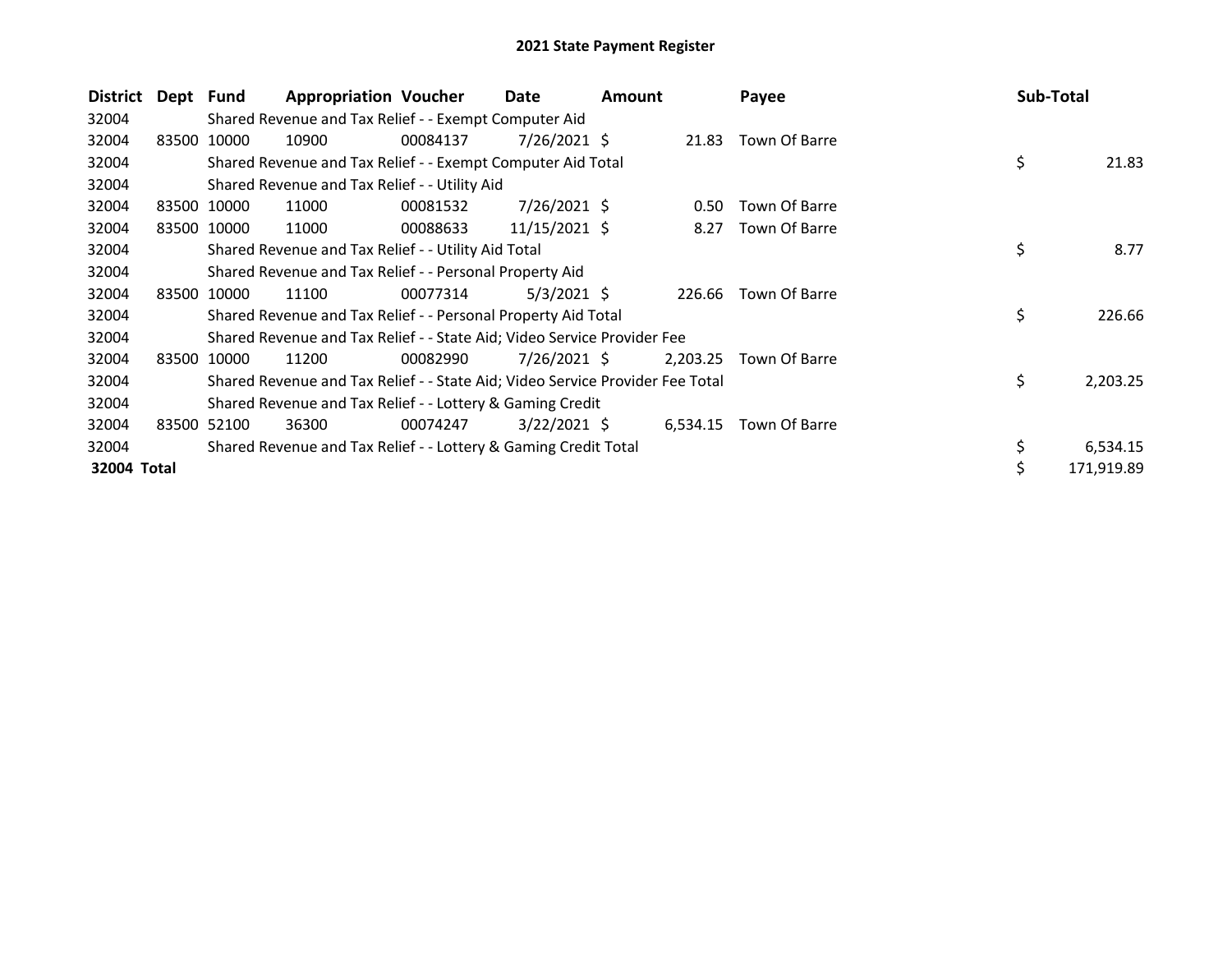| <b>District</b> | Dept Fund | <b>Appropriation Voucher</b>                                       |          | <b>Date</b>    | <b>Amount</b> |           | Payee               | Sub-Total |           |
|-----------------|-----------|--------------------------------------------------------------------|----------|----------------|---------------|-----------|---------------------|-----------|-----------|
| 32006           |           | Dept of Safety & Prof Services - - Fire Dues Distribution          |          |                |               |           |                     |           |           |
| 32006           |           | 22500<br>16500 10000                                               | 00041014 | 7/16/2021 \$   |               | 3,886.34  | Burns, Town of      |           |           |
| 32006           |           | Dept of Safety & Prof Services - - Fire Dues Distribution Total    |          |                |               |           |                     | \$        | 3,886.34  |
| 32006           |           | Dept of Natural Resources - - Aids In Lieu Of Taxes - Gener        |          |                |               |           |                     |           |           |
| 32006           |           | 37000 10000<br>50300                                               | 00476139 | $4/21/2021$ \$ |               |           | 5.21 Burns, Town of |           |           |
| 32006           |           | Dept of Natural Resources - - Aids In Lieu Of Taxes - Gener Total  |          |                |               |           |                     | \$        | 5.21      |
| 32006           |           | Dept of Natural Resources - - Resaids - Cnty Forst, Cl & Mfl       |          |                |               |           |                     |           |           |
| 32006           |           | 57100<br>37000 21200                                               | 00487898 | $6/14/2021$ \$ |               | 971.99    | Burns, Town of      |           |           |
| 32006           |           | Dept of Natural Resources - - Resaids - Cnty Forst, Cl & Mfl Total |          |                |               |           |                     | \$        | 971.99    |
| 32006           |           | Dept of Natural Resources - - Aids In Lieu Of Taxes - Sum S        |          |                |               |           |                     |           |           |
| 32006           |           | 37000 21200<br>57900                                               | 00476138 | $4/21/2021$ \$ |               |           | 0.52 Burns, Town of |           |           |
| 32006           |           | Dept of Natural Resources - - Aids In Lieu Of Taxes - Sum S Total  |          |                |               |           |                     | \$        | 0.52      |
| 32006           |           | Dept of Natural Resources - - Fin Asst For Responsible Units       |          |                |               |           |                     |           |           |
| 32006           |           | 37000 27400<br>67000                                               | 00483955 | $5/21/2021$ \$ |               | 741.79    | Burns, Town of      |           |           |
| 32006           |           | Dept of Natural Resources - - Fin Asst For Responsible Units Total |          |                |               |           |                     | \$        | 741.79    |
| 32006           |           | Dept of Natural Resources - - Recycling Consolidation Grants       |          |                |               |           |                     |           |           |
| 32006           |           | 37000 27400<br>67300                                               | 00483955 | $5/21/2021$ \$ |               | 245.57    | Burns, Town of      |           |           |
| 32006           |           | Dept of Natural Resources - - Recycling Consolidation Grants Total |          |                |               |           |                     | \$        | 245.57    |
| 32006           |           | WI Dept of Transportation - - Trns Aids To Mnc.-Sf                 |          |                |               |           |                     |           |           |
| 32006           |           | 39500 21100<br>19100                                               | 00632464 | $1/4/2021$ \$  |               | 23,054.13 | Burns, Town of      |           |           |
| 32006           |           | 39500 21100<br>19100                                               | 00668071 | $4/5/2021$ \$  |               | 23,054.13 | Burns, Town of      |           |           |
| 32006           |           | 39500 21100<br>19100                                               | 00711559 | $7/6/2021$ \$  |               | 23,054.13 | Burns, Town of      |           |           |
| 32006           |           | 39500 21100<br>19100                                               | 00752118 | 10/4/2021 \$   |               | 23,054.13 | Burns, Town of      |           |           |
| 32006           |           | WI Dept of Transportation - - Trns Aids To Mnc.-Sf Total           |          |                |               |           |                     | \$        | 92,216.52 |
| 32006           |           | Department of Revenue - - Gifts And Grants                         |          |                |               |           |                     |           |           |
| 32006           |           | 56600 10000<br>12100                                               | 00206897 | $6/25/2021$ \$ |               | 49,979.23 | Burns, Town of      |           |           |
| 32006           |           | Department of Revenue - - Gifts And Grants Total                   |          |                |               |           |                     | \$        | 49,979.23 |
| 32006           |           | Shared Revenue and Tax Relief - - County And Municipal Aid         |          |                |               |           |                     |           |           |
| 32006           |           | 83500 10000<br>10500                                               | 00081533 | 7/26/2021 \$   |               | 8,330.16  | Burns, Town of      |           |           |
| 32006           |           | 83500 10000<br>10500                                               | 00088634 | 11/15/2021 \$  |               | 47,204.23 | Burns, Town of      |           |           |
| 32006           |           | Shared Revenue and Tax Relief - - County And Municipal Aid Total   |          |                |               |           |                     | \$        | 55,534.39 |
| 32006           |           | Shared Revenue and Tax Relief - - Exempt Computer Aid              |          |                |               |           |                     |           |           |
| 32006           |           | 83500 10000<br>10900                                               | 00084138 | 7/26/2021 \$   |               | 1.03      | Burns, Town of      |           |           |
| 32006           |           | Shared Revenue and Tax Relief - - Exempt Computer Aid Total        |          |                |               |           |                     | \$        | 1.03      |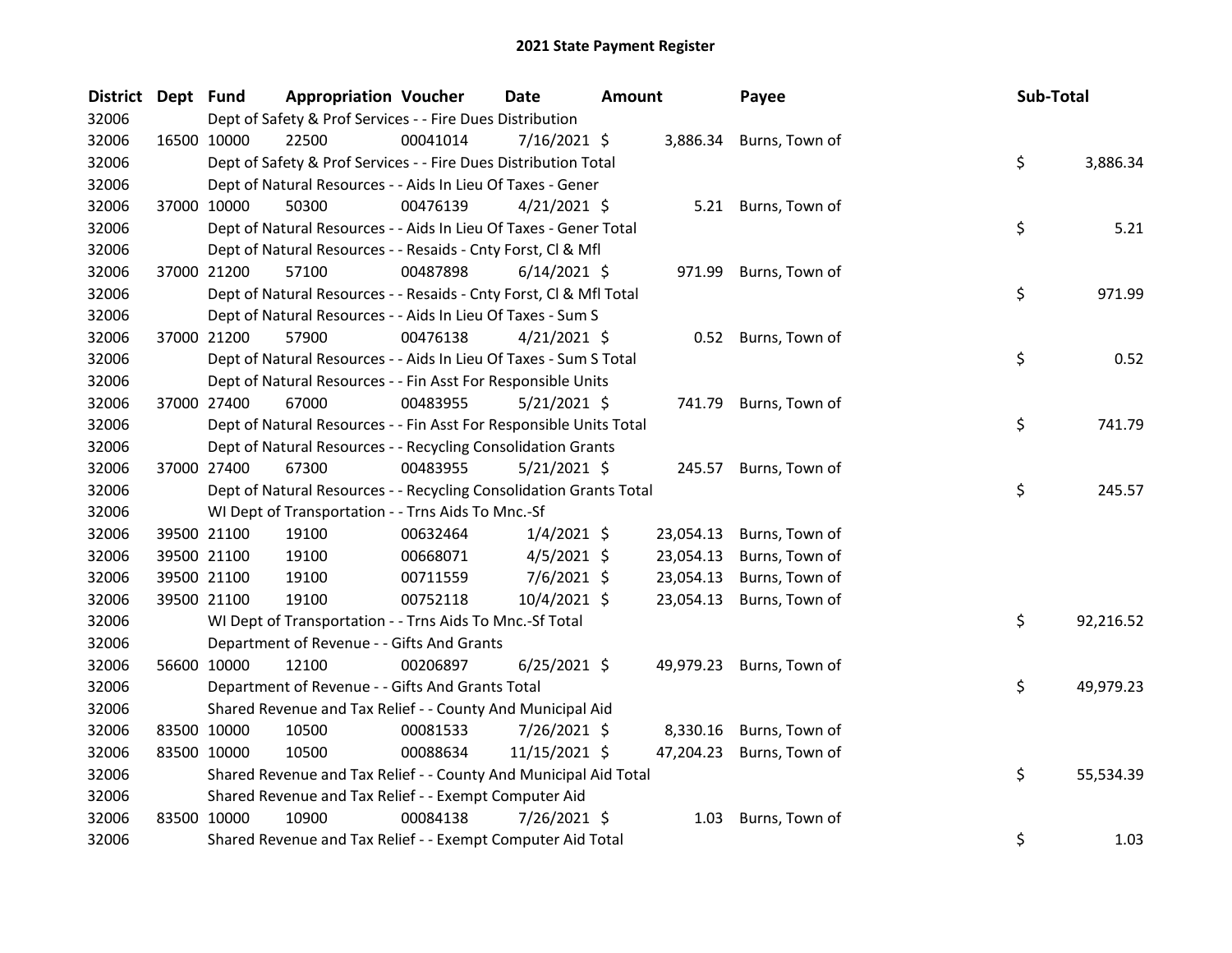| <b>District</b> | Dept        | Fund        | <b>Appropriation Voucher</b>                                    |          | Date           | <b>Amount</b> |          | Payee          | Sub-Total |            |
|-----------------|-------------|-------------|-----------------------------------------------------------------|----------|----------------|---------------|----------|----------------|-----------|------------|
| 32006           |             |             | Shared Revenue and Tax Relief - - Utility Aid                   |          |                |               |          |                |           |            |
| 32006           | 83500 10000 |             | 11000                                                           | 00081533 | $7/26/2021$ \$ |               | 2.57     | Burns, Town of |           |            |
| 32006           | 83500 10000 |             | 11000                                                           | 00088634 | 11/15/2021 \$  |               | 8.46     | Burns, Town of |           |            |
| 32006           |             |             | Shared Revenue and Tax Relief - - Utility Aid Total             |          |                |               |          |                |           | 11.03      |
| 32006           |             |             | Shared Revenue and Tax Relief - - Personal Property Aid         |          |                |               |          |                |           |            |
| 32006           | 83500       | 10000       | 11100                                                           | 00077315 | $5/3/2021$ \$  |               | 366.11   | Burns, Town of |           |            |
| 32006           |             |             | Shared Revenue and Tax Relief - - Personal Property Aid Total   |          |                |               |          |                |           | 366.11     |
| 32006           |             |             | Shared Revenue and Tax Relief - - Lottery & Gaming Credit       |          |                |               |          |                |           |            |
| 32006           |             | 83500 52100 | 36300                                                           | 00074248 | $3/22/2021$ \$ |               | 1,478.28 | Burns, Town of |           |            |
| 32006           |             |             | Shared Revenue and Tax Relief - - Lottery & Gaming Credit Total |          |                |               |          |                | Ś         | 1,478.28   |
| 32006 Total     |             |             |                                                                 |          |                |               |          |                |           | 205,438.01 |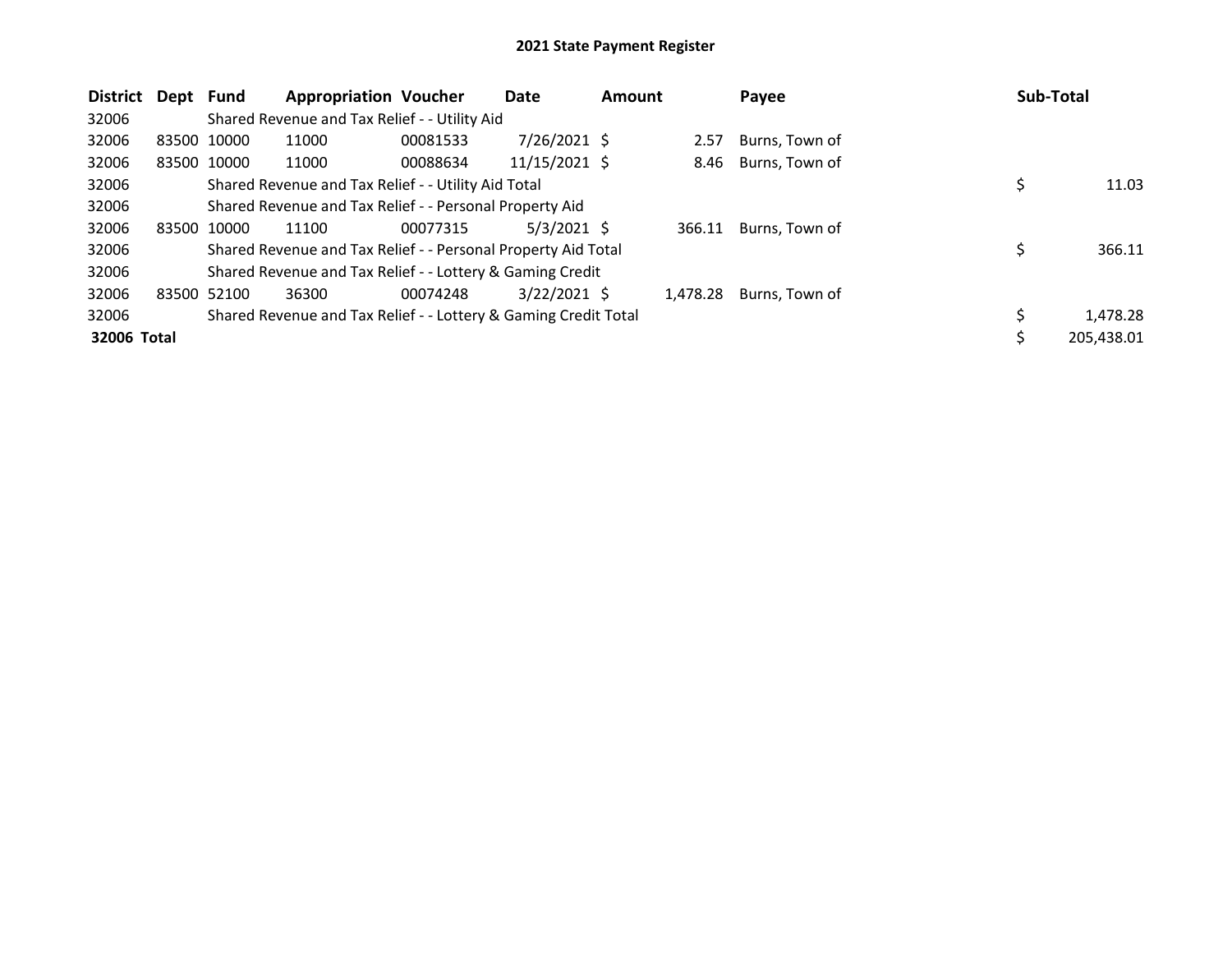| <b>District</b> | Dept Fund |                                                                    | <b>Appropriation Voucher</b> | <b>Date</b>    | <b>Amount</b> |           | Payee                      | Sub-Total |            |
|-----------------|-----------|--------------------------------------------------------------------|------------------------------|----------------|---------------|-----------|----------------------------|-----------|------------|
| 32008           |           | Dept of Safety & Prof Services - - Fire Dues Distribution          |                              |                |               |           |                            |           |            |
| 32008           |           | 22500<br>16500 10000                                               | 00041015                     | 7/15/2021 \$   |               |           | 14,713.67 Town Of Campbell |           |            |
| 32008           |           | Dept of Safety & Prof Services - - Fire Dues Distribution Total    |                              |                |               |           |                            | \$        | 14,713.67  |
| 32008           |           | Dept of Natural Resources - - Fin Asst For Responsible Units       |                              |                |               |           |                            |           |            |
| 32008           |           | 37000 27400<br>67000                                               | 00483039                     | $5/21/2021$ \$ |               |           | 9,610.99 Town Of Campbell  |           |            |
| 32008           |           | Dept of Natural Resources - - Fin Asst For Responsible Units Total |                              |                |               |           |                            | \$        | 9,610.99   |
| 32008           |           | Dept of Natural Resources - - Recycling Consolidation Grants       |                              |                |               |           |                            |           |            |
| 32008           |           | 37000 27400<br>67300                                               | 00483039                     | $5/21/2021$ \$ |               |           | 1,101.07 Town Of Campbell  |           |            |
| 32008           |           | Dept of Natural Resources - - Recycling Consolidation Grants Total |                              |                |               |           |                            | \$        | 1,101.07   |
| 32008           |           | WI Dept of Transportation - - Hwy Sfty Loc Aid Ffd                 |                              |                |               |           |                            |           |            |
| 32008           |           | 39500 21100<br>18500                                               | 00742856                     | $9/7/2021$ \$  |               | 3,065.64  | <b>Town Of Campbell</b>    |           |            |
| 32008           |           | 39500 21100<br>18500                                               | 00769331                     | 11/3/2021 \$   |               | 5,951.10  | Town Of Campbell           |           |            |
| 32008           |           | 39500 21100<br>18500                                               | 00769332                     | $11/3/2021$ \$ |               | 5,790.00  | Town Of Campbell           |           |            |
| 32008           |           | 39500 21100<br>18500                                               | 00769333                     | $11/3/2021$ \$ |               | 5,602.23  | Town Of Campbell           |           |            |
| 32008           |           | WI Dept of Transportation - - Hwy Sfty Loc Aid Ffd Total           |                              |                |               |           |                            | \$        | 20,408.97  |
| 32008           |           | WI Dept of Transportation - - Trns Aids To Mnc.-Sf                 |                              |                |               |           |                            |           |            |
| 32008           |           | 39500 21100<br>19100                                               | 00632465                     | $1/4/2021$ \$  |               | 33,290.73 | Town Of Campbell           |           |            |
| 32008           |           | 39500 21100<br>19100                                               | 00668072                     | $4/5/2021$ \$  |               | 33,290.73 | Town Of Campbell           |           |            |
| 32008           |           | 39500 21100<br>19100                                               | 00711560                     | $7/6/2021$ \$  |               | 33,290.73 | Town Of Campbell           |           |            |
| 32008           |           | 39500 21100<br>19100                                               | 00752119                     | 10/4/2021 \$   |               | 33,290.74 | <b>Town Of Campbell</b>    |           |            |
| 32008           |           | WI Dept of Transportation - - Trns Aids To Mnc.-Sf Total           |                              |                |               |           |                            | \$        | 133,162.93 |
| 32008           |           | Department of Justice - - Officer training reimbursement           |                              |                |               |           |                            |           |            |
| 32008           |           | 45500 10000<br>21400                                               | 00105037                     | 11/12/2021 \$  |               |           | 800.00 Town Of Campbell    |           |            |
| 32008           |           | Department of Justice - - Officer training reimbursement Total     |                              |                |               |           |                            | \$        | 800.00     |
| 32008           |           | Department of Justice - - Federal Aid, Local Assistance            |                              |                |               |           |                            |           |            |
| 32008           |           | 45500 10000<br>25100                                               | 00100904                     | $8/13/2021$ \$ |               |           | 578.40 Town Of Campbell    |           |            |
| 32008           |           | Department of Justice - - Federal Aid, Local Assistance Total      |                              |                |               |           |                            | \$        | 578.40     |
| 32008           |           | Department of Justice - - Internet Crimes Against Childr           |                              |                |               |           |                            |           |            |
| 32008           |           | 45500 10000<br>28400                                               | 00101450                     | $8/12/2021$ \$ |               | 188.20    | <b>Town Of Campbell</b>    |           |            |
| 32008           |           | 45500 10000<br>28400                                               | 00104800                     | 11/9/2021 \$   |               | 109.80    | Town Of Campbell           |           |            |
| 32008           |           | 45500 10000<br>28400                                               | 00106602                     | 12/9/2021 \$   |               | 109.80    | Town Of Campbell           |           |            |
| 32008           |           | Department of Justice - - Internet Crimes Against Childr Total     |                              |                |               |           |                            | \$        | 407.80     |
| 32008           |           | Department of Administration - - Federal Aid, Local Assistance     |                              |                |               |           |                            |           |            |
| 32008           |           | 50500 10000<br>74300                                               | 00143197                     | $4/5/2021$ \$  |               | 36,676.19 | <b>Town Of Campbell</b>    |           |            |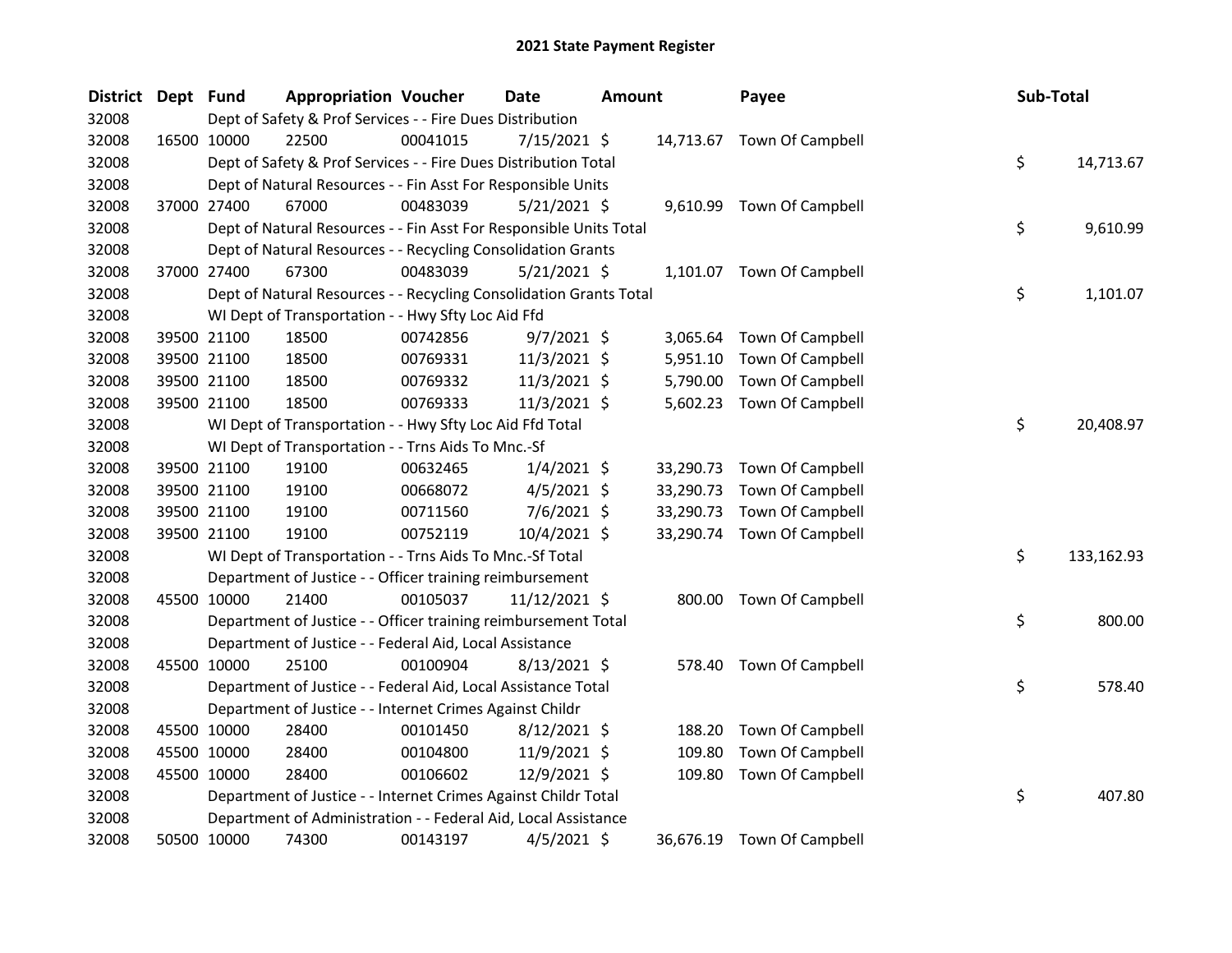| <b>District</b> | Dept Fund   |             | <b>Appropriation Voucher</b>                                                  |          | <b>Date</b>    | <b>Amount</b> |            | Payee                       | Sub-Total |            |
|-----------------|-------------|-------------|-------------------------------------------------------------------------------|----------|----------------|---------------|------------|-----------------------------|-----------|------------|
| 32008           |             |             | Department of Administration - - Federal Aid, Local Assistance Total          |          |                |               |            |                             | \$        | 36,676.19  |
| 32008           |             |             | Department of Revenue - - Gifts And Grants                                    |          |                |               |            |                             |           |            |
| 32008           |             | 56600 10000 | 12100                                                                         | 00206898 | $6/25/2021$ \$ |               |            | 224,985.06 Town Of Campbell |           |            |
| 32008           |             |             | Department of Revenue - - Gifts And Grants Total                              |          |                |               |            |                             | \$        | 224,985.06 |
| 32008           |             |             | Department of Revenue - - Misc Revenue Holding Clearing                       |          |                |               |            |                             |           |            |
| 32008           |             | 56600 10000 | 99500                                                                         | 00198430 | $4/12/2021$ \$ |               | 75.00      | <b>Town Of Campbell</b>     |           |            |
| 32008           |             | 56600 10000 | 99500                                                                         | 00204758 | $6/7/2021$ \$  |               | 75.00      | <b>Town Of Campbell</b>     |           |            |
| 32008           |             |             | Department of Revenue - - Misc Revenue Holding Clearing Total                 |          |                |               |            |                             | \$        | 150.00     |
| 32008           |             |             | Shared Revenue and Tax Relief - - County And Municipal Aid                    |          |                |               |            |                             |           |            |
| 32008           |             | 83500 10000 | 10500                                                                         | 00081534 | 7/26/2021 \$   |               |            | 46,395.30 Town Of Campbell  |           |            |
| 32008           |             | 83500 10000 | 10500                                                                         | 00088635 | 11/15/2021 \$  |               | 262,906.73 | <b>Town Of Campbell</b>     |           |            |
| 32008           |             |             | Shared Revenue and Tax Relief - - County And Municipal Aid Total              |          |                |               |            |                             | \$        | 309,302.03 |
| 32008           |             |             | Shared Revenue and Tax Relief - - Exempt Computer Aid                         |          |                |               |            |                             |           |            |
| 32008           | 83500 10000 |             | 10900                                                                         | 00084139 | 7/26/2021 \$   |               |            | 3,049.18 Town Of Campbell   |           |            |
| 32008           |             |             | Shared Revenue and Tax Relief - - Exempt Computer Aid Total                   |          |                |               |            |                             | \$        | 3,049.18   |
| 32008           |             |             | Shared Revenue and Tax Relief - - Utility Aid                                 |          |                |               |            |                             |           |            |
| 32008           |             | 83500 10000 | 11000                                                                         | 00081534 | 7/26/2021 \$   |               | 0.66       | Town Of Campbell            |           |            |
| 32008           | 83500 10000 |             | 11000                                                                         | 00088635 | 11/15/2021 \$  |               | 3.86       | Town Of Campbell            |           |            |
| 32008           |             |             | Shared Revenue and Tax Relief - - Utility Aid Total                           |          |                |               |            |                             | \$        | 4.52       |
| 32008           |             |             | Shared Revenue and Tax Relief - - Personal Property Aid                       |          |                |               |            |                             |           |            |
| 32008           |             | 83500 10000 | 11100                                                                         | 00077316 | $5/3/2021$ \$  |               |            | 82,809.59 Town Of Campbell  |           |            |
| 32008           |             |             | Shared Revenue and Tax Relief - - Personal Property Aid Total                 |          |                |               |            |                             | \$        | 82,809.59  |
| 32008           |             |             | Shared Revenue and Tax Relief - - State Aid; Video Service Provider Fee       |          |                |               |            |                             |           |            |
| 32008           |             | 83500 10000 | 11200                                                                         | 00082991 | $7/26/2021$ \$ |               | 11,904.77  | Town Of Campbell            |           |            |
| 32008           |             |             | Shared Revenue and Tax Relief - - State Aid; Video Service Provider Fee Total |          |                |               |            |                             | \$        | 11,904.77  |
| 32008           |             |             | Shared Revenue and Tax Relief - - Payments For Municipal Svcs                 |          |                |               |            |                             |           |            |
| 32008           |             | 83500 10000 | 50100                                                                         | 00073661 | $2/1/2021$ \$  |               |            | 1,937.98 Town Of Campbell   |           |            |
| 32008           |             |             | Shared Revenue and Tax Relief - - Payments For Municipal Svcs Total           |          |                |               |            |                             | \$        | 1,937.98   |
| 32008           |             |             | Shared Revenue and Tax Relief - - Lottery & Gaming Credit                     |          |                |               |            |                             |           |            |
| 32008           |             | 83500 52100 | 36300                                                                         | 00074249 | $3/22/2021$ \$ |               | 6,324.68   | <b>Town Of Campbell</b>     |           |            |
| 32008           |             |             | Shared Revenue and Tax Relief - - Lottery & Gaming Credit Total               |          |                |               |            |                             | \$        | 6,324.68   |
| 32008 Total     |             |             |                                                                               |          |                |               |            |                             | \$        | 857,927.83 |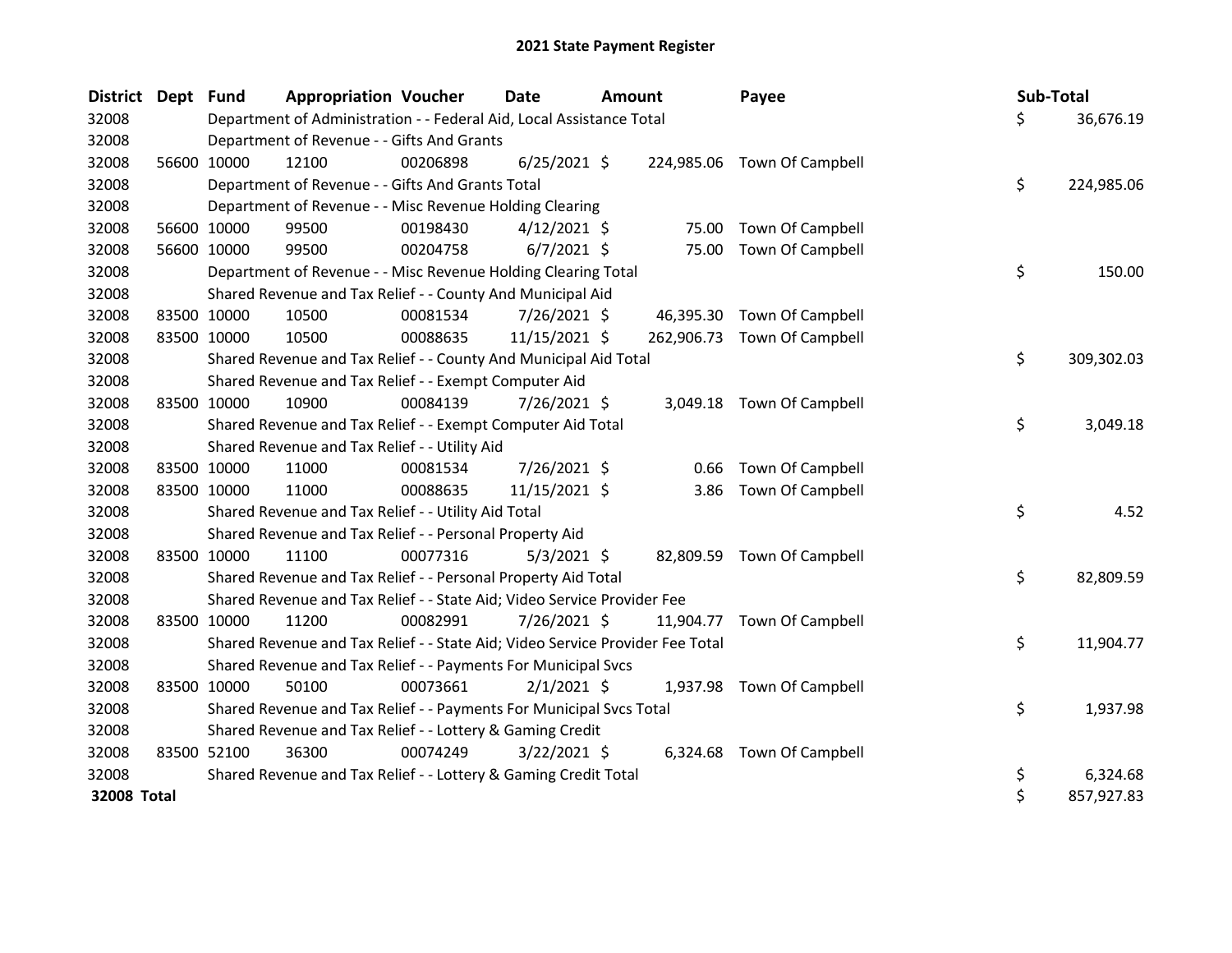| <b>District</b> | Dept Fund   |                                                                        | <b>Appropriation Voucher</b> | <b>Date</b>    | Amount   | Payee                          | Sub-Total        |          |
|-----------------|-------------|------------------------------------------------------------------------|------------------------------|----------------|----------|--------------------------------|------------------|----------|
| 32010           |             | Dept of Safety & Prof Services - - Fire Dues Distribution              |                              |                |          |                                |                  |          |
| 32010           |             | 16500 10000<br>22500                                                   | 00041016                     | 7/16/2021 \$   |          | 7,563.79 Farmington, Town of   |                  |          |
| 32010           |             | Dept of Safety & Prof Services - - Fire Dues Distribution Total        |                              |                |          |                                | \$               | 7,563.79 |
| 32010           |             | Dept of Natural Resources - - Aids In Lieu Of Taxes - Gener            |                              |                |          |                                |                  |          |
| 32010           |             | 37000 10000<br>50300                                                   | 00458937                     | $1/26/2021$ \$ |          | 58.75 Farmington, Town of      |                  |          |
| 32010           |             | 37000 10000<br>50300                                                   | 00476217                     | $4/21/2021$ \$ | 16.20    | Farmington, Town of            |                  |          |
| 32010           |             | Dept of Natural Resources - - Aids In Lieu Of Taxes - Gener Total      |                              |                |          |                                | \$               | 74.95    |
| 32010           |             | Dept of Natural Resources - - Resaids - Cnty Forst, Cl & Mfl           |                              |                |          |                                |                  |          |
| 32010           |             | 37000 21200<br>57100                                                   | 00487899                     | $6/14/2021$ \$ |          | 1,387.74 Farmington, Town of   |                  |          |
| 32010           |             | Dept of Natural Resources - - Resaids - Cnty Forst, Cl & Mfl Total     |                              |                |          |                                | \$               | 1,387.74 |
| 32010           |             | Dept of Natural Resources - - Fin Asst For Responsible Units           |                              |                |          |                                |                  |          |
| 32010           |             | 37000 27400<br>67000                                                   | 00483311                     | 5/21/2021 \$   |          | 4,188.20 Farmington, Town of   |                  |          |
| 32010           |             | Dept of Natural Resources - - Fin Asst For Responsible Units Total     |                              |                |          |                                | \$               | 4,188.20 |
| 32010           |             | Dept of Natural Resources - - Recycling Consolidation Grants           |                              |                |          |                                |                  |          |
| 32010           |             | 37000 27400<br>67300                                                   | 00483311                     | $5/21/2021$ \$ |          | 546.42 Farmington, Town of     |                  |          |
| 32010           |             | Dept of Natural Resources - - Recycling Consolidation Grants Total     |                              |                |          |                                | \$               | 546.42   |
| 32010           |             | WI Dept of Transportation - - Trns Aids To Mnc.-Sf                     |                              |                |          |                                |                  |          |
| 32010           |             | 39500 21100<br>19100                                                   | 00632466                     | $1/4/2021$ \$  |          | 26,194.59 Farmington, Town of  |                  |          |
| 32010           |             | 39500 21100<br>19100                                                   | 00668073                     | $4/5/2021$ \$  |          | 26,194.59 Farmington, Town of  |                  |          |
| 32010           |             | 39500 21100<br>19100                                                   | 00711561                     | $7/6/2021$ \$  |          | 26,194.59 Farmington, Town of  |                  |          |
| 32010           |             | 39500 21100<br>19100                                                   | 00752120                     | 10/4/2021 \$   |          | 26,194.59 Farmington, Town of  |                  |          |
| 32010           |             | WI Dept of Transportation - - Trns Aids To Mnc.-Sf Total               |                              |                |          |                                | \$<br>104,778.36 |          |
| 32010           |             | Department of Military Affairs - - Disaster Recovery Aid               |                              |                |          |                                |                  |          |
| 32010           |             | 46500 10000<br>30500                                                   | 00089351                     | $2/5/2021$ \$  | 6,212.66 | Farmington, Town of            |                  |          |
| 32010           |             | 46500 10000<br>30500                                                   | 00102661                     | 11/12/2021 \$  | 654.48   | Farmington, Town of            |                  |          |
| 32010           |             | Department of Military Affairs - - Disaster Recovery Aid Total         |                              |                |          |                                | \$.              | 6,867.14 |
| 32010           |             | Department of Military Affairs - - Federal Aid, Local Assistance       |                              |                |          |                                |                  |          |
| 32010           | 46500 10000 | 34200                                                                  | 00102661                     | 11/12/2021 \$  |          | 3,926.87 Farmington, Town of   |                  |          |
| 32010           |             | Department of Military Affairs - - Federal Aid, Local Assistance Total |                              |                |          |                                | \$               | 3,926.87 |
| 32010           |             | Department of Revenue - - Gifts And Grants                             |                              |                |          |                                |                  |          |
| 32010           |             | 56600 10000<br>12100                                                   | 00206899                     | $6/25/2021$ \$ |          | 112,675.70 Farmington, Town of |                  |          |
| 32010           |             | Department of Revenue - - Gifts And Grants Total                       |                              |                |          |                                | \$<br>112,675.70 |          |
| 32010           |             | Shared Revenue and Tax Relief - - County And Municipal Aid             |                              |                |          |                                |                  |          |
| 32010           |             | 83500 10000<br>10500                                                   | 00081535                     | 7/26/2021 \$   |          | 9,610.88 Farmington, Town of   |                  |          |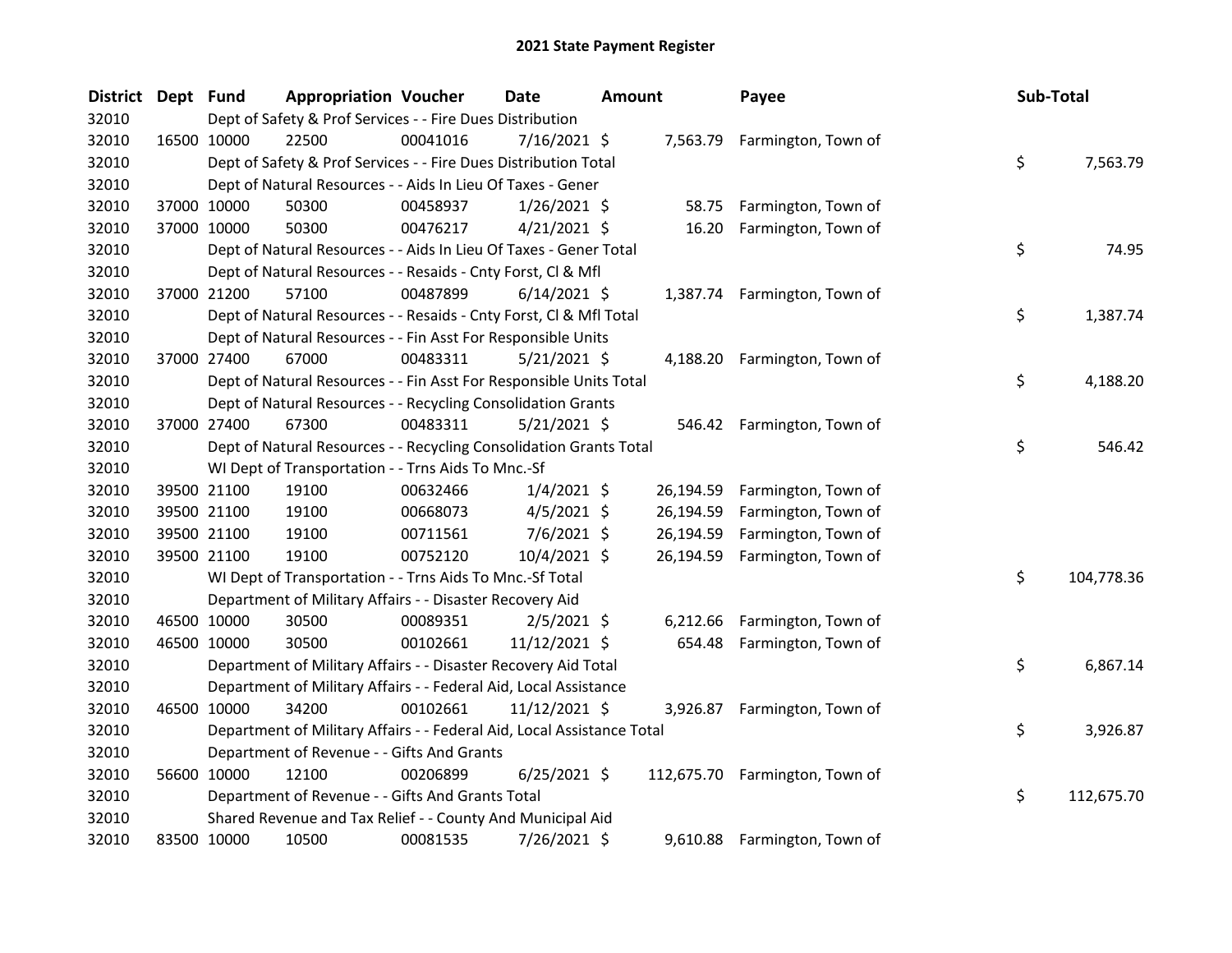| <b>District</b> | Dept Fund |             | <b>Appropriation Voucher</b>                                     |          | Date           | <b>Amount</b> |           | Payee               | Sub-Total |            |
|-----------------|-----------|-------------|------------------------------------------------------------------|----------|----------------|---------------|-----------|---------------------|-----------|------------|
| 32010           |           | 83500 10000 | 10500                                                            | 00088636 | 11/15/2021 \$  |               | 54,461.68 | Farmington, Town of |           |            |
| 32010           |           |             | Shared Revenue and Tax Relief - - County And Municipal Aid Total |          |                |               |           |                     | \$        | 64,072.56  |
| 32010           |           |             | Shared Revenue and Tax Relief - - Exempt Computer Aid            |          |                |               |           |                     |           |            |
| 32010           |           | 83500 10000 | 10900                                                            | 00084140 | $7/26/2021$ \$ |               | 44.69     | Farmington, Town of |           |            |
| 32010           |           |             | Shared Revenue and Tax Relief - - Exempt Computer Aid Total      |          |                |               |           |                     | \$        | 44.69      |
| 32010           |           |             | Shared Revenue and Tax Relief - - Personal Property Aid          |          |                |               |           |                     |           |            |
| 32010           |           | 83500 10000 | 11100                                                            | 00077317 | $5/3/2021$ \$  |               | 1.877.80  | Farmington, Town of |           |            |
| 32010           |           |             | Shared Revenue and Tax Relief - - Personal Property Aid Total    |          |                |               |           |                     | \$        | 1,877.80   |
| 32010           |           |             | Shared Revenue and Tax Relief - - Lottery & Gaming Credit        |          |                |               |           |                     |           |            |
| 32010           |           | 83500 52100 | 36300                                                            | 00074250 | $3/22/2021$ \$ |               | 386.92    | Farmington, Town of |           |            |
| 32010           |           |             | Shared Revenue and Tax Relief - - Lottery & Gaming Credit Total  |          |                |               |           |                     |           | 386.92     |
| 32010 Total     |           |             |                                                                  |          |                |               |           |                     |           | 308.391.14 |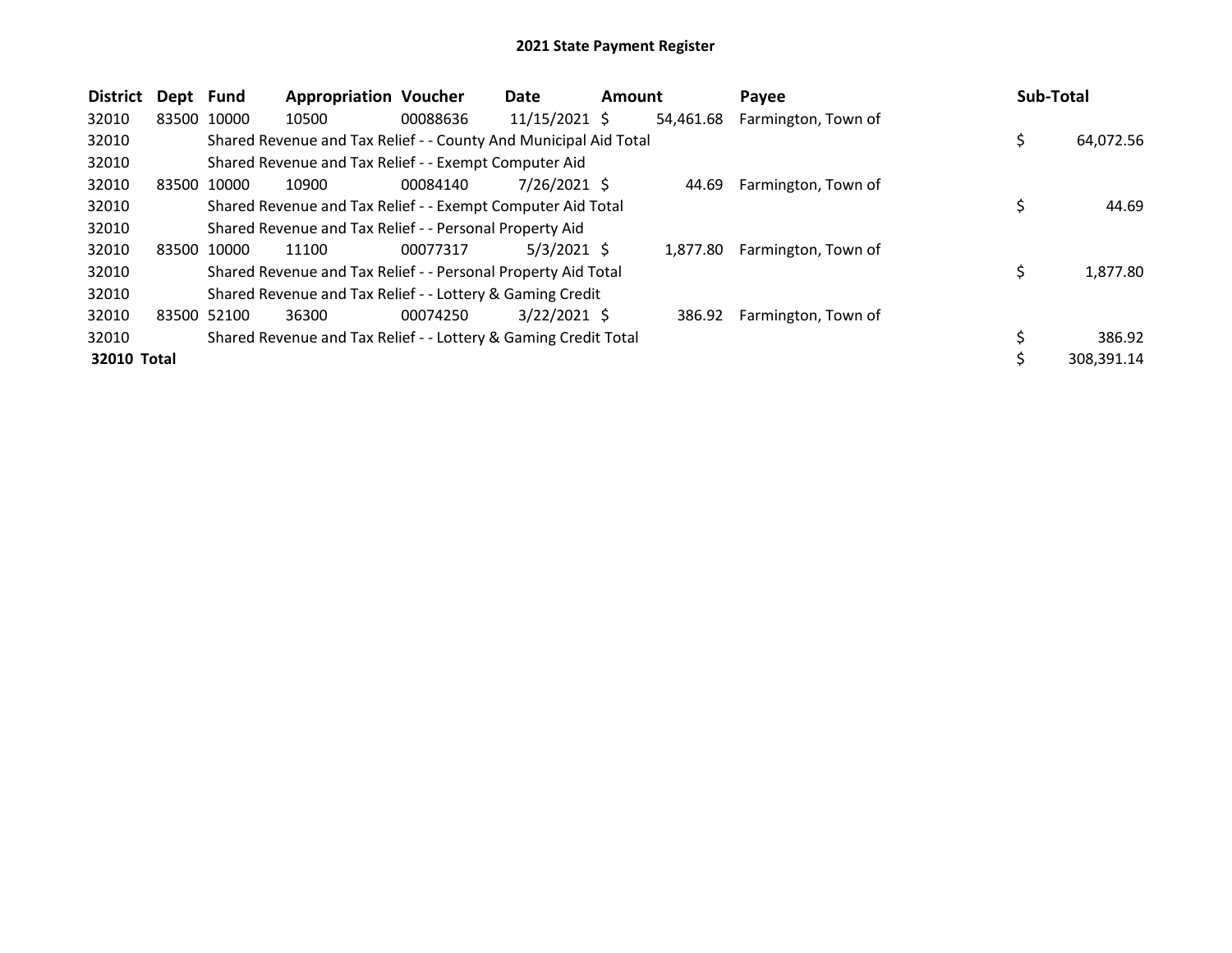| District Dept Fund |             | <b>Appropriation Voucher</b>                                       |          | <b>Date</b>     | <b>Amount</b> |        | Payee                         | Sub-Total |            |
|--------------------|-------------|--------------------------------------------------------------------|----------|-----------------|---------------|--------|-------------------------------|-----------|------------|
| 32012              |             | Dept of Safety & Prof Services - - Fire Dues Distribution          |          |                 |               |        |                               |           |            |
| 32012              | 16500 10000 | 22500                                                              | 00041017 | $7/16/2021$ \$  |               |        | 8,327.66 Town Of Greenfield   |           |            |
| 32012              |             | Dept of Safety & Prof Services - - Fire Dues Distribution Total    |          |                 |               |        |                               | \$        | 8,327.66   |
| 32012              |             | Dept of Natural Resources - - Resaids - Cnty Forst, Cl & Mfl       |          |                 |               |        |                               |           |            |
| 32012              | 37000 21200 | 57100                                                              | 00487900 | $6/14/2021$ \$  |               |        | 743.48 Town Of Greenfield     |           |            |
| 32012              |             | Dept of Natural Resources - - Resaids - Cnty Forst, Cl & Mfl Total |          |                 |               |        |                               | \$        | 743.48     |
| 32012              |             | Dept of Natural Resources - - Fin Asst For Responsible Units       |          |                 |               |        |                               |           |            |
| 32012              | 37000 27400 | 67000                                                              | 00483697 | $5/21/2021$ \$  |               |        | 1,530.86 Town Of Greenfield   |           |            |
| 32012              |             | Dept of Natural Resources - - Fin Asst For Responsible Units Total |          |                 |               |        |                               | \$        | 1,530.86   |
| 32012              |             | WI Dept of Transportation - - Trns Aids To Mnc.-Sf                 |          |                 |               |        |                               |           |            |
| 32012              | 39500 21100 | 19100                                                              | 00632467 | $1/4/2021$ \$   |               |        | 20,143.62 Town Of Greenfield  |           |            |
| 32012              | 39500 21100 | 19100                                                              | 00668074 | $4/5/2021$ \$   |               |        | 20,143.62 Town Of Greenfield  |           |            |
| 32012              | 39500 21100 | 19100                                                              | 00711562 | $7/6/2021$ \$   |               |        | 20,143.62 Town Of Greenfield  |           |            |
| 32012              | 39500 21100 | 19100                                                              | 00752121 | 10/4/2021 \$    |               |        | 20,143.62 Town Of Greenfield  |           |            |
| 32012              |             | WI Dept of Transportation - - Trns Aids To Mnc.-Sf Total           |          |                 |               |        |                               | \$        | 80,574.48  |
| 32012              |             | Department of Revenue - - Gifts And Grants                         |          |                 |               |        |                               |           |            |
| 32012              | 56600 10000 | 12100                                                              | 00206900 | $6/25/2021$ \$  |               |        | 111,838.35 Town Of Greenfield |           |            |
| 32012              |             | Department of Revenue - - Gifts And Grants Total                   |          |                 |               |        |                               | \$        | 111,838.35 |
| 32012              |             | Shared Revenue and Tax Relief - - County And Municipal Aid         |          |                 |               |        |                               |           |            |
| 32012              | 83500 10000 | 10500                                                              | 00088637 | $11/15/2021$ \$ |               |        | 38,149.61 Town Of Greenfield  |           |            |
| 32012              |             | Shared Revenue and Tax Relief - - County And Municipal Aid Total   |          |                 |               |        |                               | \$        | 38,149.61  |
| 32012              |             | Shared Revenue and Tax Relief - - Exempt Computer Aid              |          |                 |               |        |                               |           |            |
| 32012              | 83500 10000 | 10900                                                              | 00084141 | 7/26/2021 \$    |               |        | 35.33 Town Of Greenfield      |           |            |
| 32012              |             | Shared Revenue and Tax Relief - - Exempt Computer Aid Total        |          |                 |               |        |                               | \$        | 35.33      |
| 32012              |             | Shared Revenue and Tax Relief - - Utility Aid                      |          |                 |               |        |                               |           |            |
| 32012              | 83500 10000 | 11000                                                              | 00081536 | 7/26/2021 \$    |               | 143.83 | Town Of Greenfield            |           |            |
| 32012              | 83500 10000 | 11000                                                              | 00088637 | 11/15/2021 \$   |               |        | 839.90 Town Of Greenfield     |           |            |
| 32012              |             | Shared Revenue and Tax Relief - - Utility Aid Total                |          |                 |               |        |                               | \$        | 983.73     |
| 32012              |             | Shared Revenue and Tax Relief - - Personal Property Aid            |          |                 |               |        |                               |           |            |
| 32012              | 83500 10000 | 11100                                                              | 00077318 | $5/3/2021$ \$   |               |        | 6,910.35 Town Of Greenfield   |           |            |
| 32012              |             | Shared Revenue and Tax Relief - - Personal Property Aid Total      |          |                 |               |        |                               | \$        | 6,910.35   |
| 32012              |             | Shared Revenue and Tax Relief - - Lottery & Gaming Credit          |          |                 |               |        |                               |           |            |
| 32012              | 83500 52100 | 36300                                                              | 00074251 | $3/22/2021$ \$  |               |        | 13,597.92 Town Of Greenfield  |           |            |
| 32012              |             | Shared Revenue and Tax Relief - - Lottery & Gaming Credit Total    |          |                 |               |        |                               | \$        | 13,597.92  |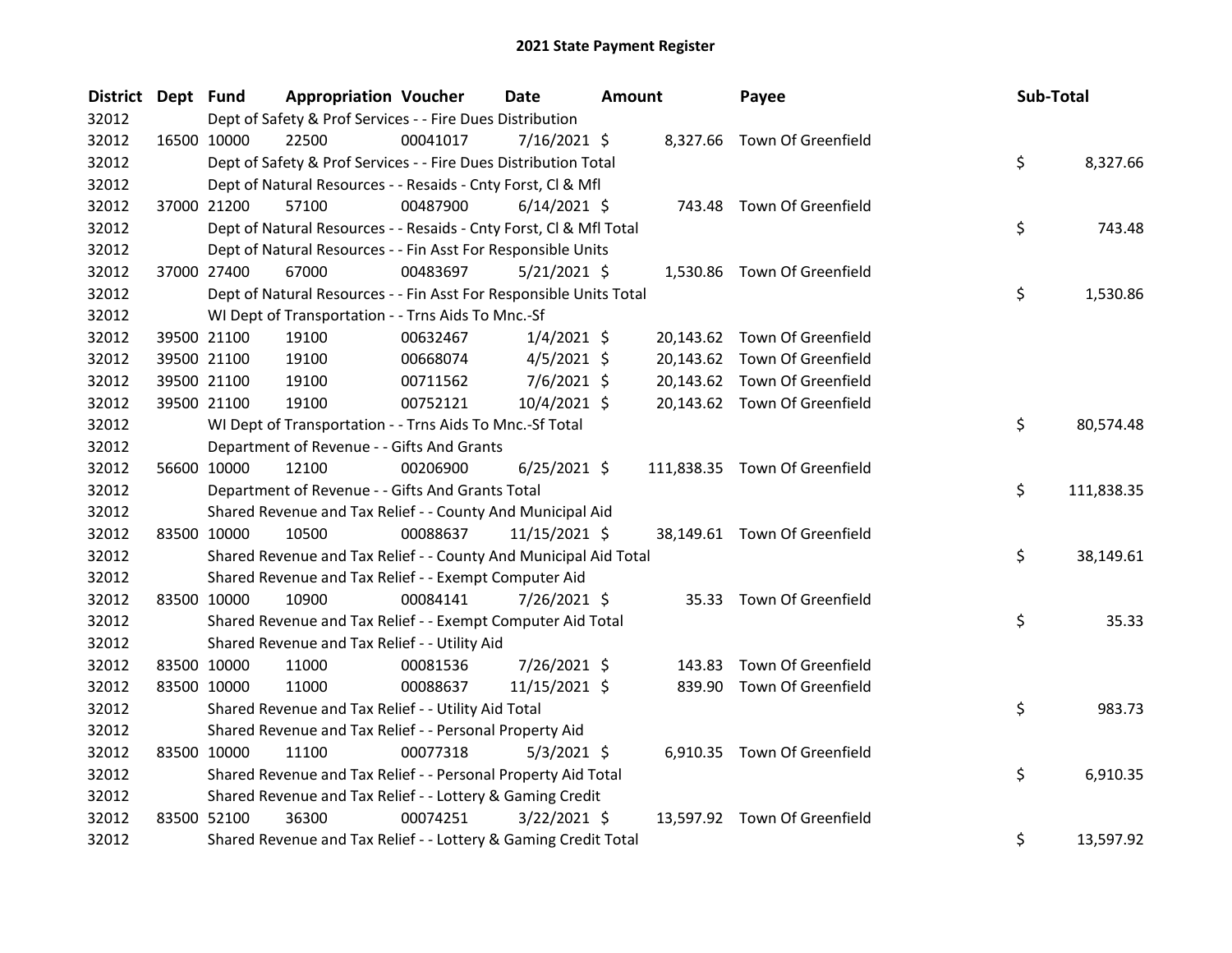| District Dept Fund | <b>Appropriation Voucher</b> | Date | Amount | Payee | Sub-Total  |
|--------------------|------------------------------|------|--------|-------|------------|
| 32012 Total        |                              |      |        |       | 262,691.77 |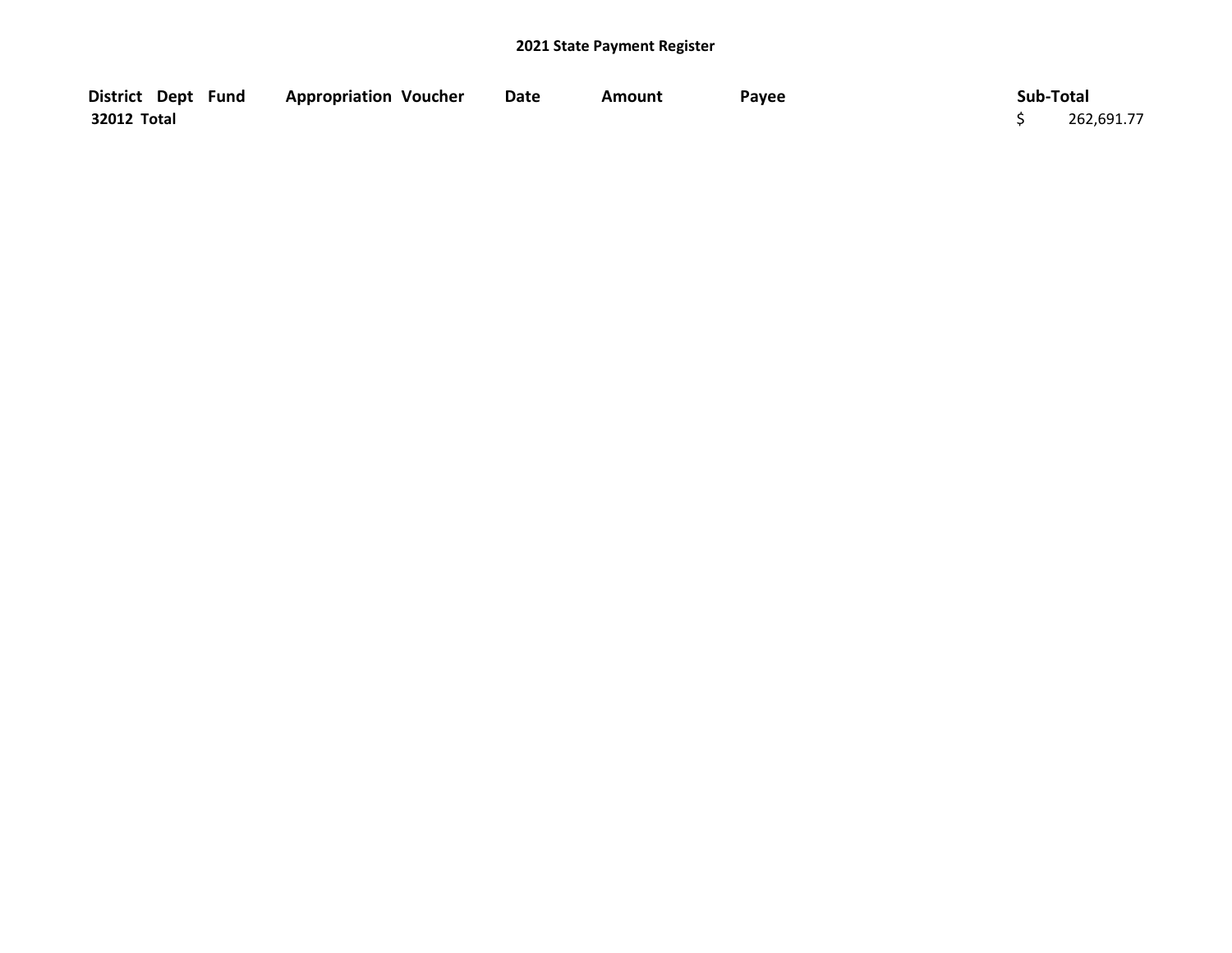| <b>District</b> | Dept Fund |             | <b>Appropriation Voucher</b>                                       |          | <b>Date</b>    | <b>Amount</b> |           | Payee                       | Sub-Total |            |
|-----------------|-----------|-------------|--------------------------------------------------------------------|----------|----------------|---------------|-----------|-----------------------------|-----------|------------|
| 32014           |           |             | Dept of Safety & Prof Services - - Fire Dues Distribution          |          |                |               |           |                             |           |            |
| 32014           |           | 16500 10000 | 22500                                                              | 00041018 | $7/16/2021$ \$ |               |           | 11,416.19 Town Of Hamilton  |           |            |
| 32014           |           |             | Dept of Safety & Prof Services - - Fire Dues Distribution Total    |          |                |               |           |                             | \$        | 11,416.19  |
| 32014           |           |             | Dept of Natural Resources - - Aids In Lieu Of Taxes - Gener        |          |                |               |           |                             |           |            |
| 32014           |           | 37000 10000 | 50300                                                              | 00476257 | $4/21/2021$ \$ |               | 181.68    | Town Of Hamilton            |           |            |
| 32014           |           | 37000 10000 | 50300                                                              | 00476259 | $4/21/2021$ \$ |               | 13.47     | Town Of Hamilton            |           |            |
| 32014           |           |             | Dept of Natural Resources - - Aids In Lieu Of Taxes - Gener Total  |          |                |               |           |                             | \$        | 195.15     |
| 32014           |           |             | Dept of Natural Resources - - Resaids - Cnty Forst, Cl & Mfl       |          |                |               |           |                             |           |            |
| 32014           |           | 37000 21200 | 57100                                                              | 00487901 | $6/14/2021$ \$ |               |           | 907.96 Town Of Hamilton     |           |            |
| 32014           |           |             | Dept of Natural Resources - - Resaids - Cnty Forst, Cl & Mfl Total |          |                |               |           |                             | \$        | 907.96     |
| 32014           |           |             | Dept of Natural Resources - - Aids In Lieu Of Taxes - Sum S        |          |                |               |           |                             |           |            |
| 32014           |           | 37000 21200 | 57900                                                              | 00476258 | $4/21/2021$ \$ |               | 1.35      | Town Of Hamilton            |           |            |
| 32014           |           | 37000 21200 | 57900                                                              | 00476260 | $4/21/2021$ \$ |               |           | 211.20 Town Of Hamilton     |           |            |
| 32014           |           |             | Dept of Natural Resources - - Aids In Lieu Of Taxes - Sum S Total  |          |                |               |           |                             | \$        | 212.55     |
| 32014           |           |             | Dept of Natural Resources - - Fin Asst For Responsible Units       |          |                |               |           |                             |           |            |
| 32014           |           | 37000 27400 | 67000                                                              | 00483883 | $5/21/2021$ \$ |               |           | 2,719.23 Town Of Hamilton   |           |            |
| 32014           |           |             | Dept of Natural Resources - - Fin Asst For Responsible Units Total |          |                |               |           |                             | \$        | 2,719.23   |
| 32014           |           |             | Dept of Natural Resources - - Recycling Consolidation Grants       |          |                |               |           |                             |           |            |
| 32014           |           | 37000 27400 | 67300                                                              | 00483883 | $5/21/2021$ \$ |               |           | 642.33 Town Of Hamilton     |           |            |
| 32014           |           |             | Dept of Natural Resources - - Recycling Consolidation Grants Total |          |                |               |           |                             | \$        | 642.33     |
| 32014           |           |             | WI Dept of Transportation - - Trns Aids To Mnc.-Sf                 |          |                |               |           |                             |           |            |
| 32014           |           | 39500 21100 | 19100                                                              | 00632468 | $1/4/2021$ \$  |               | 31,811.94 | Town Of Hamilton            |           |            |
| 32014           |           | 39500 21100 | 19100                                                              | 00668075 | $4/5/2021$ \$  |               | 31,811.94 | Town Of Hamilton            |           |            |
| 32014           |           | 39500 21100 | 19100                                                              | 00711563 | 7/6/2021 \$    |               | 31,811.94 | Town Of Hamilton            |           |            |
| 32014           |           | 39500 21100 | 19100                                                              | 00752122 | 10/4/2021 \$   |               |           | 31,811.94 Town Of Hamilton  |           |            |
| 32014           |           |             | WI Dept of Transportation - - Trns Aids To Mnc.-Sf Total           |          |                |               |           |                             | \$        | 127,247.76 |
| 32014           |           |             | Department of Revenue - - Gifts And Grants                         |          |                |               |           |                             |           |            |
| 32014           |           | 56600 10000 | 12100                                                              | 00206901 | $6/25/2021$ \$ |               |           | 132,615.06 Town Of Hamilton |           |            |
| 32014           |           |             | Department of Revenue - - Gifts And Grants Total                   |          |                |               |           |                             | \$        | 132,615.06 |
| 32014           |           |             | Shared Revenue and Tax Relief - - County And Municipal Aid         |          |                |               |           |                             |           |            |
| 32014           |           | 83500 10000 | 10500                                                              | 00081537 | 7/26/2021 \$   |               |           | 4,174.77 Town Of Hamilton   |           |            |
| 32014           |           | 83500 10000 | 10500                                                              | 00088638 | 11/15/2021 \$  |               |           | 23,657.02 Town Of Hamilton  |           |            |
| 32014           |           |             | Shared Revenue and Tax Relief - - County And Municipal Aid Total   |          |                |               |           |                             | \$        | 27,831.79  |
| 32014           |           |             | Shared Revenue and Tax Relief - - Exempt Computer Aid              |          |                |               |           |                             |           |            |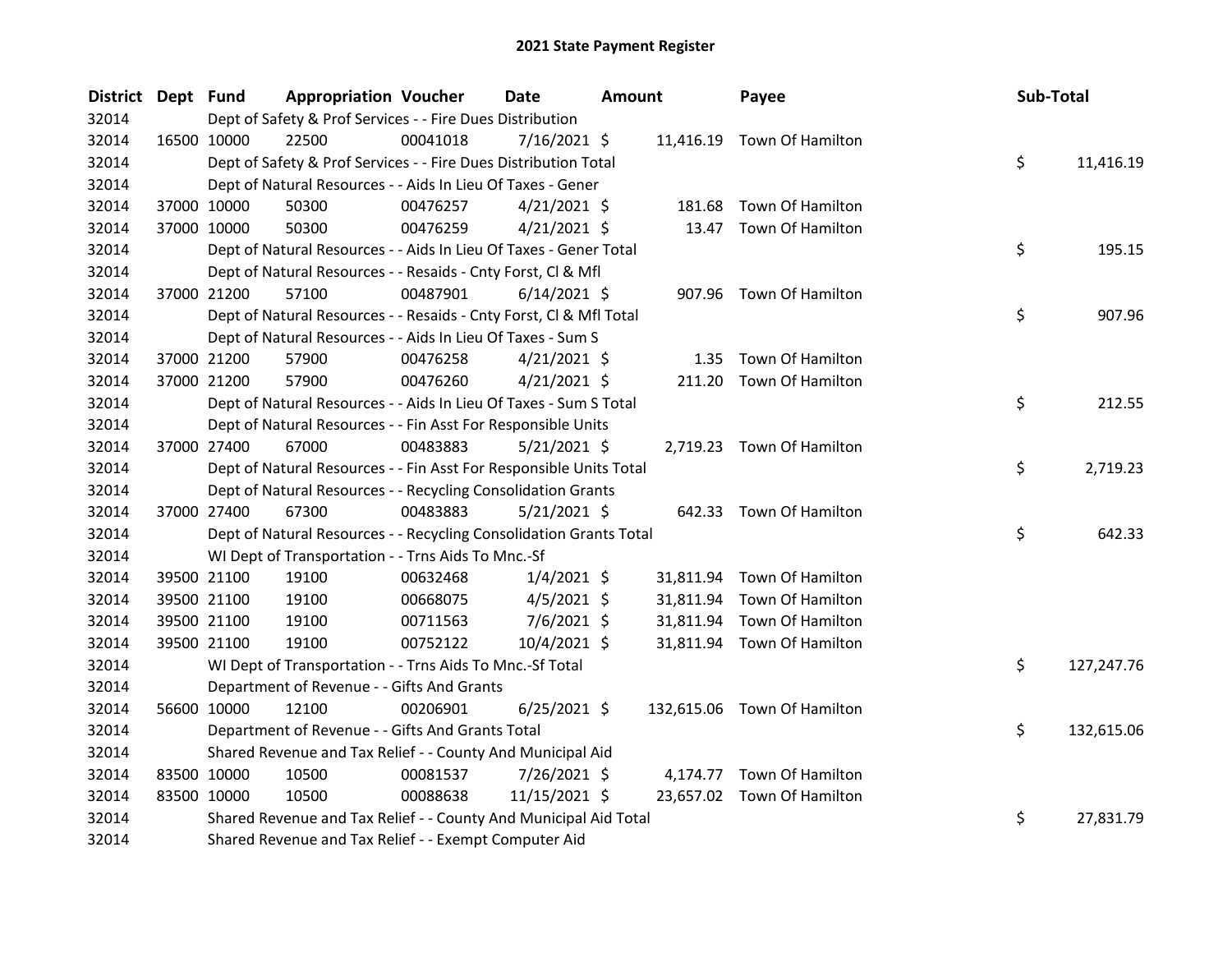| <b>District</b> | Dept Fund   |             | <b>Appropriation Voucher</b>                                                  |          | Date           | <b>Amount</b> |          | Payee            | Sub-Total |            |
|-----------------|-------------|-------------|-------------------------------------------------------------------------------|----------|----------------|---------------|----------|------------------|-----------|------------|
| 32014           |             | 83500 10000 | 10900                                                                         | 00084142 | 7/26/2021 \$   |               | 112.24   | Town Of Hamilton |           |            |
| 32014           |             |             | Shared Revenue and Tax Relief - - Exempt Computer Aid Total                   |          |                |               |          |                  | \$        | 112.24     |
| 32014           |             |             | Shared Revenue and Tax Relief - - Utility Aid                                 |          |                |               |          |                  |           |            |
| 32014           |             | 83500 10000 | 11000                                                                         | 00081537 | $7/26/2021$ \$ |               | 74.67    | Town Of Hamilton |           |            |
| 32014           |             | 83500 10000 | 11000                                                                         | 00088638 | 11/15/2021 \$  |               | 384.44   | Town Of Hamilton |           |            |
| 32014           |             |             | Shared Revenue and Tax Relief - - Utility Aid Total                           |          |                |               |          |                  | \$        | 459.11     |
| 32014           |             |             | Shared Revenue and Tax Relief - - Personal Property Aid                       |          |                |               |          |                  |           |            |
| 32014           |             | 83500 10000 | 11100                                                                         | 00077319 | $5/3/2021$ \$  |               | 2,694.54 | Town Of Hamilton |           |            |
| 32014           |             |             | Shared Revenue and Tax Relief - - Personal Property Aid Total                 |          |                |               |          |                  | \$        | 2,694.54   |
| 32014           |             |             | Shared Revenue and Tax Relief - - State Aid; Video Service Provider Fee       |          |                |               |          |                  |           |            |
| 32014           | 83500 10000 |             | 11200                                                                         | 00082992 | $7/26/2021$ \$ |               | 2,441.49 | Town Of Hamilton |           |            |
| 32014           |             |             | Shared Revenue and Tax Relief - - State Aid; Video Service Provider Fee Total |          |                |               |          |                  |           | 2,441.49   |
| 32014 Total     |             |             |                                                                               |          |                |               |          |                  | \$        | 309,495.40 |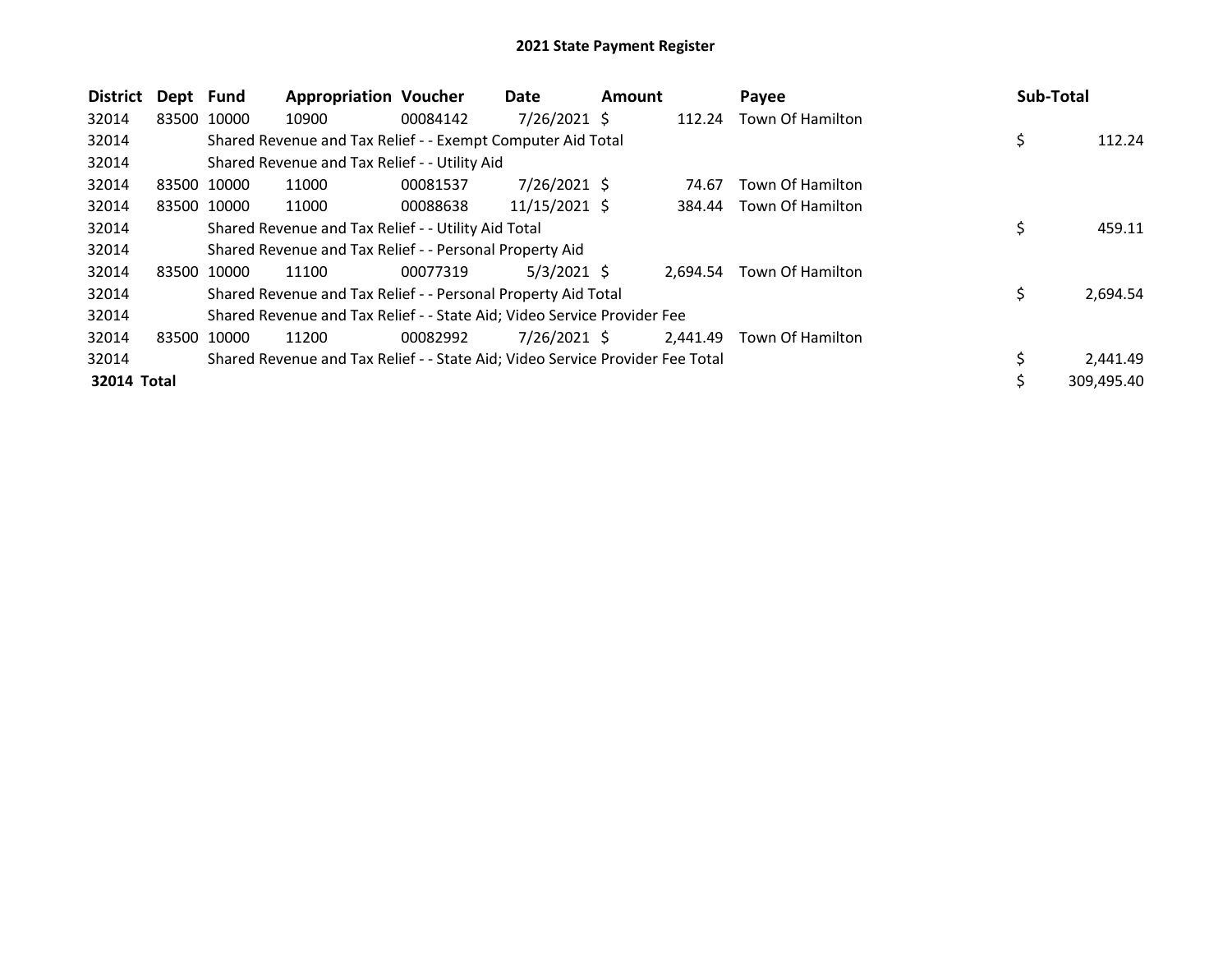| District Dept Fund |             | <b>Appropriation Voucher</b>                                         |          | Date           | <b>Amount</b> |           | Payee                     | Sub-Total |            |
|--------------------|-------------|----------------------------------------------------------------------|----------|----------------|---------------|-----------|---------------------------|-----------|------------|
| 32016              |             | Dept of Safety & Prof Services - - Fire Dues Distribution            |          |                |               |           |                           |           |            |
| 32016              | 16500 10000 | 22500                                                                | 00041019 | $7/16/2021$ \$ |               |           | 21,434.91 Town Of Holland |           |            |
| 32016              |             | Dept of Safety & Prof Services - - Fire Dues Distribution Total      |          |                |               |           |                           | \$        | 21,434.91  |
| 32016              |             | Dept of Natural Resources - - Aids In Lieu Of Taxes - Gener          |          |                |               |           |                           |           |            |
| 32016              | 37000 10000 | 50300                                                                | 00459004 | $1/26/2021$ \$ |               | 2,855.96  | Town Of Holland           |           |            |
| 32016              | 37000 10000 | 50300                                                                | 00476854 | $4/21/2021$ \$ |               | 15.72     | Town Of Holland           |           |            |
| 32016              | 37000 10000 | 50300                                                                | 00476855 | $4/21/2021$ \$ |               |           | 864.76 Town Of Holland    |           |            |
| 32016              |             | Dept of Natural Resources - - Aids In Lieu Of Taxes - Gener Total    |          |                |               |           |                           | \$        | 3,736.44   |
| 32016              |             | Dept of Natural Resources - - Seg Earned                             |          |                |               |           |                           |           |            |
| 32016              | 37000 21200 | 100SE                                                                | 00456017 | $1/12/2021$ \$ |               | 624.89    | Town Of Holland           |           |            |
| 32016              | 37000 21200 | 100SE                                                                | 00473984 | $4/15/2021$ \$ |               |           | 10,826.24 Town Of Holland |           |            |
| 32016              |             | Dept of Natural Resources - - Seg Earned Total                       |          |                |               |           |                           | \$        | 11,451.13  |
| 32016              |             | Dept of Natural Resources - - Resaids - Cnty Forst, Cl & Mfl         |          |                |               |           |                           |           |            |
| 32016              | 37000 21200 | 57100                                                                | 00487902 | $6/14/2021$ \$ |               |           | 293.99 Town Of Holland    |           |            |
| 32016              |             | Dept of Natural Resources - - Resaids - Cnty Forst, CI & Mfl Total   |          |                |               |           |                           | \$        | 293.99     |
| 32016              |             | Dept of Natural Resources - - Aids In Lieu Of Taxes - Sum S          |          |                |               |           |                           |           |            |
| 32016              | 37000 21200 | 57900                                                                | 00476856 | $4/21/2021$ \$ |               |           | 1,847.89 Town Of Holland  |           |            |
| 32016              |             | Dept of Natural Resources - - Aids In Lieu Of Taxes - Sum S Total    |          |                |               |           |                           | \$        | 1,847.89   |
| 32016              |             | Dept of Natural Resources - - Fin Asst For Responsible Units         |          |                |               |           |                           |           |            |
| 32016              | 37000 27400 | 67000                                                                | 00483771 | $5/21/2021$ \$ |               |           | 2,759.51 Town Of Holland  |           |            |
| 32016              |             | Dept of Natural Resources - - Fin Asst For Responsible Units Total   |          |                |               |           |                           | \$        | 2,759.51   |
| 32016              |             | Dept of Natural Resources - - Recycling Consolidation Grants         |          |                |               |           |                           |           |            |
| 32016              | 37000 27400 | 67300                                                                | 00483771 | $5/21/2021$ \$ |               |           | 1,096.95 Town Of Holland  |           |            |
| 32016              |             | Dept of Natural Resources - - Recycling Consolidation Grants Total   |          |                |               |           |                           | \$        | 1,096.95   |
| 32016              |             | WI Dept of Transportation - - Trns Aids To Mnc.-Sf                   |          |                |               |           |                           |           |            |
| 32016              | 39500 21100 | 19100                                                                | 00632469 | $1/4/2021$ \$  |               |           | 31,292.91 Town Of Holland |           |            |
| 32016              | 39500 21100 | 19100                                                                | 00668076 | $4/5/2021$ \$  |               | 31,292.91 | Town Of Holland           |           |            |
| 32016              | 39500 21100 | 19100                                                                | 00711564 | 7/6/2021 \$    |               | 31,292.91 | Town Of Holland           |           |            |
| 32016              | 39500 21100 | 19100                                                                | 00752123 | $10/4/2021$ \$ |               |           | 31,292.91 Town Of Holland |           |            |
| 32016              |             | WI Dept of Transportation - - Trns Aids To Mnc.-Sf Total             |          |                |               |           |                           | \$        | 125,171.64 |
| 32016              |             | Department of Administration - - Hv Trans Ln Annual Impact Fee       |          |                |               |           |                           |           |            |
| 32016              | 50500 10000 | 17400                                                                | 00144329 | $5/3/2021$ \$  |               | 73,095.00 | Town Of Holland           |           |            |
| 32016              | 50500 10000 | 17400                                                                | 00144510 | $5/3/2021$ \$  |               | 43,938.00 | Town Of Holland           |           |            |
| 32016              |             | Department of Administration - - Hv Trans Ln Annual Impact Fee Total |          |                |               |           |                           | \$        | 117,033.00 |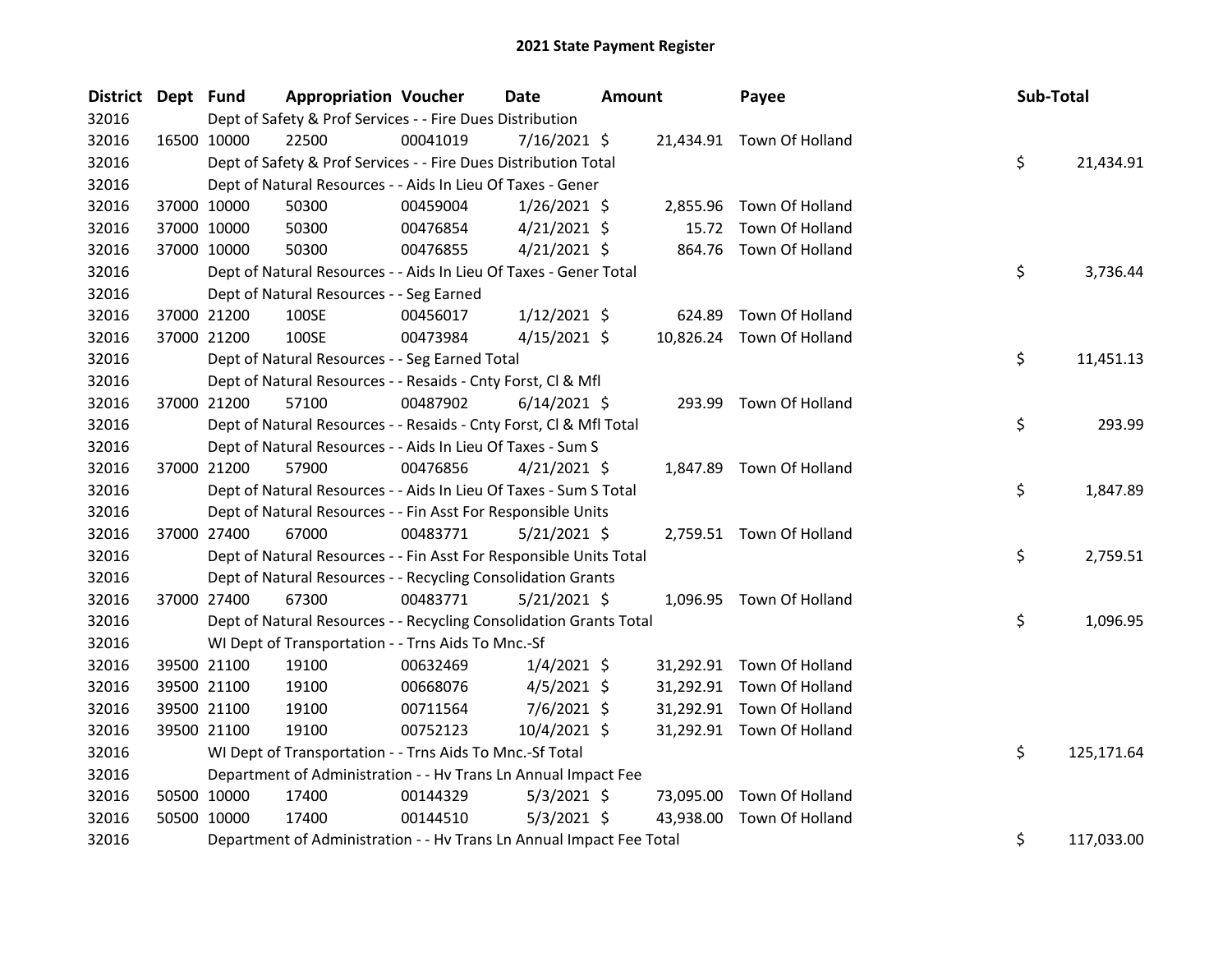| <b>District</b> | Dept Fund |             | <b>Appropriation Voucher</b>                                                  |          | Date           | <b>Amount</b> |           | Payee                      | Sub-Total |            |
|-----------------|-----------|-------------|-------------------------------------------------------------------------------|----------|----------------|---------------|-----------|----------------------------|-----------|------------|
| 32016           |           |             | Department of Revenue - - Gifts And Grants                                    |          |                |               |           |                            |           |            |
| 32016           |           | 56600 10000 | 12100                                                                         | 00206902 | $6/25/2021$ \$ |               |           | 203,266.33 Town Of Holland |           |            |
| 32016           |           |             | Department of Revenue - - Gifts And Grants Total                              |          |                |               |           |                            | \$        | 203,266.33 |
| 32016           |           |             | Shared Revenue and Tax Relief - - County And Municipal Aid                    |          |                |               |           |                            |           |            |
| 32016           |           | 83500 10000 | 10500                                                                         | 00081538 | $7/26/2021$ \$ |               | 8,415.95  | Town Of Holland            |           |            |
| 32016           |           | 83500 10000 | 10500                                                                         | 00088639 | 11/15/2021 \$  |               | 47,690.36 | Town Of Holland            |           |            |
| 32016           |           |             | Shared Revenue and Tax Relief - - County And Municipal Aid Total              |          |                |               |           |                            | \$        | 56,106.31  |
| 32016           |           |             | Shared Revenue and Tax Relief - - Exempt Computer Aid                         |          |                |               |           |                            |           |            |
| 32016           | 83500     | 10000       | 10900                                                                         | 00084143 | $7/26/2021$ \$ |               | 64.43     | Town Of Holland            |           |            |
| 32016           |           |             | Shared Revenue and Tax Relief - - Exempt Computer Aid Total                   |          |                |               |           |                            | \$        | 64.43      |
| 32016           |           |             | Shared Revenue and Tax Relief - - Utility Aid                                 |          |                |               |           |                            |           |            |
| 32016           |           | 83500 10000 | 11000                                                                         | 00081538 | 7/26/2021 \$   |               | 1,059.43  | <b>Town Of Holland</b>     |           |            |
| 32016           |           | 83500 10000 | 11000                                                                         | 00088639 | 11/15/2021 \$  |               | 8,580.74  | Town Of Holland            |           |            |
| 32016           |           |             | Shared Revenue and Tax Relief - - Utility Aid Total                           |          |                |               |           |                            | \$        | 9,640.17   |
| 32016           |           |             | Shared Revenue and Tax Relief - - Personal Property Aid                       |          |                |               |           |                            |           |            |
| 32016           |           | 83500 10000 | 11100                                                                         | 00077320 | $5/3/2021$ \$  |               | 841.64    | Town Of Holland            |           |            |
| 32016           |           |             | Shared Revenue and Tax Relief - - Personal Property Aid Total                 |          |                |               |           |                            | \$        | 841.64     |
| 32016           |           |             | Shared Revenue and Tax Relief - - State Aid; Video Service Provider Fee       |          |                |               |           |                            |           |            |
| 32016           | 83500     | 10000       | 11200                                                                         | 00082993 | $7/26/2021$ \$ |               | 6,322.16  | Town Of Holland            |           |            |
| 32016           |           |             | Shared Revenue and Tax Relief - - State Aid; Video Service Provider Fee Total |          |                |               |           |                            | \$        | 6,322.16   |
| 32016           |           |             | Shared Revenue and Tax Relief - - Lottery & Gaming Credit                     |          |                |               |           |                            |           |            |
| 32016           |           | 83500 52100 | 36300                                                                         | 00074252 | $3/22/2021$ \$ |               | 4,930.08  | Town Of Holland            |           |            |
| 32016           |           |             | Shared Revenue and Tax Relief - - Lottery & Gaming Credit Total               |          |                |               |           |                            | \$        | 4,930.08   |
| 32016 Total     |           |             |                                                                               |          |                |               |           |                            | \$        | 565,996.58 |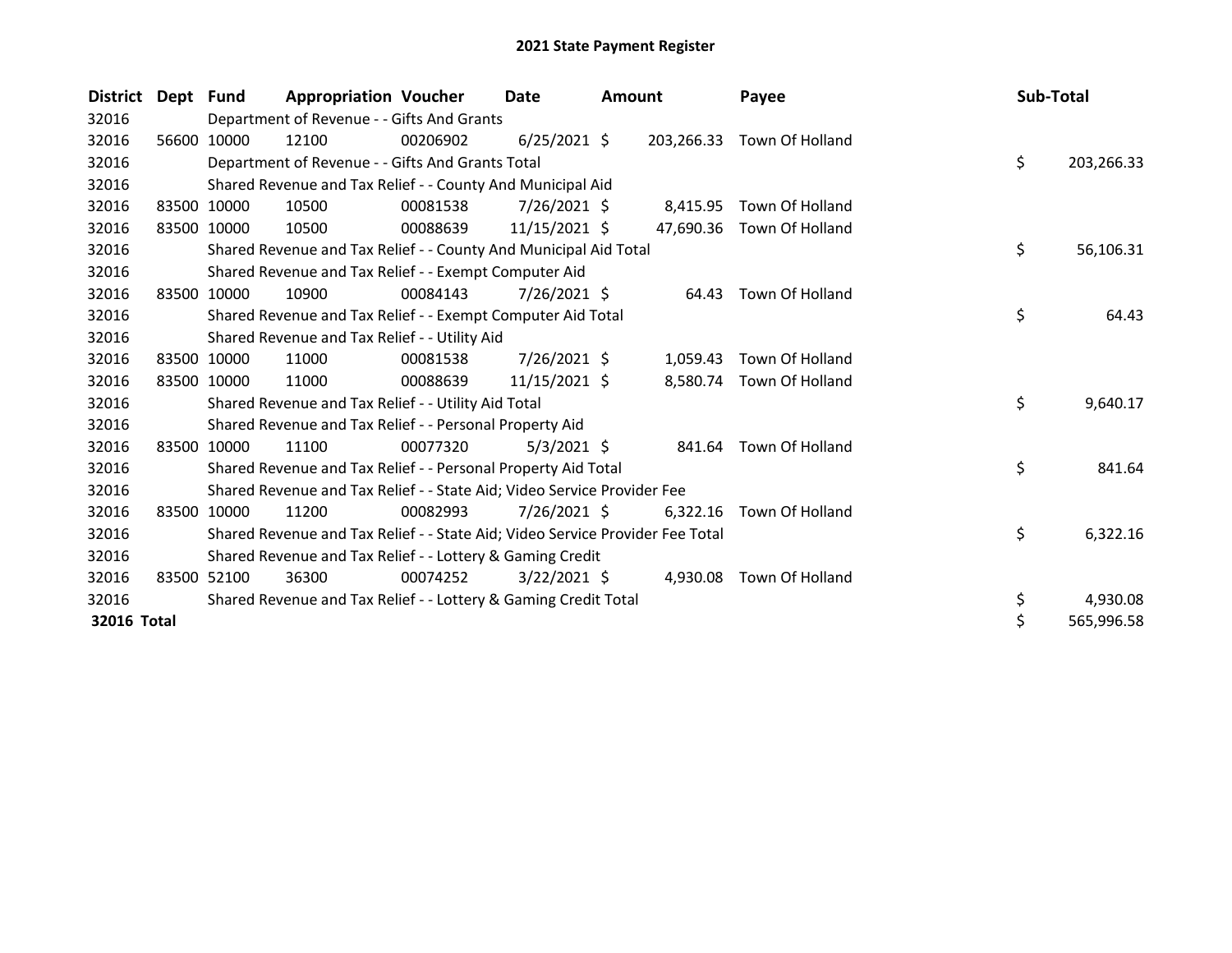| District Dept Fund |             | <b>Appropriation Voucher</b>                                       |          | <b>Date</b>    | <b>Amount</b> |           | Payee                    | Sub-Total |           |
|--------------------|-------------|--------------------------------------------------------------------|----------|----------------|---------------|-----------|--------------------------|-----------|-----------|
| 32018              |             | Dept of Safety & Prof Services - - Fire Dues Distribution          |          |                |               |           |                          |           |           |
| 32018              | 16500 10000 | 22500                                                              | 00041027 | $7/16/2021$ \$ |               |           | 8,021.20 Town Of Medary  |           |           |
| 32018              |             | Dept of Safety & Prof Services - - Fire Dues Distribution Total    |          |                |               |           |                          | \$        | 8,021.20  |
| 32018              |             | Dept of Natural Resources - - Aids In Lieu Of Taxes - Gener        |          |                |               |           |                          |           |           |
| 32018              | 37000 10000 | 50300                                                              | 00458849 | $1/26/2021$ \$ |               |           | 5,443.21 Town Of Medary  |           |           |
| 32018              | 37000 10000 | 50300                                                              | 00458850 | $1/26/2021$ \$ |               | 1,731.80  | Town Of Medary           |           |           |
| 32018              | 37000 10000 | 50300                                                              | 00475445 | $4/21/2021$ \$ |               | 31.23     | Town Of Medary           |           |           |
| 32018              |             | Dept of Natural Resources - - Aids In Lieu Of Taxes - Gener Total  |          |                |               |           |                          | \$        | 7,206.24  |
| 32018              |             | Dept of Natural Resources - - Resaids - Cnty Forst, Cl & Mfl       |          |                |               |           |                          |           |           |
| 32018              | 37000 21200 | 57100                                                              | 00487903 | $6/14/2021$ \$ |               |           | 230.31 Town Of Medary    |           |           |
| 32018              |             | Dept of Natural Resources - - Resaids - Cnty Forst, CI & Mfl Total |          |                |               |           |                          | \$        | 230.31    |
| 32018              |             | Dept of Natural Resources - - Fin Asst For Responsible Units       |          |                |               |           |                          |           |           |
| 32018              | 37000 27400 | 67000                                                              | 00483101 | $5/21/2021$ \$ |               |           | 1,921.83 Town Of Medary  |           |           |
| 32018              |             | Dept of Natural Resources - - Fin Asst For Responsible Units Total |          |                |               |           |                          | \$        | 1,921.83  |
| 32018              |             | Dept of Natural Resources - - Recycling Consolidation Grants       |          |                |               |           |                          |           |           |
| 32018              | 37000 27400 | 67300                                                              | 00483101 | $5/21/2021$ \$ |               |           | 392.91 Town Of Medary    |           |           |
| 32018              |             | Dept of Natural Resources - - Recycling Consolidation Grants Total |          |                |               |           |                          | \$        | 392.91    |
| 32018              |             | WI Dept of Transportation - - Trns Aids To Mnc.-Sf                 |          |                |               |           |                          |           |           |
| 32018              | 39500 21100 | 19100                                                              | 00632470 | $1/4/2021$ \$  |               |           | 10,676.25 Town Of Medary |           |           |
| 32018              | 39500 21100 | 19100                                                              | 00668077 | $4/5/2021$ \$  |               | 10,676.25 | Town Of Medary           |           |           |
| 32018              | 39500 21100 | 19100                                                              | 00711565 | $7/6/2021$ \$  |               | 10,676.25 | Town Of Medary           |           |           |
| 32018              | 39500 21100 | 19100                                                              | 00752124 | 10/4/2021 \$   |               |           | 10,676.25 Town Of Medary |           |           |
| 32018              |             | WI Dept of Transportation - - Trns Aids To Mnc.-Sf Total           |          |                |               |           |                          | \$        | 42,705.00 |
| 32018              |             | Department of Revenue - - Gifts And Grants                         |          |                |               |           |                          |           |           |
| 32018              | 56600 10000 | 12100                                                              | 00206903 | $6/25/2021$ \$ |               |           | 78,815.42 Town Of Medary |           |           |
| 32018              |             | Department of Revenue - - Gifts And Grants Total                   |          |                |               |           |                          | \$        | 78,815.42 |
| 32018              |             | Shared Revenue and Tax Relief - - County And Municipal Aid         |          |                |               |           |                          |           |           |
| 32018              | 83500 10000 | 10500                                                              | 00081539 | 7/26/2021 \$   |               |           | 2,783.61 Town Of Medary  |           |           |
| 32018              | 83500 10000 | 10500                                                              | 00088640 | 11/15/2021 \$  |               |           | 22,335.78 Town Of Medary |           |           |
| 32018              |             | Shared Revenue and Tax Relief - - County And Municipal Aid Total   |          |                |               |           |                          | \$        | 25,119.39 |
| 32018              |             | Shared Revenue and Tax Relief - - Exempt Computer Aid              |          |                |               |           |                          |           |           |
| 32018              | 83500 10000 | 10900                                                              | 00084144 | 7/26/2021 \$   |               | 14.55     | Town Of Medary           |           |           |
| 32018              |             | Shared Revenue and Tax Relief - - Exempt Computer Aid Total        |          |                |               |           |                          | \$        | 14.55     |
| 32018              |             | Shared Revenue and Tax Relief - - Utility Aid                      |          |                |               |           |                          |           |           |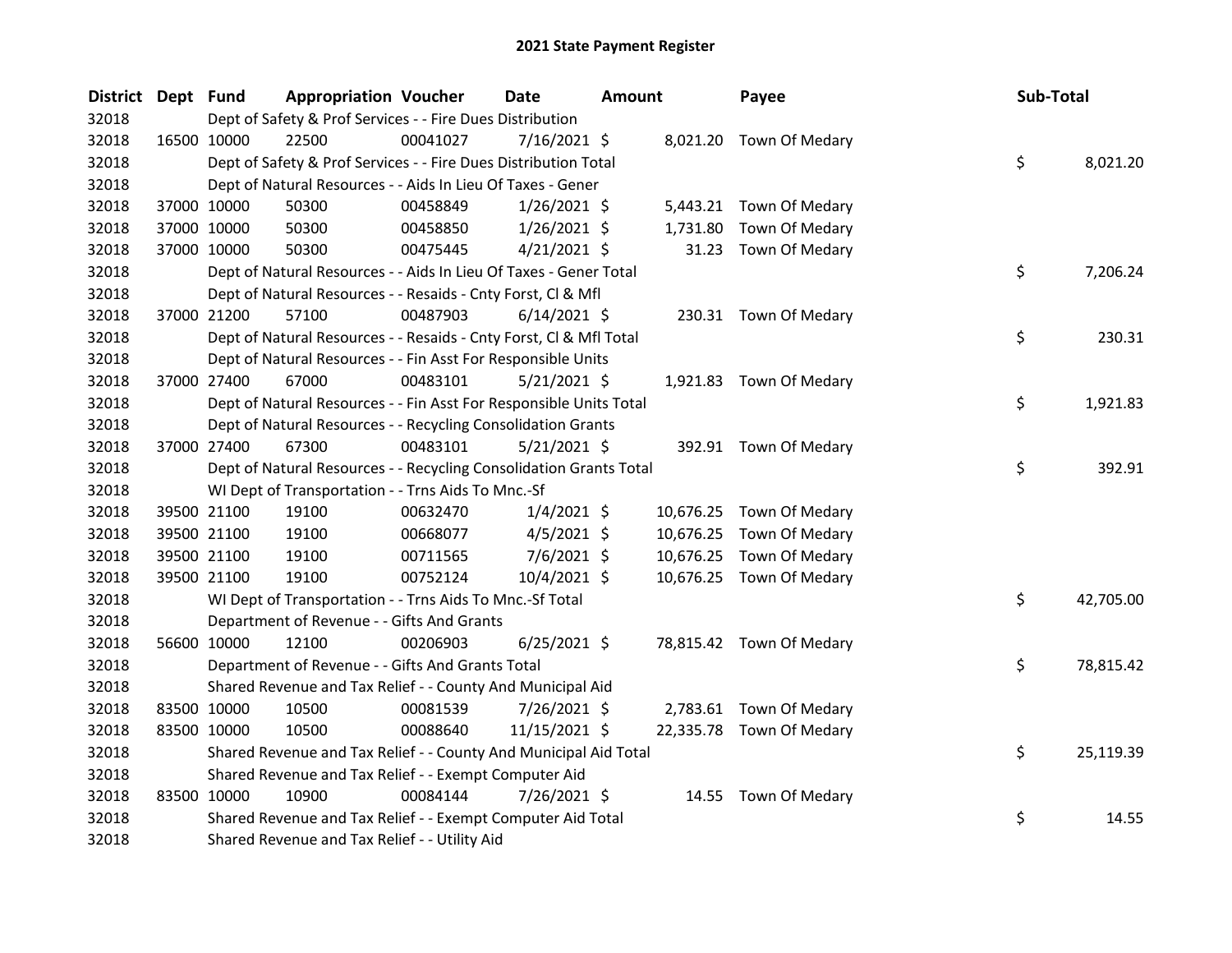| <b>District</b> | Dept Fund |             | <b>Appropriation Voucher</b>                                    |          | Date           | <b>Amount</b> |          | Payee          | <b>Sub-Total</b> |
|-----------------|-----------|-------------|-----------------------------------------------------------------|----------|----------------|---------------|----------|----------------|------------------|
| 32018           |           | 83500 10000 | 11000                                                           | 00081539 | $7/26/2021$ \$ |               | 100.95   | Town Of Medary |                  |
| 32018           |           | 83500 10000 | 11000                                                           | 00088640 | 11/15/2021 \$  |               | 542.85   | Town Of Medary |                  |
| 32018           |           |             | Shared Revenue and Tax Relief - - Utility Aid Total             |          |                |               |          |                | 643.80           |
| 32018           |           |             | Shared Revenue and Tax Relief - - Personal Property Aid         |          |                |               |          |                |                  |
| 32018           |           | 83500 10000 | 11100                                                           | 00077321 | $5/3/2021$ \$  |               | 479.52   | Town Of Medary |                  |
| 32018           |           |             | Shared Revenue and Tax Relief - - Personal Property Aid Total   |          |                |               |          |                | 479.52           |
| 32018           |           |             | Shared Revenue and Tax Relief - - Lottery & Gaming Credit       |          |                |               |          |                |                  |
| 32018           |           | 83500 52100 | 36300                                                           | 00074253 | $3/22/2021$ \$ |               | 2,773.63 | Town Of Medary |                  |
| 32018           |           |             | Shared Revenue and Tax Relief - - Lottery & Gaming Credit Total |          |                |               |          |                | 2,773.63         |
| 32018 Total     |           |             |                                                                 |          |                |               |          |                | 168,323.80       |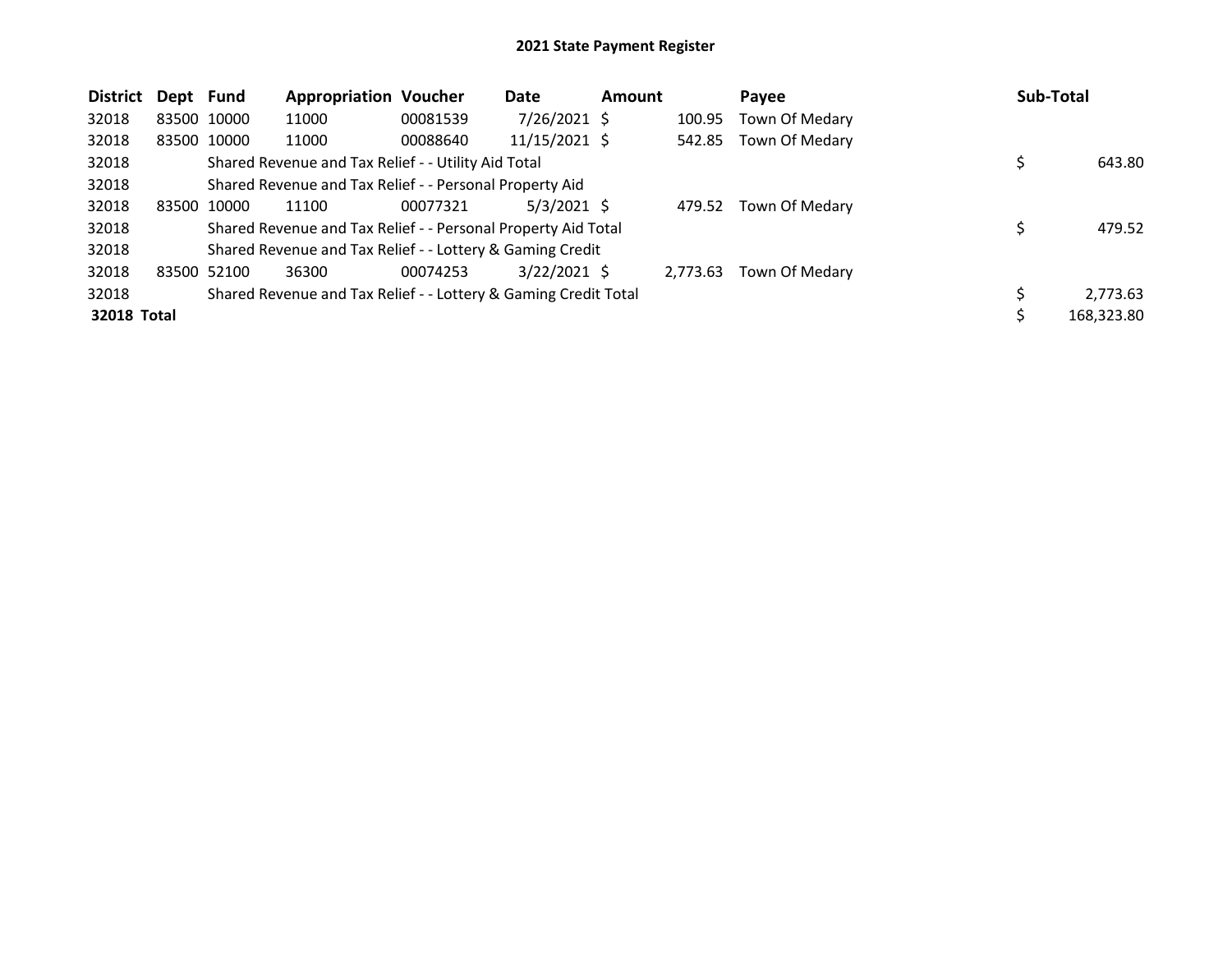| District Dept Fund |             |                                                                        | <b>Appropriation Voucher</b> | Date           | <b>Amount</b> |           | Payee                      | Sub-Total |            |
|--------------------|-------------|------------------------------------------------------------------------|------------------------------|----------------|---------------|-----------|----------------------------|-----------|------------|
| 32020              |             | Dept of Safety & Prof Services - - Fire Dues Distribution              |                              |                |               |           |                            |           |            |
| 32020              |             | 22500<br>16500 10000                                                   | 00041029                     | 7/16/2021 \$   |               |           | 27,914.24 Town Of Onalaska |           |            |
| 32020              |             | Dept of Safety & Prof Services - - Fire Dues Distribution Total        |                              |                |               |           |                            | \$        | 27,914.24  |
| 32020              |             | Dept of Natural Resources - - Aids In Lieu Of Taxes - Gener            |                              |                |               |           |                            |           |            |
| 32020              |             | 37000 10000<br>50300                                                   | 00458841                     | $1/26/2021$ \$ |               |           | 1,206.91 Town Of Onalaska  |           |            |
| 32020              | 37000 10000 | 50300                                                                  | 00475373                     | $4/21/2021$ \$ |               | 230.40    | Town Of Onalaska           |           |            |
| 32020              |             | Dept of Natural Resources - - Aids In Lieu Of Taxes - Gener Total      |                              |                |               |           |                            | \$        | 1,437.31   |
| 32020              |             | Dept of Natural Resources - - Seg Earned                               |                              |                |               |           |                            |           |            |
| 32020              | 37000 21200 | 100SE                                                                  | 00473985                     | $4/15/2021$ \$ |               |           | 1,919.43 Town Of Onalaska  |           |            |
| 32020              |             | Dept of Natural Resources - - Seg Earned Total                         |                              |                |               |           |                            | \$        | 1,919.43   |
| 32020              |             | Dept of Natural Resources - - Resaids - Cnty Forst, Cl & Mfl           |                              |                |               |           |                            |           |            |
| 32020              |             | 37000 21200<br>57100                                                   | 00487904                     | $6/14/2021$ \$ |               |           | 450.53 Town Of Onalaska    |           |            |
| 32020              |             | Dept of Natural Resources - - Resaids - Cnty Forst, Cl & Mfl Total     |                              |                |               |           |                            | \$        | 450.53     |
| 32020              |             | Dept of Natural Resources - - Aids In Lieu Of Taxes - Sum S            |                              |                |               |           |                            |           |            |
| 32020              | 37000 21200 | 57900                                                                  | 00475374                     | $4/21/2021$ \$ |               |           | 48.42 Town Of Onalaska     |           |            |
| 32020              |             | Dept of Natural Resources - - Aids In Lieu Of Taxes - Sum S Total      |                              |                |               |           |                            | \$        | 48.42      |
| 32020              |             | Dept of Natural Resources - - Fin Asst For Responsible Units           |                              |                |               |           |                            |           |            |
| 32020              | 37000 27400 | 67000                                                                  | 00483263                     | $5/21/2021$ \$ |               |           | 29,886.82 Town Of Onalaska |           |            |
| 32020              |             | Dept of Natural Resources - - Fin Asst For Responsible Units Total     |                              |                |               |           |                            | \$        | 29,886.82  |
| 32020              |             | Dept of Natural Resources - - Recycling Consolidation Grants           |                              |                |               |           |                            |           |            |
| 32020              | 37000 27400 | 67300                                                                  | 00483263                     | $5/21/2021$ \$ |               |           | 1,503.23 Town Of Onalaska  |           |            |
| 32020              |             | Dept of Natural Resources - - Recycling Consolidation Grants Total     |                              |                |               |           |                            | \$        | 1,503.23   |
| 32020              |             | WI Dept of Transportation - - Trns Aids To Mnc.-Sf                     |                              |                |               |           |                            |           |            |
| 32020              |             | 39500 21100<br>19100                                                   | 00632471                     | $1/4/2021$ \$  |               | 31,634.55 | Town Of Onalaska           |           |            |
| 32020              |             | 39500 21100<br>19100                                                   | 00668078                     | $4/5/2021$ \$  |               | 31,634.55 | Town Of Onalaska           |           |            |
| 32020              | 39500 21100 | 19100                                                                  | 00711566                     | $7/6/2021$ \$  |               | 31,634.55 | Town Of Onalaska           |           |            |
| 32020              | 39500 21100 | 19100                                                                  | 00752125                     | 10/4/2021 \$   |               |           | 31,634.55 Town Of Onalaska |           |            |
| 32020              |             | WI Dept of Transportation - - Trns Aids To Mnc.-Sf Total               |                              |                |               |           |                            | \$        | 126,538.20 |
| 32020              |             | Department of Military Affairs - - Disaster Recovery Aid               |                              |                |               |           |                            |           |            |
| 32020              | 46500 10000 | 30500                                                                  | 00100361                     | $9/22/2021$ \$ |               |           | 1,125.04 Town Of Onalaska  |           |            |
| 32020              |             | Department of Military Affairs - - Disaster Recovery Aid Total         |                              |                |               |           |                            | \$        | 1,125.04   |
| 32020              |             | Department of Military Affairs - - Federal Aid, Local Assistance       |                              |                |               |           |                            |           |            |
| 32020              | 46500 10000 | 34200                                                                  | 00100361                     | $9/22/2021$ \$ |               |           | 6,750.26 Town Of Onalaska  |           |            |
| 32020              |             | Department of Military Affairs - - Federal Aid, Local Assistance Total |                              |                |               |           |                            | \$        | 6,750.26   |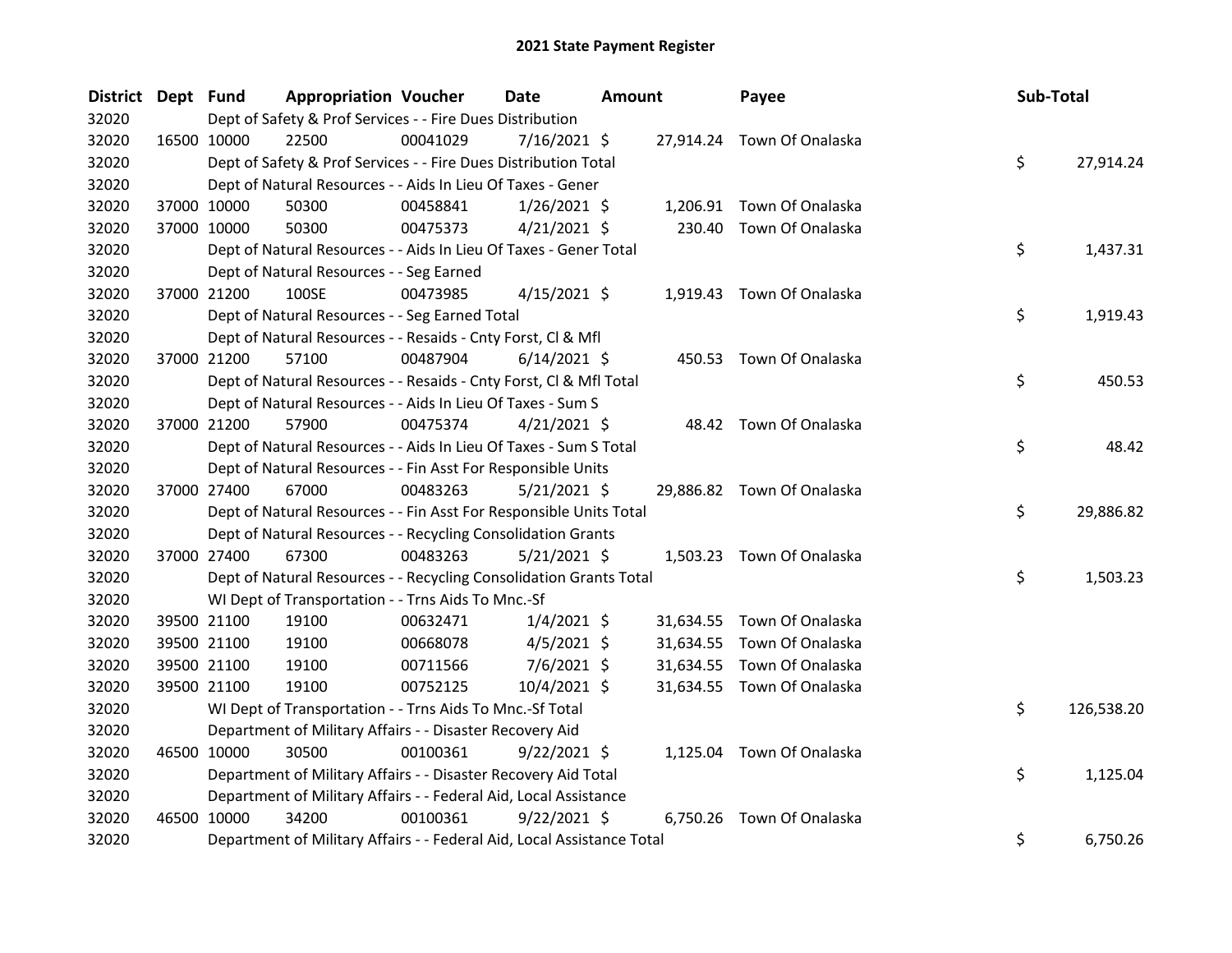| <b>District</b> | Dept Fund |             | <b>Appropriation Voucher</b>                                                  |          | Date           | <b>Amount</b> |            | Payee                       | Sub-Total |            |
|-----------------|-----------|-------------|-------------------------------------------------------------------------------|----------|----------------|---------------|------------|-----------------------------|-----------|------------|
| 32020           |           |             | Department of Administration - - Hv Trans Ln Annual Impact Fee                |          |                |               |            |                             |           |            |
| 32020           |           | 50500 10000 | 17400                                                                         | 00144331 | $5/3/2021$ \$  |               | 1,683.00   | Town Of Onalaska            |           |            |
| 32020           |           | 50500 10000 | 17400                                                                         | 00144522 | $5/3/2021$ \$  |               | 1,036.00   | Town Of Onalaska            |           |            |
| 32020           |           |             | Department of Administration - - Hv Trans Ln Annual Impact Fee Total          |          |                |               |            |                             | \$        | 2,719.00   |
| 32020           |           |             | Department of Revenue - - Gifts And Grants                                    |          |                |               |            |                             |           |            |
| 32020           |           | 56600 10000 | 12100                                                                         | 00206904 | $6/25/2021$ \$ |               |            | 301,759.44 Town Of Onalaska |           |            |
| 32020           |           |             | Department of Revenue - - Gifts And Grants Total                              |          |                |               |            |                             | \$        | 301,759.44 |
| 32020           |           |             | Shared Revenue and Tax Relief - - County And Municipal Aid                    |          |                |               |            |                             |           |            |
| 32020           |           | 83500 10000 | 10500                                                                         | 00081540 | $7/26/2021$ \$ |               | 22,880.08  | Town Of Onalaska            |           |            |
| 32020           |           | 83500 10000 | 10500                                                                         | 00088641 | 11/15/2021 \$  |               | 129,653.81 | Town Of Onalaska            |           |            |
| 32020           |           |             | Shared Revenue and Tax Relief - - County And Municipal Aid Total              |          |                |               |            |                             | \$        | 152,533.89 |
| 32020           |           |             | Shared Revenue and Tax Relief - - Exempt Computer Aid                         |          |                |               |            |                             |           |            |
| 32020           |           | 83500 10000 | 10900                                                                         | 00084145 | 7/26/2021 \$   |               |            | 459.35 Town Of Onalaska     |           |            |
| 32020           |           |             | Shared Revenue and Tax Relief - - Exempt Computer Aid Total                   |          |                |               |            |                             | \$        | 459.35     |
| 32020           |           |             | Shared Revenue and Tax Relief - - Utility Aid                                 |          |                |               |            |                             |           |            |
| 32020           |           | 83500 10000 | 11000                                                                         | 00081540 | 7/26/2021 \$   |               | 711.83     | Town Of Onalaska            |           |            |
| 32020           |           | 83500 10000 | 11000                                                                         | 00088641 | 11/15/2021 \$  |               | 4.284.09   | Town Of Onalaska            |           |            |
| 32020           |           |             | Shared Revenue and Tax Relief - - Utility Aid Total                           |          |                |               |            |                             | \$        | 4,995.92   |
| 32020           |           |             | Shared Revenue and Tax Relief - - Personal Property Aid                       |          |                |               |            |                             |           |            |
| 32020           |           | 83500 10000 | 11100                                                                         | 00077322 | $5/3/2021$ \$  |               |            | 8,619.78 Town Of Onalaska   |           |            |
| 32020           |           |             | Shared Revenue and Tax Relief - - Personal Property Aid Total                 |          |                |               |            |                             | \$        | 8,619.78   |
| 32020           |           |             | Shared Revenue and Tax Relief - - State Aid; Video Service Provider Fee       |          |                |               |            |                             |           |            |
| 32020           | 83500     | 10000       | 11200                                                                         | 00082994 | 7/26/2021 \$   |               | 12,326.05  | Town Of Onalaska            |           |            |
| 32020           |           |             | Shared Revenue and Tax Relief - - State Aid; Video Service Provider Fee Total |          |                |               |            |                             | \$        | 12,326.05  |
| 32020 Total     |           |             |                                                                               |          |                |               |            |                             | \$        | 680,986.91 |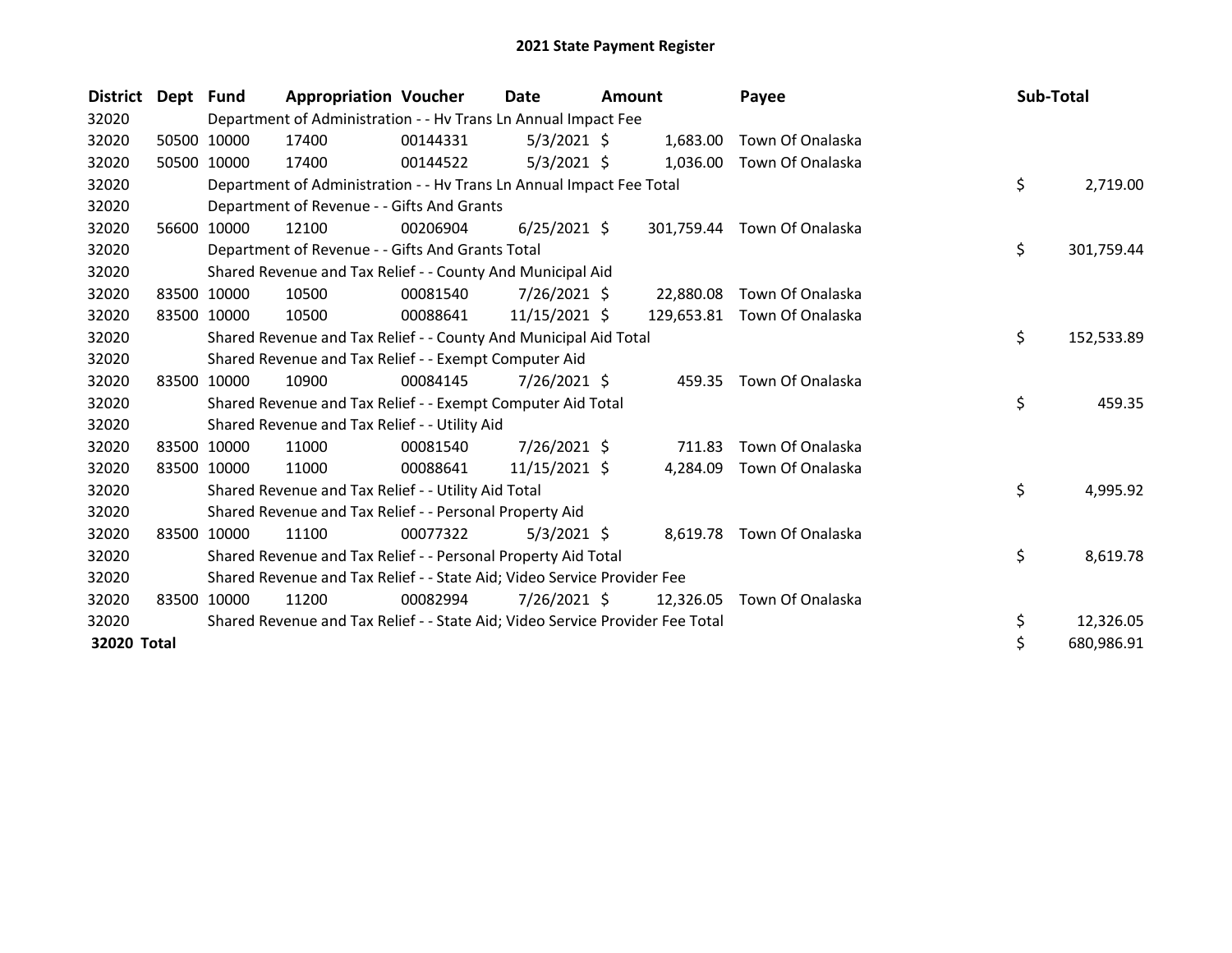| <b>District</b> | Dept Fund |             | <b>Appropriation Voucher</b>                                       |          | <b>Date</b>    | <b>Amount</b> |           | Payee                     | Sub-Total |            |
|-----------------|-----------|-------------|--------------------------------------------------------------------|----------|----------------|---------------|-----------|---------------------------|-----------|------------|
| 32022           |           |             | Dept of Safety & Prof Services - - Fire Dues Distribution          |          |                |               |           |                           |           |            |
| 32022           |           | 16500 10000 | 22500                                                              | 00041031 | $7/16/2021$ \$ |               |           | 21,013.05 Town Of Shelby  |           |            |
| 32022           |           |             | Dept of Safety & Prof Services - - Fire Dues Distribution Total    |          |                |               |           |                           | \$.       | 21,013.05  |
| 32022           |           |             | Dept of Natural Resources - - Aids In Lieu Of Taxes - Gener        |          |                |               |           |                           |           |            |
| 32022           |           | 37000 10000 | 50300                                                              | 00458965 | $1/26/2021$ \$ |               |           | 179.23 Town Of Shelby     |           |            |
| 32022           |           |             | Dept of Natural Resources - - Aids In Lieu Of Taxes - Gener Total  |          |                |               |           |                           | \$        | 179.23     |
| 32022           |           |             | Dept of Natural Resources - - Resaids - Fire Suppress Grant        |          |                |               |           |                           |           |            |
| 32022           |           | 37000 21200 | 54500                                                              | 00478762 | $5/6/2021$ \$  |               |           | 3,450.23 Town Of Shelby   |           |            |
| 32022           |           |             | Dept of Natural Resources - - Resaids - Fire Suppress Grant Total  |          |                |               |           |                           | \$        | 3,450.23   |
| 32022           |           |             | Dept of Natural Resources - - Resaids - Cnty Forst, Cl & Mfl       |          |                |               |           |                           |           |            |
| 32022           |           | 37000 21200 | 57100                                                              | 00487905 | $6/14/2021$ \$ |               |           | 425.12 Town Of Shelby     |           |            |
| 32022           |           |             | Dept of Natural Resources - - Resaids - Cnty Forst, Cl & Mfl Total |          |                |               |           |                           | \$.       | 425.12     |
| 32022           |           |             | Dept of Natural Resources - - Fin Asst For Responsible Units       |          |                |               |           |                           |           |            |
| 32022           |           | 37000 27400 | 67000                                                              | 00483750 | $5/21/2021$ \$ |               |           | 7,419.44 Town Of Shelby   |           |            |
| 32022           |           |             | Dept of Natural Resources - - Fin Asst For Responsible Units Total |          |                |               |           |                           | \$.       | 7,419.44   |
| 32022           |           |             | WI Dept of Transportation - - Trns Aids To Mnc.-Sf                 |          |                |               |           |                           |           |            |
| 32022           |           | 39500 21100 | 19100                                                              | 00632472 | $1/4/2021$ \$  |               | 49,620.38 | Town Of Shelby            |           |            |
| 32022           |           | 39500 21100 | 19100                                                              | 00668079 | $4/5/2021$ \$  |               | 49,620.38 | Town Of Shelby            |           |            |
| 32022           |           | 39500 21100 | 19100                                                              | 00711567 | $7/6/2021$ \$  |               | 49,620.38 | Town Of Shelby            |           |            |
| 32022           |           | 39500 21100 | 19100                                                              | 00752126 | 10/4/2021 \$   |               |           | 49,620.41 Town Of Shelby  |           |            |
| 32022           |           |             | WI Dept of Transportation - - Trns Aids To Mnc.-Sf Total           |          |                |               |           |                           | \$        | 198,481.55 |
| 32022           |           |             | WI Dept of Transportation - - Local Rds, Grants Sf                 |          |                |               |           |                           |           |            |
| 32022           |           | 39500 21100 | 27000                                                              | 00710232 | $6/23/2021$ \$ |               |           | 153,211.97 Town Of Shelby |           |            |
| 32022           |           |             | WI Dept of Transportation - - Local Rds, Grants Sf Total           |          |                |               |           |                           | \$.       | 153,211.97 |
| 32022           |           |             | Department of Justice - - Officer training reimbursement           |          |                |               |           |                           |           |            |
| 32022           |           | 45500 10000 | 21400                                                              | 00105773 | 11/23/2021 \$  |               |           | 160.00 Town Of Shelby     |           |            |
| 32022           |           |             | Department of Justice - - Officer training reimbursement Total     |          |                |               |           |                           | \$.       | 160.00     |
| 32022           |           |             | Department of Military Affairs - - Disaster Recovery Aid           |          |                |               |           |                           |           |            |
| 32022           |           | 46500 10000 | 30500                                                              | 00078306 | $3/12/2021$ \$ |               |           | 1,046.91 Town Of Shelby   |           |            |
| 32022           |           | 46500 10000 | 30500                                                              | 00088284 | $1/21/2021$ \$ |               | 23,625.00 | Town Of Shelby            |           |            |
| 32022           |           | 46500 10000 | 30500                                                              | 00100367 | $9/22/2021$ \$ |               | 29,645.01 | Town Of Shelby            |           |            |
| 32022           |           | 46500 10000 | 30500                                                              | 00100780 | 9/30/2021 \$   |               |           | 4,945.90 Town Of Shelby   |           |            |
| 32022           |           |             | Department of Military Affairs - - Disaster Recovery Aid Total     |          |                |               |           |                           | \$        | 59,262.82  |
| 32022           |           |             | Department of Military Affairs - - Federal Aid, Local Assistance   |          |                |               |           |                           |           |            |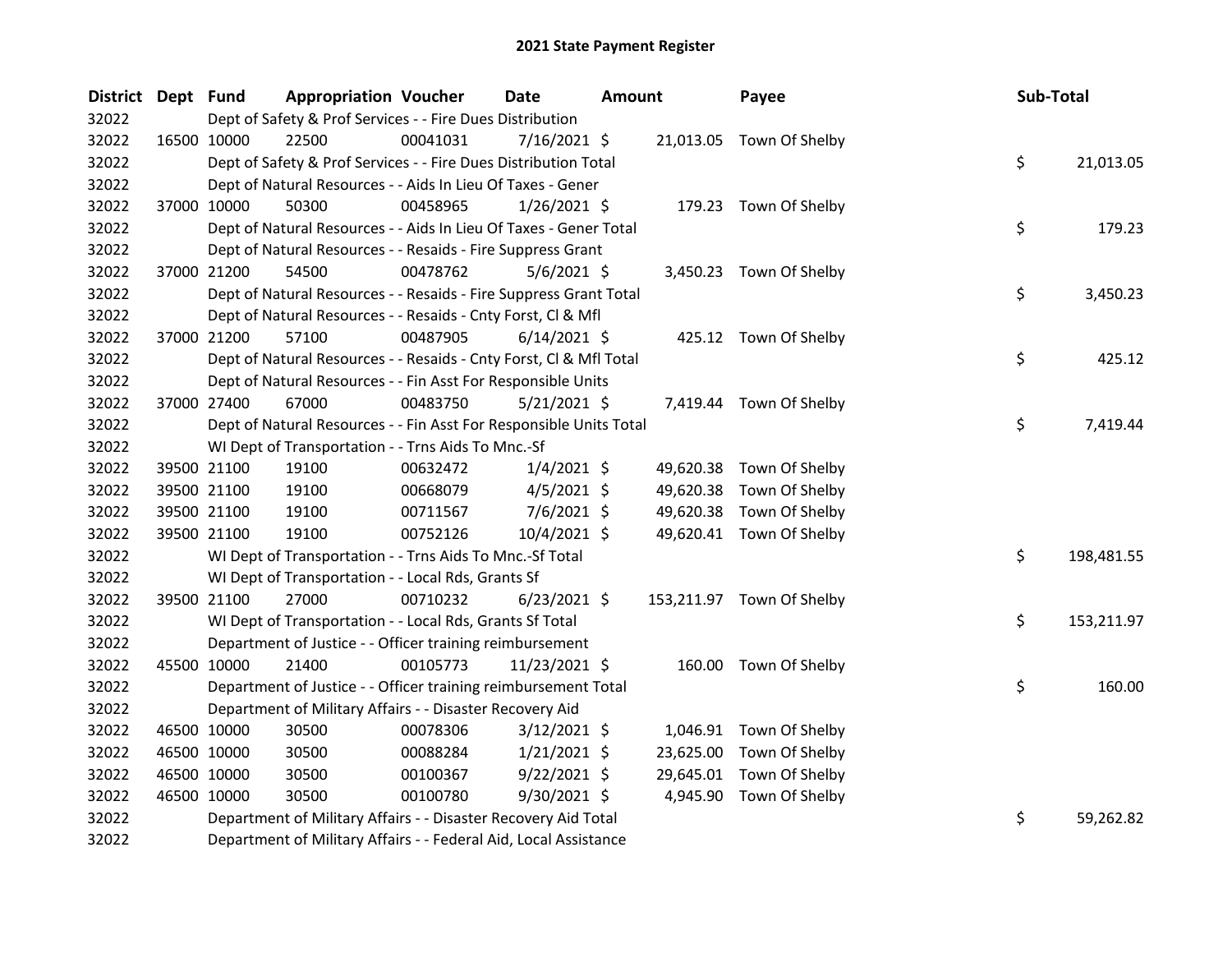| <b>District</b> | Dept Fund |             | <b>Appropriation Voucher</b>                                                  |          | Date           | Amount |            | Payee                     |    | Sub-Total    |
|-----------------|-----------|-------------|-------------------------------------------------------------------------------|----------|----------------|--------|------------|---------------------------|----|--------------|
| 32022           |           | 46500 10000 | 34200                                                                         | 00078306 | $3/12/2021$ \$ |        | 30,182.57  | Town Of Shelby            |    |              |
| 32022           |           | 46500 10000 | 34200                                                                         | 00088284 | $1/21/2021$ \$ |        | 141,750.00 | Town Of Shelby            |    |              |
| 32022           |           | 46500 10000 | 34200                                                                         | 00100367 | $9/22/2021$ \$ |        | 177,870.04 | Town Of Shelby            |    |              |
| 32022           |           | 46500 10000 | 34200                                                                         | 00100780 | 9/30/2021 \$   |        |            | 29,675.37 Town Of Shelby  |    |              |
| 32022           |           |             | Department of Military Affairs - - Federal Aid, Local Assistance Total        |          |                |        |            |                           | \$ | 379,477.98   |
| 32022           |           |             | Department of Revenue - - Gifts And Grants                                    |          |                |        |            |                           |    |              |
| 32022           |           | 56600 10000 | 12100                                                                         | 00206905 | $6/25/2021$ \$ |        |            | 257,379.98 Town Of Shelby |    |              |
| 32022           |           |             | Department of Revenue - - Gifts And Grants Total                              |          |                |        |            |                           | \$ | 257,379.98   |
| 32022           |           |             | Shared Revenue and Tax Relief - - County And Municipal Aid                    |          |                |        |            |                           |    |              |
| 32022           |           | 83500 10000 | 10500                                                                         | 00081541 | 7/26/2021 \$   |        | 20,183.34  | Town Of Shelby            |    |              |
| 32022           |           | 83500 10000 | 10500                                                                         | 00088642 | 11/15/2021 \$  |        |            | 114,372.23 Town Of Shelby |    |              |
| 32022           |           |             | Shared Revenue and Tax Relief - - County And Municipal Aid Total              |          |                |        |            |                           | \$ | 134,555.57   |
| 32022           |           |             | Shared Revenue and Tax Relief - - Exempt Computer Aid                         |          |                |        |            |                           |    |              |
| 32022           |           | 83500 10000 | 10900                                                                         | 00084146 | 7/26/2021 \$   |        | 758.66     | Town Of Shelby            |    |              |
| 32022           |           |             | Shared Revenue and Tax Relief - - Exempt Computer Aid Total                   |          |                |        |            |                           | \$ | 758.66       |
| 32022           |           |             | Shared Revenue and Tax Relief - - Utility Aid                                 |          |                |        |            |                           |    |              |
| 32022           |           | 83500 10000 | 11000                                                                         | 00081541 | $7/26/2021$ \$ |        | 165.52     | Town Of Shelby            |    |              |
| 32022           |           | 83500 10000 | 11000                                                                         | 00088642 | 11/15/2021 \$  |        | 1,006.64   | Town Of Shelby            |    |              |
| 32022           |           |             | Shared Revenue and Tax Relief - - Utility Aid Total                           |          |                |        |            |                           | \$ | 1,172.16     |
| 32022           |           |             | Shared Revenue and Tax Relief - - Personal Property Aid                       |          |                |        |            |                           |    |              |
| 32022           |           | 83500 10000 | 11100                                                                         | 00077323 | $5/3/2021$ \$  |        |            | 8,147.69 Town Of Shelby   |    |              |
| 32022           |           |             | Shared Revenue and Tax Relief - - Personal Property Aid Total                 |          |                |        |            |                           | \$ | 8,147.69     |
| 32022           |           |             | Shared Revenue and Tax Relief - - State Aid; Video Service Provider Fee       |          |                |        |            |                           |    |              |
| 32022           |           | 83500 10000 | 11200                                                                         | 00082995 | $7/26/2021$ \$ |        | 11,004.70  | Town Of Shelby            |    |              |
| 32022           |           |             | Shared Revenue and Tax Relief - - State Aid; Video Service Provider Fee Total |          |                |        |            |                           | \$ | 11,004.70    |
| 32022           |           |             | Shared Revenue and Tax Relief - - Lottery & Gaming Credit                     |          |                |        |            |                           |    |              |
| 32022           |           | 83500 52100 | 36300                                                                         | 00074254 | $3/22/2021$ \$ |        |            | 15,690.24 Town Of Shelby  |    |              |
| 32022           |           |             | Shared Revenue and Tax Relief - - Lottery & Gaming Credit Total               |          |                |        |            |                           | \$ | 15,690.24    |
| 32022 Total     |           |             |                                                                               |          |                |        |            |                           | \$ | 1,251,790.39 |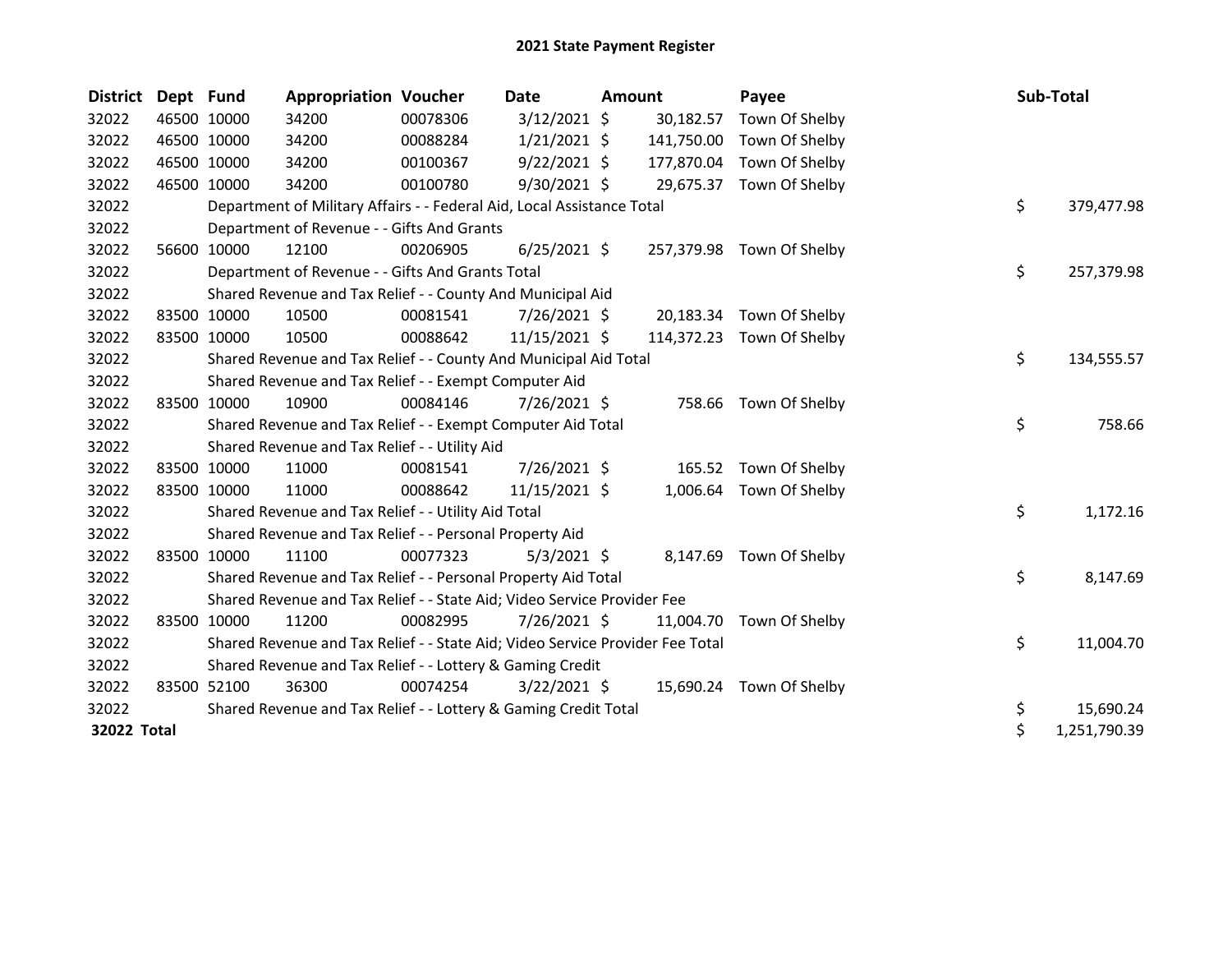| <b>District</b> | Dept Fund |             | <b>Appropriation Voucher</b>                                           |          | <b>Date</b>    | <b>Amount</b> |           | Payee                        | Sub-Total |           |
|-----------------|-----------|-------------|------------------------------------------------------------------------|----------|----------------|---------------|-----------|------------------------------|-----------|-----------|
| 32024           |           |             | Dept of Safety & Prof Services - - Fire Dues Distribution              |          |                |               |           |                              |           |           |
| 32024           |           | 16500 10000 | 22500                                                                  | 00041032 | 7/16/2021 \$   |               |           | 2,021.06 Town Of Washington  |           |           |
| 32024           |           |             | Dept of Safety & Prof Services - - Fire Dues Distribution Total        |          |                |               |           |                              | \$        | 2,021.06  |
| 32024           |           |             | Dept of Natural Resources - - Aids In Lieu Of Taxes - Gener            |          |                |               |           |                              |           |           |
| 32024           |           | 37000 10000 | 50300                                                                  | 00458844 | $1/26/2021$ \$ |               |           | 449.09 Town Of Washington    |           |           |
| 32024           |           |             | Dept of Natural Resources - - Aids In Lieu Of Taxes - Gener Total      |          |                |               |           |                              | \$        | 449.09    |
| 32024           |           |             | Dept of Natural Resources - - Resaids - Cnty Forst, Cl & Mfl           |          |                |               |           |                              |           |           |
| 32024           |           | 37000 21200 | 57100                                                                  | 00487906 | $6/14/2021$ \$ |               |           | 635.05 Town Of Washington    |           |           |
| 32024           |           |             | Dept of Natural Resources - - Resaids - Cnty Forst, Cl & Mfl Total     |          |                |               |           |                              | \$        | 635.05    |
| 32024           |           |             | Dept of Natural Resources - - Fin Asst For Responsible Units           |          |                |               |           |                              |           |           |
| 32024           |           | 37000 27400 | 67000                                                                  | 00483318 | 5/21/2021 \$   |               |           | 1,794.66 Town Of Washington  |           |           |
| 32024           |           |             | Dept of Natural Resources - - Fin Asst For Responsible Units Total     |          |                |               |           |                              | \$        | 1,794.66  |
| 32024           |           |             | WI Dept of Transportation - - Trns Aids To Mnc.-Sf                     |          |                |               |           |                              |           |           |
| 32024           |           | 39500 21100 | 19100                                                                  | 00632473 | $1/4/2021$ \$  |               | 17,476.20 | Town Of Washington           |           |           |
| 32024           |           | 39500 21100 | 19100                                                                  | 00668080 | $4/5/2021$ \$  |               | 17,476.20 | Town Of Washington           |           |           |
| 32024           |           | 39500 21100 | 19100                                                                  | 00711568 | $7/6/2021$ \$  |               | 17,476.20 | Town Of Washington           |           |           |
| 32024           |           | 39500 21100 | 19100                                                                  | 00752127 | 10/4/2021 \$   |               | 17,476.20 | Town Of Washington           |           |           |
| 32024           |           |             | WI Dept of Transportation - - Trns Aids To Mnc.-Sf Total               |          |                |               |           |                              | \$        | 69,904.80 |
| 32024           |           |             | Department of Military Affairs - - Disaster Recovery Aid               |          |                |               |           |                              |           |           |
| 32024           |           | 46500 10000 | 30500                                                                  | 00090412 | $2/25/2021$ \$ |               |           | 1,027.46 Town Of Washington  |           |           |
| 32024           |           |             | Department of Military Affairs - - Disaster Recovery Aid Total         |          |                |               |           |                              | \$        | 1,027.46  |
| 32024           |           |             | Department of Military Affairs - - Federal Aid, Local Assistance       |          |                |               |           |                              |           |           |
| 32024           |           | 46500 10000 | 34200                                                                  | 00090412 | $2/25/2021$ \$ |               |           | 6,164.72 Town Of Washington  |           |           |
| 32024           |           | 46500 10000 | 34200                                                                  | 00103198 | 11/24/2021 \$  |               | 508.80    | Town Of Washington           |           |           |
| 32024           |           |             | Department of Military Affairs - - Federal Aid, Local Assistance Total |          |                |               |           |                              | \$        | 6,673.52  |
| 32024           |           |             | Department of Revenue - - Gifts And Grants                             |          |                |               |           |                              |           |           |
| 32024           |           | 56600 10000 | 12100                                                                  | 00206906 | $6/25/2021$ \$ |               |           | 30,458.55 Town Of Washington |           |           |
| 32024           |           |             | Department of Revenue - - Gifts And Grants Total                       |          |                |               |           |                              | \$        | 30,458.55 |
| 32024           |           |             | Shared Revenue and Tax Relief - - County And Municipal Aid             |          |                |               |           |                              |           |           |
| 32024           |           | 83500 10000 | 10500                                                                  | 00081542 | 7/26/2021 \$   |               |           | 3,940.79 Town Of Washington  |           |           |
| 32024           |           | 83500 10000 | 10500                                                                  | 00088643 | 11/15/2021 \$  |               |           | 22,331.11 Town Of Washington |           |           |
| 32024           |           |             | Shared Revenue and Tax Relief - - County And Municipal Aid Total       |          |                |               |           |                              | \$        | 26,271.90 |
| 32024           |           |             | Shared Revenue and Tax Relief - - Exempt Computer Aid                  |          |                |               |           |                              |           |           |
| 32024           |           | 83500 10000 | 10900                                                                  | 00084147 | 7/26/2021 \$   |               | 5.19      | Town Of Washington           |           |           |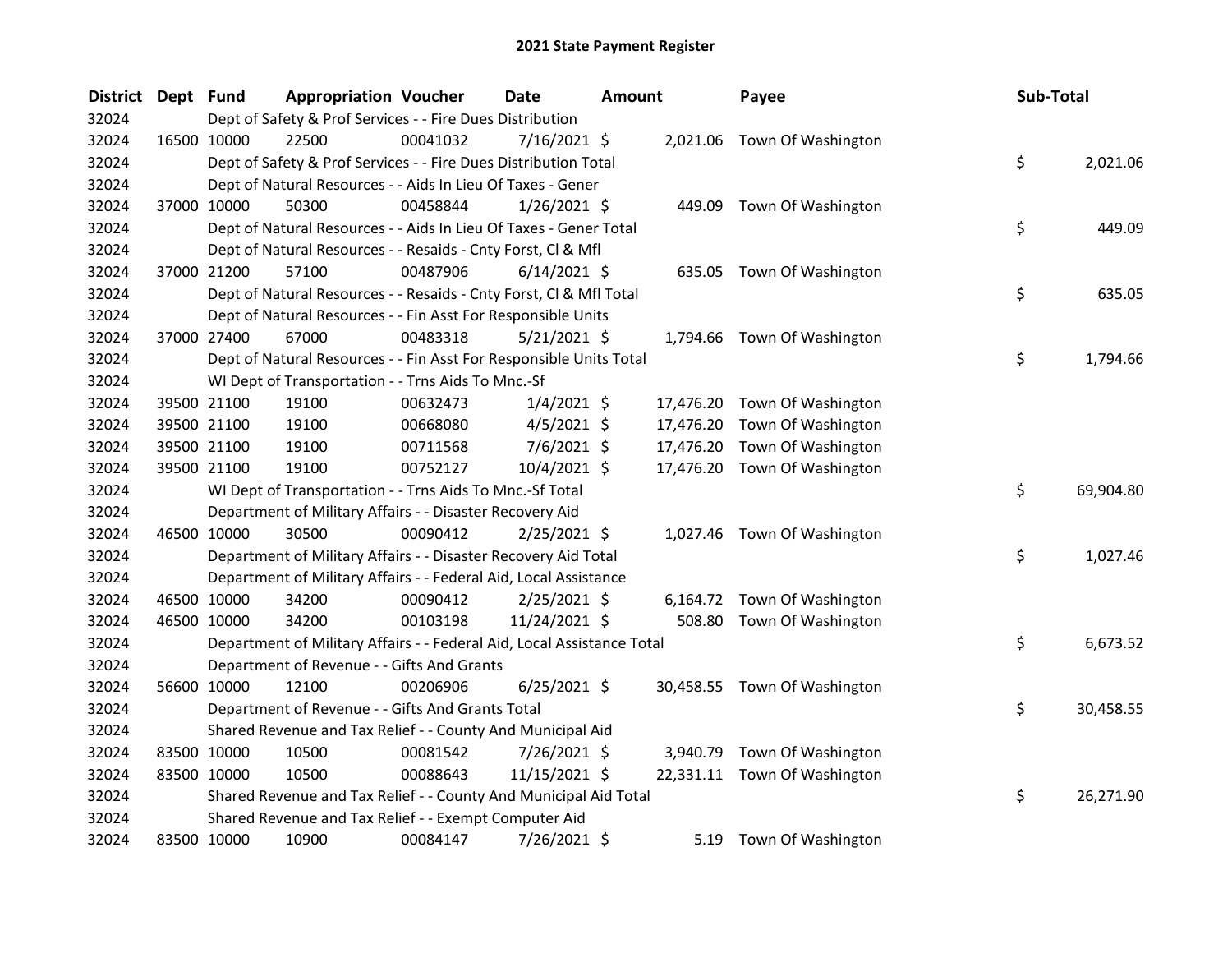| District Dept |       | Fund  | <b>Appropriation Voucher</b>                                  |          | Date          | <b>Amount</b> |        | Pavee              | Sub-Total |            |
|---------------|-------|-------|---------------------------------------------------------------|----------|---------------|---------------|--------|--------------------|-----------|------------|
| 32024         |       |       | Shared Revenue and Tax Relief - - Exempt Computer Aid Total   |          |               |               |        |                    |           | 5.19       |
| 32024         |       |       | Shared Revenue and Tax Relief - - Personal Property Aid       |          |               |               |        |                    |           |            |
| 32024         | 83500 | 10000 | 11100                                                         | 00077324 | $5/3/2021$ \$ |               | 130.63 | Town Of Washington |           |            |
| 32024         |       |       | Shared Revenue and Tax Relief - - Personal Property Aid Total |          |               |               |        |                    |           | 130.63     |
| 32024 Total   |       |       |                                                               |          |               |               |        |                    |           | 139.371.91 |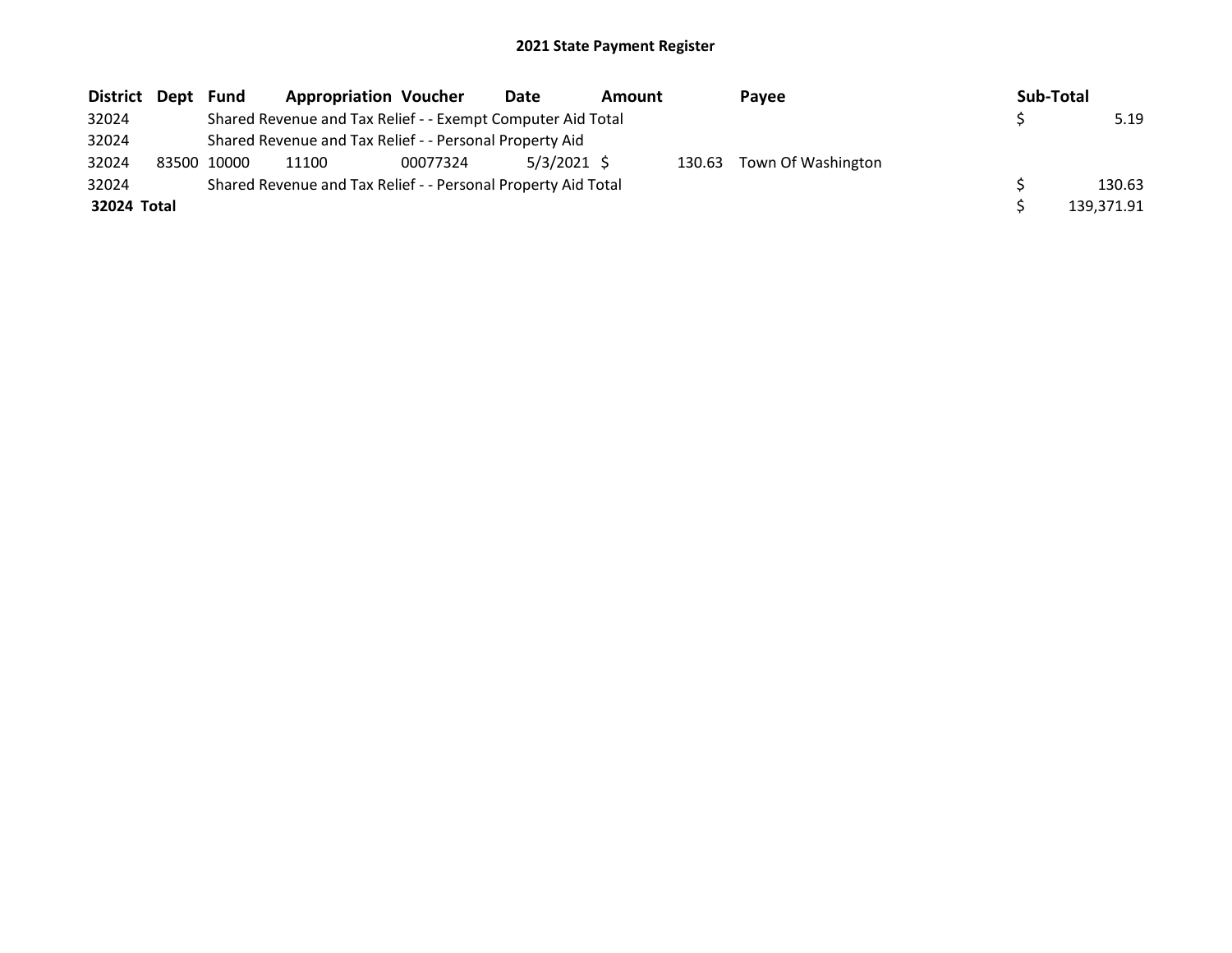| District Dept Fund |             |                      | <b>Appropriation Voucher</b>                                          | Date           | <b>Amount</b> | Payee                       | Sub-Total       |
|--------------------|-------------|----------------------|-----------------------------------------------------------------------|----------------|---------------|-----------------------------|-----------------|
| 32106              |             |                      | Dept of Safety & Prof Services - - Fire Dues Distribution             |                |               |                             |                 |
| 32106              | 16500 10000 | 22500                | 00041024                                                              | 7/16/2021 \$   |               | 4,209.02 Village Of Bangor  |                 |
| 32106              |             |                      | Dept of Safety & Prof Services - - Fire Dues Distribution Total       |                |               |                             | \$<br>4,209.02  |
| 32106              |             |                      | Wisconsin Historical Society - - General Program Operations-Prf       |                |               |                             |                 |
| 32106              | 24500 10000 | 14100                | 00032511                                                              | $6/18/2021$ \$ |               | 8,100.00 Village Of Bangor  |                 |
| 32106              | 24500 10000 | 14100                | 00032712                                                              | $6/25/2021$ \$ | 100.00        | Village Of Bangor           |                 |
| 32106              |             |                      | Wisconsin Historical Society - - General Program Operations-Prf Total |                |               |                             | \$<br>8,200.00  |
| 32106              |             |                      | Dept of Natural Resources - - Aids In Lieu Of Taxes - Gener           |                |               |                             |                 |
| 32106              | 37000 10000 | 50300                | 00476567                                                              | $4/21/2021$ \$ |               | 118.90 Village Of Bangor    |                 |
| 32106              |             |                      | Dept of Natural Resources - - Aids In Lieu Of Taxes - Gener Total     |                |               |                             | \$<br>118.90    |
| 32106              |             |                      | Dept of Natural Resources - - Fin Asst For Responsible Units          |                |               |                             |                 |
| 32106              | 37000 27400 | 67000                | 00483475                                                              | $5/21/2021$ \$ |               | 2,661.96 Village Of Bangor  |                 |
| 32106              |             |                      | Dept of Natural Resources - - Fin Asst For Responsible Units Total    |                |               |                             | \$<br>2,661.96  |
| 32106              |             |                      | Dept of Natural Resources - - Recycling Consolidation Grants          |                |               |                             |                 |
| 32106              |             | 37000 27400<br>67300 | 00483475                                                              | $5/21/2021$ \$ |               | 394.71 Village Of Bangor    |                 |
| 32106              |             |                      | Dept of Natural Resources - - Recycling Consolidation Grants Total    |                |               |                             | \$<br>394.71    |
| 32106              |             |                      | WI Dept of Transportation - - Trns Aids To Mnc.-Sf                    |                |               |                             |                 |
| 32106              |             | 39500 21100<br>19100 | 00632474                                                              | $1/4/2021$ \$  | 17,089.08     | Village Of Bangor           |                 |
| 32106              | 39500 21100 | 19100                | 00668081                                                              | $4/5/2021$ \$  | 17,089.08     | Village Of Bangor           |                 |
| 32106              | 39500 21100 | 19100                | 00711569                                                              | $7/6/2021$ \$  | 17,089.08     | Village Of Bangor           |                 |
| 32106              | 39500 21100 | 19100                | 00752128                                                              | 10/4/2021 \$   |               | 17,089.11 Village Of Bangor |                 |
| 32106              |             |                      | WI Dept of Transportation - - Trns Aids To Mnc.-Sf Total              |                |               |                             | \$<br>68,356.35 |
| 32106              |             |                      | WI Dept of Transportation - - Loc Rd Imp Prg St Fd                    |                |               |                             |                 |
| 32106              | 39500 21100 | 27800                | 00712762                                                              | $6/23/2021$ \$ |               | 37,416.19 Village Of Bangor |                 |
| 32106              |             |                      | WI Dept of Transportation - - Loc Rd Imp Prg St Fd Total              |                |               |                             | \$<br>37,416.19 |
| 32106              |             |                      | Department of Justice - - Officer training reimbursement              |                |               |                             |                 |
| 32106              | 45500 10000 | 21400                | 00104697                                                              | 11/12/2021 \$  |               | 320.00 Village Of Bangor    |                 |
| 32106              |             |                      | Department of Justice - - Officer training reimbursement Total        |                |               |                             | \$<br>320.00    |
| 32106              |             |                      | Department of Justice - - Federal Aid, Local Assistance               |                |               |                             |                 |
| 32106              | 45500 10000 | 25100                | 00101043                                                              | $9/1/2021$ \$  |               | 9,950.00 Village Of Bangor  |                 |
| 32106              |             |                      | Department of Justice - - Federal Aid, Local Assistance Total         |                |               |                             | \$<br>9,950.00  |
| 32106              |             |                      | Department of Military Affairs - - Disaster Recovery Aid              |                |               |                             |                 |
| 32106              | 46500 10000 | 30500                | 00097311                                                              | 7/13/2021 \$   |               | 107.41 Village Of Bangor    |                 |
| 32106              |             |                      | Department of Military Affairs - - Disaster Recovery Aid Total        |                |               |                             | \$<br>107.41    |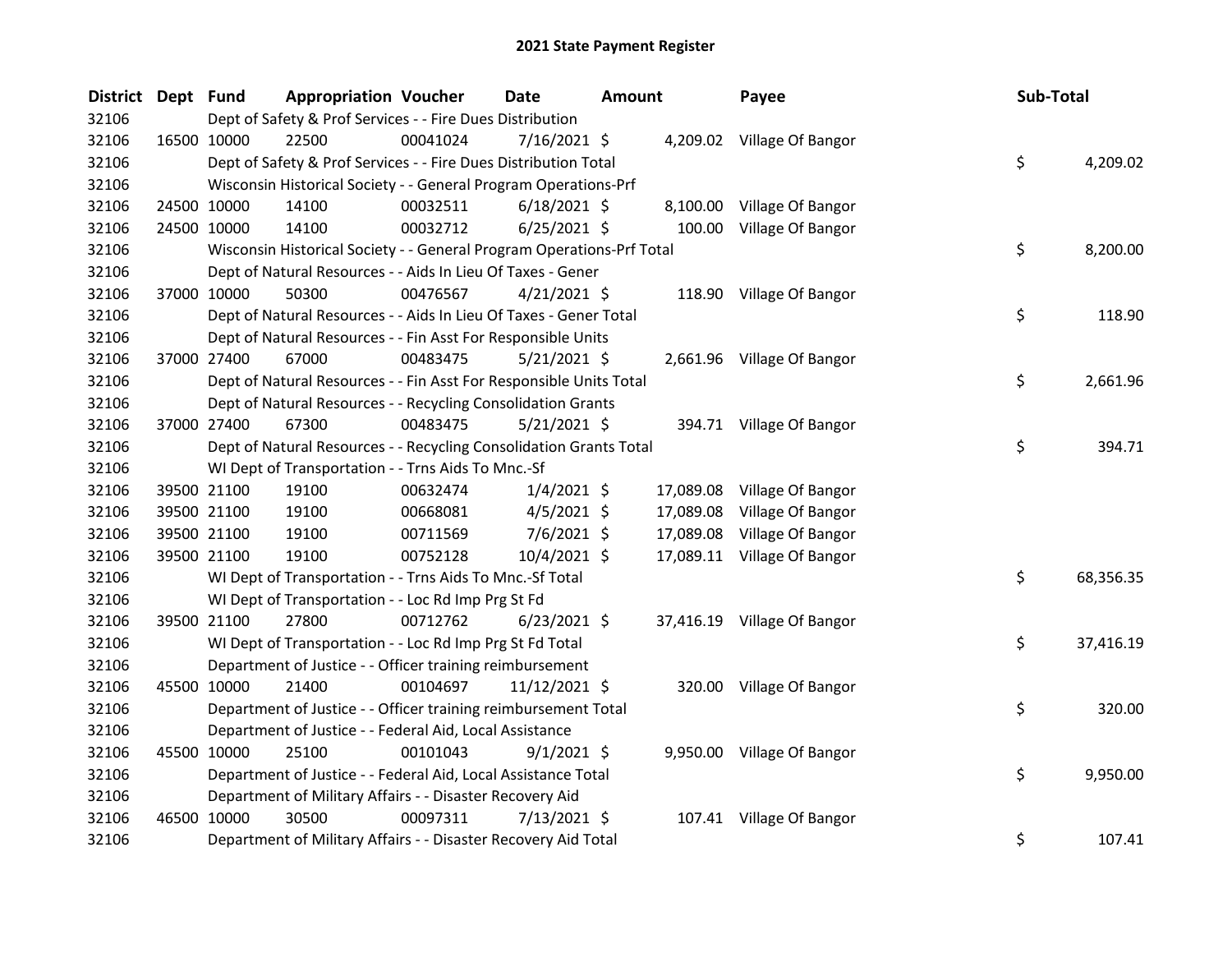| <b>District</b> | Dept Fund |             | <b>Appropriation Voucher</b>                                           |          | <b>Date</b>    | Amount |            | Payee                        | Sub-Total |            |
|-----------------|-----------|-------------|------------------------------------------------------------------------|----------|----------------|--------|------------|------------------------------|-----------|------------|
| 32106           |           |             | Department of Military Affairs - - Federal Aid, Local Assistance       |          |                |        |            |                              |           |            |
| 32106           |           | 46500 10000 | 34200                                                                  | 00097311 | 7/13/2021 \$   |        |            | 644.47 Village Of Bangor     |           |            |
| 32106           |           |             | Department of Military Affairs - - Federal Aid, Local Assistance Total |          |                |        |            |                              | \$        | 644.47     |
| 32106           |           |             | Department of Administration - - Federal Aid, Local Assistance         |          |                |        |            |                              |           |            |
| 32106           |           | 50500 10000 | 74300                                                                  | 00139615 | $1/25/2021$ \$ |        |            | 4,241.53 Village Of Bangor   |           |            |
| 32106           |           | 50500 10000 | 74300                                                                  | 00150201 | 8/16/2021 \$   |        |            | 238,767.34 Village Of Bangor |           |            |
| 32106           |           | 50500 10000 | 74300                                                                  | 00151657 | $9/16/2021$ \$ |        |            | 139,462.32 Village Of Bangor |           |            |
| 32106           |           | 50500 10000 | 74300                                                                  | 00153328 | 10/22/2021 \$  |        | 26,584.47  | Village Of Bangor            |           |            |
| 32106           |           | 50500 10000 | 74300                                                                  | 00154543 | 11/16/2021 \$  |        | 259,554.25 | Village Of Bangor            |           |            |
| 32106           |           | 50500 10000 | 74300                                                                  | 00155503 | 12/8/2021 \$   |        |            | 252,649.26 Village Of Bangor |           |            |
| 32106           |           |             | Department of Administration - - Federal Aid, Local Assistance Total   |          |                |        |            |                              | \$        | 921,259.17 |
| 32106           |           |             | Department of Revenue - - Gifts And Grants                             |          |                |        |            |                              |           |            |
| 32106           |           | 56600 10000 | 12100                                                                  | 00206907 | $6/25/2021$ \$ |        |            | 75,989.37 Village Of Bangor  |           |            |
| 32106           |           |             | Department of Revenue - - Gifts And Grants Total                       |          |                |        |            |                              | \$        | 75,989.37  |
| 32106           |           |             | Department of Revenue - - Misc Revenue Holding Clearing                |          |                |        |            |                              |           |            |
| 32106           |           | 56600 10000 | 99500                                                                  | 00190920 | $2/5/2021$ \$  |        | 454.73     | Village Of Bangor            |           |            |
| 32106           |           | 56600 10000 | 99500                                                                  | 00197797 | $4/7/2021$ \$  |        | 171.05     | Village Of Bangor            |           |            |
| 32106           |           | 56600 10000 | 99500                                                                  | 00208970 | 7/8/2021 \$    |        | 271.69     | Village Of Bangor            |           |            |
| 32106           |           | 56600 10000 | 99500                                                                  | 00219176 | 11/5/2021 \$   |        | 329.16     | Village Of Bangor            |           |            |
| 32106           |           |             | Department of Revenue - - Misc Revenue Holding Clearing Total          |          |                |        |            |                              | \$        | 1,226.63   |
| 32106           |           |             | Shared Revenue and Tax Relief - - County And Municipal Aid             |          |                |        |            |                              |           |            |
| 32106           |           | 83500 10000 | 10500                                                                  | 00081543 | $7/26/2021$ \$ |        |            | 17,577.27 Village Of Bangor  |           |            |
| 32106           |           | 83500 10000 | 10500                                                                  | 00088644 | 11/15/2021 \$  |        |            | 99,604.56 Village Of Bangor  |           |            |
| 32106           |           |             | Shared Revenue and Tax Relief - - County And Municipal Aid Total       |          |                |        |            |                              | \$        | 117,181.83 |
| 32106           |           |             | Shared Revenue and Tax Relief - - Exempt Computer Aid                  |          |                |        |            |                              |           |            |
| 32106           |           | 83500 10000 | 10900                                                                  | 00084148 | 7/26/2021 \$   |        | 385.56     | Village Of Bangor            |           |            |
| 32106           |           | 83500 10000 | 10900                                                                  | 00085802 | 7/26/2021 \$   |        |            | 47.95 Village Of Bangor      |           |            |
| 32106           |           |             | Shared Revenue and Tax Relief - - Exempt Computer Aid Total            |          |                |        |            |                              | \$        | 433.51     |
| 32106           |           |             | Shared Revenue and Tax Relief - - Utility Aid                          |          |                |        |            |                              |           |            |
| 32106           |           | 83500 10000 | 11000                                                                  | 00081543 | 7/26/2021 \$   |        |            | 249.44 Village Of Bangor     |           |            |
| 32106           |           | 83500 10000 | 11000                                                                  | 00088644 | 11/15/2021 \$  |        |            | 1,407.65 Village Of Bangor   |           |            |
| 32106           |           |             | Shared Revenue and Tax Relief - - Utility Aid Total                    |          |                |        |            |                              | \$        | 1,657.09   |
| 32106           |           |             | Shared Revenue and Tax Relief - - Personal Property Aid                |          |                |        |            |                              |           |            |
| 32106           |           | 83500 10000 | 11100                                                                  | 00077325 | $5/3/2021$ \$  |        |            | 704.41 Village Of Bangor     |           |            |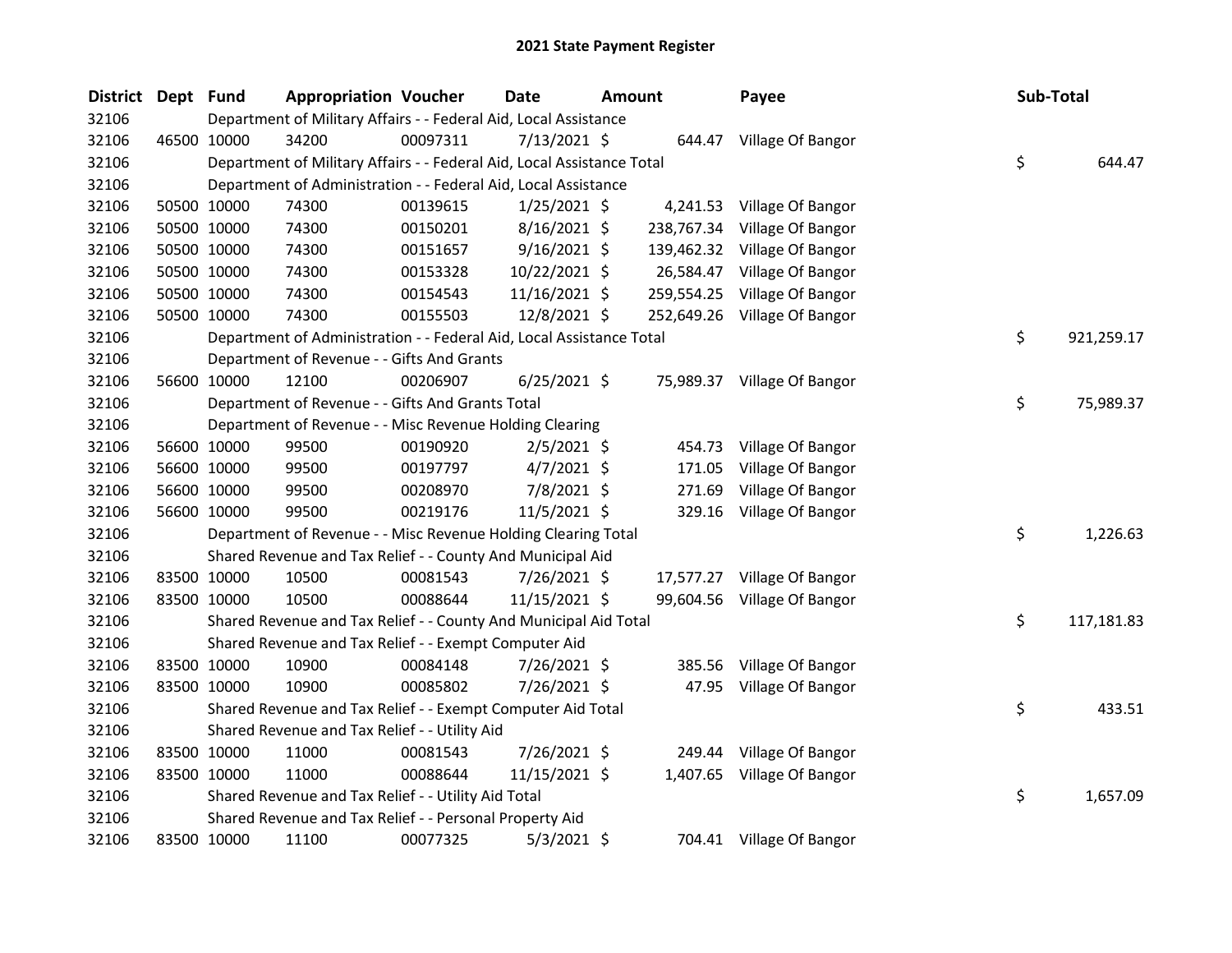| District Dept | Fund        | <b>Appropriation Voucher</b>                                                  |          | <b>Date</b>  | <b>Amount</b> | Pavee                      | Sub-Total    |
|---------------|-------------|-------------------------------------------------------------------------------|----------|--------------|---------------|----------------------------|--------------|
| 32106         |             | Shared Revenue and Tax Relief - - Personal Property Aid Total                 |          |              |               |                            | 704.41       |
| 32106         |             | Shared Revenue and Tax Relief - - State Aid; Video Service Provider Fee       |          |              |               |                            |              |
| 32106         | 83500 10000 | 11200                                                                         | 00082996 | 7/26/2021 \$ |               | 3,394.20 Village Of Bangor |              |
| 32106         |             | Shared Revenue and Tax Relief - - State Aid; Video Service Provider Fee Total |          |              |               |                            | 3.394.20     |
| 32106 Total   |             |                                                                               |          |              |               |                            | 1.254.225.22 |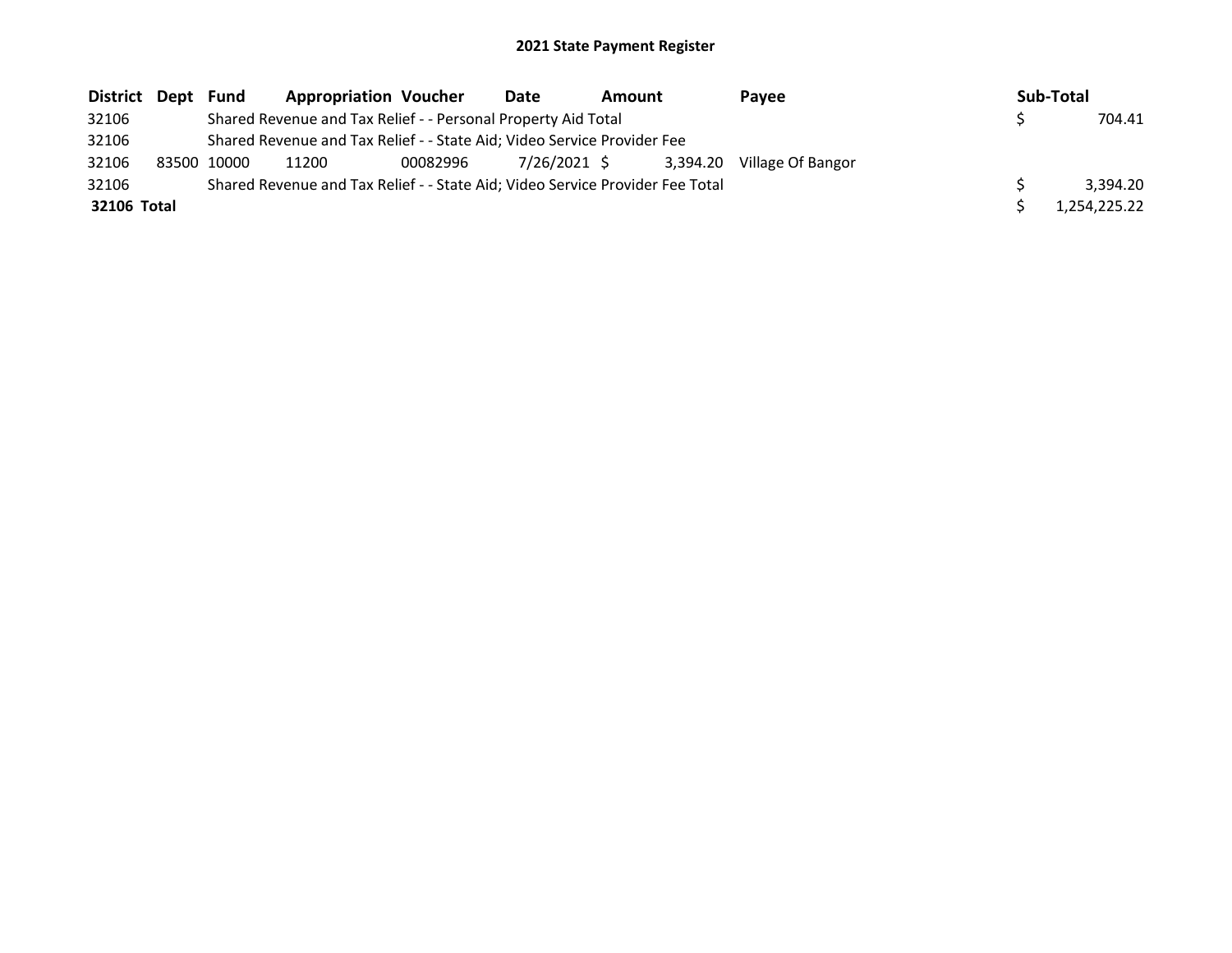| <b>District</b> | Dept Fund | <b>Appropriation Voucher</b>                                         |          | <b>Date</b>    | Amount |           | Payee                        | Sub-Total |            |
|-----------------|-----------|----------------------------------------------------------------------|----------|----------------|--------|-----------|------------------------------|-----------|------------|
| 32136           |           | Dept of Safety & Prof Services - - Fire Dues Distribution            |          |                |        |           |                              |           |            |
| 32136           |           | 16500 10000<br>22500                                                 | 00041025 | $7/16/2021$ \$ |        |           | 36,227.75 Village Of Holmen  |           |            |
| 32136           |           | Dept of Safety & Prof Services - - Fire Dues Distribution Total      |          |                |        |           |                              | \$        | 36,227.75  |
| 32136           |           | Dept of Natural Resources - - Fin Asst For Responsible Units         |          |                |        |           |                              |           |            |
| 32136           |           | 37000 27400<br>67000                                                 | 00483827 | $5/21/2021$ \$ |        |           | 15,279.51 Village Of Holmen  |           |            |
| 32136           |           | Dept of Natural Resources - - Fin Asst For Responsible Units Total   |          |                |        |           |                              | \$        | 15,279.51  |
| 32136           |           | WI Dept of Transportation - - Trns Aids To Mnc.-Sf                   |          |                |        |           |                              |           |            |
| 32136           |           | 19100<br>39500 21100                                                 | 00632475 | $1/4/2021$ \$  |        | 90,366.88 | Village Of Holmen            |           |            |
| 32136           |           | 39500 21100<br>19100                                                 | 00668082 | $4/5/2021$ \$  |        | 90,366.88 | Village Of Holmen            |           |            |
| 32136           |           | 39500 21100<br>19100                                                 | 00711570 | 7/6/2021 \$    |        | 90,366.88 | Village Of Holmen            |           |            |
| 32136           |           | 19100<br>39500 21100                                                 | 00752129 | 10/4/2021 \$   |        |           | 90,366.88 Village Of Holmen  |           |            |
| 32136           |           | WI Dept of Transportation - - Trns Aids To Mnc.-Sf Total             |          |                |        |           |                              | \$        | 361,467.52 |
| 32136           |           | WI Dept of Transportation - - Loc Rd Imp Prg St Fd                   |          |                |        |           |                              |           |            |
| 32136           |           | 27800<br>39500 21100                                                 | 00721132 | 7/15/2021 \$   |        |           | 4,670.02 Village Of Holmen   |           |            |
| 32136           |           | WI Dept of Transportation - - Loc Rd Imp Prg St Fd Total             |          |                |        |           |                              | \$        | 4,670.02   |
| 32136           |           | Department of Justice - - Officer training reimbursement             |          |                |        |           |                              |           |            |
| 32136           |           | 45500 10000<br>21400                                                 | 00105631 | 11/22/2021 \$  |        |           | 2,080.00 Village Of Holmen   |           |            |
| 32136           |           | Department of Justice - - Officer training reimbursement Total       |          |                |        |           |                              | \$        | 2,080.00   |
| 32136           |           | Department of Justice - - Federal Aid, State Operations              |          |                |        |           |                              |           |            |
| 32136           |           | 45500 10000<br>24100                                                 | 00092912 | $1/7/2021$ \$  |        |           | 3,700.00 Village Of Holmen   |           |            |
| 32136           |           | Department of Justice - - Federal Aid, State Operations Total        |          |                |        |           |                              | \$        | 3,700.00   |
| 32136           |           | Department of Justice - - Internet Crimes Against Childr             |          |                |        |           |                              |           |            |
| 32136           |           | 45500 10000<br>28400                                                 | 00101312 | $8/17/2021$ \$ |        | 2,000.00  | Village Of Holmen            |           |            |
| 32136           |           | 45500 10000<br>28400                                                 | 00101797 | $9/2/2021$ \$  |        | 4,300.00  | Village Of Holmen            |           |            |
| 32136           |           | Department of Justice - - Internet Crimes Against Childr Total       |          |                |        |           |                              | \$        | 6,300.00   |
| 32136           |           | Department of Administration - - Hv Trans Ln Annual Impact Fee       |          |                |        |           |                              |           |            |
| 32136           |           | 50500 10000<br>17400                                                 | 00144334 | $5/3/2021$ \$  |        | 12,042.00 | Village Of Holmen            |           |            |
| 32136           |           | 50500 10000<br>17400                                                 | 00144531 | $5/3/2021$ \$  |        | 8,671.00  | Village Of Holmen            |           |            |
| 32136           |           | Department of Administration - - Hv Trans Ln Annual Impact Fee Total |          |                |        |           |                              | \$        | 20,713.00  |
| 32136           |           | Department of Revenue - - Gifts And Grants                           |          |                |        |           |                              |           |            |
| 32136           |           | 56600 10000<br>12100                                                 | 00206908 | $6/25/2021$ \$ |        |           | 525,122.14 Village Of Holmen |           |            |
| 32136           |           | Department of Revenue - - Gifts And Grants Total                     |          |                |        |           |                              | \$        | 525,122.14 |
| 32136           |           | Department of Revenue - - Misc Revenue Holding Clearing              |          |                |        |           |                              |           |            |
| 32136           |           | 56600 10000<br>99500                                                 | 00192653 | $3/1/2021$ \$  |        |           | 1,431.28 Village Of Holmen   |           |            |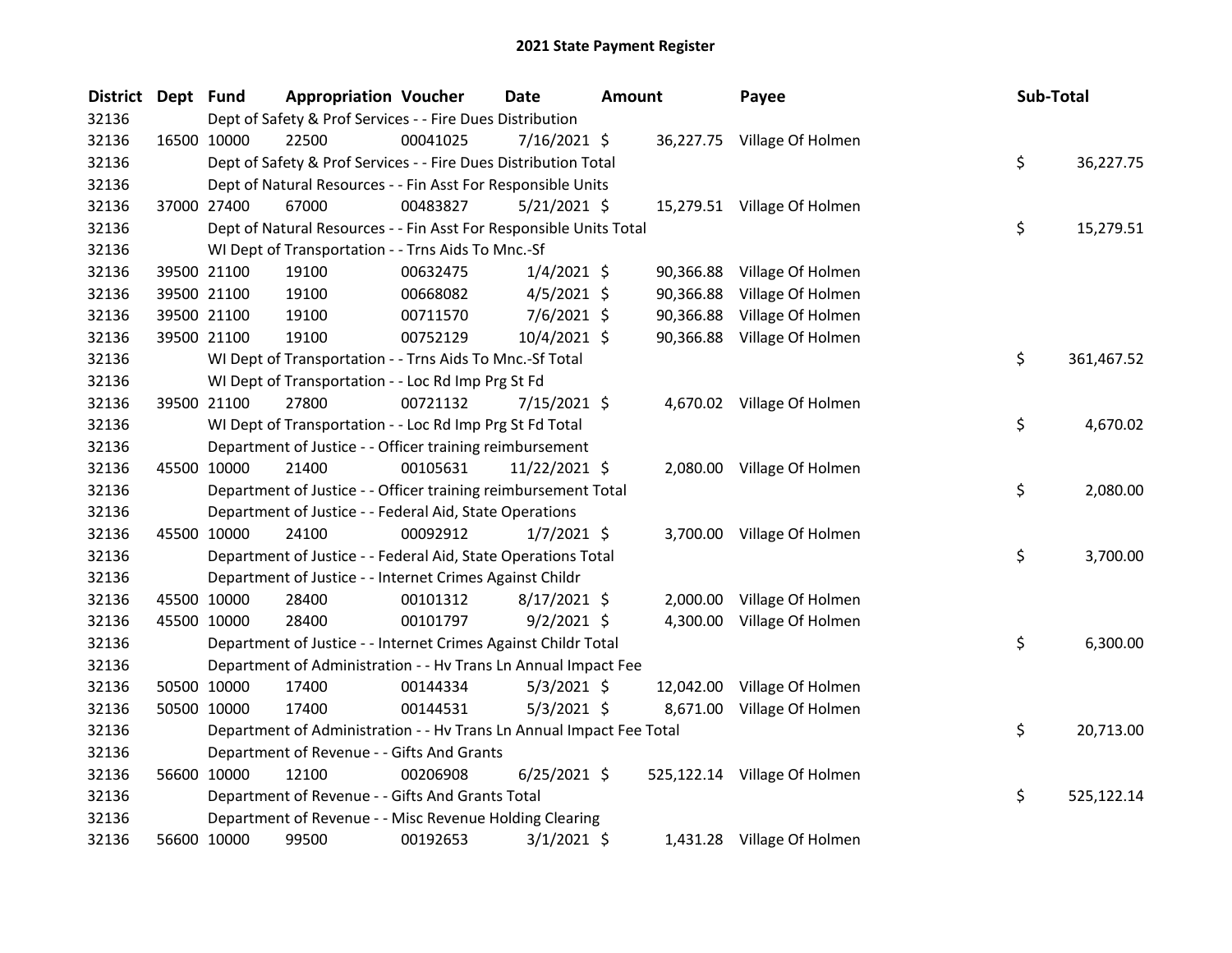| <b>District</b> | Dept Fund   |             | <b>Appropriation Voucher</b>                                                  |          | Date           | Amount |           | Payee                        | Sub-Total          |
|-----------------|-------------|-------------|-------------------------------------------------------------------------------|----------|----------------|--------|-----------|------------------------------|--------------------|
| 32136           |             | 56600 10000 | 99500                                                                         | 00194107 | $3/8/2021$ \$  |        | 35.00     | Village Of Holmen            |                    |
| 32136           |             | 56600 10000 | 99500                                                                         | 00194960 | 3/15/2021 \$   |        | 874.47    | Village Of Holmen            |                    |
| 32136           |             | 56600 10000 | 99500                                                                         | 00195798 | $3/22/2021$ \$ |        | 469.59    | Village Of Holmen            |                    |
| 32136           |             | 56600 10000 | 99500                                                                         | 00198429 | $4/12/2021$ \$ |        | 95.00     | Village Of Holmen            |                    |
| 32136           |             | 56600 10000 | 99500                                                                         | 00200415 | $5/3/2021$ \$  |        | 274.20    | Village Of Holmen            |                    |
| 32136           |             | 56600 10000 | 99500                                                                         | 00202243 | $5/17/2021$ \$ |        | 216.44    | Village Of Holmen            |                    |
| 32136           |             | 56600 10000 | 99500                                                                         | 00209390 | $7/12/2021$ \$ |        | 181.00    | Village Of Holmen            |                    |
| 32136           | 56600 10000 |             | 99500                                                                         | 00218103 | 10/25/2021 \$  |        |           | 367.21 Village Of Holmen     |                    |
| 32136           |             |             | Department of Revenue - - Misc Revenue Holding Clearing Total                 |          |                |        |           |                              | \$<br>3,944.19     |
| 32136           |             |             | Shared Revenue and Tax Relief - - County And Municipal Aid                    |          |                |        |           |                              |                    |
| 32136           |             | 83500 10000 | 10500                                                                         | 00081544 | 7/26/2021 \$   |        |           | 65,135.61 Village Of Holmen  |                    |
| 32136           |             | 83500 10000 | 10500                                                                         | 00088645 | 11/15/2021 \$  |        |           | 404,093.48 Village Of Holmen |                    |
| 32136           |             |             | Shared Revenue and Tax Relief - - County And Municipal Aid Total              |          |                |        |           |                              | \$<br>469,229.09   |
| 32136           |             |             | Shared Revenue and Tax Relief - - Exempt Computer Aid                         |          |                |        |           |                              |                    |
| 32136           |             | 83500 10000 | 10900                                                                         | 00084149 | 7/26/2021 \$   |        | 2,269.73  | Village Of Holmen            |                    |
| 32136           |             | 83500 10000 | 10900                                                                         | 00085803 | 7/26/2021 \$   |        |           | 10,311.62 Village Of Holmen  |                    |
| 32136           |             |             | Shared Revenue and Tax Relief - - Exempt Computer Aid Total                   |          |                |        |           |                              | \$<br>12,581.35    |
| 32136           |             |             | Shared Revenue and Tax Relief - - Utility Aid                                 |          |                |        |           |                              |                    |
| 32136           |             | 83500 10000 | 11000                                                                         | 00081544 | 7/26/2021 \$   |        |           | 27,583.47 Village Of Holmen  |                    |
| 32136           |             | 83500 10000 | 11000                                                                         | 00088645 | 11/15/2021 \$  |        |           | 160,786.15 Village Of Holmen |                    |
| 32136           |             |             | Shared Revenue and Tax Relief - - Utility Aid Total                           |          |                |        |           |                              | \$<br>188,369.62   |
| 32136           |             |             | Shared Revenue and Tax Relief - - Personal Property Aid                       |          |                |        |           |                              |                    |
| 32136           |             | 83500 10000 | 11100                                                                         | 00077326 | $5/3/2021$ \$  |        |           | 12,568.51 Village Of Holmen  |                    |
| 32136           |             | 83500 10000 | 11100                                                                         | 00078891 | $5/3/2021$ \$  |        |           | 17,629.16 Village Of Holmen  |                    |
| 32136           |             |             | Shared Revenue and Tax Relief - - Personal Property Aid Total                 |          |                |        |           |                              | \$<br>30,197.67    |
| 32136           |             |             | Shared Revenue and Tax Relief - - State Aid; Video Service Provider Fee       |          |                |        |           |                              |                    |
| 32136           |             | 83500 10000 | 11200                                                                         | 00082997 | 7/26/2021 \$   |        | 21,277.25 | Village Of Holmen            |                    |
| 32136           |             |             | Shared Revenue and Tax Relief - - State Aid; Video Service Provider Fee Total |          |                |        |           |                              | \$<br>21,277.25    |
| 32136           |             |             | Shared Revenue and Tax Relief - - Lottery & Gaming Credit                     |          |                |        |           |                              |                    |
| 32136           |             | 83500 52100 | 36300                                                                         | 00074255 | $3/22/2021$ \$ |        |           | 73,640.40 Village Of Holmen  |                    |
| 32136           |             |             | Shared Revenue and Tax Relief - - Lottery & Gaming Credit Total               |          |                |        |           |                              | \$<br>73,640.40    |
| 32136 Total     |             |             |                                                                               |          |                |        |           |                              | \$<br>1,774,799.51 |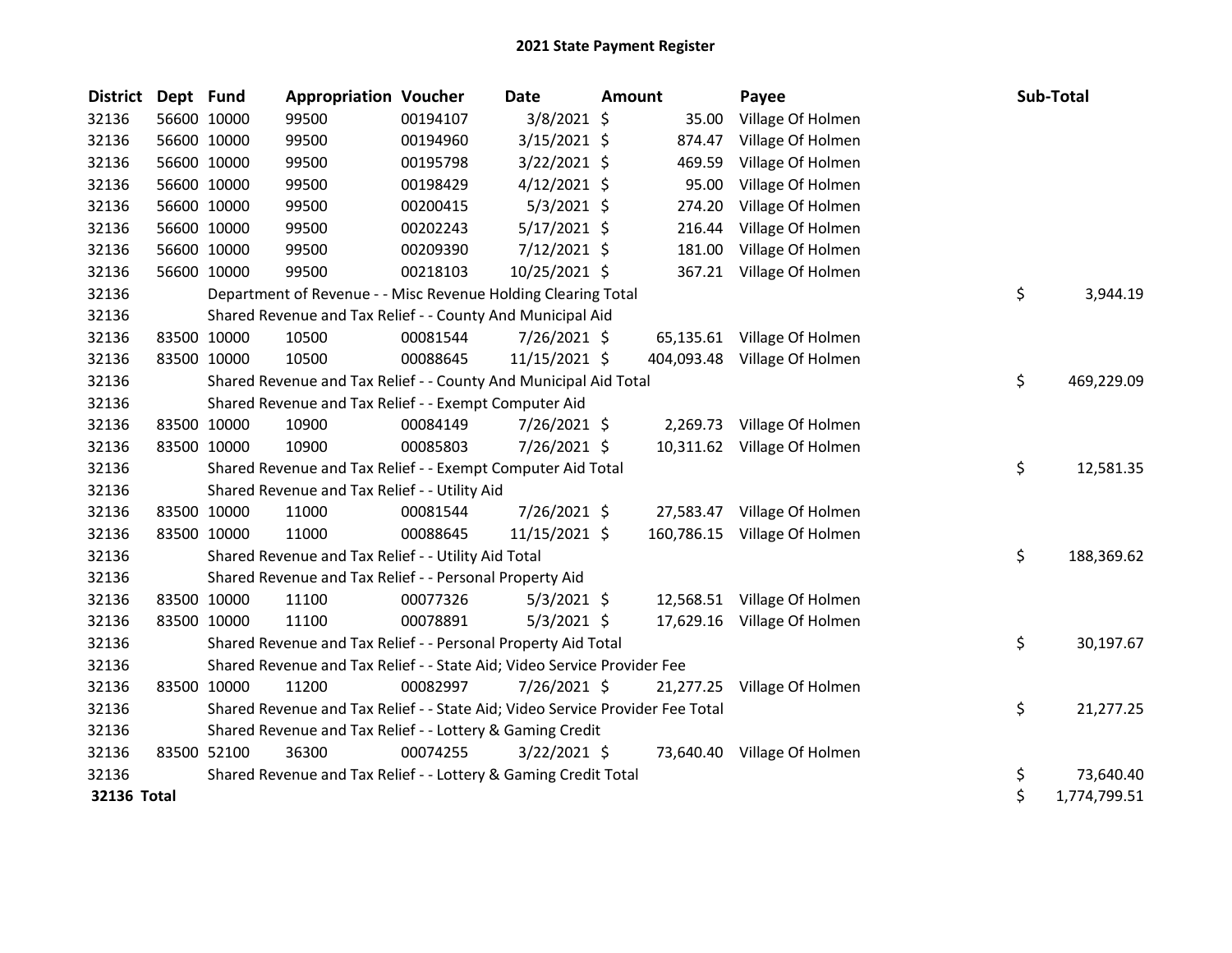| <b>District</b> | Dept Fund   |                                                                    | <b>Appropriation Voucher</b> | <b>Date</b>    | <b>Amount</b> | Payee                          | Sub-Total        |
|-----------------|-------------|--------------------------------------------------------------------|------------------------------|----------------|---------------|--------------------------------|------------------|
| 32176           |             | Dept of Safety & Prof Services - - Fire Dues Distribution          |                              |                |               |                                |                  |
| 32176           | 16500 10000 | 22500                                                              | 00041030                     | 7/16/2021 \$   |               | 2,233.21 Village Of Rockland   |                  |
| 32176           |             | Dept of Safety & Prof Services - - Fire Dues Distribution Total    |                              |                |               |                                | \$<br>2,233.21   |
| 32176           |             | Dept of Natural Resources - - Aids In Lieu Of Taxes - Gener        |                              |                |               |                                |                  |
| 32176           |             | 37000 10000<br>50300                                               | 00475146                     | $4/21/2021$ \$ |               | 7.32 Village Of Rockland       |                  |
| 32176           |             | Dept of Natural Resources - - Aids In Lieu Of Taxes - Gener Total  |                              |                |               |                                | \$<br>7.32       |
| 32176           |             | Dept of Natural Resources - - Fin Asst For Responsible Units       |                              |                |               |                                |                  |
| 32176           |             | 37000 27400<br>67000                                               | 00483614                     | $5/21/2021$ \$ |               | 2,571.68 Village Of Rockland   |                  |
| 32176           |             | Dept of Natural Resources - - Fin Asst For Responsible Units Total |                              |                |               |                                | \$<br>2,571.68   |
| 32176           |             | WI Dept of Transportation - - Trns Aids To Mnc.-Sf                 |                              |                |               |                                |                  |
| 32176           |             | 19100<br>39500 21100                                               | 00632476                     | $1/4/2021$ \$  | 4,351.98      | Village Of Rockland            |                  |
| 32176           |             | 39500 21100<br>19100                                               | 00668083                     | 4/5/2021 \$    | 4,351.98      | Village Of Rockland            |                  |
| 32176           | 39500 21100 | 19100                                                              | 00711571                     | $7/6/2021$ \$  | 4,351.98      | Village Of Rockland            |                  |
| 32176           | 39500 21100 | 19100                                                              | 00752130                     | 10/4/2021 \$   |               | 4,352.00 Village Of Rockland   |                  |
| 32176           |             | WI Dept of Transportation - - Trns Aids To Mnc.-Sf Total           |                              |                |               |                                | \$<br>17,407.94  |
| 32176           |             | Department of Revenue - - Gifts And Grants                         |                              |                |               |                                |                  |
| 32176           |             | 56600 10000<br>12100                                               | 00206909                     | $6/25/2021$ \$ |               | 35,377.97 Village Of Rockland  |                  |
| 32176           |             | Department of Revenue - - Gifts And Grants Total                   |                              |                |               |                                | \$<br>35,377.97  |
| 32176           |             | Shared Revenue and Tax Relief - - County And Municipal Aid         |                              |                |               |                                |                  |
| 32176           |             | 83500 10000<br>10500                                               | 00081545                     | 7/26/2021 \$   |               | 19,565.02 Village Of Rockland  |                  |
| 32176           | 83500 10000 | 10500                                                              | 00088646                     | 11/15/2021 \$  |               | 110,868.47 Village Of Rockland |                  |
| 32176           |             | Shared Revenue and Tax Relief - - County And Municipal Aid Total   |                              |                |               |                                | \$<br>130,433.49 |
| 32176           |             | Shared Revenue and Tax Relief - - Exempt Computer Aid              |                              |                |               |                                |                  |
| 32176           | 83500 10000 | 10900                                                              | 00084150                     | 7/26/2021 \$   | 15.59         | Village Of Rockland            |                  |
| 32176           | 83500 10000 | 10900                                                              | 00085804                     | 7/26/2021 \$   |               | 331.72 Village Of Rockland     |                  |
| 32176           |             | Shared Revenue and Tax Relief - - Exempt Computer Aid Total        |                              |                |               |                                | \$<br>347.31     |
| 32176           |             | Shared Revenue and Tax Relief - - Utility Aid                      |                              |                |               |                                |                  |
| 32176           |             | 83500 10000<br>11000                                               | 00081545                     | 7/26/2021 \$   |               | 1,697.86 Village Of Rockland   |                  |
| 32176           | 83500 10000 | 11000                                                              | 00088646                     | 11/15/2021 \$  |               | 9,760.67 Village Of Rockland   |                  |
| 32176           |             | Shared Revenue and Tax Relief - - Utility Aid Total                |                              |                |               |                                | \$<br>11,458.53  |
| 32176           |             | Shared Revenue and Tax Relief - - Personal Property Aid            |                              |                |               |                                |                  |
| 32176           | 83500 10000 | 11100                                                              | 00077327                     | $5/3/2021$ \$  |               | 260.13 Village Of Rockland     |                  |
| 32176           |             | Shared Revenue and Tax Relief - - Personal Property Aid Total      |                              |                |               |                                | \$<br>260.13     |
| 32176 Total     |             |                                                                    |                              |                |               |                                | \$<br>200,097.58 |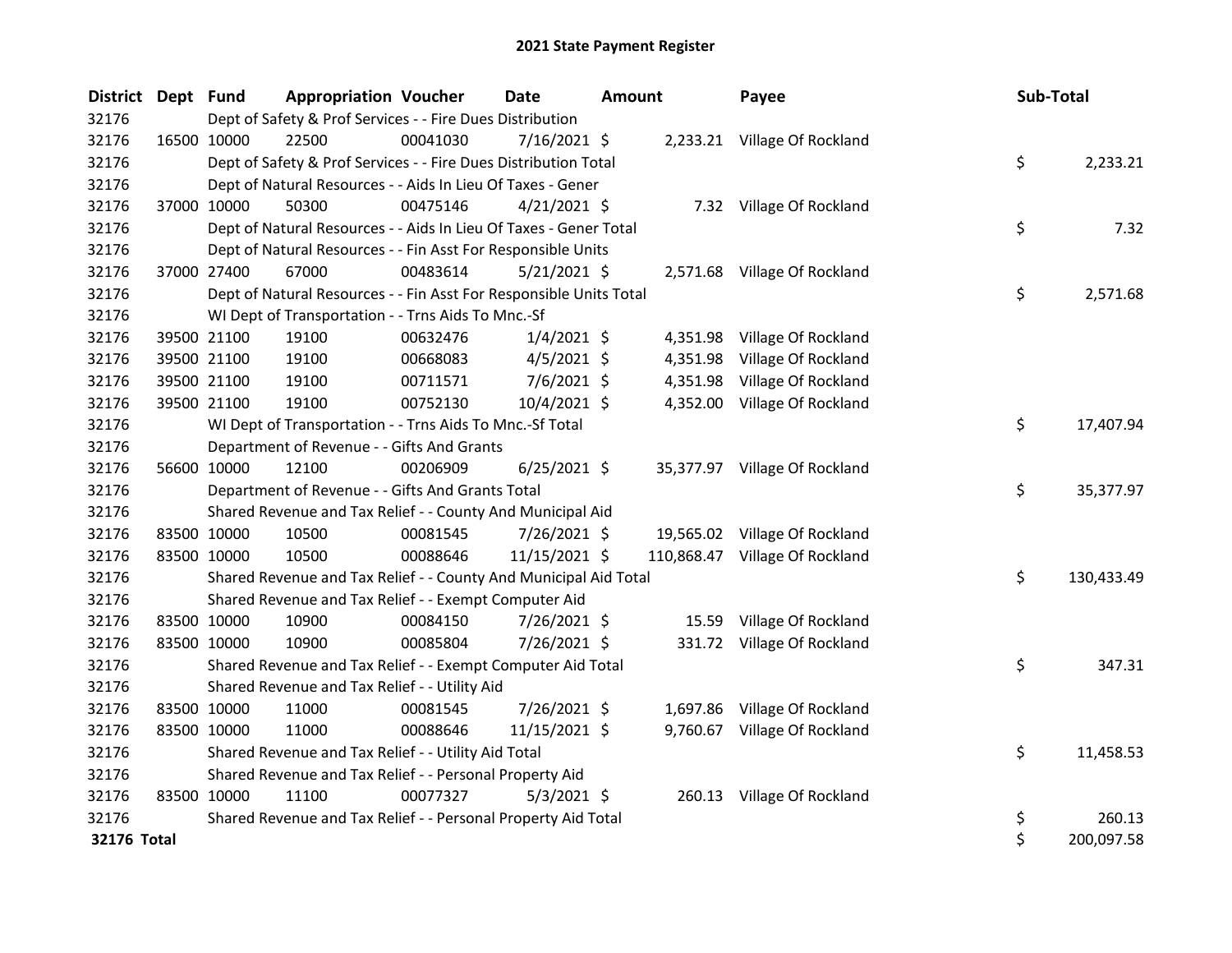| <b>District</b> | Dept Fund   |             | <b>Appropriation Voucher</b>                                       |          | Date           | Amount |           | Payee                            | Sub-Total |            |
|-----------------|-------------|-------------|--------------------------------------------------------------------|----------|----------------|--------|-----------|----------------------------------|-----------|------------|
| 32191           |             |             | Dept of Safety & Prof Services - - Fire Dues Distribution          |          |                |        |           |                                  |           |            |
| 32191           |             | 16500 10000 | 22500                                                              | 00041033 | 7/15/2021 \$   |        |           | 18,913.05 Village Of West Salem  |           |            |
| 32191           |             |             | Dept of Safety & Prof Services - - Fire Dues Distribution Total    |          |                |        |           |                                  | \$        | 18,913.05  |
| 32191           |             |             | Dept of Natural Resources - - Aids In Lieu Of Taxes - Gener        |          |                |        |           |                                  |           |            |
| 32191           |             | 37000 10000 | 50300                                                              | 00476609 | $4/21/2021$ \$ |        |           | 77.28 Village Of West Salem      |           |            |
| 32191           |             |             | Dept of Natural Resources - - Aids In Lieu Of Taxes - Gener Total  |          |                |        |           |                                  | \$        | 77.28      |
| 32191           |             |             | Dept of Natural Resources - - Resaids - Cnty Forst, Cl & Mfl       |          |                |        |           |                                  |           |            |
| 32191           |             | 37000 21200 | 57100                                                              | 00487907 | $6/14/2021$ \$ |        |           | 4.20 Village Of West Salem       |           |            |
| 32191           |             |             | Dept of Natural Resources - - Resaids - Cnty Forst, CI & Mfl Total |          |                |        |           |                                  | \$        | 4.20       |
| 32191           |             |             | Dept of Natural Resources - - Fin Asst For Responsible Units       |          |                |        |           |                                  |           |            |
| 32191           |             | 37000 27400 | 67000                                                              | 00483233 | 5/21/2021 \$   |        |           | 4,703.52 Village Of West Salem   |           |            |
| 32191           |             |             | Dept of Natural Resources - - Fin Asst For Responsible Units Total |          |                |        |           |                                  | \$.       | 4,703.52   |
| 32191           |             |             | Dept of Natural Resources - - Recycling Consolidation Grants       |          |                |        |           |                                  |           |            |
| 32191           |             | 37000 27400 | 67300                                                              | 00483233 | $5/21/2021$ \$ |        |           | 1,297.26 Village Of West Salem   |           |            |
| 32191           |             |             | Dept of Natural Resources - - Recycling Consolidation Grants Total |          |                |        |           |                                  | \$        | 1,297.26   |
| 32191           |             |             | WI Dept of Transportation - - Trns Aids To Mnc.-Sf                 |          |                |        |           |                                  |           |            |
| 32191           |             | 39500 21100 | 19100                                                              | 00632477 | $1/4/2021$ \$  |        |           | 35,007.18 Village Of West Salem  |           |            |
| 32191           |             | 39500 21100 | 19100                                                              | 00668084 | $4/5/2021$ \$  |        | 35,007.18 | Village Of West Salem            |           |            |
| 32191           |             | 39500 21100 | 19100                                                              | 00711572 | $7/6/2021$ \$  |        | 35,007.18 | Village Of West Salem            |           |            |
| 32191           |             | 39500 21100 | 19100                                                              | 00752131 | 10/4/2021 \$   |        |           | 35,007.19 Village Of West Salem  |           |            |
| 32191           |             |             | WI Dept of Transportation - - Trns Aids To Mnc.-Sf Total           |          |                |        |           |                                  | \$        | 140,028.73 |
| 32191           |             |             | Department of Justice - - Law Enforcement Train, Local             |          |                |        |           |                                  |           |            |
| 32191           |             | 45500 10000 | 23100                                                              | 00105969 | 11/26/2021 \$  |        |           | 1,280.00 Village Of West Salem   |           |            |
| 32191           |             |             | Department of Justice - - Law Enforcement Train, Local Total       |          |                |        |           |                                  | \$.       | 1,280.00   |
| 32191           |             |             | Department of Revenue - - Gifts And Grants                         |          |                |        |           |                                  |           |            |
| 32191           |             | 56600 10000 | 12100                                                              | 00206910 | $6/25/2021$ \$ |        |           | 262,456.40 Village Of West Salem |           |            |
| 32191           |             |             | Department of Revenue - - Gifts And Grants Total                   |          |                |        |           |                                  | \$.       | 262,456.40 |
| 32191           |             |             | Shared Revenue and Tax Relief - - County And Municipal Aid         |          |                |        |           |                                  |           |            |
| 32191           |             | 83500 10000 | 10500                                                              | 00081546 | 7/26/2021 \$   |        |           | 54,852.71 Village Of West Salem  |           |            |
| 32191           |             | 83500 10000 | 10500                                                              | 00088647 | 11/15/2021 \$  |        |           | 327,832.05 Village Of West Salem |           |            |
| 32191           |             |             | Shared Revenue and Tax Relief - - County And Municipal Aid Total   |          |                |        |           |                                  | \$.       | 382,684.76 |
| 32191           |             |             | Shared Revenue and Tax Relief - - Exempt Computer Aid              |          |                |        |           |                                  |           |            |
| 32191           |             | 83500 10000 | 10900                                                              | 00084151 | 7/26/2021 \$   |        |           | 4,150.79 Village Of West Salem   |           |            |
| 32191           | 83500 10000 |             | 10900                                                              | 00085805 | 7/26/2021 \$   |        |           | 4,056.04 Village Of West Salem   |           |            |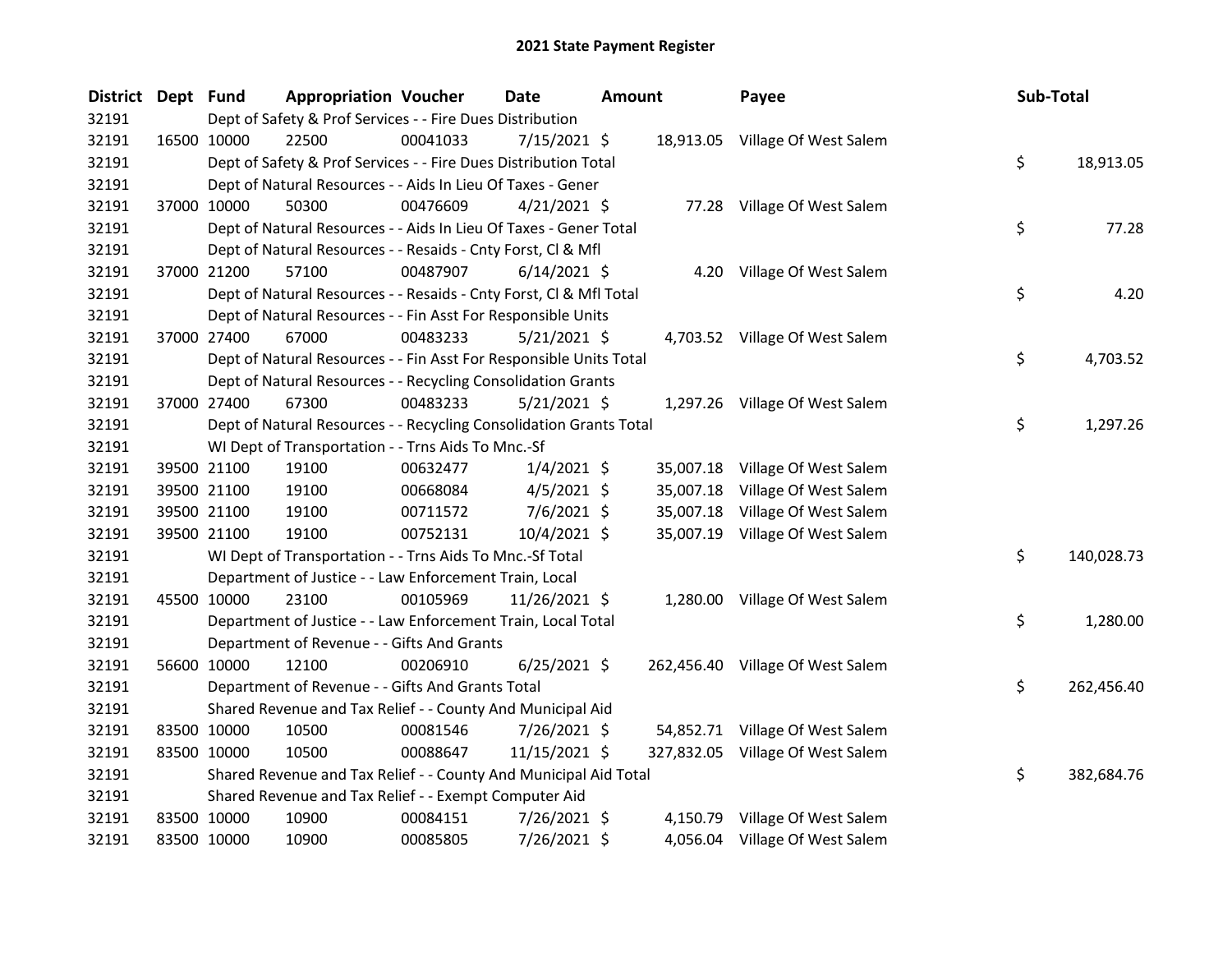| District    | Dept  | Fund        | <b>Appropriation Voucher</b>                                                  |          | Date           | Amount |           | Payee                 | <b>Sub-Total</b> |            |
|-------------|-------|-------------|-------------------------------------------------------------------------------|----------|----------------|--------|-----------|-----------------------|------------------|------------|
| 32191       |       |             | Shared Revenue and Tax Relief - - Exempt Computer Aid Total                   |          |                |        |           |                       | \$               | 8,206.83   |
| 32191       |       |             | Shared Revenue and Tax Relief - - Utility Aid                                 |          |                |        |           |                       |                  |            |
| 32191       |       | 83500 10000 | 11000                                                                         | 00081546 | 7/26/2021 \$   |        | 969.52    | Village Of West Salem |                  |            |
| 32191       |       | 83500 10000 | 11000                                                                         | 00088647 | 11/15/2021 \$  |        | 5,535.47  | Village Of West Salem |                  |            |
| 32191       |       |             | Shared Revenue and Tax Relief - - Utility Aid Total                           |          |                |        |           |                       | \$               | 6,504.99   |
| 32191       |       |             | Shared Revenue and Tax Relief - - Personal Property Aid                       |          |                |        |           |                       |                  |            |
| 32191       |       | 83500 10000 | 11100                                                                         | 00077328 | $5/3/2021$ \$  |        | 9,885.12  | Village Of West Salem |                  |            |
| 32191       |       | 83500 10000 | 11100                                                                         | 00078892 | $5/3/2021$ \$  |        | 10,813.31 | Village Of West Salem |                  |            |
| 32191       |       |             | Shared Revenue and Tax Relief - - Personal Property Aid Total                 |          |                |        |           |                       | \$               | 20,698.43  |
| 32191       |       |             | Shared Revenue and Tax Relief - - State Aid; Video Service Provider Fee       |          |                |        |           |                       |                  |            |
| 32191       |       | 83500 10000 | 11200                                                                         | 00082998 | $7/26/2021$ \$ |        | 11,614.65 | Village Of West Salem |                  |            |
| 32191       |       |             | Shared Revenue and Tax Relief - - State Aid; Video Service Provider Fee Total |          |                |        |           |                       | \$               | 11,614.65  |
| 32191       |       |             | Shared Revenue and Tax Relief - - Lottery & Gaming Credit                     |          |                |        |           |                       |                  |            |
| 32191       | 83500 | 52100       | 36300                                                                         | 00074256 | $3/22/2021$ \$ |        | 25,169.52 | Village Of West Salem |                  |            |
| 32191       |       |             | Shared Revenue and Tax Relief - - Lottery & Gaming Credit Total               |          |                |        |           |                       |                  | 25,169.52  |
| 32191 Total |       |             |                                                                               |          |                |        |           |                       |                  | 883,639.62 |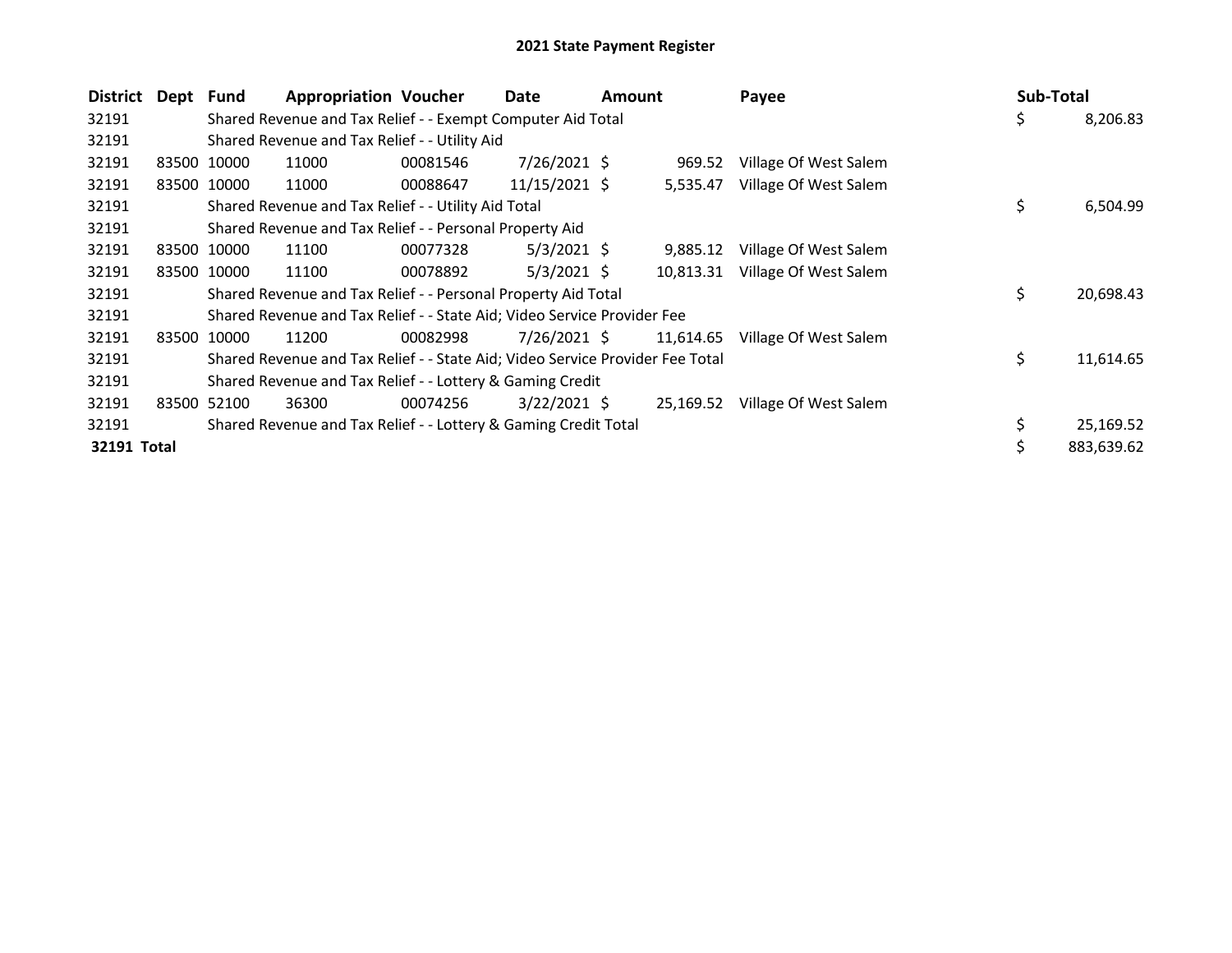| <b>District</b> | Dept Fund   |             | <b>Appropriation Voucher</b>                                      |          | <b>Date</b>    | <b>Amount</b> |          | Payee                         | Sub-Total |            |
|-----------------|-------------|-------------|-------------------------------------------------------------------|----------|----------------|---------------|----------|-------------------------------|-----------|------------|
| 32246           |             |             | Dept of Ag, Trade & Cons Protc - - Retail Petroleum               |          |                |               |          |                               |           |            |
| 32246           |             | 11500 27200 | 16100                                                             | 00066620 | 2/24/2021 \$   |               | 192.00   | La Crosse, City of            |           |            |
| 32246           | 11500 27200 |             | 16100                                                             | 00067106 | $3/1/2021$ \$  |               | 40.00    | La Crosse, City of            |           |            |
| 32246           |             | 11500 27200 | 16100                                                             | 00067894 | 3/29/2021 \$   |               | 340.00   | La Crosse, City of            |           |            |
| 32246           | 11500 27200 |             | 16100                                                             | 00069271 | $5/17/2021$ \$ |               | 538.00   | La Crosse, City of            |           |            |
| 32246           | 11500 27200 |             | 16100                                                             | 00069392 | $5/17/2021$ \$ |               | 384.00   | La Crosse, City of            |           |            |
| 32246           |             | 11500 27200 | 16100                                                             | 00070444 | $6/28/2021$ \$ |               | 288.00   | La Crosse, City of            |           |            |
| 32246           |             | 11500 27200 | 16100                                                             | 00070750 | 7/13/2021 \$   |               | 3,072.00 | La Crosse, City of            |           |            |
| 32246           | 11500 27200 |             | 16100                                                             | 00070855 | 7/13/2021 \$   |               | 273.60   | La Crosse, City of            |           |            |
| 32246           |             |             | Dept of Ag, Trade & Cons Protc - - Retail Petroleum Total         |          |                |               |          |                               | \$        | 5,127.60   |
| 32246           |             |             | Dept of Safety & Prof Services - - Fire Dues Distribution         |          |                |               |          |                               |           |            |
| 32246           |             | 16500 10000 | 22500                                                             | 00041026 | 7/15/2021 \$   |               |          | 178,488.95 La Crosse, City of |           |            |
| 32246           |             |             | Dept of Safety & Prof Services - - Fire Dues Distribution Total   |          |                |               |          |                               | \$        | 178,488.95 |
| 32246           |             |             | Dept of Natural Resources - - Aids In Lieu Of Taxes - Gener       |          |                |               |          |                               |           |            |
| 32246           |             | 37000 10000 | 50300                                                             | 00458918 | $1/25/2021$ \$ |               | 116.50   | La Crosse, City of            |           |            |
| 32246           |             | 37000 10000 | 50300                                                             | 00476048 | $4/21/2021$ \$ |               | 276.42   | La Crosse, City of            |           |            |
| 32246           |             | 37000 10000 | 50300                                                             | 00476049 | $4/21/2021$ \$ |               |          | 173.61 La Crosse, City of     |           |            |
| 32246           |             |             | Dept of Natural Resources - - Aids In Lieu Of Taxes - Gener Total |          |                |               |          |                               | \$        | 566.53     |
| 32246           |             |             | Dept of Natural Resources - - Seg Earned                          |          |                |               |          |                               |           |            |
| 32246           |             | 37000 21200 | 100SE                                                             | 00455233 | $1/8/2021$ \$  |               |          | 516.94 La Crosse, City of     |           |            |
| 32246           |             |             | Dept of Natural Resources - - Seg Earned Total                    |          |                |               |          |                               | \$        | 516.94     |
| 32246           |             |             | Dept of Natural Resources - - Gen Program Ops-State Funds         |          |                |               |          |                               |           |            |
| 32246           |             | 37000 21200 | 16100                                                             | 00468812 | $3/16/2021$ \$ |               | 47.04    | La Crosse, City of            |           |            |
| 32246           |             | 37000 21200 | 16100                                                             | 00491785 | $6/22/2021$ \$ |               | 123.60   | La Crosse, City of            |           |            |
| 32246           |             | 37000 21200 | 16100                                                             | 00509039 | $9/14/2021$ \$ |               | 68.32    | La Crosse, City of            |           |            |
| 32246           |             | 37000 21200 | 16100                                                             | 00524306 | 12/13/2021 \$  |               | 60.34    | La Crosse, City of            |           |            |
| 32246           |             |             | Dept of Natural Resources - - Gen Program Ops-State Funds Total   |          |                |               |          |                               | \$        | 299.30     |
| 32246           |             |             | Dept of Natural Resources - - Taxes & Assessmts-Conserv Fund      |          |                |               |          |                               |           |            |
| 32246           |             | 37000 21200 | 16900                                                             | 00451359 | $3/17/2021$ \$ |               | 107.84   | La Crosse, City of            |           |            |
| 32246           |             | 37000 21200 | 16900                                                             | 00468839 | $3/17/2021$ \$ |               | 56.62    | La Crosse, City of            |           |            |
| 32246           |             | 37000 21200 | 16900                                                             | 00468841 | 3/17/2021 \$   |               | 25.61    | La Crosse, City of            |           |            |
| 32246           |             | 37000 21200 | 16900                                                             | 00468845 | $3/17/2021$ \$ |               | 111.11   | La Crosse, City of            |           |            |
| 32246           |             | 37000 21200 | 16900                                                             | 00468847 | $3/17/2021$ \$ |               | 175.24   | La Crosse, City of            |           |            |
| 32246           |             | 37000 21200 | 16900                                                             | 00468852 | 3/17/2021 \$   |               | 70.10    | La Crosse, City of            |           |            |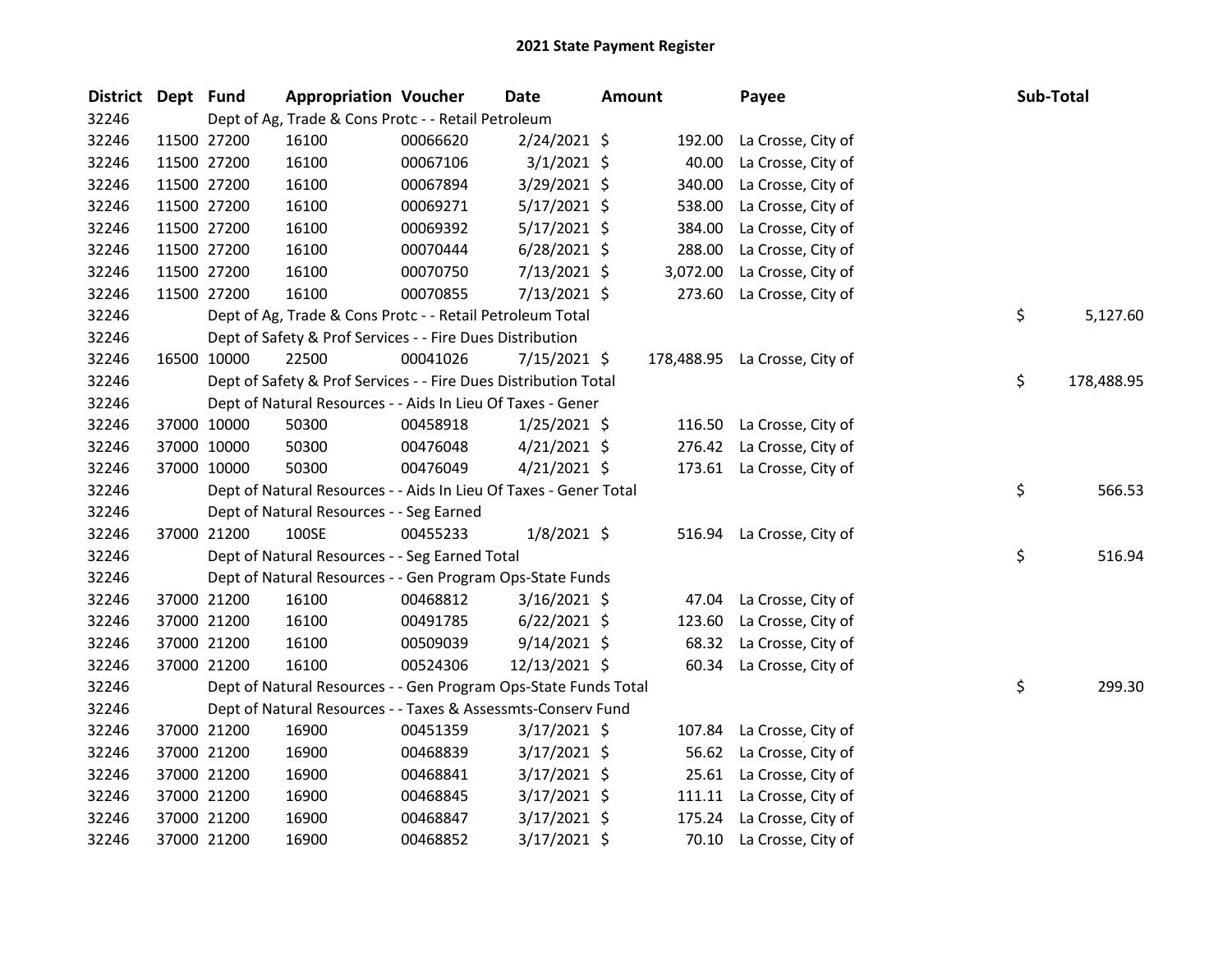| District Dept Fund |             | <b>Appropriation Voucher</b>                                       |          | <b>Date</b>    | Amount |            | Payee                        | Sub-Total        |
|--------------------|-------------|--------------------------------------------------------------------|----------|----------------|--------|------------|------------------------------|------------------|
| 32246              | 37000 21200 | 16900                                                              | 00490262 | $6/18/2021$ \$ |        | 56.62      | La Crosse, City of           |                  |
| 32246              | 37000 21200 | 16900                                                              | 00490263 | $6/18/2021$ \$ |        | 25.61      | La Crosse, City of           |                  |
| 32246              | 37000 21200 | 16900                                                              | 00490264 | $6/18/2021$ \$ |        | 108.94     | La Crosse, City of           |                  |
| 32246              | 37000 21200 | 16900                                                              | 00490265 | $6/21/2021$ \$ |        | 175.24     | La Crosse, City of           |                  |
| 32246              | 37000 21200 | 16900                                                              | 00490266 | $6/18/2021$ \$ |        | 70.10      | La Crosse, City of           |                  |
| 32246              | 37000 21200 | 16900                                                              | 00508976 | $9/15/2021$ \$ |        | 56.62      | La Crosse, City of           |                  |
| 32246              | 37000 21200 | 16900                                                              | 00508977 | $9/15/2021$ \$ |        | 25.61      | La Crosse, City of           |                  |
| 32246              | 37000 21200 | 16900                                                              | 00508981 | $9/15/2021$ \$ |        | 107.84     | La Crosse, City of           |                  |
| 32246              | 37000 21200 | 16900                                                              | 00508983 | $9/15/2021$ \$ |        | 175.24     | La Crosse, City of           |                  |
| 32246              | 37000 21200 | 16900                                                              | 00508986 | $9/15/2021$ \$ |        | 70.10      | La Crosse, City of           |                  |
| 32246              | 37000 21200 | 16900                                                              | 00523779 | 12/9/2021 \$   |        | 70.10      | La Crosse, City of           |                  |
| 32246              | 37000 21200 | 16900                                                              | 00523781 | 12/9/2021 \$   |        | 107.84     | La Crosse, City of           |                  |
| 32246              | 37000 21200 | 16900                                                              | 00523782 | 12/9/2021 \$   |        | 175.24     | La Crosse, City of           |                  |
| 32246              | 37000 21200 | 16900                                                              | 00523784 | 12/9/2021 \$   |        | 56.62      | La Crosse, City of           |                  |
| 32246              | 37000 21200 | 16900                                                              | 00523785 | 12/9/2021 \$   |        | 25.61      | La Crosse, City of           |                  |
| 32246              |             | Dept of Natural Resources - - Taxes & Assessmts-Conserv Fund Total |          |                |        |            |                              | \$<br>1,853.85   |
| 32246              |             | Dept of Natural Resources - - GPO -Federal Funds                   |          |                |        |            |                              |                  |
| 32246              | 37000 21200 | 38100                                                              | 00466844 | 3/12/2021 \$   |        |            | 3,505.96 La Crosse, City of  |                  |
| 32246              |             | Dept of Natural Resources - - GPO -Federal Funds Total             |          |                |        |            |                              | \$<br>3,505.96   |
| 32246              |             | Dept of Natural Resources - - Enf A - Boating Enforcement          |          |                |        |            |                              |                  |
| 32246              | 37000 21200 | 55000                                                              | 00466844 | $3/12/2021$ \$ |        |            | 7,222.45 La Crosse, City of  |                  |
| 32246              |             | Dept of Natural Resources - - Enf A - Boating Enforcement Total    |          |                |        |            |                              | \$<br>7,222.45   |
| 32246              |             | Dept of Natural Resources - - Resaids - Urban Forestry Grant       |          |                |        |            |                              |                  |
| 32246              | 37000 21200 | 58700                                                              | 00526952 | 12/30/2021 \$  |        |            | 25,000.00 La Crosse, City of |                  |
| 32246              |             | Dept of Natural Resources - - Resaids - Urban Forestry Grant Total |          |                |        |            |                              | \$<br>25,000.00  |
| 32246              |             | Dept of Natural Resources - - GPO--State Funds                     |          |                |        |            |                              |                  |
| 32246              | 37000 21200 | 86100                                                              | 00457988 | $1/21/2021$ \$ |        |            | 73.64 La Crosse, City of     |                  |
| 32246              | 37000 21200 | 86100                                                              | 00474981 | $4/21/2021$ \$ |        | 84.28      | La Crosse, City of           |                  |
| 32246              | 37000 21200 | 86100                                                              | 00497444 | 7/15/2021 \$   |        | 73.64      | La Crosse, City of           |                  |
| 32246              | 37000 21200 | 86100                                                              | 00514782 | 10/14/2021 \$  |        | 63.00      | La Crosse, City of           |                  |
| 32246              |             | Dept of Natural Resources - - GPO--State Funds Total               |          |                |        |            |                              | \$<br>294.56     |
| 32246              |             | Dept of Natural Resources - - Fin Asst For Responsible Units       |          |                |        |            |                              |                  |
| 32246              | 37000 27400 | 67000                                                              | 00483134 | $5/21/2021$ \$ |        | 168,155.76 | La Crosse, City of           |                  |
| 32246              |             | Dept of Natural Resources - - Fin Asst For Responsible Units Total |          |                |        |            |                              | \$<br>168,155.76 |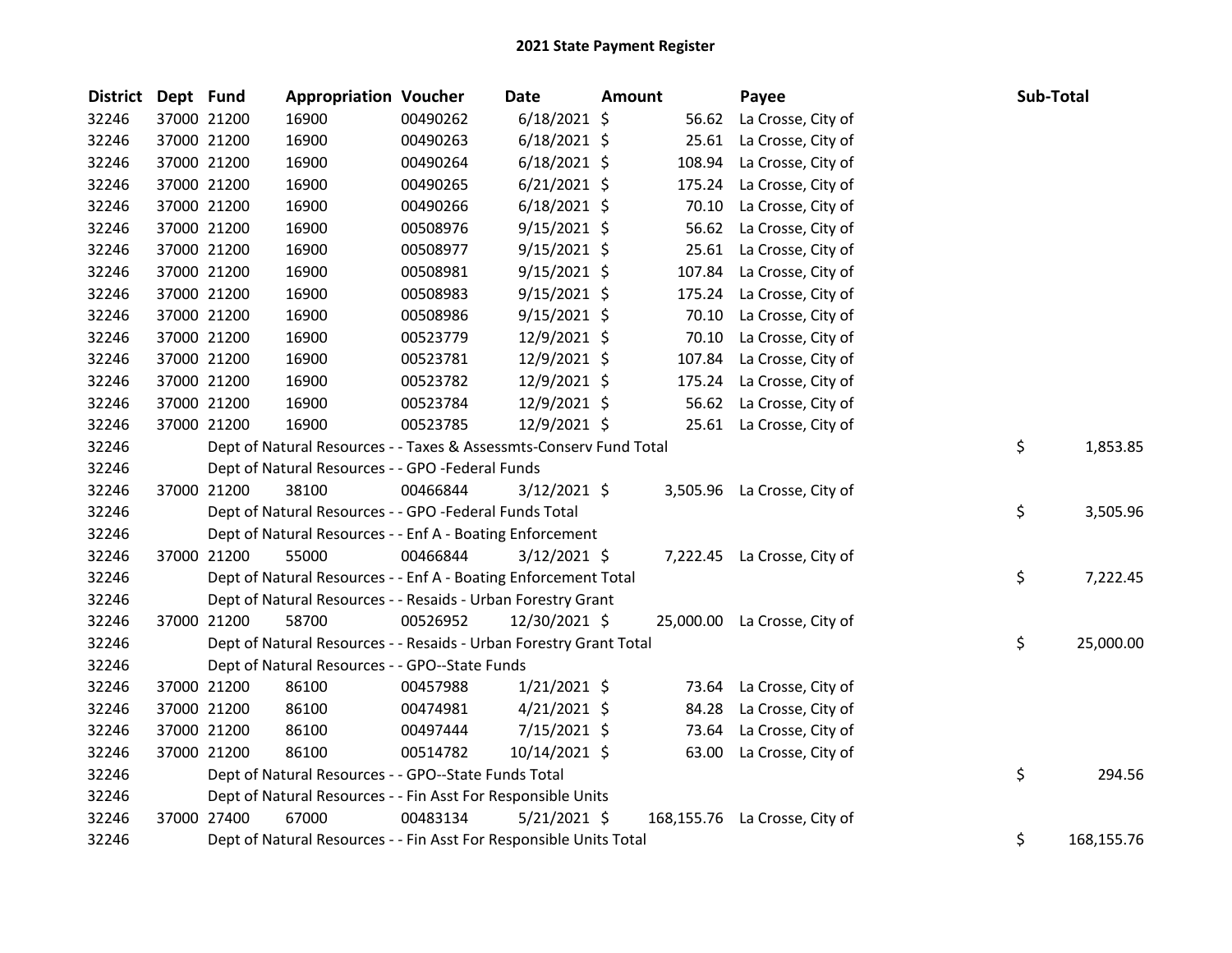| <b>District</b> | Dept Fund |             | <b>Appropriation Voucher</b>                                       |          | <b>Date</b>    | <b>Amount</b> | Payee                         |    | Sub-Total    |
|-----------------|-----------|-------------|--------------------------------------------------------------------|----------|----------------|---------------|-------------------------------|----|--------------|
| 32246           |           |             | Dept of Natural Resources - - Recycling Consolidation Grants       |          |                |               |                               |    |              |
| 32246           |           | 37000 27400 | 67300                                                              | 00483134 | $5/21/2021$ \$ |               | 13,443.72 La Crosse, City of  |    |              |
| 32246           |           |             | Dept of Natural Resources - - Recycling Consolidation Grants Total |          |                |               |                               | \$ | 13,443.72    |
| 32246           |           |             | Dept of Natural Resources - - Land Acquisition                     |          |                |               |                               |    |              |
| 32246           |           | 37000 36300 | TA100                                                              | 00462985 | $2/16/2021$ \$ |               | 20,198.50 La Crosse, City of  |    |              |
| 32246           |           | 37000 36300 | TA100                                                              | 00484010 | $5/25/2021$ \$ | 2,900.00      | La Crosse, City of            |    |              |
| 32246           |           | 37000 36300 | TA100                                                              | 00526988 | 12/30/2021 \$  |               | 1,132.50 La Crosse, City of   |    |              |
| 32246           |           |             | Dept of Natural Resources - - Land Acquisition Total               |          |                |               |                               | \$ | 24,231.00    |
| 32246           |           |             | WI Dept of Transportation - - Conn Hwy Aids St Fds                 |          |                |               |                               |    |              |
| 32246           |           | 39500 21100 | 16200                                                              | 00633562 | $1/4/2021$ \$  | 116,111.68    | La Crosse, City of            |    |              |
| 32246           |           | 39500 21100 | 16200                                                              | 00669169 | $4/5/2021$ \$  | 116,111.68    | La Crosse, City of            |    |              |
| 32246           |           | 39500 21100 | 16200                                                              | 00712657 | $7/6/2021$ \$  |               | 116,111.68 La Crosse, City of |    |              |
| 32246           |           | 39500 21100 | 16200                                                              | 00753216 | 10/4/2021 \$   |               | 116,111.68 La Crosse, City of |    |              |
| 32246           |           |             | WI Dept of Transportation - - Conn Hwy Aids St Fds Total           |          |                |               |                               | \$ | 464,446.72   |
| 32246           |           |             | WI Dept of Transportation - - Paratransit Aids, Sf                 |          |                |               |                               |    |              |
| 32246           |           | 39500 21100 | 17500                                                              | 00707818 | $6/18/2021$ \$ |               | 77,562.00 La Crosse, City of  |    |              |
| 32246           |           |             | WI Dept of Transportation - - Paratransit Aids, Sf Total           |          |                |               |                               | \$ | 77,562.00    |
| 32246           |           |             | WI Dept of Transportation - - Tb, Trns Oper Aid Sf                 |          |                |               |                               |    |              |
| 32246           |           | 39500 21100 | 17600                                                              | 00709637 | $6/22/2021$ \$ | 359,474.00    | La Crosse, City of            |    |              |
| 32246           |           | 39500 21100 | 17600                                                              | 00754660 | $9/29/2021$ \$ | 1,078,427.00  | La Crosse, City of            |    |              |
| 32246           |           |             | WI Dept of Transportation - - Tb, Trns Oper Aid Sf Total           |          |                |               |                               | \$ | 1,437,901.00 |
| 32246           |           |             | WI Dept of Transportation - - Trns Aids To Mnc.-Sf                 |          |                |               |                               |    |              |
| 32246           |           | 39500 21100 | 19100                                                              | 00632478 | $1/4/2021$ \$  |               | 550,904.10 La Crosse, City of |    |              |
| 32246           |           | 39500 21100 | 19100                                                              | 00668085 | $4/5/2021$ \$  | 550,904.10    | La Crosse, City of            |    |              |
| 32246           |           | 39500 21100 | 19100                                                              | 00711573 | 7/6/2021 \$    | 550,904.10    | La Crosse, City of            |    |              |
| 32246           |           | 39500 21100 | 19100                                                              | 00752132 | 10/4/2021 \$   |               | 550,904.11 La Crosse, City of |    |              |
| 32246           |           |             | WI Dept of Transportation - - Trns Aids To Mnc.-Sf Total           |          |                |               |                               | \$ | 2,203,616.41 |
| 32246           |           |             | WI Dept of Transportation - - Aero Assistance Sfd                  |          |                |               |                               |    |              |
| 32246           |           | 39500 21100 | 26400                                                              | 00665409 | $3/16/2021$ \$ |               | 24,856.00 La Crosse, City of  |    |              |
| 32246           |           |             | WI Dept of Transportation - - Aero Assistance Sfd Total            |          |                |               |                               | \$ | 24,856.00    |
| 32246           |           |             | WI Dept of Transportation - - Aero Assistance Lfd                  |          |                |               |                               |    |              |
| 32246           |           | 39500 21100 | 27400                                                              | 00665409 | $3/16/2021$ \$ |               | 6,214.00 La Crosse, City of   |    |              |
| 32246           |           |             | WI Dept of Transportation - - Aero Assistance Lfd Total            |          |                |               |                               | \$ | 6,214.00     |
| 32246           |           |             | WI Dept of Transportation - - Loc Rd Imp Prg St Fd                 |          |                |               |                               |    |              |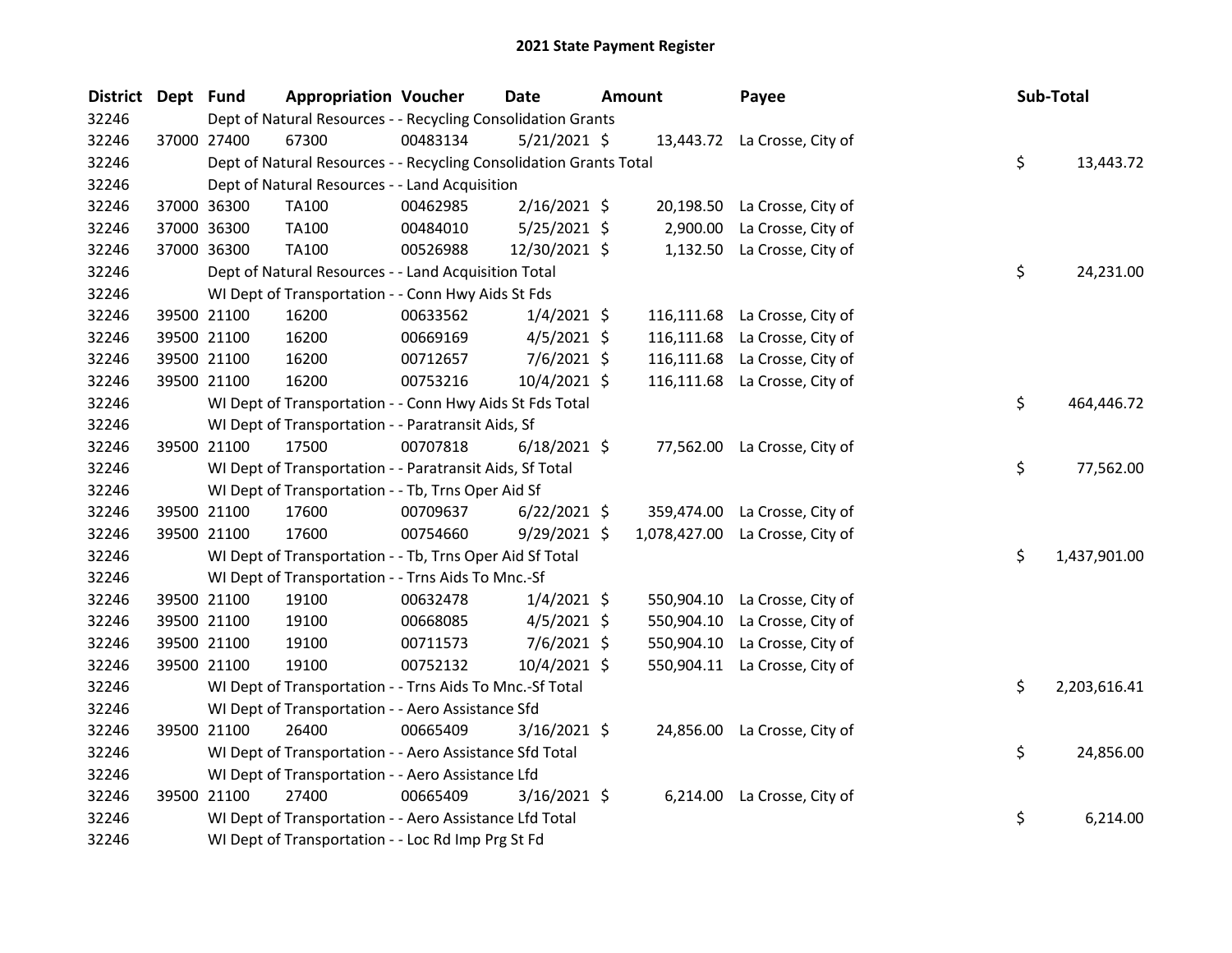| <b>District</b> | Dept Fund   |             | <b>Appropriation Voucher</b>                                           |          | Date           | <b>Amount</b> |            | Payee                       | Sub-Total        |
|-----------------|-------------|-------------|------------------------------------------------------------------------|----------|----------------|---------------|------------|-----------------------------|------------------|
| 32246           |             | 39500 21100 | 27800                                                                  | 00717913 | $7/7/2021$ \$  |               | 104,134.31 | La Crosse, City of          |                  |
| 32246           |             |             | WI Dept of Transportation - - Loc Rd Imp Prg St Fd Total               |          |                |               |            |                             | \$<br>104,134.31 |
| 32246           |             |             | WI Dept of Transportation - - St Hwy Rehab, Sf                         |          |                |               |            |                             |                  |
| 32246           |             | 39500 21100 | 36300                                                                  | 00740564 | 8/30/2021 \$   |               |            | 50.00 La Crosse, City of    |                  |
| 32246           |             |             | WI Dept of Transportation - - St Hwy Rehab, Sf Total                   |          |                |               |            |                             | \$<br>50.00      |
| 32246           |             |             | WI Dept of Transportation - - Dept Mgt & Oper St Fd                    |          |                |               |            |                             |                  |
| 32246           |             | 39500 21100 | 46100                                                                  | 00638477 | $1/12/2021$ \$ |               | 55.02      | La Crosse, City of          |                  |
| 32246           |             | 39500 21100 | 46100                                                                  | 00678490 | $4/13/2021$ \$ |               | 55.02      | La Crosse, City of          |                  |
| 32246           |             | 39500 21100 | 46100                                                                  | 00720540 | 7/14/2021 \$   |               | 57.68      | La Crosse, City of          |                  |
| 32246           |             | 39500 21100 | 46100                                                                  | 00761493 | 10/13/2021 \$  |               | 60.34      | La Crosse, City of          |                  |
| 32246           |             |             | WI Dept of Transportation - - Dept Mgt & Oper St Fd Total              |          |                |               |            |                             | \$<br>228.06     |
| 32246           |             |             | WI Dept of Transportation - - Veh Insp, Trf EnfSf                      |          |                |               |            |                             |                  |
| 32246           |             | 39500 21100 | 56400                                                                  | 00658115 | $3/19/2021$ \$ |               | 500.00     | La Crosse, City of          |                  |
| 32246           |             | 39500 21100 | 56400                                                                  | 00735340 | $9/1/2021$ \$  |               |            | 2,029.20 La Crosse, City of |                  |
| 32246           |             |             | WI Dept of Transportation - - Veh Insp, Trf EnfSf Total                |          |                |               |            |                             | \$<br>2,529.20   |
| 32246           |             |             | Department of Corrections - - Purchased Services For Offende           |          |                |               |            |                             |                  |
| 32246           |             | 41000 10000 | 11100                                                                  | 00469080 | 12/20/2021 \$  |               | 348.00     | La Crosse, City of          |                  |
| 32246           |             |             | Department of Corrections - - Purchased Services For Offende Total     |          |                |               |            |                             | \$<br>348.00     |
| 32246           |             |             | Department of Health Services - - Medical Assistance State Admin       |          |                |               |            |                             |                  |
| 32246           |             | 43500 10000 | 14000                                                                  | 00411019 | $3/18/2021$ \$ |               | 24,831.95  | La Crosse, City of          |                  |
| 32246           |             | 43500 10000 | 14000                                                                  | 00411020 | $3/18/2021$ \$ |               | 28,158.31  | La Crosse, City of          |                  |
| 32246           |             | 43500 10000 | 14000                                                                  | 00443997 | $8/12/2021$ \$ |               | 1,605.85   | La Crosse, City of          |                  |
| 32246           | 43500 10000 |             | 14000                                                                  | 00443998 | $8/12/2021$ \$ |               | 1,605.85   | La Crosse, City of          |                  |
| 32246           | 43500 10000 |             | 14000                                                                  | 00443999 | $8/12/2021$ \$ |               | 1,605.85   | La Crosse, City of          |                  |
| 32246           | 43500 10000 |             | 14000                                                                  | 00444000 | $8/12/2021$ \$ |               | 1,605.85   | La Crosse, City of          |                  |
| 32246           |             | 43500 10000 | 14000                                                                  | 00444001 | $8/12/2021$ \$ |               | 1,605.85   | La Crosse, City of          |                  |
| 32246           |             | 43500 10000 | 14000                                                                  | 00444002 | $8/12/2021$ \$ |               | 1,605.85   | La Crosse, City of          |                  |
| 32246           |             | 43500 10000 | 14000                                                                  | 00462675 | 11/26/2021 \$  |               | 11,355.09  | La Crosse, City of          |                  |
| 32246           | 43500 10000 |             | 14000                                                                  | 00462709 | 11/19/2021 \$  |               | 4,451.85   | La Crosse, City of          |                  |
| 32246           | 43500 10000 |             | 14000                                                                  | 00462711 | 11/19/2021 \$  |               | 1,762.04   | La Crosse, City of          |                  |
| 32246           | 43500 10000 |             | 14000                                                                  | 00462713 | 11/19/2021 \$  |               | 7,263.92   | La Crosse, City of          |                  |
| 32246           | 43500 10000 |             | 14000                                                                  | 00462715 | 11/19/2021 \$  |               | 1,762.04   | La Crosse, City of          |                  |
| 32246           |             |             | Department of Health Services - - Medical Assistance State Admin Total |          |                |               |            |                             | \$<br>89,220.30  |

Department of Health Services - - Medical Assistance Program Ben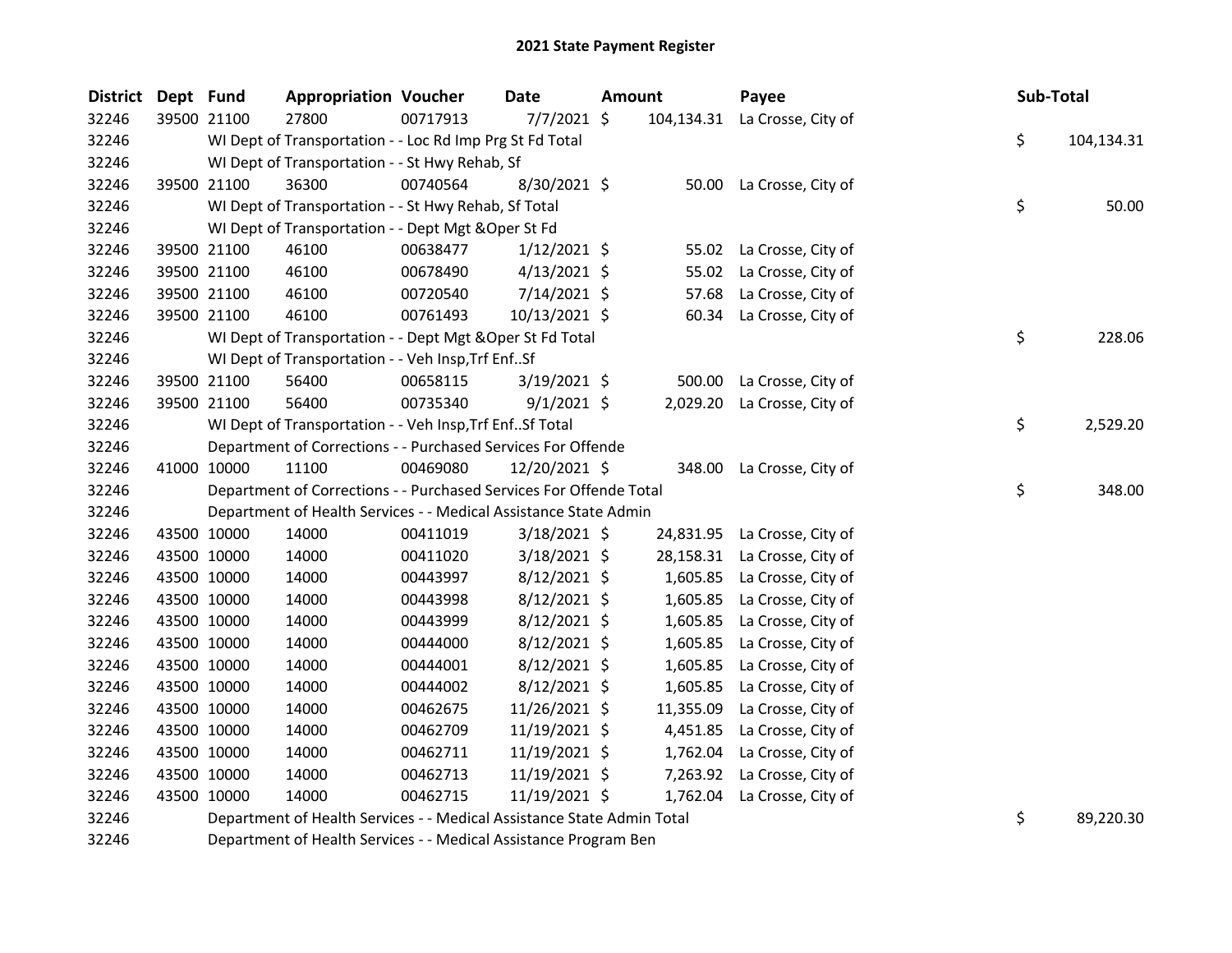| <b>District</b> | Dept Fund |             | <b>Appropriation Voucher</b>                                           |          | Date           | <b>Amount</b> |          | Payee                     | Sub-Total |           |
|-----------------|-----------|-------------|------------------------------------------------------------------------|----------|----------------|---------------|----------|---------------------------|-----------|-----------|
| 32246           |           | 43500 10000 | 40400                                                                  | 00411019 | 3/18/2021 \$   |               | 5,068.05 | La Crosse, City of        |           |           |
| 32246           |           | 43500 10000 | 40400                                                                  | 00411020 | 3/18/2021 \$   |               | 5,746.94 | La Crosse, City of        |           |           |
| 32246           |           | 43500 10000 | 40400                                                                  | 00443997 | 8/12/2021 \$   |               | 694.15   | La Crosse, City of        |           |           |
| 32246           |           | 43500 10000 | 40400                                                                  | 00443998 | 8/12/2021 \$   |               | 694.15   | La Crosse, City of        |           |           |
| 32246           |           | 43500 10000 | 40400                                                                  | 00443999 | $8/12/2021$ \$ |               | 694.15   | La Crosse, City of        |           |           |
| 32246           |           | 43500 10000 | 40400                                                                  | 00444000 | 8/12/2021 \$   |               | 694.15   | La Crosse, City of        |           |           |
| 32246           |           | 43500 10000 | 40400                                                                  | 00444001 | $8/12/2021$ \$ |               | 694.15   | La Crosse, City of        |           |           |
| 32246           |           | 43500 10000 | 40400                                                                  | 00444002 | $8/12/2021$ \$ |               | 694.15   | La Crosse, City of        |           |           |
| 32246           |           | 43500 10000 | 40400                                                                  | 00462675 | 11/26/2021 \$  |               | 4,433.41 | La Crosse, City of        |           |           |
| 32246           |           | 43500 10000 | 40400                                                                  | 00462709 | 11/19/2021 \$  |               | 1,738.15 | La Crosse, City of        |           |           |
| 32246           |           | 43500 10000 | 40400                                                                  | 00462711 | 11/19/2021 \$  |               | 687.96   | La Crosse, City of        |           |           |
| 32246           |           | 43500 10000 | 40400                                                                  | 00462713 | 11/19/2021 \$  |               | 2,836.08 | La Crosse, City of        |           |           |
| 32246           |           | 43500 10000 | 40400                                                                  | 00462715 | 11/19/2021 \$  |               | 687.96   | La Crosse, City of        |           |           |
| 32246           |           |             | Department of Health Services - - Medical Assistance Program Ben Total |          |                |               |          |                           | \$        | 25,363.45 |
| 32246           |           |             | Department of Health Services - - General Aids                         |          |                |               |          |                           |           |           |
| 32246           |           | 43500 10000 | 97500                                                                  | 00409099 | 2/10/2021 \$   |               | 120.00   | La Crosse, City of        |           |           |
| 32246           |           | 43500 10000 | 97500                                                                  | 00415990 | 3/31/2021 \$   |               | 120.00   | La Crosse, City of        |           |           |
| 32246           |           | 43500 10000 | 97500                                                                  | 00435574 | $7/1/2021$ \$  |               | 120.00   | La Crosse, City of        |           |           |
| 32246           |           | 43500 10000 | 97500                                                                  | 00451931 | $10/1/2021$ \$ |               | 120.00   | La Crosse, City of        |           |           |
| 32246           |           |             | Department of Health Services - - General Aids Total                   |          |                |               |          |                           | \$        | 480.00    |
| 32246           |           |             | Dept of Workforce Development - - Title Ib Aids State GPR              |          |                |               |          |                           |           |           |
| 32246           |           | 44500 10000 | 50900                                                                  | 00330612 | $7/6/2021$ \$  |               | 14.90    | La Crosse, City of        |           |           |
| 32246           |           | 44500 10000 | 50900                                                                  | 00331283 | 7/6/2021 \$    |               | 95.78    | La Crosse, City of        |           |           |
| 32246           |           | 44500 10000 | 50900                                                                  | 00340918 | $9/27/2021$ \$ |               | 110.68   | La Crosse, City of        |           |           |
| 32246           |           | 44500 10000 | 50900                                                                  | 00351054 | 12/10/2021 \$  |               | 92.59    | La Crosse, City of        |           |           |
| 32246           |           | 44500 10000 | 50900                                                                  | 00351055 | 12/10/2021 \$  |               | 118.13   | La Crosse, City of        |           |           |
| 32246           |           | 44500 10000 | 50900                                                                  | 00351056 | 12/10/2021 \$  |               | 107.49   | La Crosse, City of        |           |           |
| 32246           |           | 44500 10000 | 50900                                                                  | 00351057 | 12/10/2021 \$  |               | 95.78    | La Crosse, City of        |           |           |
| 32246           |           | 44500 10000 | 50900                                                                  | 00352596 | 12/27/2021 \$  |               | 112.81   | La Crosse, City of        |           |           |
| 32246           |           |             | Dept of Workforce Development - - Title Ib Aids State GPR Total        |          |                |               |          |                           | \$        | 748.16    |
| 32246           |           |             | Dept of Workforce Development - - Title Ib Aids Federal Prf            |          |                |               |          |                           |           |           |
| 32246           |           | 44500 10000 | 54400                                                                  | 00330612 | $7/6/2021$ \$  |               | 55.10    | La Crosse, City of        |           |           |
| 32246           |           | 44500 10000 | 54400                                                                  | 00331283 | $7/6/2021$ \$  |               |          | 354.22 La Crosse, City of |           |           |
| 32246           |           | 44500 10000 | 54400                                                                  | 00340918 | 9/27/2021 \$   |               |          | 444.32 La Crosse, City of |           |           |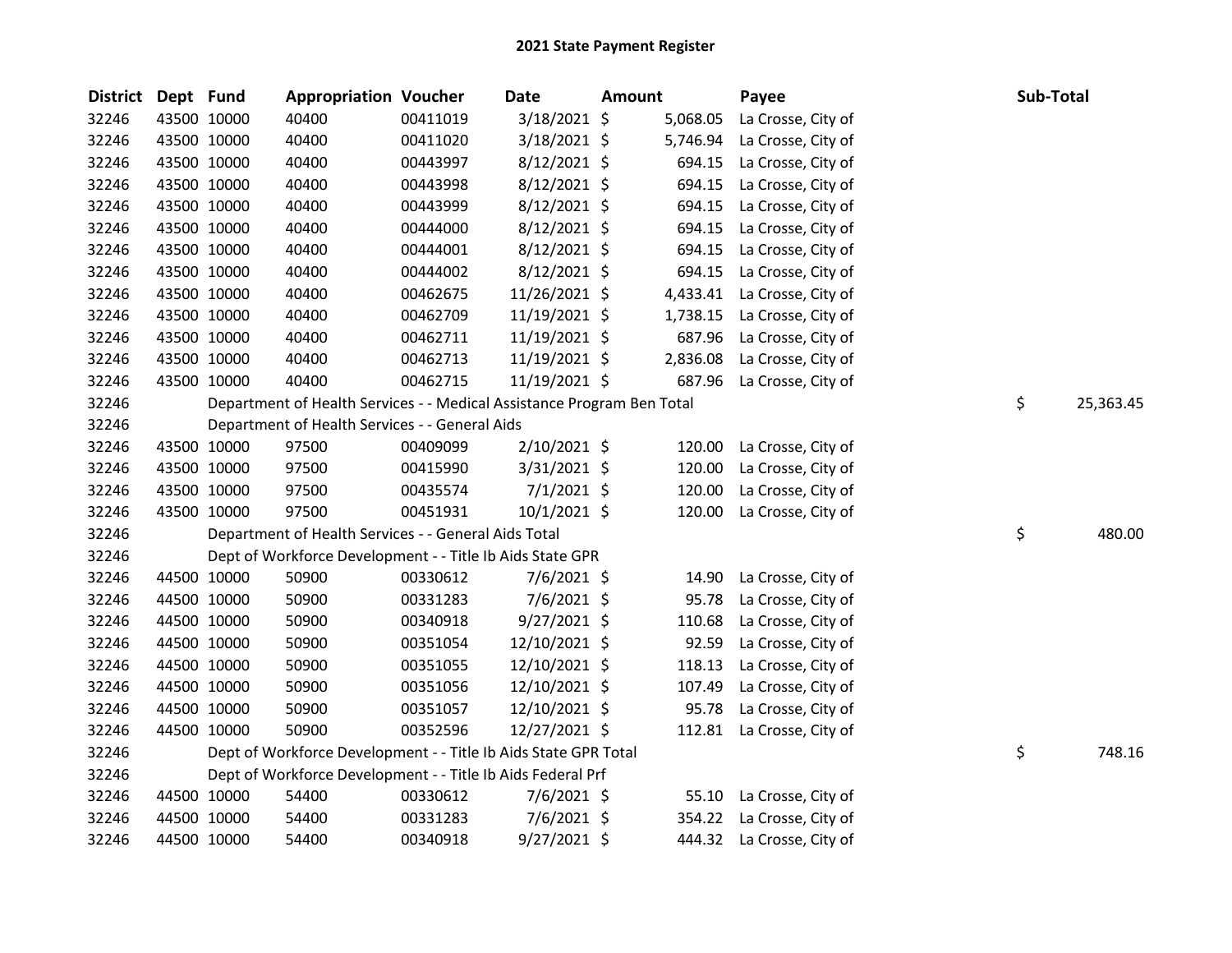| <b>District</b> | Dept Fund   |             | <b>Appropriation Voucher</b>                                            |          | <b>Date</b>    | <b>Amount</b> |        | Payee                         |     | Sub-Total |            |
|-----------------|-------------|-------------|-------------------------------------------------------------------------|----------|----------------|---------------|--------|-------------------------------|-----|-----------|------------|
| 32246           |             | 44500 10000 | 54400                                                                   | 00351054 | 12/10/2021 \$  |               | 342.41 | La Crosse, City of            |     |           |            |
| 32246           |             | 44500 10000 | 54400                                                                   | 00351055 | 12/10/2021 \$  |               | 471.87 | La Crosse, City of            |     |           |            |
| 32246           |             | 44500 10000 | 54400                                                                   | 00351056 | 12/10/2021 \$  |               | 397.51 | La Crosse, City of            |     |           |            |
| 32246           | 44500 10000 |             | 54400                                                                   | 00351057 | 12/10/2021 \$  |               | 389.22 | La Crosse, City of            |     |           |            |
| 32246           | 44500 10000 |             | 54400                                                                   | 00352596 | 12/27/2021 \$  |               | 417.19 | La Crosse, City of            |     |           |            |
| 32246           |             |             | Dept of Workforce Development - - Title Ib Aids Federal Prf Total       |          |                |               |        |                               | \$  |           | 2,871.84   |
| 32246           |             |             | Department of Justice - - Drug Trafficking Resp Grants                  |          |                |               |        |                               |     |           |            |
| 32246           |             | 45500 10000 | 20800                                                                   | 00094375 | $2/19/2021$ \$ |               |        | 22,282.00 La Crosse, City of  |     |           |            |
| 32246           |             | 45500 10000 | 20800                                                                   | 00097853 | $5/13/2021$ \$ |               |        | 1,593.80 La Crosse, City of   |     |           |            |
| 32246           |             | 45500 10000 | 20800                                                                   | 00101645 | 8/27/2021 \$   |               |        | 1,677.79 La Crosse, City of   |     |           |            |
| 32246           |             |             | Department of Justice - - Drug Trafficking Resp Grants Total            |          |                |               |        |                               | \$  |           | 25,553.59  |
| 32246           |             |             | Department of Justice - - Officer training reimbursement                |          |                |               |        |                               |     |           |            |
| 32246           |             | 45500 10000 | 21400                                                                   | 00105404 | 11/17/2021 \$  |               |        | 13,440.00 La Crosse, City of  |     |           |            |
| 32246           |             |             | Department of Justice - - Officer training reimbursement Total          |          |                |               |        |                               | \$  |           | 13,440.00  |
| 32246           |             |             | Department of Justice - - Federal Aid, Local Assistance                 |          |                |               |        |                               |     |           |            |
| 32246           |             | 45500 10000 | 25100                                                                   | 00098296 | $5/26/2021$ \$ |               |        | 2,581.55 La Crosse, City of   |     |           |            |
| 32246           |             | 45500 10000 | 25100                                                                   | 00101522 | 8/27/2021 \$   |               |        | 1,381.84 La Crosse, City of   |     |           |            |
| 32246           |             |             | Department of Justice - - Federal Aid, Local Assistance Total           |          |                |               |        |                               | \$  |           | 3,963.39   |
| 32246           |             |             | Department of Military Affairs - - Regional Emergency Response Tm       |          |                |               |        |                               |     |           |            |
| 32246           |             | 46500 10000 | 30600                                                                   | 00088725 | $1/29/2021$ \$ |               |        | 23,637.47 La Crosse, City of  |     |           |            |
| 32246           |             | 46500 10000 | 30600                                                                   | 00094001 | $5/14/2021$ \$ |               |        | 23,637.47 La Crosse, City of  |     |           |            |
| 32246           |             | 46500 10000 | 30600                                                                   | 00097527 | 7/15/2021 \$   |               |        | 23,637.47 La Crosse, City of  |     |           |            |
| 32246           |             | 46500 10000 | 30600                                                                   | 00101735 | 10/25/2021 \$  |               |        | 23,637.47 La Crosse, City of  |     |           |            |
| 32246           |             |             | Department of Military Affairs - - Regional Emergency Response Tm Total |          |                |               |        |                               | \$  |           | 94,549.88  |
| 32246           |             |             | Department of Military Affairs - - Program Services                     |          |                |               |        |                               |     |           |            |
| 32246           |             | 46500 10000 | 33100                                                                   | 00103349 | 12/14/2021 \$  |               |        | 24,999.00 La Crosse, City of  |     |           |            |
| 32246           |             |             | Department of Military Affairs - - Program Services Total               |          |                |               |        |                               | \$. |           | 24,999.00  |
| 32246           |             |             | Department of Military Affairs - - Major Disaster Assist; Pif           |          |                |               |        |                               |     |           |            |
| 32246           |             | 46500 27200 | 36500                                                                   | 00104099 | 12/21/2021 \$  |               |        | 41,043.28 La Crosse, City of  |     |           |            |
| 32246           |             |             | Department of Military Affairs - - Major Disaster Assist; Pif Total     |          |                |               |        |                               | \$  |           | 41,043.28  |
| 32246           |             |             | Department of Administration - - Federal Aid                            |          |                |               |        |                               |     |           |            |
| 32246           |             | 50500 10000 | 14200                                                                   | 00138126 | $1/13/2021$ \$ |               |        | 196,317.07 La Crosse, City of |     |           |            |
| 32246           |             |             | Department of Administration - - Federal Aid Total                      |          |                |               |        |                               | \$  |           | 196,317.07 |
| 32246           |             |             | Department of Administration - - Facility Ops And Maintenance           |          |                |               |        |                               |     |           |            |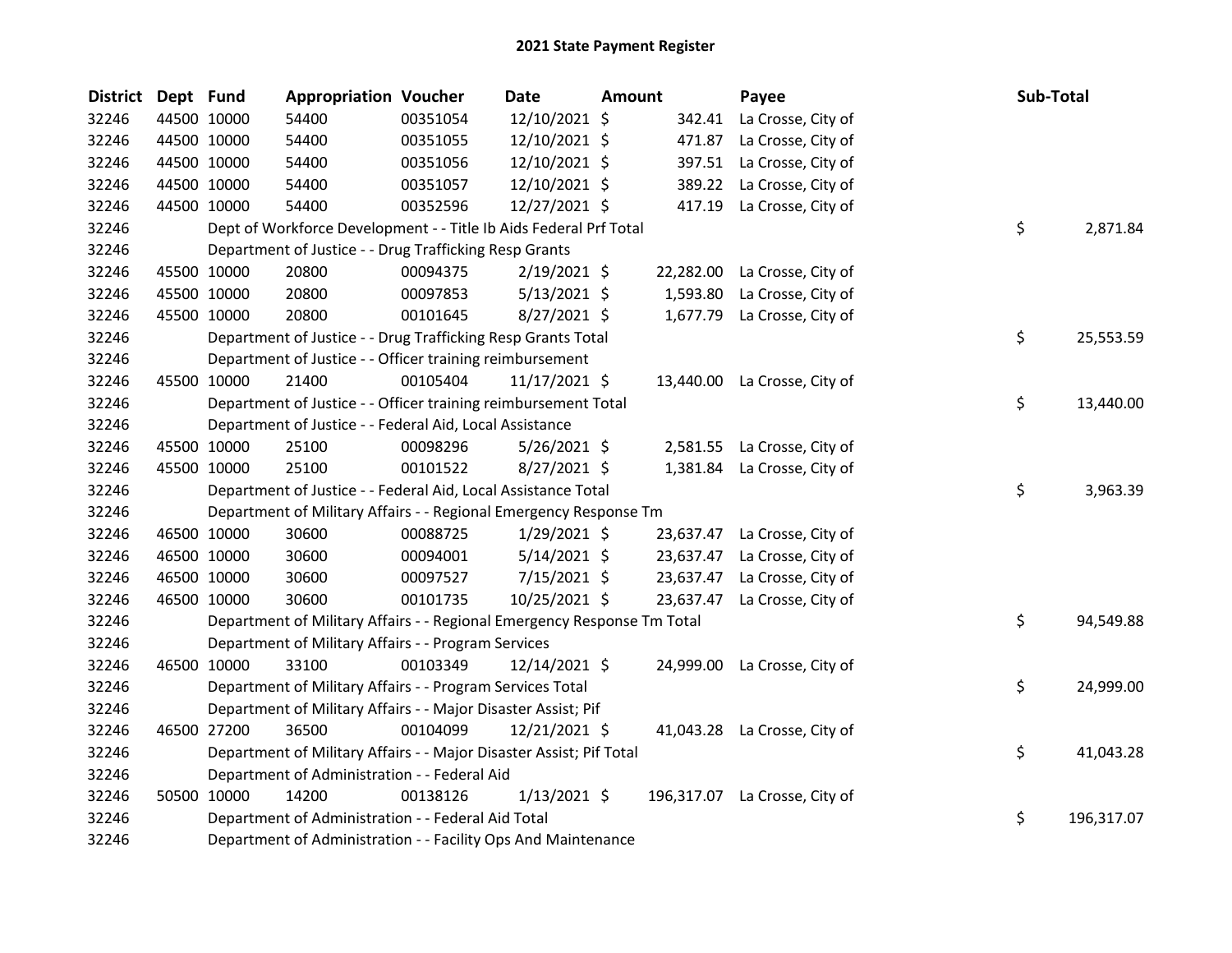| <b>District</b> | Dept Fund |             | <b>Appropriation Voucher</b>                                        |          | Date           | <b>Amount</b> |          | Payee                                                                                             | Sub-Total |           |
|-----------------|-----------|-------------|---------------------------------------------------------------------|----------|----------------|---------------|----------|---------------------------------------------------------------------------------------------------|-----------|-----------|
| 32246           |           | 50500 16400 | 53100                                                               | 00139656 | 1/29/2021 \$   |               | 33.00    | La Crosse, City of                                                                                |           |           |
| 32246           |           | 50500 16400 | 53100                                                               | 00139657 | 1/28/2021 \$   |               | 522.49   | La Crosse, City of                                                                                |           |           |
| 32246           |           | 50500 16400 | 53100                                                               | 00139659 | 1/28/2021 \$   |               | 816.00   | La Crosse, City of                                                                                |           |           |
| 32246           |           | 50500 16400 | 53100                                                               | 00140506 | $2/11/2021$ \$ |               | 118.00   | La Crosse, City of                                                                                |           |           |
| 32246           |           | 50500 16400 | 53100                                                               | 00140507 | $2/11/2021$ \$ |               | 118.00   | La Crosse, City of                                                                                |           |           |
| 32246           |           | 50500 16400 | 53100                                                               | 00141433 | 3/2/2021 \$    |               | 1,155.24 | La Crosse, City of                                                                                |           |           |
| 32246           |           | 50500 16400 | 53100                                                               | 00141948 | $3/22/2021$ \$ |               | 1.79     | La Crosse, City of                                                                                |           |           |
| 32246           |           | 50500 16400 | 53100                                                               | 00141949 | $3/22/2021$ \$ |               | 1.79     | La Crosse, City of                                                                                |           |           |
| 32246           |           | 50500 16400 | 53100                                                               | 00144888 | $5/4/2021$ \$  |               | 33.33    | La Crosse, City of                                                                                |           |           |
| 32246           |           | 50500 16400 | 53100                                                               | 00144890 | $5/4/2021$ \$  |               | 558.66   | La Crosse, City of                                                                                |           |           |
| 32246           |           | 50500 16400 | 53100                                                               | 00144892 | $5/4/2021$ \$  |               | 305.32   | La Crosse, City of                                                                                |           |           |
| 32246           |           | 50500 16400 | 53100                                                               | 00145699 | $5/19/2021$ \$ |               | 1,167.03 | La Crosse, City of                                                                                |           |           |
| 32246           |           | 50500 16400 | 53100                                                               | 00149902 | 8/5/2021 \$    |               | 551.31   | La Crosse, City of                                                                                |           |           |
| 32246           |           | 50500 16400 | 53100                                                               | 00149903 | $8/5/2021$ \$  |               | 33.33    | La Crosse, City of                                                                                |           |           |
| 32246           |           | 50500 16400 | 53100                                                               | 00149904 | $8/5/2021$ \$  |               | 901.01   | La Crosse, City of                                                                                |           |           |
| 32246           |           | 50500 16400 | 53100                                                               | 00150644 | $8/17/2021$ \$ |               | 1,155.24 | La Crosse, City of                                                                                |           |           |
| 32246           |           | 50500 16400 | 53100                                                               | 00152254 | $9/27/2021$ \$ |               | 146.25   | La Crosse, City of                                                                                |           |           |
| 32246           |           | 50500 16400 | 53100                                                               | 00153517 | 10/22/2021 \$  |               | 33.33    | La Crosse, City of                                                                                |           |           |
| 32246           |           | 50500 16400 | 53100                                                               | 00153518 | 10/22/2021 \$  |               | 815.95   | La Crosse, City of                                                                                |           |           |
| 32246           |           | 50500 16400 | 53100                                                               | 00154044 | 11/4/2021 \$   |               |          | 5,894.11 La Crosse, City of                                                                       |           |           |
| 32246           |           | 50500 16400 | 53100                                                               | 00154752 | 11/19/2021 \$  |               |          | 1,155.24 La Crosse, City of                                                                       |           |           |
| 32246           |           |             | Department of Administration - - Facility Ops And Maintenance Total |          |                |               |          |                                                                                                   | \$        | 15,516.42 |
| 32246           |           |             | Public Defender Board - - Trial Representation                      |          |                |               |          |                                                                                                   |           |           |
| 32246           |           | 55000 10000 | 10300                                                               | 00303613 | 8/27/2021 \$   |               |          | 97.48 La Crosse, City of                                                                          |           |           |
| 32246           |           | 55000 10000 | 10300                                                               | 00311757 | 12/1/2021 \$   |               |          | 474.33 La Crosse, City of                                                                         |           |           |
| 32246           |           |             | Public Defender Board - - Trial Representation Total                |          |                |               |          |                                                                                                   | \$        | 571.81    |
| 32246           |           |             | Public Defender Board - - Private Bar Reimbursement                 |          |                |               |          |                                                                                                   |           |           |
| 32246           |           | 55000 10000 | 10400                                                               | 00308757 | 10/29/2021 \$  |               |          | 551.58 La Crosse, City of                                                                         |           |           |
| 32246           |           |             | Public Defender Board - - Private Bar Reimbursement Total           |          |                |               |          |                                                                                                   | \$        | 551.58    |
| 32246           |           |             |                                                                     |          |                |               |          | Public Defender Board - - Transcript, Discovery and Records Provided to the Public Defender Board |           |           |
| 32246           |           | 55000 10000 | 10600                                                               | 00278896 | $2/22/2021$ \$ |               |          | 10.85 La Crosse, City of                                                                          |           |           |
| 32246           |           | 55000 10000 | 10600                                                               | 00298175 | $6/30/2021$ \$ |               |          | 159.42 La Crosse, City of                                                                         |           |           |
| 32246           |           | 55000 10000 | 10600                                                               | 00299189 | $7/1/2021$ \$  |               | 547.05   | La Crosse, City of                                                                                |           |           |
| 32246           |           | 55000 10000 | 10600                                                               | 00299524 | $7/1/2021$ \$  |               | 587.86   | La Crosse, City of                                                                                |           |           |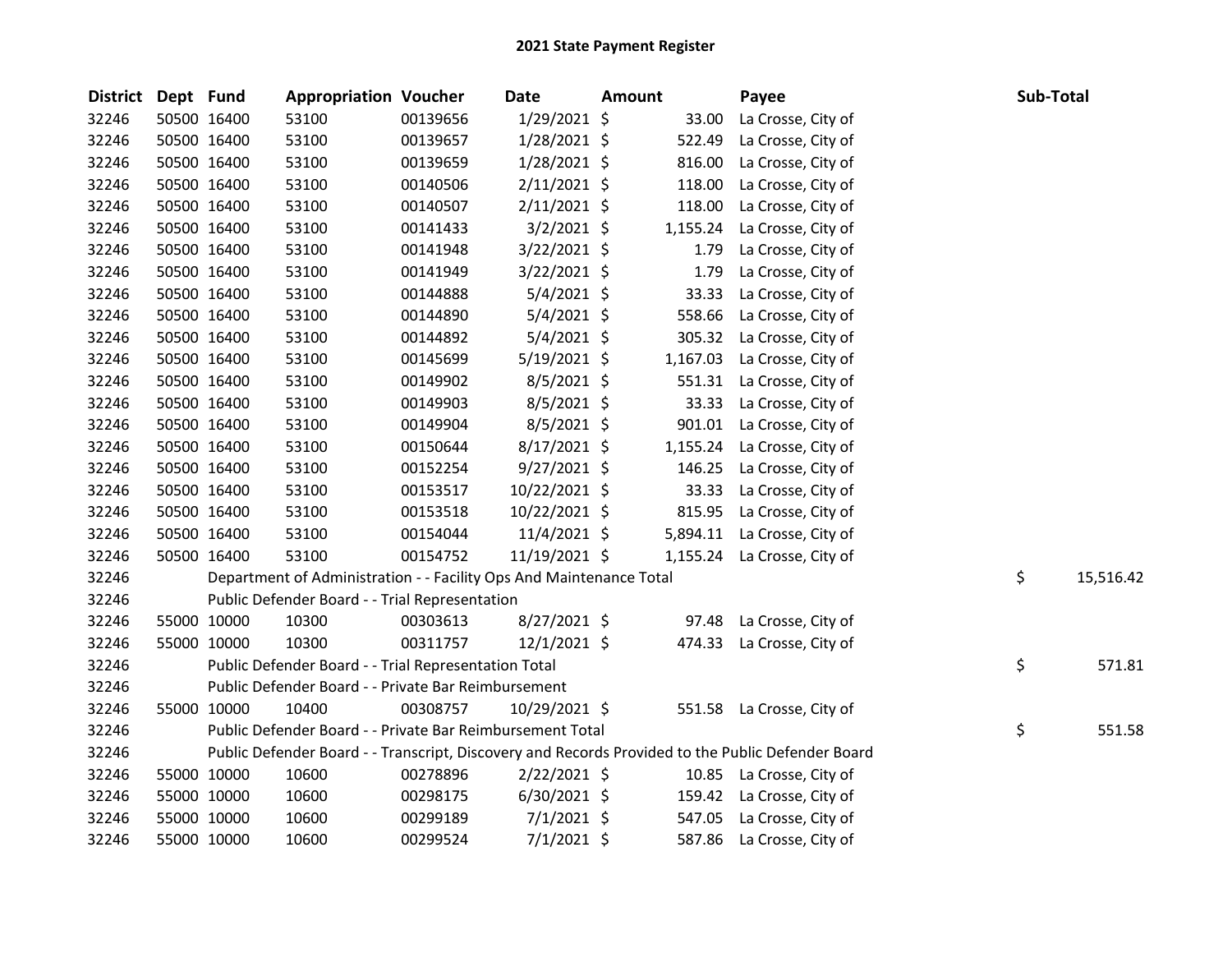| District Dept Fund |             | <b>Appropriation Voucher</b>                            |          | Date           | <b>Amount</b> |           | Payee                                                                                                   | Sub-Total |          |
|--------------------|-------------|---------------------------------------------------------|----------|----------------|---------------|-----------|---------------------------------------------------------------------------------------------------------|-----------|----------|
| 32246              | 55000 10000 | 10600                                                   | 00300841 | 7/30/2021 \$   |               |           | 413.76 La Crosse, City of                                                                               |           |          |
| 32246              | 55000 10000 | 10600                                                   | 00306401 | 10/1/2021 \$   |               |           | 25.00 La Crosse, City of                                                                                |           |          |
| 32246              |             |                                                         |          |                |               |           | Public Defender Board - - Transcript, Discovery and Records Provided to the Public Defender Board Total | \$        | 1,743.94 |
| 32246              |             | Department of Revenue - - Misc Revenue Holding Clearing |          |                |               |           |                                                                                                         |           |          |
| 32246              | 56600 10000 | 99500                                                   | 00188855 | $1/8/2021$ \$  |               |           | 5,253.21 La Crosse, City of                                                                             |           |          |
| 32246              | 56600 10000 | 99500                                                   | 00188856 | $1/8/2021$ \$  |               |           | 918.64 La Crosse, City of                                                                               |           |          |
| 32246              | 56600 10000 | 99500                                                   | 00190053 | $1/25/2021$ \$ |               | 150.00    | La Crosse, City of                                                                                      |           |          |
| 32246              | 56600 10000 | 99500                                                   | 00190919 | $2/5/2021$ \$  |               | 5,980.98  | La Crosse, City of                                                                                      |           |          |
| 32246              | 56600 10000 | 99500                                                   | 00190921 | $2/5/2021$ \$  |               | 638.82    | La Crosse, City of                                                                                      |           |          |
| 32246              | 56600 10000 | 99500                                                   | 00192651 | $3/1/2021$ \$  |               | 1,199.11  | La Crosse, City of                                                                                      |           |          |
| 32246              | 56600 10000 | 99500                                                   | 00192652 | $3/1/2021$ \$  |               | 2,122.00  | La Crosse, City of                                                                                      |           |          |
| 32246              | 56600 10000 | 99500                                                   | 00193521 | $3/5/2021$ \$  |               | 25,213.78 | La Crosse, City of                                                                                      |           |          |
| 32246              | 56600 10000 | 99500                                                   | 00193522 | $3/5/2021$ \$  |               |           | 1,001.69 La Crosse, City of                                                                             |           |          |
| 32246              | 56600 10000 | 99500                                                   | 00194105 | 3/8/2021 \$    |               | 901.00    | La Crosse, City of                                                                                      |           |          |
| 32246              | 56600 10000 | 99500                                                   | 00194106 | 3/8/2021 \$    |               | 172.83    | La Crosse, City of                                                                                      |           |          |
| 32246              | 56600 10000 | 99500                                                   | 00194958 | $3/15/2021$ \$ |               | 1,301.61  | La Crosse, City of                                                                                      |           |          |
| 32246              | 56600 10000 | 99500                                                   | 00194959 | $3/15/2021$ \$ |               | 501.40    | La Crosse, City of                                                                                      |           |          |
| 32246              | 56600 10000 | 99500                                                   | 00195797 | $3/22/2021$ \$ |               | 359.69    | La Crosse, City of                                                                                      |           |          |
| 32246              | 56600 10000 | 99500                                                   | 00196481 | $3/29/2021$ \$ |               | 60.00     | La Crosse, City of                                                                                      |           |          |
| 32246              | 56600 10000 | 99500                                                   | 00196482 | 3/29/2021 \$   |               | 201.80    | La Crosse, City of                                                                                      |           |          |
| 32246              | 56600 10000 | 99500                                                   | 00197215 | $4/5/2021$ \$  |               | 678.00    | La Crosse, City of                                                                                      |           |          |
| 32246              | 56600 10000 | 99500                                                   | 00197216 | $4/5/2021$ \$  |               | 648.00    | La Crosse, City of                                                                                      |           |          |
| 32246              | 56600 10000 | 99500                                                   | 00197796 | $4/7/2021$ \$  |               | 34,635.34 | La Crosse, City of                                                                                      |           |          |
| 32246              | 56600 10000 | 99500                                                   | 00197798 | $4/7/2021$ \$  |               | 2,191.83  | La Crosse, City of                                                                                      |           |          |
| 32246              | 56600 10000 | 99500                                                   | 00199167 | $4/20/2021$ \$ |               | 105.00    | La Crosse, City of                                                                                      |           |          |
| 32246              | 56600 10000 | 99500                                                   | 00199168 | $4/20/2021$ \$ |               | 90.00     | La Crosse, City of                                                                                      |           |          |
| 32246              | 56600 10000 | 99500                                                   | 00200414 | $5/3/2021$ \$  |               | 459.00    | La Crosse, City of                                                                                      |           |          |
| 32246              | 56600 10000 | 99500                                                   | 00201167 | $5/7/2021$ \$  |               | 14,222.55 | La Crosse, City of                                                                                      |           |          |
| 32246              | 56600 10000 | 99500                                                   | 00201168 | $5/7/2021$ \$  |               | 1,697.71  | La Crosse, City of                                                                                      |           |          |
| 32246              | 56600 10000 | 99500                                                   | 00201607 | $5/10/2021$ \$ |               | 31.99     | La Crosse, City of                                                                                      |           |          |
| 32246              | 56600 10000 | 99500                                                   | 00202242 | $5/17/2021$ \$ |               | 71.70     | La Crosse, City of                                                                                      |           |          |
| 32246              | 56600 10000 | 99500                                                   | 00202954 | $5/24/2021$ \$ |               | 120.29    | La Crosse, City of                                                                                      |           |          |
| 32246              | 56600 10000 | 99500                                                   | 00203666 | $6/1/2021$ \$  |               |           | 493.00 La Crosse, City of                                                                               |           |          |
| 32246              | 56600 10000 | 99500                                                   | 00204392 | $6/7/2021$ \$  |               |           | 23,671.93 La Crosse, City of                                                                            |           |          |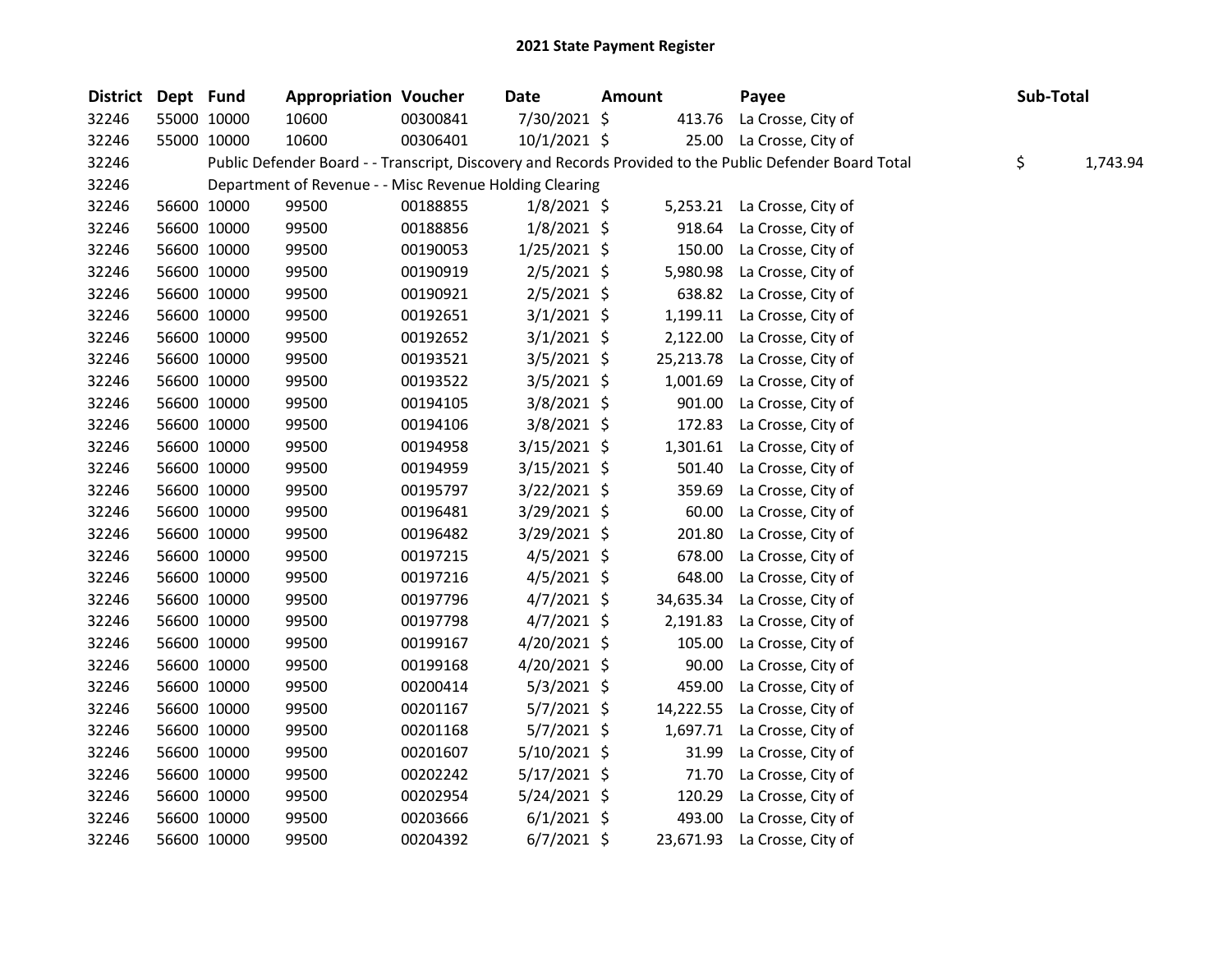| <b>District</b> | Dept Fund |             | <b>Appropriation Voucher</b>                                          |          | Date           | Amount       | Payee                           | Sub-Total          |
|-----------------|-----------|-------------|-----------------------------------------------------------------------|----------|----------------|--------------|---------------------------------|--------------------|
| 32246           |           | 56600 10000 | 99500                                                                 | 00204393 | $6/7/2021$ \$  | 2,165.60     | La Crosse, City of              |                    |
| 32246           |           | 56600 10000 | 99500                                                                 | 00204757 | $6/7/2021$ \$  | 343.34       | La Crosse, City of              |                    |
| 32246           |           | 56600 10000 | 99500                                                                 | 00208075 | $6/28/2021$ \$ | 1,655.00     | La Crosse, City of              |                    |
| 32246           |           | 56600 10000 | 99500                                                                 | 00208517 | 7/6/2021 \$    | 670.00       | La Crosse, City of              |                    |
| 32246           |           | 56600 10000 | 99500                                                                 | 00208969 | 7/8/2021 \$    | 16,596.87    | La Crosse, City of              |                    |
| 32246           |           | 56600 10000 | 99500                                                                 | 00208971 | 7/8/2021 \$    | 1,475.77     | La Crosse, City of              |                    |
| 32246           |           | 56600 10000 | 99500                                                                 | 00211720 | 8/6/2021 \$    | 15,671.52    | La Crosse, City of              |                    |
| 32246           |           | 56600 10000 | 99500                                                                 | 00211721 | 8/6/2021 \$    | 874.72       | La Crosse, City of              |                    |
| 32246           |           | 56600 10000 | 99500                                                                 | 00213551 | 8/30/2021 \$   | 695.21       | La Crosse, City of              |                    |
| 32246           |           | 56600 10000 | 99500                                                                 | 00214329 | $9/8/2021$ \$  | 16,376.83    | La Crosse, City of              |                    |
| 32246           |           | 56600 10000 | 99500                                                                 | 00214330 | $9/8/2021$ \$  | 1,061.40     | La Crosse, City of              |                    |
| 32246           |           | 56600 10000 | 99500                                                                 | 00216582 | 10/7/2021 \$   | 10,870.83    | La Crosse, City of              |                    |
| 32246           |           | 56600 10000 | 99500                                                                 | 00216583 | 10/7/2021 \$   | 1,139.67     | La Crosse, City of              |                    |
| 32246           |           | 56600 10000 | 99500                                                                 | 00219175 | 11/5/2021 \$   | 13,848.98    | La Crosse, City of              |                    |
| 32246           |           | 56600 10000 | 99500                                                                 | 00219177 | 11/5/2021 \$   | 1,166.72     | La Crosse, City of              |                    |
| 32246           |           | 56600 10000 | 99500                                                                 | 00219990 | 11/16/2021 \$  | 30.40        | La Crosse, City of              |                    |
| 32246           |           | 56600 10000 | 99500                                                                 | 00221324 | 12/7/2021 \$   | 9,123.90     | La Crosse, City of              |                    |
| 32246           |           | 56600 10000 | 99500                                                                 | 00221325 | 12/7/2021 \$   | 2,164.87     | La Crosse, City of              |                    |
| 32246           |           |             | Department of Revenue - - Misc Revenue Holding Clearing Total         |          |                |              |                                 | \$<br>221,024.53   |
| 32246           |           |             | Shared Revenue and Tax Relief - - Expenditure Restraint Program       |          |                |              |                                 |                    |
| 32246           |           | 83500 10000 | 10100                                                                 | 00081547 | $7/26/2021$ \$ | 1,175,693.93 | La Crosse, City of              |                    |
| 32246           |           |             | Shared Revenue and Tax Relief - - Expenditure Restraint Program Total |          |                |              |                                 | \$<br>1,175,693.93 |
| 32246           |           |             | Shared Revenue and Tax Relief - - County And Municipal Aid            |          |                |              |                                 |                    |
| 32246           |           | 83500 10000 | 10500                                                                 | 00081547 | 7/26/2021 \$   |              | 1,354,887.26 La Crosse, City of |                    |
| 32246           |           | 83500 10000 | 10500                                                                 | 00088648 | 11/15/2021 \$  | 7,677,694.45 | La Crosse, City of              |                    |
| 32246           |           |             | Shared Revenue and Tax Relief - - County And Municipal Aid Total      |          |                |              |                                 | \$<br>9,032,581.71 |
| 32246           |           |             | Shared Revenue and Tax Relief - - Exempt Computer Aid                 |          |                |              |                                 |                    |
| 32246           |           | 83500 10000 | 10900                                                                 | 00084152 | 7/26/2021 \$   | 227,332.84   | La Crosse, City of              |                    |
| 32246           |           | 83500 10000 | 10900                                                                 | 00085806 | 7/26/2021 \$   | 1,603,714.47 | La Crosse, City of              |                    |
| 32246           |           |             | Shared Revenue and Tax Relief - - Exempt Computer Aid Total           |          |                |              |                                 | \$<br>1,831,047.31 |
| 32246           |           |             | Shared Revenue and Tax Relief - - Utility Aid                         |          |                |              |                                 |                    |
| 32246           |           | 83500 10000 | 11000                                                                 | 00081547 | 7/26/2021 \$   | 99,633.28    | La Crosse, City of              |                    |
| 32246           |           | 83500 10000 | 11000                                                                 | 00088648 | 11/15/2021 \$  | 580,010.72   | La Crosse, City of              |                    |
| 32246           |           |             | Shared Revenue and Tax Relief - - Utility Aid Total                   |          |                |              |                                 | \$<br>679,644.00   |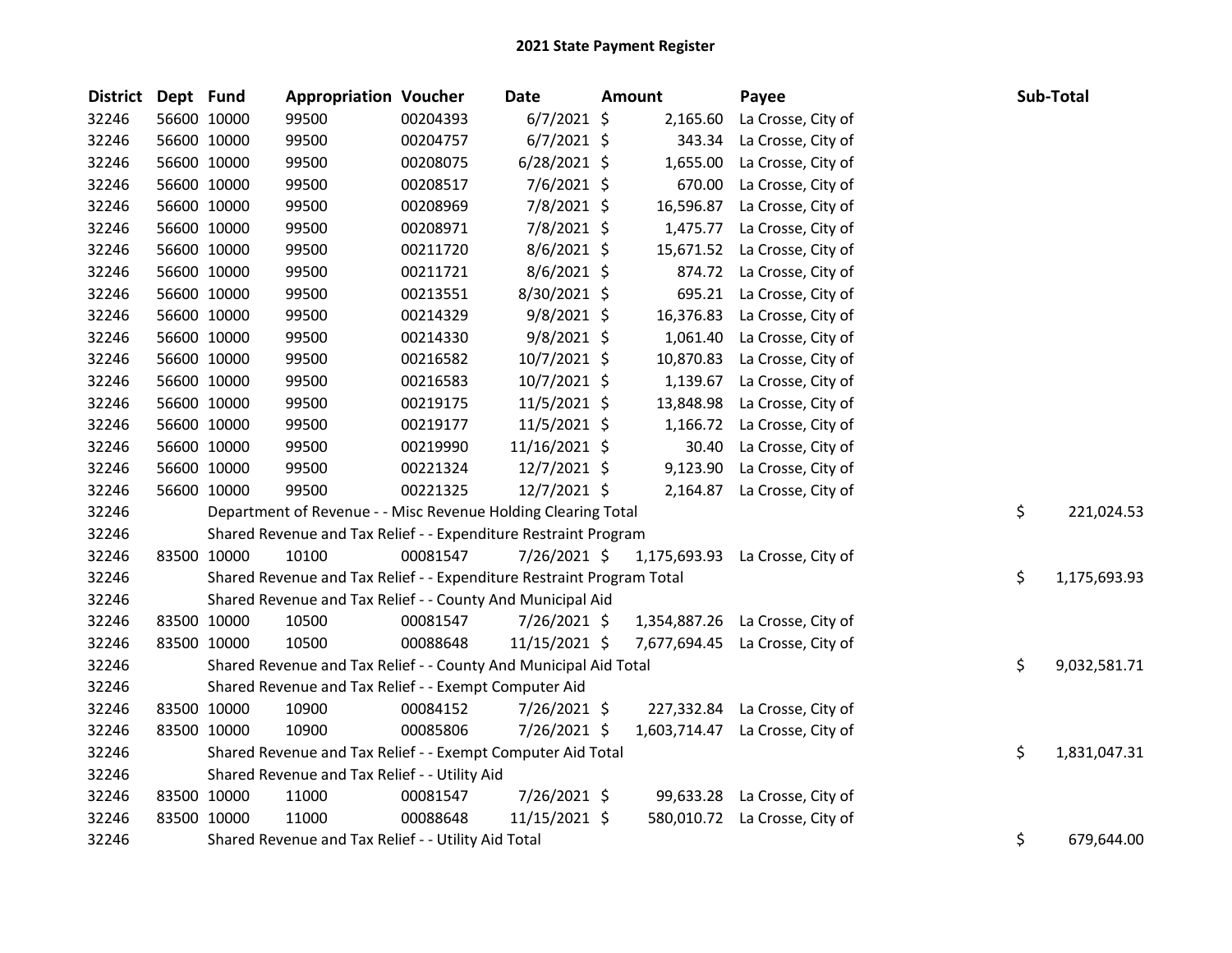| <b>District</b> | Dept Fund |             | <b>Appropriation Voucher</b>                                                        |          | Date           | <b>Amount</b> |              | Payee                           |    | Sub-Total |               |
|-----------------|-----------|-------------|-------------------------------------------------------------------------------------|----------|----------------|---------------|--------------|---------------------------------|----|-----------|---------------|
| 32246           |           |             | Shared Revenue and Tax Relief - - Personal Property Aid                             |          |                |               |              |                                 |    |           |               |
| 32246           |           | 83500 10000 | 11100                                                                               | 00077329 | $5/3/2021$ \$  |               |              | 245,173.22 La Crosse, City of   |    |           |               |
| 32246           |           | 83500 10000 | 11100                                                                               | 00078893 | $5/3/2021$ \$  |               | 540,255.75   | La Crosse, City of              |    |           |               |
| 32246           |           |             | Shared Revenue and Tax Relief - - Personal Property Aid Total                       |          |                |               |              |                                 | \$ |           | 785,428.97    |
| 32246           |           |             | Shared Revenue and Tax Relief - - State Aid; Video Service Provider Fee             |          |                |               |              |                                 |    |           |               |
| 32246           | 83500     | 10000       | 11200                                                                               | 00082999 | 7/26/2021 \$   |               | 92,489.24    | La Crosse, City of              |    |           |               |
| 32246           |           |             | \$<br>Shared Revenue and Tax Relief - - State Aid; Video Service Provider Fee Total |          |                |               |              |                                 |    |           |               |
| 32246           |           |             | Shared Revenue and Tax Relief - - School Lvy Tx/First Dollar Cr                     |          |                |               |              |                                 |    |           |               |
| 32246           |           | 83500 10000 | 30200                                                                               | 00082674 | 7/26/2021 \$   |               |              | 7,147,892.22 La Crosse, City of |    |           |               |
| 32246           |           | 83500 10000 | 30200                                                                               | 00086070 | $7/26/2021$ \$ |               | 1,068,948.02 | La Crosse, City of              |    |           |               |
| 32246           |           |             | Shared Revenue and Tax Relief - - School Lvy Tx/First Dollar Cr Total               |          | \$             | 8,216,840.24  |              |                                 |    |           |               |
| 32246           |           |             | Shared Revenue and Tax Relief - - Payments For Municipal Svcs                       |          |                |               |              |                                 |    |           |               |
| 32246           |           | 83500 10000 | 50100                                                                               | 00073662 | $2/1/2021$ \$  |               |              | 924,092.84 La Crosse, City of   |    |           |               |
| 32246           |           |             | Shared Revenue and Tax Relief - - Payments For Municipal Svcs Total                 |          |                |               |              |                                 | \$ |           | 924,092.84    |
| 32246           |           |             | Shared Revenue and Tax Relief - - Lottery & Gaming Credit                           |          |                |               |              |                                 |    |           |               |
| 32246           |           | 83500 52100 | 36300                                                                               | 00074257 | $3/22/2021$ \$ |               |              | 41,478.92 La Crosse, City of    |    |           |               |
| 32246           |           | 83500 52100 | 36300                                                                               | 00074553 | $3/22/2021$ \$ |               | 1,577,492.78 | La Crosse, City of              |    |           |               |
| 32246           |           |             | Shared Revenue and Tax Relief - - Lottery & Gaming Credit Total                     |          |                |               |              |                                 | \$ |           | 1,618,971.70  |
| 32246           |           |             | Miscellaneous Appropriations - - Volkswagen Settlement Distribu                     |          |                |               |              |                                 |    |           |               |
| 32246           | 85500     | 10000       | 43500                                                                               | 00001407 | $7/23/2021$ \$ |               | 421,500.00   | La Crosse, City of              |    |           |               |
| 32246           |           |             | Miscellaneous Appropriations - - Volkswagen Settlement Distribu Total               |          |                |               |              |                                 | \$ |           | 421,500.00    |
| 32246           |           |             | Building Commission - - La Crosse Ctr Rmdl & Expansion                              |          |                |               |              |                                 |    |           |               |
| 32246           | 86700     | 36300       | ZCQ10                                                                               | DFD10534 | $4/13/2021$ \$ |               | 5,000,000.00 | La Crosse, City of              |    |           |               |
| 32246           |           |             | Building Commission - - La Crosse Ctr Rmdl & Expansion Total                        |          |                |               |              |                                 | \$ |           | 5,000,000.00  |
| 32246 Total     |           |             |                                                                                     |          |                |               |              |                                 |    |           | 35,286,840.50 |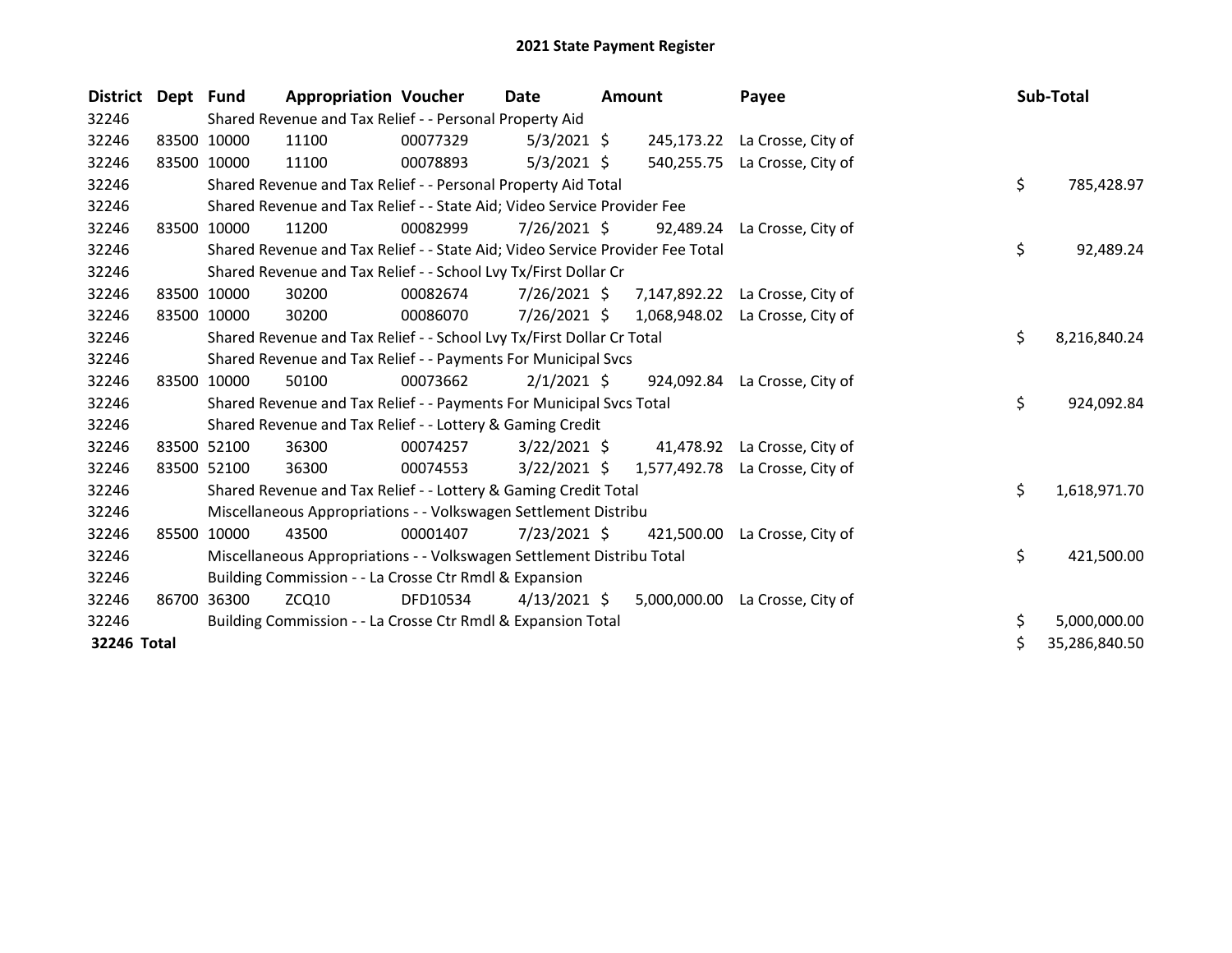| District Dept Fund |             | <b>Appropriation Voucher</b>                                       |          | Date           | <b>Amount</b> |            | Payee                        | Sub-Total |            |
|--------------------|-------------|--------------------------------------------------------------------|----------|----------------|---------------|------------|------------------------------|-----------|------------|
| 32265              |             | Dept of Safety & Prof Services - - Fire Dues Distribution          |          |                |               |            |                              |           |            |
| 32265              | 16500 10000 | 22500                                                              | 00041028 | $7/15/2021$ \$ |               |            | 90,879.95 Onalaska, City of  |           |            |
| 32265              |             | Dept of Safety & Prof Services - - Fire Dues Distribution Total    |          |                |               |            |                              | \$        | 90,879.95  |
| 32265              |             | Dept of Natural Resources - - Aids In Lieu Of Taxes - Gener        |          |                |               |            |                              |           |            |
| 32265              | 37000 10000 | 50300                                                              | 00458920 | 1/25/2021 \$   |               |            | 2.41 Onalaska, City of       |           |            |
| 32265              | 37000 10000 | 50300                                                              | 00476067 | $4/21/2021$ \$ |               | 111.01     | Onalaska, City of            |           |            |
| 32265              |             | Dept of Natural Resources - - Aids In Lieu Of Taxes - Gener Total  |          |                |               |            |                              | \$        | 113.42     |
| 32265              |             | Dept of Natural Resources - - Gen Program Ops-State Funds          |          |                |               |            |                              |           |            |
| 32265              | 37000 21200 | 16100                                                              | 00455985 | $1/13/2021$ \$ |               | 143.75     | Onalaska, City of            |           |            |
| 32265              | 37000 21200 | 16100                                                              | 00473258 | $4/13/2021$ \$ |               | 146.95     | Onalaska, City of            |           |            |
| 32265              | 37000 21200 | 16100                                                              | 00496631 | $7/13/2021$ \$ |               | 146.95     | Onalaska, City of            |           |            |
| 32265              | 37000 21200 | 16100                                                              | 00514855 | 10/14/2021 \$  |               |            | 146.95 Onalaska, City of     |           |            |
| 32265              |             | Dept of Natural Resources - - Gen Program Ops-State Funds Total    |          |                |               |            |                              | \$        | 584.60     |
| 32265              |             | Dept of Natural Resources - - Fin Asst For Responsible Units       |          |                |               |            |                              |           |            |
| 32265              | 37000 27400 | 67000                                                              | 00483427 | $5/21/2021$ \$ |               |            | 35,852.96 Onalaska, City of  |           |            |
| 32265              |             | Dept of Natural Resources - - Fin Asst For Responsible Units Total |          |                |               |            |                              | \$        | 35,852.96  |
| 32265              |             | Dept of Natural Resources - - Recycling Consolidation Grants       |          |                |               |            |                              |           |            |
| 32265              | 37000 27400 | 67300                                                              | 00483427 | $5/21/2021$ \$ |               |            | 4,970.49 Onalaska, City of   |           |            |
| 32265              |             | Dept of Natural Resources - - Recycling Consolidation Grants Total |          |                |               |            |                              | \$        | 4,970.49   |
| 32265              |             | WI Dept of Transportation - - Conn Hwy Aids St Fds                 |          |                |               |            |                              |           |            |
| 32265              | 39500 21100 | 16200                                                              | 00633563 | $1/4/2021$ \$  |               | 12,095.29  | Onalaska, City of            |           |            |
| 32265              | 39500 21100 | 16200                                                              | 00669170 | $4/5/2021$ \$  |               | 12,095.29  | Onalaska, City of            |           |            |
| 32265              | 39500 21100 | 16200                                                              | 00712658 | $7/6/2021$ \$  |               | 12,095.29  | Onalaska, City of            |           |            |
| 32265              | 39500 21100 | 16200                                                              | 00753217 | 10/4/2021 \$   |               | 12,095.30  | Onalaska, City of            |           |            |
| 32265              |             | WI Dept of Transportation - - Conn Hwy Aids St Fds Total           |          |                |               |            |                              | \$        | 48,381.17  |
| 32265              |             | WI Dept of Transportation - - Tb, Trns Oper Aid Sf                 |          |                |               |            |                              |           |            |
| 32265              | 39500 21100 | 17600                                                              | 00709639 | $6/22/2021$ \$ |               | 47,363.00  | Onalaska, City of            |           |            |
| 32265              | 39500 21100 | 17600                                                              | 00754662 | 9/29/2021 \$   |               | 142,088.00 | Onalaska, City of            |           |            |
| 32265              |             | WI Dept of Transportation - - Tb, Trns Oper Aid Sf Total           |          |                |               |            |                              | \$        | 189,451.00 |
| 32265              |             | WI Dept of Transportation - - Trns Aids To Mnc.-Sf                 |          |                |               |            |                              |           |            |
| 32265              | 39500 21100 | 19100                                                              | 00632479 | $1/4/2021$ \$  |               |            | 214,511.43 Onalaska, City of |           |            |
| 32265              | 39500 21100 | 19100                                                              | 00668086 | $4/5/2021$ \$  |               | 214,511.43 | Onalaska, City of            |           |            |
| 32265              | 39500 21100 | 19100                                                              | 00711574 | $7/6/2021$ \$  |               | 214,511.43 | Onalaska, City of            |           |            |
| 32265              | 39500 21100 | 19100                                                              | 00752133 | 10/4/2021 \$   |               | 214,511.43 | Onalaska, City of            |           |            |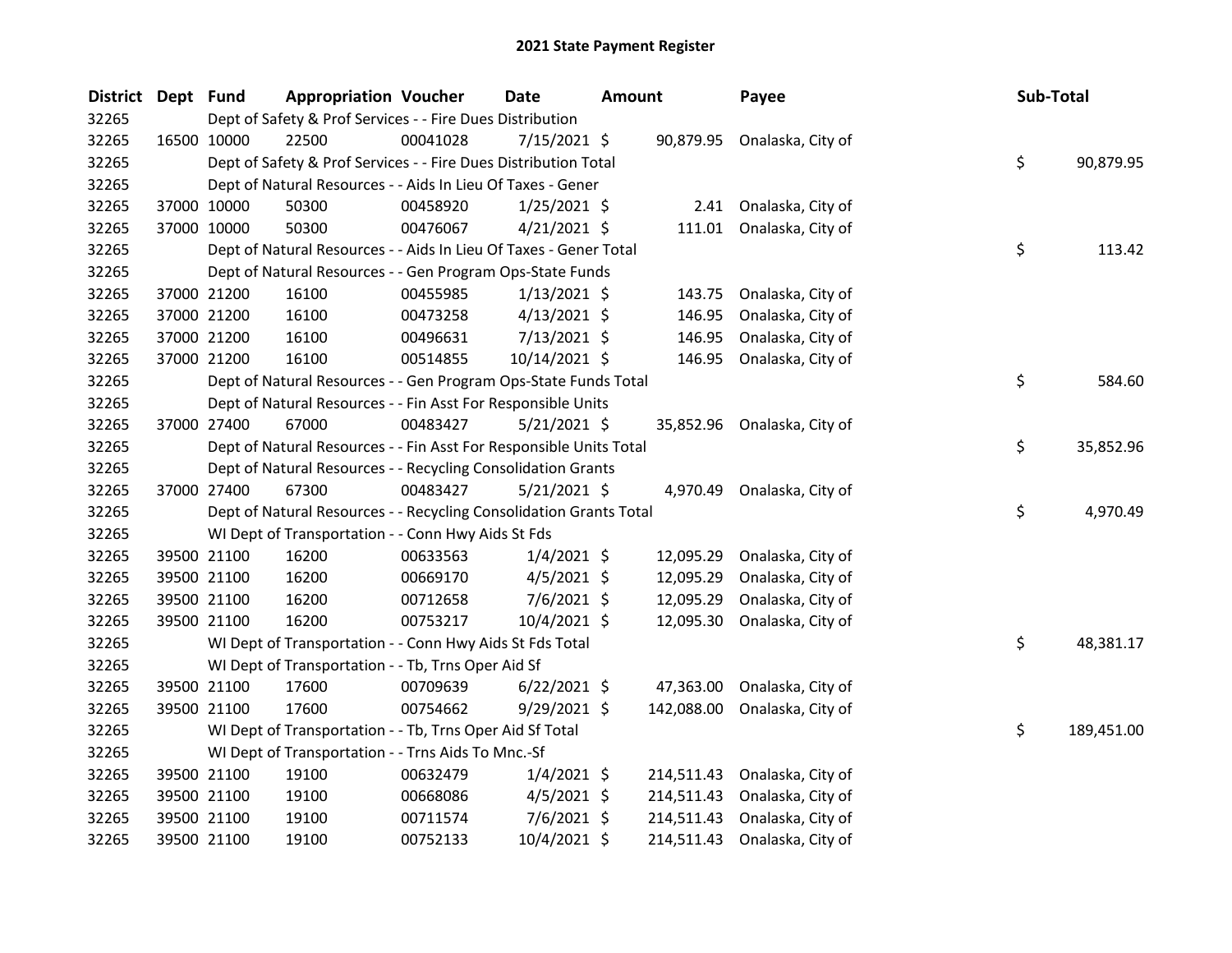| <b>District</b> | Dept Fund |                                                         | <b>Appropriation Voucher</b>                                            |          | Date           | <b>Amount</b> |            | Payee                       |  |     | Sub-Total  |
|-----------------|-----------|---------------------------------------------------------|-------------------------------------------------------------------------|----------|----------------|---------------|------------|-----------------------------|--|-----|------------|
| 32265           |           |                                                         | WI Dept of Transportation - - Trns Aids To Mnc.-Sf Total                |          |                |               |            |                             |  | \$. | 858,045.72 |
| 32265           |           |                                                         | WI Dept of Transportation - - Dept Mgt & Oper St Fd                     |          |                |               |            |                             |  |     |            |
| 32265           |           | 39500 21100                                             | 46100                                                                   | 00637085 | $1/7/2021$ \$  |               | 766.52     | Onalaska, City of           |  |     |            |
| 32265           |           | 39500 21100                                             | 46100                                                                   | 00676954 | $4/9/2021$ \$  |               | 839.34     | Onalaska, City of           |  |     |            |
| 32265           |           | 39500 21100                                             | 46100                                                                   | 00717439 | $7/6/2021$ \$  |               | 858.89     | Onalaska, City of           |  |     |            |
| 32265           |           | 39500 21100                                             | 46100                                                                   | 00758244 | 10/6/2021 \$   |               | 849.03     | Onalaska, City of           |  |     |            |
| 32265           |           |                                                         | WI Dept of Transportation - - Dept Mgt & Oper St Fd Total               |          |                |               |            |                             |  | \$  | 3,313.78   |
| 32265           |           |                                                         | Department of Justice - - Officer training reimbursement                |          |                |               |            |                             |  |     |            |
| 32265           |           | 45500 10000                                             | 21400                                                                   | 00105885 | 11/23/2021 \$  |               |            | 4,000.00 Onalaska, City of  |  |     |            |
| 32265           |           |                                                         | Department of Justice - - Officer training reimbursement Total          |          |                |               |            |                             |  | \$  | 4,000.00   |
| 32265           |           |                                                         | Department of Justice - - Federal Aid, Local Assistance                 |          |                |               |            |                             |  |     |            |
| 32265           |           | 45500 10000                                             | 25100                                                                   | 00097238 | $4/27/2021$ \$ |               | 8,290.38   | Onalaska, City of           |  |     |            |
| 32265           |           | 45500 10000                                             | 25100                                                                   | 00103998 | 10/25/2021 \$  |               | 386.70     | Onalaska, City of           |  |     |            |
| 32265           |           |                                                         | Department of Justice - - Federal Aid, Local Assistance Total           |          |                |               |            |                             |  | \$  | 8,677.08   |
| 32265           |           |                                                         | Department of Military Affairs - - Energy Costs, Energy-Related A       |          |                |               |            |                             |  |     |            |
| 32265           |           | 46500 10000                                             | 10600                                                                   | 00087550 | $1/11/2021$ \$ |               |            | 2,316.61 Onalaska, City of  |  |     |            |
| 32265           |           | 46500 10000                                             | 10600                                                                   | 00092622 | $4/15/2021$ \$ |               | 2,385.04   | Onalaska, City of           |  |     |            |
| 32265           |           | 46500 10000                                             | 10600                                                                   | 00097052 | 7/12/2021 \$   |               | 2,463.44   | Onalaska, City of           |  |     |            |
| 32265           |           | 46500 10000                                             | 10600                                                                   | 00101299 | 10/13/2021 \$  |               | 2,416.84   | Onalaska, City of           |  |     |            |
| 32265           |           |                                                         | Department of Military Affairs - - Energy Costs, Energy-Related A Total |          |                |               |            |                             |  | \$  | 9,581.93   |
| 32265           |           |                                                         | Department of Military Affairs - - Interunit Billing Clearing           |          |                |               |            |                             |  |     |            |
| 32265           |           | 46500 10000                                             | 97100                                                                   | 00093216 | $4/27/2021$ \$ |               | 500.00     | Onalaska, City of           |  |     |            |
| 32265           |           |                                                         | Department of Military Affairs - - Interunit Billing Clearing Total     |          |                |               |            |                             |  | \$  | 500.00     |
| 32265           |           |                                                         | Department of Administration - - Federal Aid                            |          |                |               |            |                             |  |     |            |
| 32265           |           | 50500 10000                                             | 14200                                                                   | 00138146 | $1/13/2021$ \$ |               |            | 80,877.65 Onalaska, City of |  |     |            |
| 32265           |           |                                                         | Department of Administration - - Federal Aid Total                      |          |                |               |            |                             |  | \$  | 80,877.65  |
| 32265           |           |                                                         | Commissioners of Public Lands - - Balsht Common School Fund             |          |                |               |            |                             |  |     |            |
| 32265           |           | 50700 37400                                             | 57700                                                                   | 00003722 | $6/29/2021$ \$ |               | 253,388.00 | Onalaska, City of           |  |     |            |
| 32265           |           |                                                         | Commissioners of Public Lands - - Balsht Common School Fund Total       |          |                |               |            |                             |  | \$  | 253,388.00 |
| 32265           |           | Department of Revenue - - Misc Revenue Holding Clearing |                                                                         |          |                |               |            |                             |  |     |            |
| 32265           |           | 56600 10000                                             | 99500                                                                   | 00188854 | $1/8/2021$ \$  |               |            | 4,772.70 Onalaska, City of  |  |     |            |
| 32265           |           | 56600 10000                                             | 99500                                                                   | 00190918 | $2/5/2021$ \$  |               | 9,600.62   | Onalaska, City of           |  |     |            |
| 32265           |           | 56600 10000                                             | 99500                                                                   | 00192649 | $3/1/2021$ \$  |               | 297.00     | Onalaska, City of           |  |     |            |
| 32265           |           | 56600 10000                                             | 99500                                                                   | 00192655 | $3/1/2021$ \$  |               | 342.00     | Onalaska, City of           |  |     |            |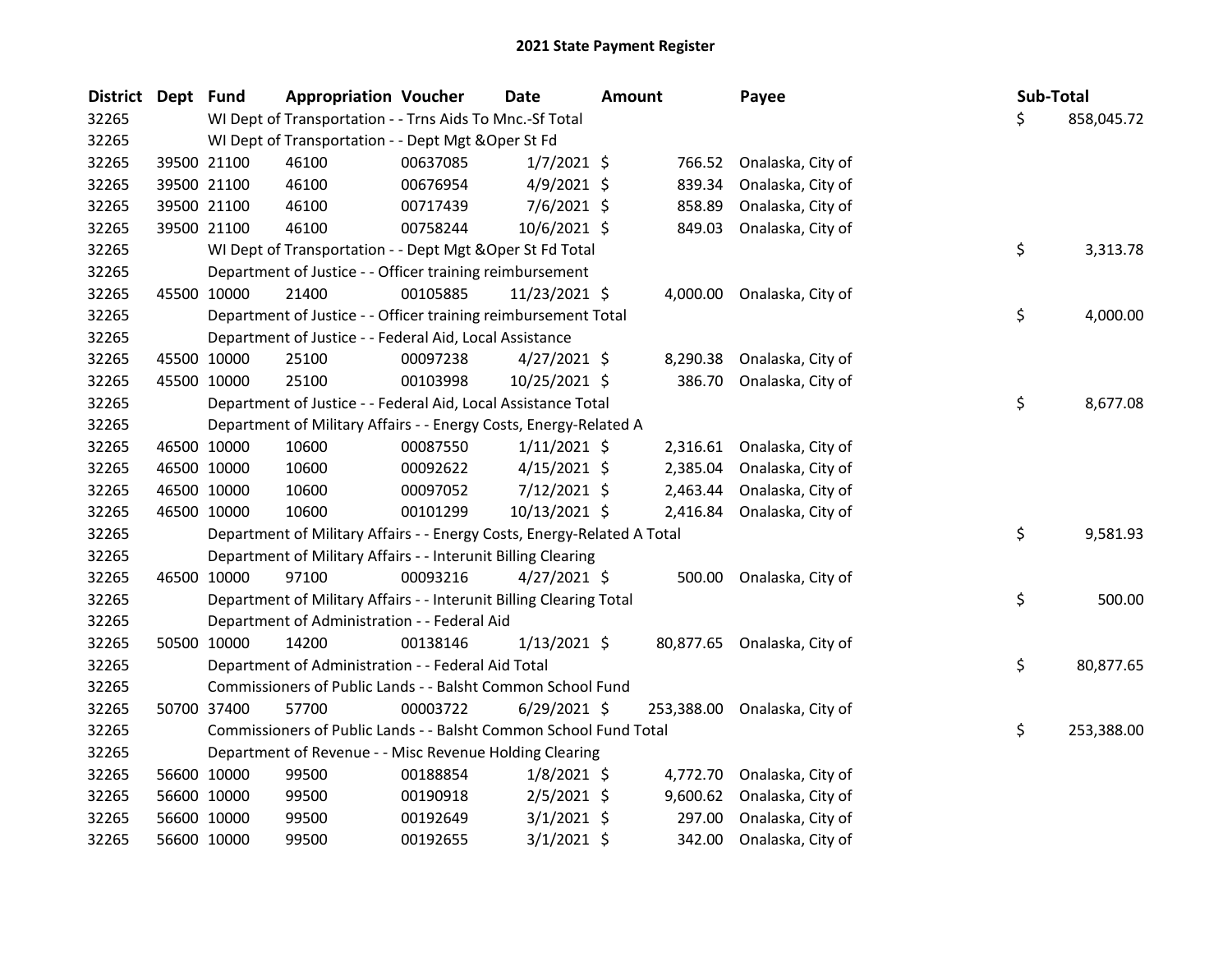| <b>District</b> | Dept Fund   |             | <b>Appropriation Voucher</b>                                     |          | Date           | Amount |            | Payee             | Sub-Total |            |
|-----------------|-------------|-------------|------------------------------------------------------------------|----------|----------------|--------|------------|-------------------|-----------|------------|
| 32265           |             | 56600 10000 | 99500                                                            | 00193520 | 3/5/2021 \$    |        | 24,729.80  | Onalaska, City of |           |            |
| 32265           |             | 56600 10000 | 99500                                                            | 00194103 | 3/8/2021 \$    |        | 164.00     | Onalaska, City of |           |            |
| 32265           | 56600 10000 |             | 99500                                                            | 00194109 | 3/8/2021 \$    |        | 76.00      | Onalaska, City of |           |            |
| 32265           | 56600 10000 |             | 99500                                                            | 00194956 | $3/15/2021$ \$ |        | 121.40     | Onalaska, City of |           |            |
| 32265           | 56600 10000 |             | 99500                                                            | 00195799 | 3/22/2021 \$   |        | 114.00     | Onalaska, City of |           |            |
| 32265           |             | 56600 10000 | 99500                                                            | 00196480 | 3/29/2021 \$   |        | 34.20      | Onalaska, City of |           |            |
| 32265           | 56600 10000 |             | 99500                                                            | 00197795 | $4/7/2021$ \$  |        | 24,811.02  | Onalaska, City of |           |            |
| 32265           | 56600 10000 |             | 99500                                                            | 00199165 | $4/20/2021$ \$ |        | 384.60     | Onalaska, City of |           |            |
| 32265           |             | 56600 10000 | 99500                                                            | 00199804 | $4/26/2021$ \$ |        | 114.00     | Onalaska, City of |           |            |
| 32265           | 56600 10000 |             | 99500                                                            | 00201166 | $5/7/2021$ \$  |        | 10,246.74  | Onalaska, City of |           |            |
| 32265           | 56600 10000 |             | 99500                                                            | 00201608 | 5/10/2021 \$   |        | 54.00      | Onalaska, City of |           |            |
| 32265           | 56600 10000 |             | 99500                                                            | 00202244 | $5/17/2021$ \$ |        | 152.00     | Onalaska, City of |           |            |
| 32265           | 56600 10000 |             | 99500                                                            | 00202953 | $5/24/2021$ \$ |        | 25.00      | Onalaska, City of |           |            |
| 32265           | 56600 10000 |             | 99500                                                            | 00203667 | $6/1/2021$ \$  |        | 177.00     | Onalaska, City of |           |            |
| 32265           | 56600 10000 |             | 99500                                                            | 00204391 | $6/7/2021$ \$  |        | 15,993.15  | Onalaska, City of |           |            |
| 32265           | 56600 10000 |             | 99500                                                            | 00208076 | $6/28/2021$ \$ |        | 253.00     | Onalaska, City of |           |            |
| 32265           | 56600 10000 |             | 99500                                                            | 00208968 | 7/8/2021 \$    |        | 14,670.88  | Onalaska, City of |           |            |
| 32265           | 56600 10000 |             | 99500                                                            | 00211719 | 8/6/2021 \$    |        | 6,230.72   | Onalaska, City of |           |            |
| 32265           | 56600 10000 |             | 99500                                                            | 00214328 | $9/8/2021$ \$  |        | 10,468.31  | Onalaska, City of |           |            |
| 32265           | 56600 10000 |             | 99500                                                            | 00216581 | $10/7/2021$ \$ |        | 8,711.14   | Onalaska, City of |           |            |
| 32265           | 56600 10000 |             | 99500                                                            | 00219174 | $11/5/2021$ \$ |        | 7,367.48   | Onalaska, City of |           |            |
| 32265           |             | 56600 10000 | 99500                                                            | 00221323 | 12/7/2021 \$   |        | 8,614.86   | Onalaska, City of |           |            |
| 32265           |             |             | Department of Revenue - - Misc Revenue Holding Clearing Total    |          |                |        |            |                   | \$        | 148,525.62 |
| 32265           |             |             | Shared Revenue and Tax Relief - - County And Municipal Aid       |          |                |        |            |                   |           |            |
| 32265           | 83500 10000 |             | 10500                                                            | 00081548 | 7/26/2021 \$   |        | 76,918.74  | Onalaska, City of |           |            |
| 32265           | 83500 10000 |             | 10500                                                            | 00088649 | 11/15/2021 \$  |        | 435,872.83 | Onalaska, City of |           |            |
| 32265           |             |             | Shared Revenue and Tax Relief - - County And Municipal Aid Total |          |                |        |            |                   | \$        | 512,791.57 |
| 32265           |             |             | Shared Revenue and Tax Relief - - Exempt Computer Aid            |          |                |        |            |                   |           |            |
| 32265           | 83500 10000 |             | 10900                                                            | 00084153 | 7/26/2021 \$   |        | 109,811.92 | Onalaska, City of |           |            |
| 32265           |             |             | Shared Revenue and Tax Relief - - Exempt Computer Aid Total      |          |                |        |            |                   | \$        | 109,811.92 |
| 32265           |             |             | Shared Revenue and Tax Relief - - Utility Aid                    |          |                |        |            |                   |           |            |
| 32265           | 83500 10000 |             | 11000                                                            | 00081548 | 7/26/2021 \$   |        | 1,506.70   | Onalaska, City of |           |            |
| 32265           | 83500 10000 |             | 11000                                                            | 00088649 | 11/15/2021 \$  |        | 9,475.77   | Onalaska, City of |           |            |
| 32265           |             |             | Shared Revenue and Tax Relief - - Utility Aid Total              |          |                |        |            |                   | \$        | 10,982.47  |